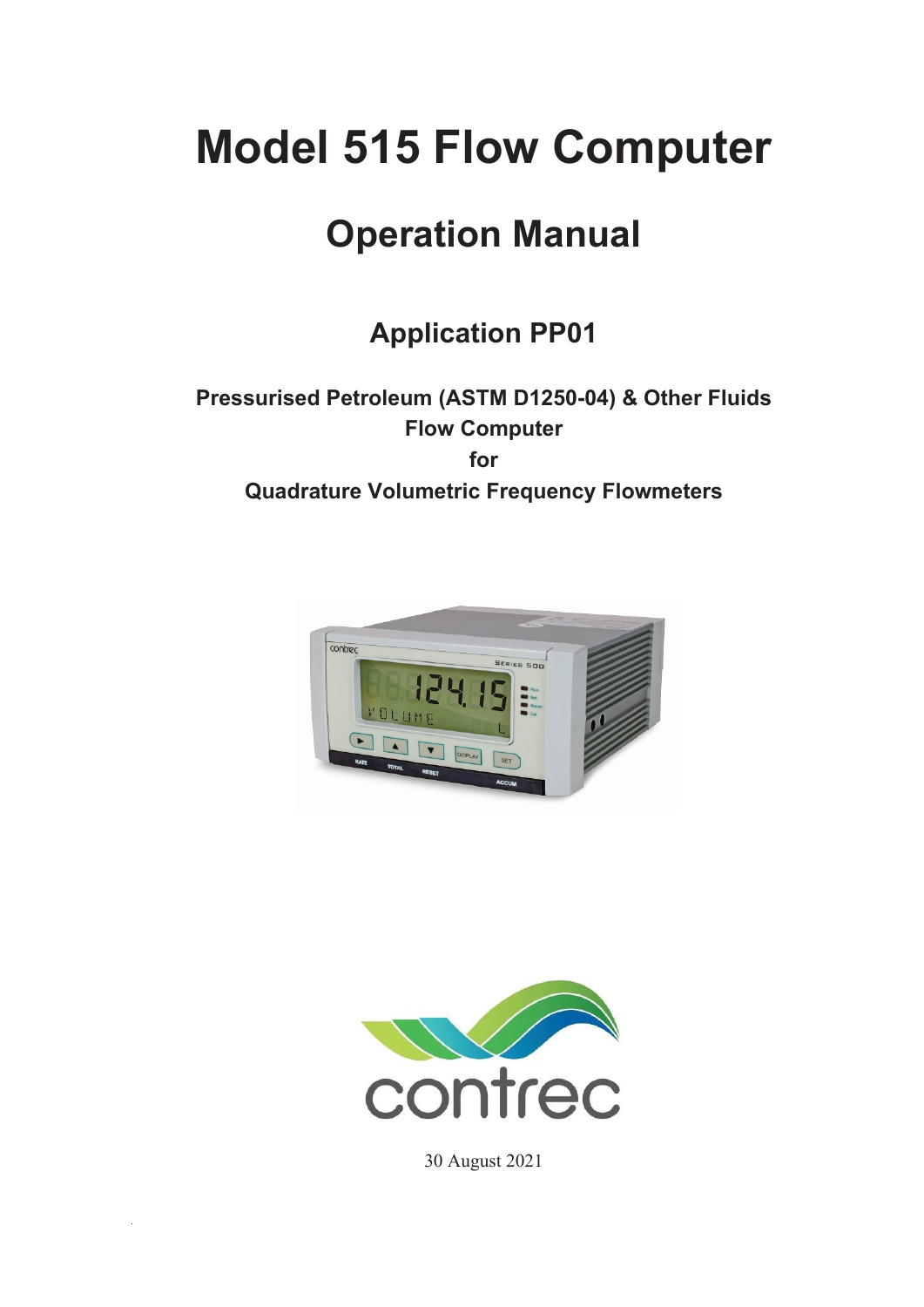#### **Model 515 Flow Computer - Operation Manual**

#### © Contrec Limited 2021

The instructions given herein cover the general description, installation, operation and maintenance of the subject equipment. Contrec Limited. reserves the right, without prior notice, to make engineering refinements that may not be reflected in this manual.

Should any questions arise which cannot be answered specifically by this manual, they should be directed to Contrec Limited for further detailed information and technical assistance.

Contrec Limited will not accept any liability for either direct or consequential damages resulting from the use or misapplication of the contents of this manual.

Part of the software embedded in this product is eCos - Embedded Configurable Operating System, a trademark of Red Hat. Portions created by Red Hat are Copyright © 1998, 1999, 2000 Red Hat, Inc. (http://www.redhat.com). All rights reserved

The software in this product was in part provided by Red Hat and any express or implied warranties, including, but not limited to, the implied warranties of merchantability and fitness for a particular purpose are disclaimed. In no event shall the author be liable for any direct, indirect, incidental, special, exemplary, or consequential damages (including, but not limited to, procurement of substitute goods or services; loss of use, data, or profits; or business interruption) however caused and on any theory of liability, whether in contract, strict liability, or tort (including negligence or otherwise) arising in any way out of the use of this software, even if advised of the possibility of such damage.

#### **Contrec Limited**

Riverside, Canal Road, Sowerby Bridge, West Yorkshire HX6 2AY UNITED KINGDOM Tel: +44 1422 829944 Email: sales@contrec.co.uk

#### **Website: www.contrec.co.uk**

**Contrec Systems Pty Ltd** 5 Norfolk Avenue Ringwood, Melbourne 3134 AUSTRALIA Tel: +61 4 413 505 114 Email: info@contrec.com.au

#### **Contrec - USA, LLC**

916 Belcher Drive Pelham AL 35124 USA Tel: +1 (205) 685 3000 Fax: +1 (205) 685 3001 Email: contrec@contrec-usa.com



**Publication No: 515-PP01-OM - 30 August 2021**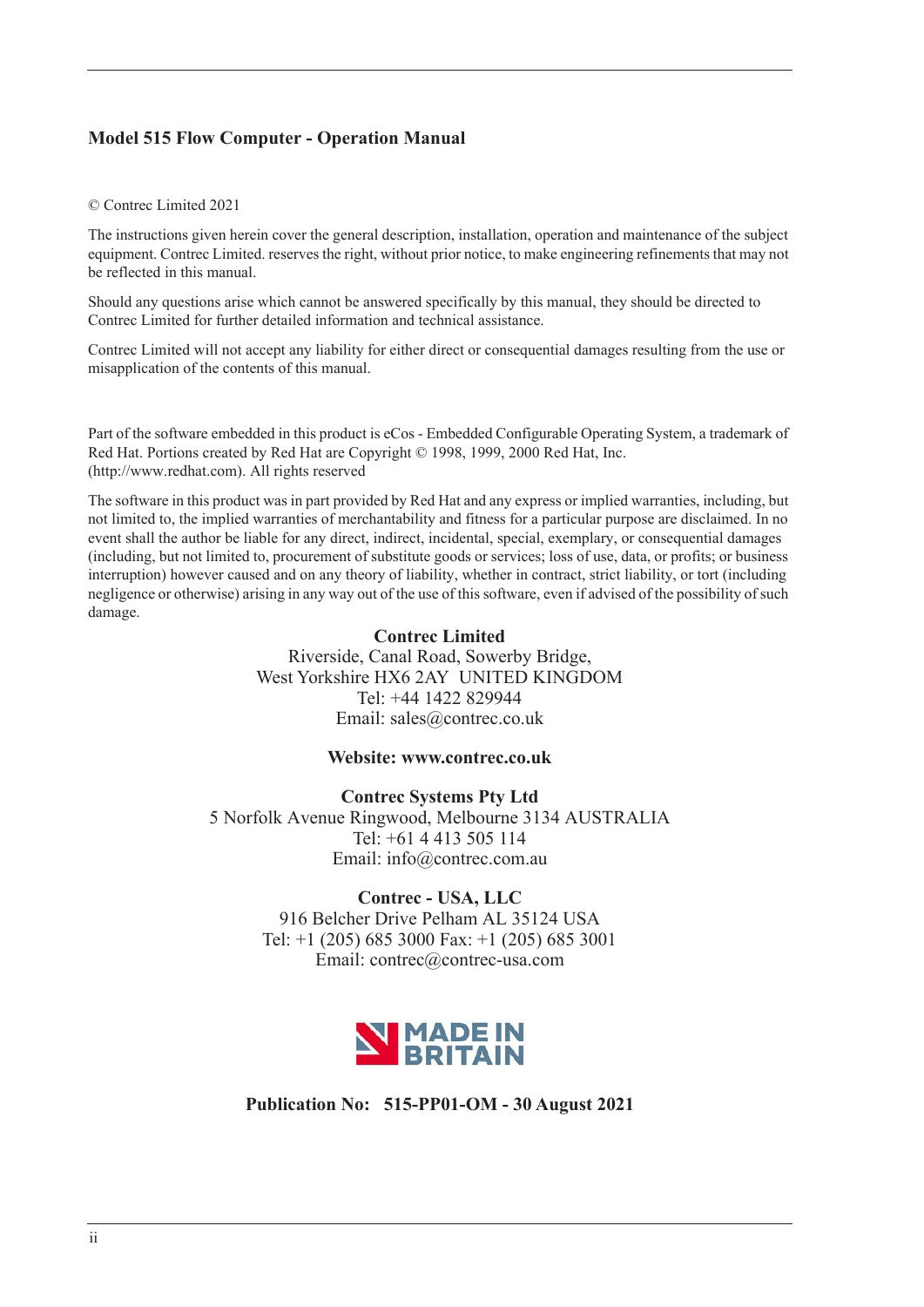

#### **The information in this safety notice is for the prevention of injury to personnel and damage to the instrument.**

#### **The manufacturer assumes no liability for injury or damage caused by misuse of the instrument or for modifications made to the instrument.**

This document must be consulted in all cases where the following "Caution" safety symbol is used :  $\bigwedge$ 

### **Qualified Personnel**

The instrument must be installed, operated and serviced by persons who have been properly trained and authorised. Personnel must read and understand this manual prior to installation and operation of the instrument. Refer to section 3 for further information regarding permitted maintenance operations. The safety of any system incorporating the equipment is the responsibility of the assembler of the system.

#### **Static Hazard**

The 500 series flow computer uses high speed CMOS circuitry which is sensitive to static damage. The user should observe accepted safety practices for handling electronic devices, especially during servicing. Once the unit is installed, grounded and interconnected, the chances of static damage are greatly reduced.

#### **Voltage Hazard**

Before connecting power to the instrument, ensure that the supply voltage for the AC or DC input is suitable. The AC voltage rating is as stated on the instrument rating plate. Personnel should take all due care to avoid electric shock. **For safe operation it is essential to connect a mains safety earth to the A.C. power inlet.** Do not operate at altitudes above 2000m.

#### **Welding Hazard**

Do not perform electric welding in close proximity to the instrument or its interconnecting cables. If welding in these areas must be performed, disconnect all cables from the instrument. Failure to do so may result in damage to the unit.

#### **Moisture Hazard**

To avoid electrical faults and corrosion of the instrument, do not allow moisture to remain in contact with the instrument. Operate only in a clean, dry and pollutant-free environment.

#### **Operating & Storage Temperature**

Operating: If a heater is being used, **DO NOT** isolate the instrument in temperatures below  $-20^{\circ}$ C.

Storage: **DO NOT** store the equipment below -20°C.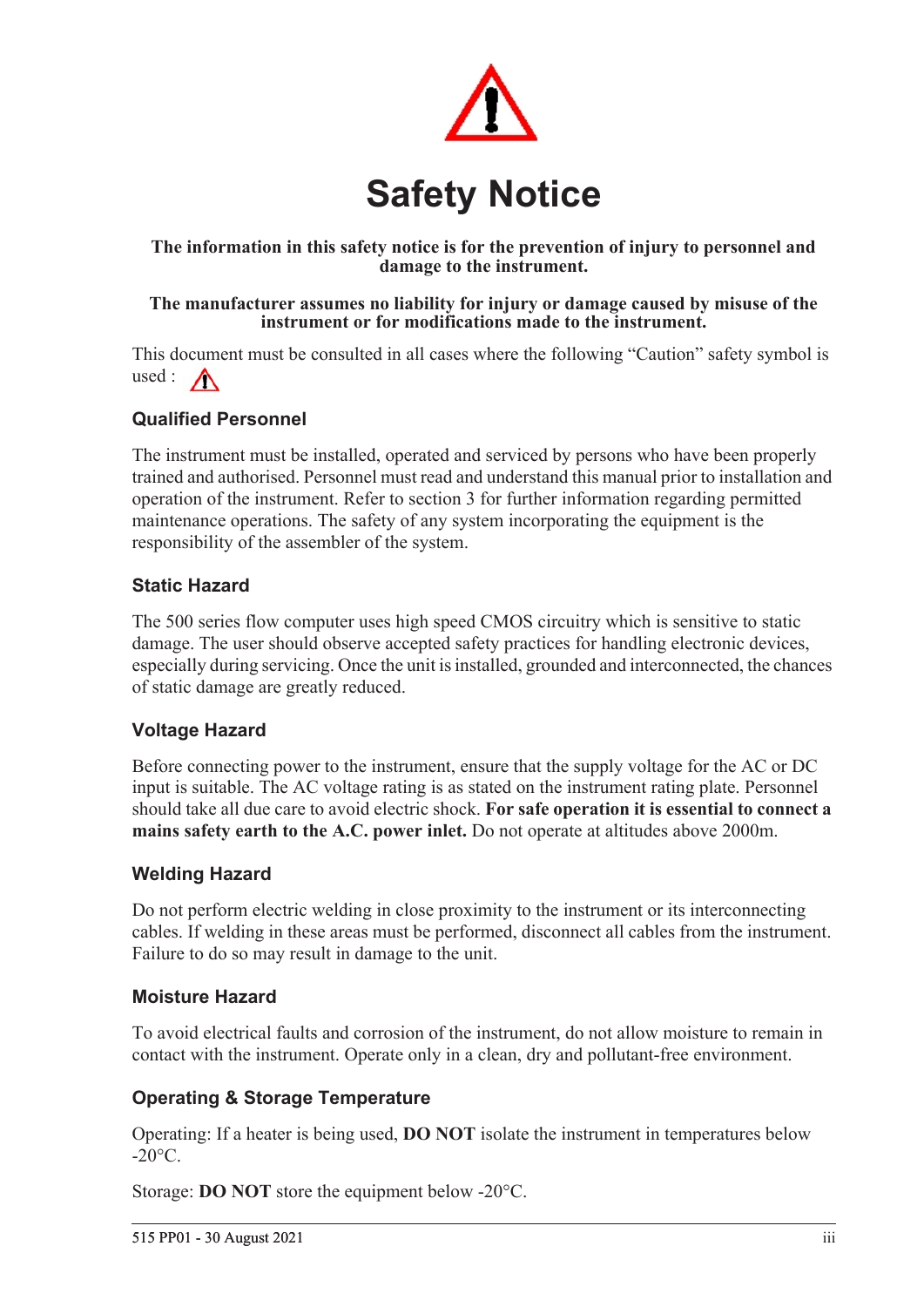#### **Disconnection Device**

When powered from a mains supply this unit requires the provision of a suitable mains isolation device, capable of interrupting both poles of the supply and meeting your local wiring regulations, to be suitably located and easily accessible near to the installed instrument. It must be marked as the disconnecting device for the equipment. It must be suitably rated with respect to the cross sectional area of the supply conductors.

### **Instrument Disposal**

Contrec instrumentation should not be thrown into the general waste system.

If within EU member states, this instrument should be disposed of according to the guidelines set by the WEEE (Waste Electrical and Electronic Equipment) directive 2012/19/EU. If outside of the EU, this equipment should be responsibly disposed of according to local and national regulations for EEE (Electrical and Electronic Equipment).

By not discarding of this product along with other house hold waste you are preserving natural resources and reducing waste sent to landfill and incinerators.

Remove batteries and dispose of separately (see *Disposal of Batteries*) before disposal of Contrec instrumentation.

### **Disposal of Batteries**

Batteries have an environmental impact. Safe and responsible disposal should be undertaken.

In all EU member states, as per Directive 2006/66/EC, batteries must not be thrown away with general waste. Contact your local environmental authority for information regarding disposal or recycling of used batteries, alternatively they can be returned directly to Contrec Ltd. for disposal.

Please Contact Contrec Ltd before returning batteries for disposal.

## **Explanation of IEC Symbols Used**

You should familiarise yourself with the following symbols which are used both within this manual and on the instrument itself.



 This document must be consulted in all cases where the following "Caution" safety symbol is used.



AC Input (AC).



Protective Earth Terminal.



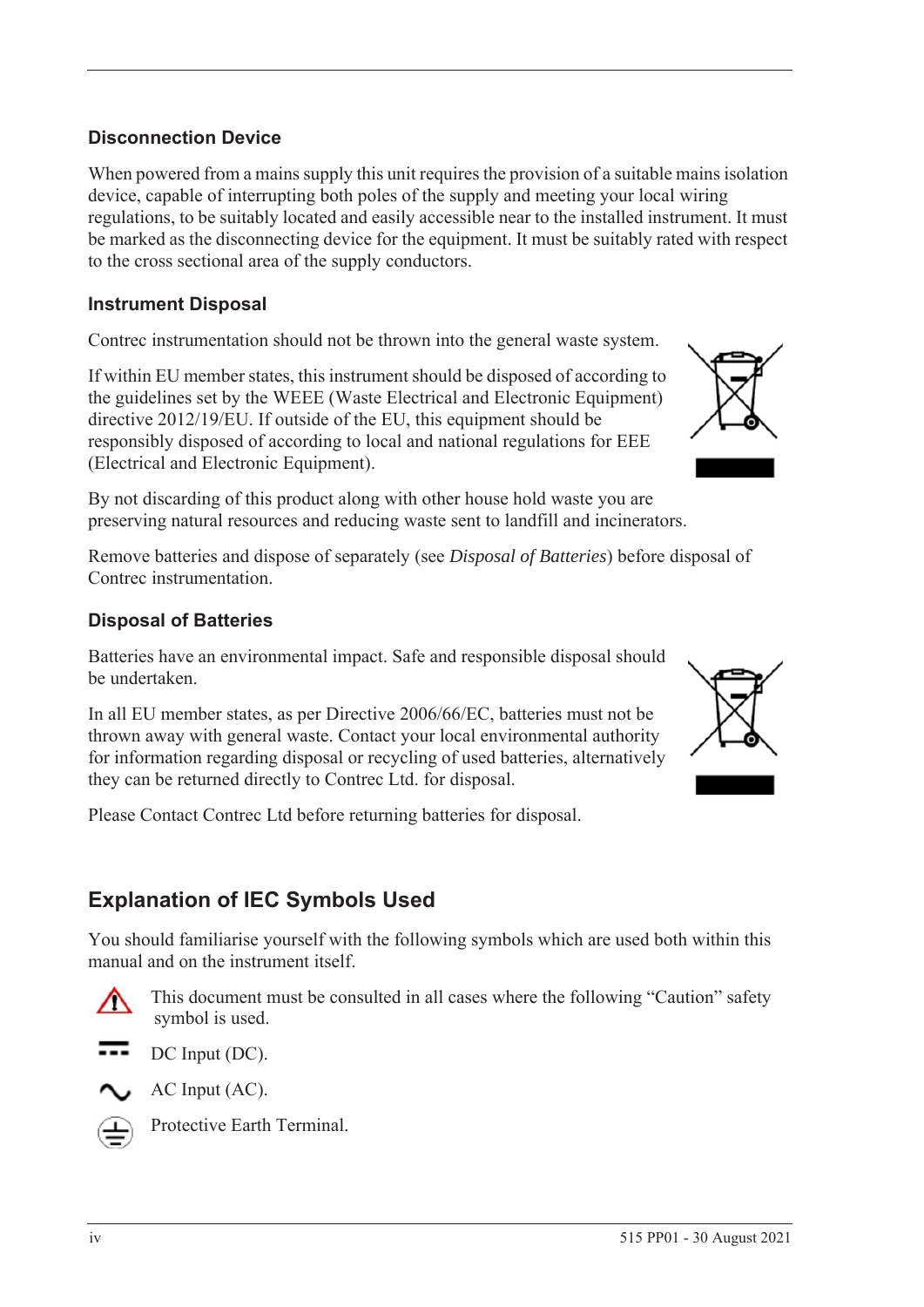## **[1 Introduction](#page-10-0)**

|   | <b>Features</b> because the contract of the contract of the contract of the contract of the contract of the contract of the contract of the contract of the contract of the contract of the contract of the contract of the contrac               |  |    |
|---|---------------------------------------------------------------------------------------------------------------------------------------------------------------------------------------------------------------------------------------------------|--|----|
|   |                                                                                                                                                                                                                                                   |  |    |
|   |                                                                                                                                                                                                                                                   |  |    |
|   | Calculations de la communication de la communication de la communication de la communication de la communication                                                                                                                                  |  |    |
|   | Analog Input Scaling New York New York New York New York New York 1981                                                                                                                                                                            |  |    |
|   | Displayed Information and a contract of the contract of the contract of the contract of the 3                                                                                                                                                     |  |    |
|   |                                                                                                                                                                                                                                                   |  |    |
|   | Communications research resources and contract the contract of the contract of the 4                                                                                                                                                              |  |    |
|   | Isolated Outputs and a contract the contract of the contract of the contract of the contract of the contract of the contract of the contract of the contract of the contract of the contract of the contract of the contract o                    |  |    |
|   |                                                                                                                                                                                                                                                   |  |    |
|   |                                                                                                                                                                                                                                                   |  |    |
|   |                                                                                                                                                                                                                                                   |  |    |
|   | Limitations of Use the community of the community of the community of the community of the community of the community of the community of the community of the community of the community of the community of the community of                    |  |    |
|   | Approvals the contract of the contract of the contract of the contract of the contract of the contract of the $\tau$                                                                                                                              |  |    |
|   |                                                                                                                                                                                                                                                   |  |    |
|   | 2 Specifications                                                                                                                                                                                                                                  |  |    |
|   |                                                                                                                                                                                                                                                   |  |    |
|   |                                                                                                                                                                                                                                                   |  |    |
| 3 | <b>Installation &amp; Maintenance</b>                                                                                                                                                                                                             |  |    |
|   | Installation Instructions and a contract the contract of the contract of the contract of the contract of the contract of the contract of the contract of the contract of the contract of the contract of the contract of the c                    |  |    |
|   | Cleaning and Decontamination and the contract of the contract of the contract of the contract of the contract of the contract of the contract of the contract of the contract of the contract of the contract of the contract                     |  |    |
|   | Panel Mounting research and contract the contract of the contract of the contract of the 11                                                                                                                                                       |  |    |
|   | Electrical Connection and a constant of the contract of the contract of the contract of the contract of the contract of the contract of the contract of the contract of the contract of the contract of the contract of the co                    |  |    |
|   | Rear Panel Connections and the contract of the contract of the contract of the contract of the contract of the contract of the contract of the contract of the contract of the contract of the contract of the contract of the                    |  | 12 |
|   | Terminal Designations and a contract the contract of the contract of the contract of the contract of the contract of the contract of the contract of the contract of the contract of the contract of the contract of the contr                    |  | 13 |
|   | Terminal Wiring Insulation and a contract of the contract of the contract of the 14                                                                                                                                                               |  |    |
|   | Relay Wiring Theorem 2014 Communication of the Communication of the Communication of the Relay of the Communication of the Communication of the Communication of the Communication of the Communication of the Communication o                    |  |    |
|   | Mains Power Wiring Mathews Allen and Allen and Allen and Allen and Allen and Allen and Allen and Allen and Allen                                                                                                                                  |  | 14 |
|   | . The contract of the contract of the contract of the contract of the contract of $15\,$<br>Inputs                                                                                                                                                |  |    |
|   | Frequency Input Connection and a construction of the contract of the state of the state of the 15                                                                                                                                                 |  |    |
|   | Analog Input Connections and a contract the contract of the contract of the state of the state of the state of the state of the state of the state of the state of the state of the state of the state of the state of the sta                    |  |    |
|   | Logic Input Connection and a construction of the contract of the contract of the contract of the contract of the contract of the contract of the contract of the contract of the contract of the contract of the contract of t                    |  | 18 |
|   |                                                                                                                                                                                                                                                   |  | 19 |
|   | 4-20 mA Output Connection and a constant of the contract of the contract of the contract of the contract of the contract of the contract of the contract of the contract of the contract of the contract of the contract of th                    |  | 19 |
|   | Pulse Output Connection and a construction of the contract of the contract of the contract of the contract of the contract of the contract of the contract of the contract of the contract of the contract of the contract of                     |  | 20 |
|   | Control Relays (Alarms) and a control of the control of the control of the control of the control of the control of the control of the control of the control of the control of the control of the control of the control of t                    |  | 21 |
|   | RC Network for Interference Suppression and a contract to the contract of the set of the set of the set of the                                                                                                                                    |  | 22 |
|   | Communications<br>.<br>The contract of the contract of the contract of the contract of the contract of the contract of the contract of                                                                                                            |  | 23 |
|   | COM-1 RS-232 Port<br>.<br>In the second complete state of the second complete state of the second complete state of the second complete                                                                                                           |  | 23 |
|   | COM-2 RS-485 Port Option                                                                                                                                                                                                                          |  | 23 |
|   | COM-2 Ethernet Port Option                                                                                                                                                                                                                        |  | 24 |
|   | Mains Connection<br>and a constitution of the constitution of the constitution of the constitution of the constitution of the constitution of the constitution of the constitution of the constitution of the constitution of the constitution of |  | 24 |
|   | Earthing and Shielding Theorem 2014 Contract of the Contract of the Contract of the Contract of the Contract of the Contract of the Contract of the Contract of the Contract of the Contract of the Contract of the Contract o                    |  | 24 |
|   | Disconnection Device<br>المنافذ المنافي والمنافي والمنافي والمنافي والمنافي والمنافي والمنافي والمنافي والمنافي والمنافي والمنافي والمنافي                                                                                                        |  | 24 |
|   | Maintenance Instructions<br>.<br>In the first product of the first product of the first product of the first product of the first product of th                                                                                                   |  | 24 |
|   | Battery Replacement and containing the containing and containing the contact of the contact of the contact of the contact of the contact of the contact of the contact of the contact of the contact of the contact of the con                    |  | 25 |
|   | Battery Type and a construction of the contract of the construction of the construction                                                                                                                                                           |  | 25 |
|   |                                                                                                                                                                                                                                                   |  |    |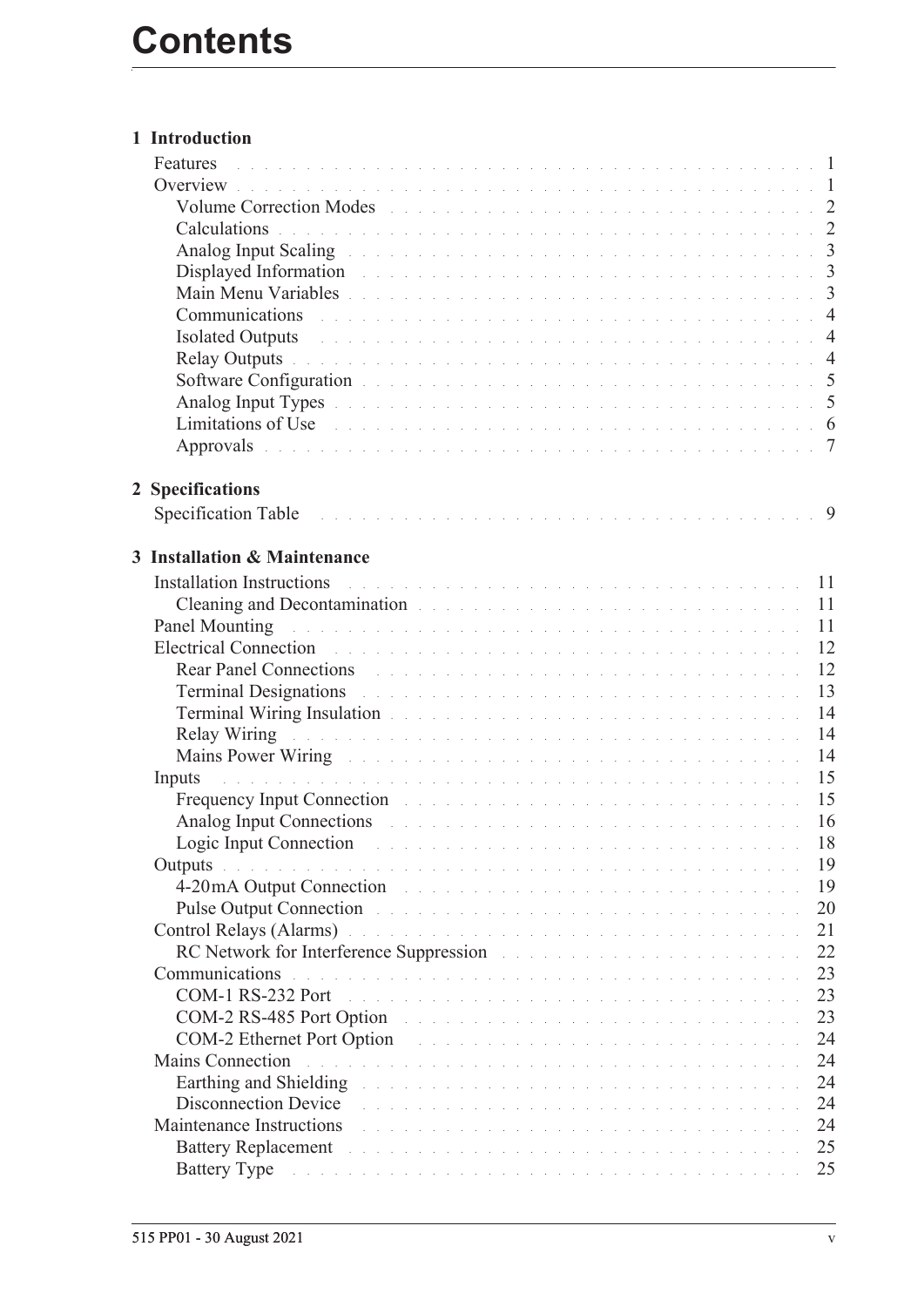### **[4 Operation](#page-36-0)** [Normal Operation](#page-36-1) . . . . . . . . . . . . . . . . . . . . . . . . . . . . . . . . . . . . 27 [Default Total](#page-36-2) . . . . . . . . . . . . . . . . . . . . . . . . . . . . . . . . . . . . . 27 [Status LEDs](#page-36-3) . . . . . . . . . . . . . . . . . . . . . . . . . . . . . . . . . . . . . . 27 [Front Panel Keys](#page-37-0) . . . . . . . . . . . . . . . . . . . . . . . . . . . . . . . . . . . 28 [Remote Reset](#page-37-1) . . . . . . . . . . . . . . . . . . . . . . . . . . . . . . . . . . . . . 28 [Main Menu Items](#page-38-0) . . . . . . . . . . . . . . . . . . . . . . . . . . . . . . . . . . . 29 [Detail and Basic Menu](#page-39-0) . . . . . . . . . . . . . . . . . . . . . . . . . . . . . . . . 30 [Peak Flowrates](#page-39-1) . . . . . . . . . . . . . . . . . . . . . . . . . . . . . . . . . . . . 30 [Reference Density and Content Percentage](#page-39-2) . . . . . . . . . . . . . . . . . . . . . . 30 [Data Logs](#page-40-0) . . . . . . . . . . . . . . . . . . . . . . . . . . . . . . . . . . . . . . . 31 [Model Information](#page-42-0) . . . . . . . . . . . . . . . . . . . . . . . . . . . . . . . . . . 33 **[5 Instrument Calibration](#page-44-0)** [Introduction](#page-44-1) . . . . . . . . . . . . . . . . . . . . . . . . . . . . . . . . . . . . . . . 35 Calibration View Mode [Calibration Set Mode](#page-45-1) . . . . . . . . . . . . . . . . . . . . . . . . . . . . . . . . . . 36 [Changing the Instrument Settings](#page-47-0) . . . . . . . . . . . . . . . . . . . . . . . . . . 38 [Program Backup & Reports](#page-48-0) . . . . . . . . . . . . . . . . . . . . . . . . . . . . . . . 39 [Backup via 500 Series Program Manager](#page-48-1) *and a substitution* and the series of the 39 [Printing Configuration Report](#page-48-2) . . . . . . . . . . . . . . . . . . . . . . . . . . . . 39 [Upload and Clone of Application Software](#page-48-3) . . . . . . . . . . . . . . . . . . . . . 39 [Calibration Menu Tree](#page-49-0) . . . . . . . . . . . . . . . . . . . . . . . . . . . . . . . . . . 40 [Instrument Settings](#page-51-0) . . . . . . . . . . . . . . . . . . . . . . . . . . . . . . . . . . . . 42 [Units of Measurement](#page-51-1) . . . . . . . . . . . . . . . . . . . . . . . . . . . . . . . . 42 [Parameters](#page-52-0) . . . . . . . . . . . . . . . . . . . . . . . . . . . . . . . . . . . . . . 43 [Inputs](#page-54-0) . . . . . . . . . . . . . . . . . . . . . . . . . . . . . . . . . . . . . . . . . 45 [Outputs](#page-60-0) . . . . . . . . . . . . . . . . . . . . . . . . . . . . . . . . . . . . . . . . 51 [Alarms](#page-62-0) . . . . . . . . . . . . . . . . . . . . . . . . . . . . . . . . . . . . . . . . 53 [Communications](#page-65-0) . . . . . . . . . . . . . . . . . . . . . . . . . . . . . . . . . . . 56 [Time Settings and Data Logging](#page-66-0) . . . . . . . . . . . . . . . . . . . . . . . . . . . 57 [General Setup Parameters](#page-69-0) . . . . . . . . . . . . . . . . . . . . . . . . . . . . . . . 60 [Test Menu](#page-72-0) . . . . . . . . . . . . . . . . . . . . . . . . . . . . . . . . . . . . . . . 63 [System Messages](#page-73-0) . . . . . . . . . . . . . . . . . . . . . . . . . . . . . . . . . . . . . 64 [Error Messages](#page-73-1) . . . . . . . . . . . . . . . . . . . . . . . . . . . . . . . . . . . . 64 [Warning Messages](#page-75-0) . . . . . . . . . . . . . . . . . . . . . . . . . . . . . . . . . . 66 **[6 Communications](#page-76-0)** [Overview](#page-76-1) . . . . . . . . . . . . . . . . . . . . . . . . . . . . . . . . . . . . . . . . . 67 [Hardware Interconnection](#page-76-2) . . . . . . . . . . . . . . . . . . . . . . . . . . . . . . 67 [Protocols](#page-78-0) . . . . . . . . . . . . . . . . . . . . . . . . . . . . . . . . . . . . . . . . . 69 [Simple ASCII Protocol](#page-78-1) . . . . . . . . . . . . . . . . . . . . . . . . . . . . . . . . . 69 [Requests Format](#page-78-2) . . . . . . . . . . . . . . . . . . . . . . . . . . . . . . . . . . . 69 [Instrument Responses](#page-80-0) . . . . . . . . . . . . . . . . . . . . . . . . . . . . . . . . . 71 [Corrupted or Invalid Requests](#page-83-0) . . . . . . . . . . . . . . . . . . . . . . . . . . . . 74 [Modbus RTU Protocol](#page-84-0) . . . . . . . . . . . . . . . . . . . . . . . . . . . . . . . . . 75 [List of Data Registers](#page-86-0) . . . . . . . . . . . . . . . . . . . . . . . . . . . . . . . . . 77 [Printer Protocol](#page-90-0) . . . . . . . . . . . . . . . . . . . . . . . . . . . . . . . . . . . . . 81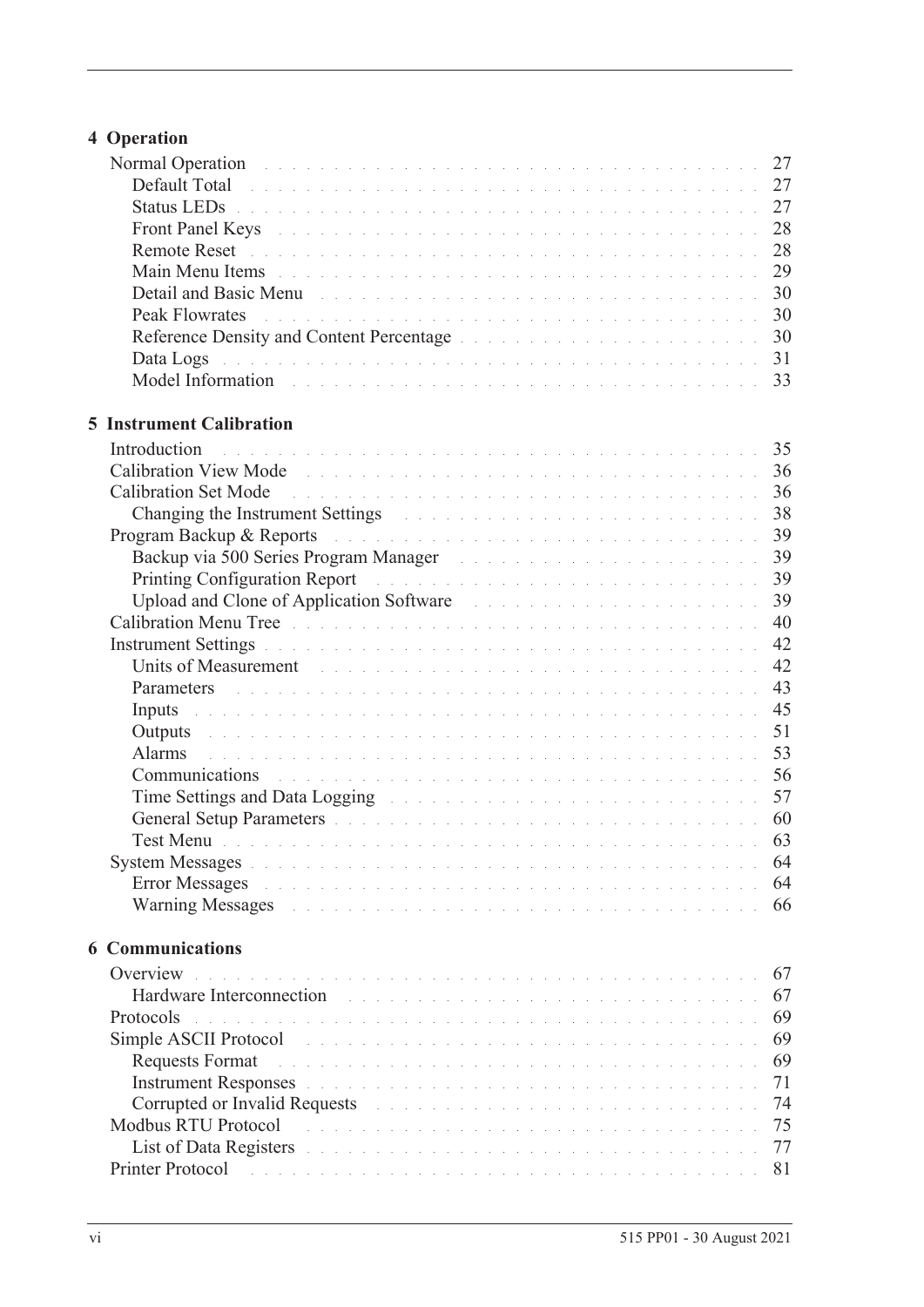| Types of Printouts and a contract the contract of the contract of the contract of the S2<br>Printer Data Control and a control of the control of the control of the control of the control of the control of the control of the control of the control of the control of the control of the control of the control of the |    |
|---------------------------------------------------------------------------------------------------------------------------------------------------------------------------------------------------------------------------------------------------------------------------------------------------------------------------|----|
| <b>Appendix A Glossary</b>                                                                                                                                                                                                                                                                                                |    |
| Glossary received a resource in the contract of the contract of the contract of $87$                                                                                                                                                                                                                                      |    |
| <b>Appendix B Model Numbers</b>                                                                                                                                                                                                                                                                                           |    |
| Product Codes And Andrew March 2014 and Andrew March 2014 and Andrew March 2014                                                                                                                                                                                                                                           | 89 |
| Custom Version Codes and the contract of the contract of the contract of the contract of the contract of the contract of the contract of the contract of the contract of the contract of the contract of the contract of the c                                                                                            | 90 |
| Application Information Code entertainment and the contract of the state of the state of the state of the state of the state of the state of the state of the state of the state of the state of the state of the state of the                                                                                            |    |
| Appendix C Ethernet Port & Setup                                                                                                                                                                                                                                                                                          |    |
| Ethernet Port de la communication de la communication de la communication de la communication de la communication de la communication de la communication de la communication de la communication de la communication de la co                                                                                            |    |
|                                                                                                                                                                                                                                                                                                                           |    |
|                                                                                                                                                                                                                                                                                                                           |    |
| <b>Appendix D Reference Tables</b>                                                                                                                                                                                                                                                                                        |    |
| Thermal Coefficients of Expansion at 15°C (60°F) and the substitution of 94                                                                                                                                                                                                                                               |    |
| Index resources a construction of the contract of the construction of the 195                                                                                                                                                                                                                                             |    |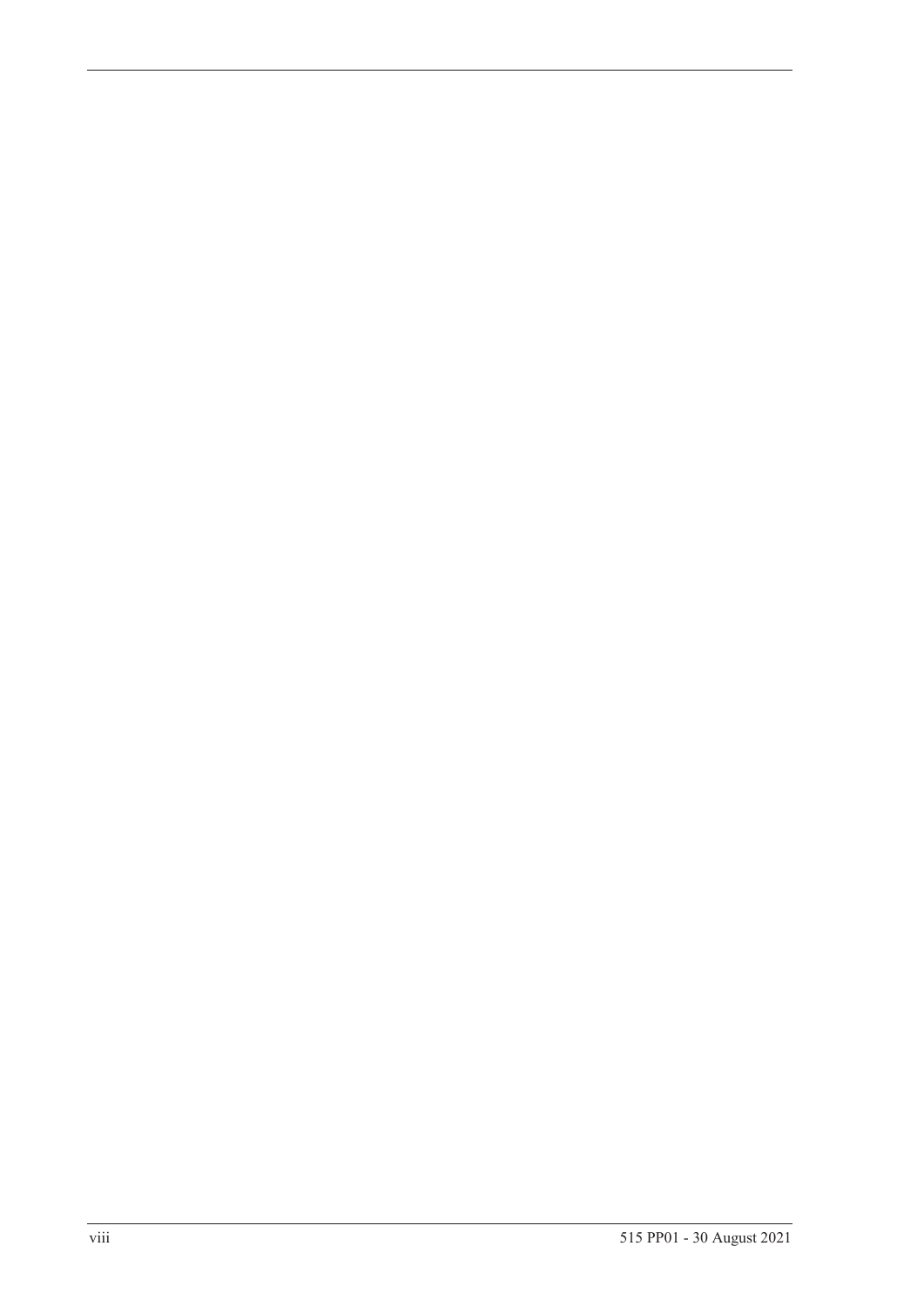# **List of Figures**

| T              | Typical Application Diagram and a contract of the contract of the contract of the 5                                                                                                                                            |    |
|----------------|--------------------------------------------------------------------------------------------------------------------------------------------------------------------------------------------------------------------------------|----|
| 2              | 500 Series Instrument Panel Mounting and a contract of the series of the series of the series of the series of                                                                                                                 | 11 |
| 3              | Rear Panel Connections - Original entrepreneur and a series of the series of the 12                                                                                                                                            |    |
| $\overline{4}$ | Rear Panel Connections - New RS485 Version                                                                                                                                                                                     | 12 |
| 5              | Rear Panel Connections - New Ethernet Version                                                                                                                                                                                  | 13 |
| 6              | Externally Powered Voltage Transmitter Marshall and Alexandre and Alexandre and Alexandre and Alexandre and Alexandre and Alexandre and Alexandre and Alexandre and Alexandre and Alexandre and Alexandre and Alexandre and Al | 16 |
| 7              | Internally Powered Voltage Transmitter March 2014 and March 2014                                                                                                                                                               | 16 |
| 8              |                                                                                                                                                                                                                                | 17 |
| 9              | Internally Powered Current Loops and a contract of the contract of the contract of the contract of the contract of the contract of the contract of the contract of the contract of the contract of the contract of the contrac | 17 |
| 10             |                                                                                                                                                                                                                                | 18 |
| 11             | Logic Inputs Connection Diagram and a connection of the Connection of the Connection of the Connection of the Connection of the Connection of the Connection of the Connection of the Connection of the Connection of the Conn | 19 |
| 12             |                                                                                                                                                                                                                                | 20 |
| 13             | Output Pulse Connection Diagram and a connection of the Connection of the Connection of the Connection of the Connection of the Connection of the Connection of the Connection of the Connection of the Connection of the Conn | 20 |
| 14             | Relay Connection Diagram and a connection of the connection of the Connection of the Connection of the Connection of the Connection of the Connection of the Connection of the Connection of the Connection of the Connection  | 21 |
| 15             |                                                                                                                                                                                                                                | 23 |
| 16             | Logged Data Display Methods and a contract the contract of the contract of the contract of the contract of the                                                                                                                 | 32 |
| 17             |                                                                                                                                                                                                                                | 40 |
| 18             |                                                                                                                                                                                                                                | 41 |
| 19             | RS-232 Cable Connections to a Computer and a substitution of the set of the set of the set of the set of the set of the set of the set of the set of the set of the set of the set of the set of the set of the set of the set | 67 |
| 20             |                                                                                                                                                                                                                                | 68 |
| 21             | DataMod - Modbus Connection Settings and the connection of the connection of the connection of the connection of the connection of the connection of the connection of the connection of the connection of the connection of t | 93 |
|                |                                                                                                                                                                                                                                |    |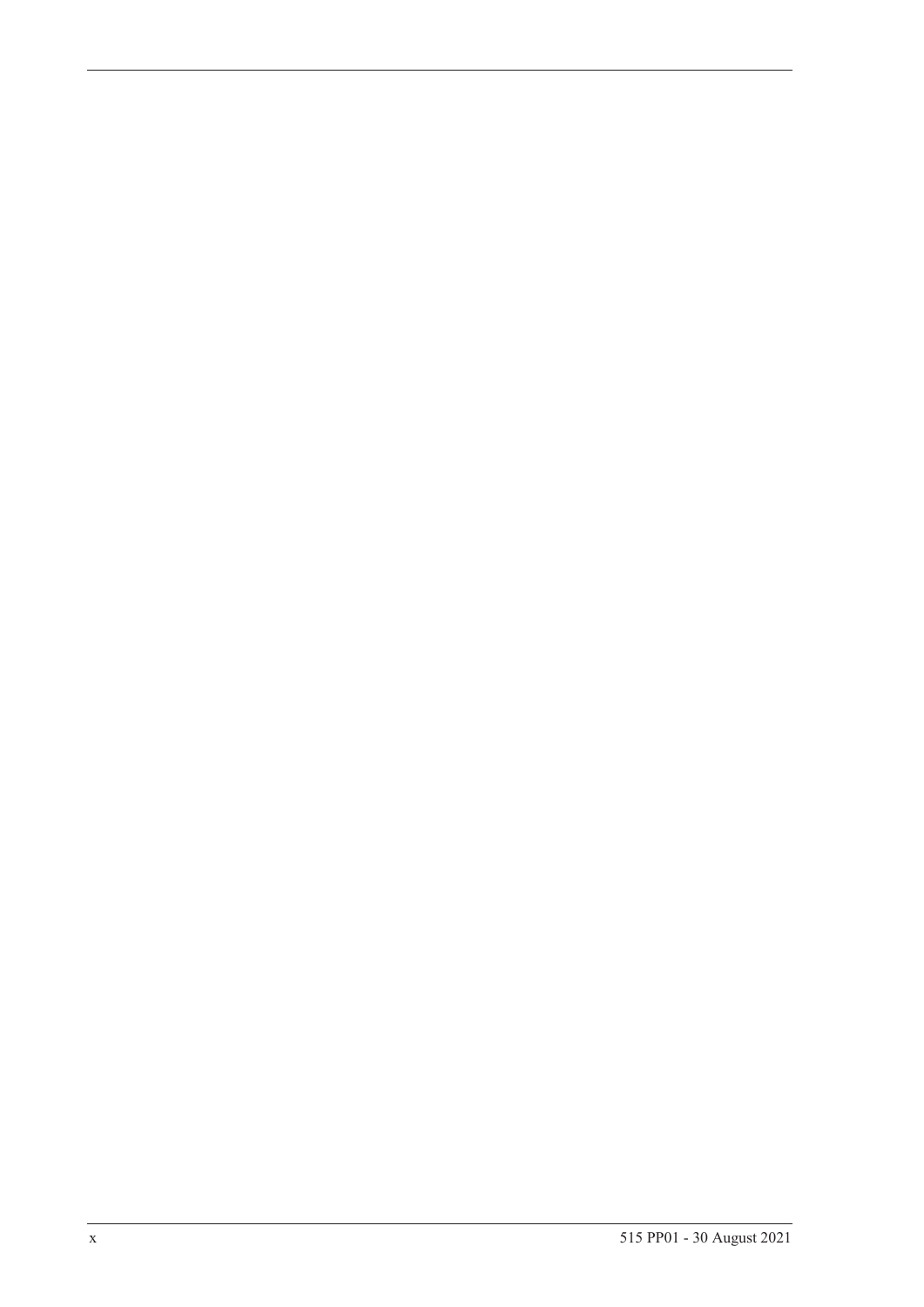# <span id="page-10-0"></span>**Chapter 1 Introduction**

## <span id="page-10-1"></span>**Features**

- **•** Volume correction for petroleum products, gasohol blends, ethanol mixtures with water, general and user-defined fluids
- **•** Can accept pressure, temperature and/or density inputs for volume correction
- Allows quadrature flow input for ISO 6551 level B pulse security
- **•** Selection of Detail or Basic main menu to suit operator and application
- **•** Selection of second language and user tags
- RTC logging with over 1000 entries.
- **•** Programmable pulse width and scaling of pulse output
- **•** 4-20 mA retransmission
- **•** RS232 and RS485 or Ethernet (optional) serial ports
- **•** Modbus RTU, Printer and other serial port protocols
- **•** Front panel adjustment of 8-24 V DC output voltage
- **•** Backlit display

## <span id="page-10-2"></span>**Overview**

The 515 PP01 application measures the flow of a pressurised petroleum fluid according to ASTM D1250-04. The frequency flow inputs can accept a quadrature signal for ISO 6551 level B pulse security. An analog pressure, temperature and/or density inputs allow for volume correction to reference conditions.

This instrument is compatible with a wide range of flowmeter frequency outputs, including millivolt signals, reed switches, Namur proximity switches and pulse trains via its smart front-panel program selection.

The pressure input is used for more precise volume correction calculations for fluid groups of Crude, Lube, Refined, Special and General. For the other fluid groups of LPG, Gasohol, Ethanol and User, where it is not part of the calculations, the pressure input can still be used as a live reading that can be viewed and logged.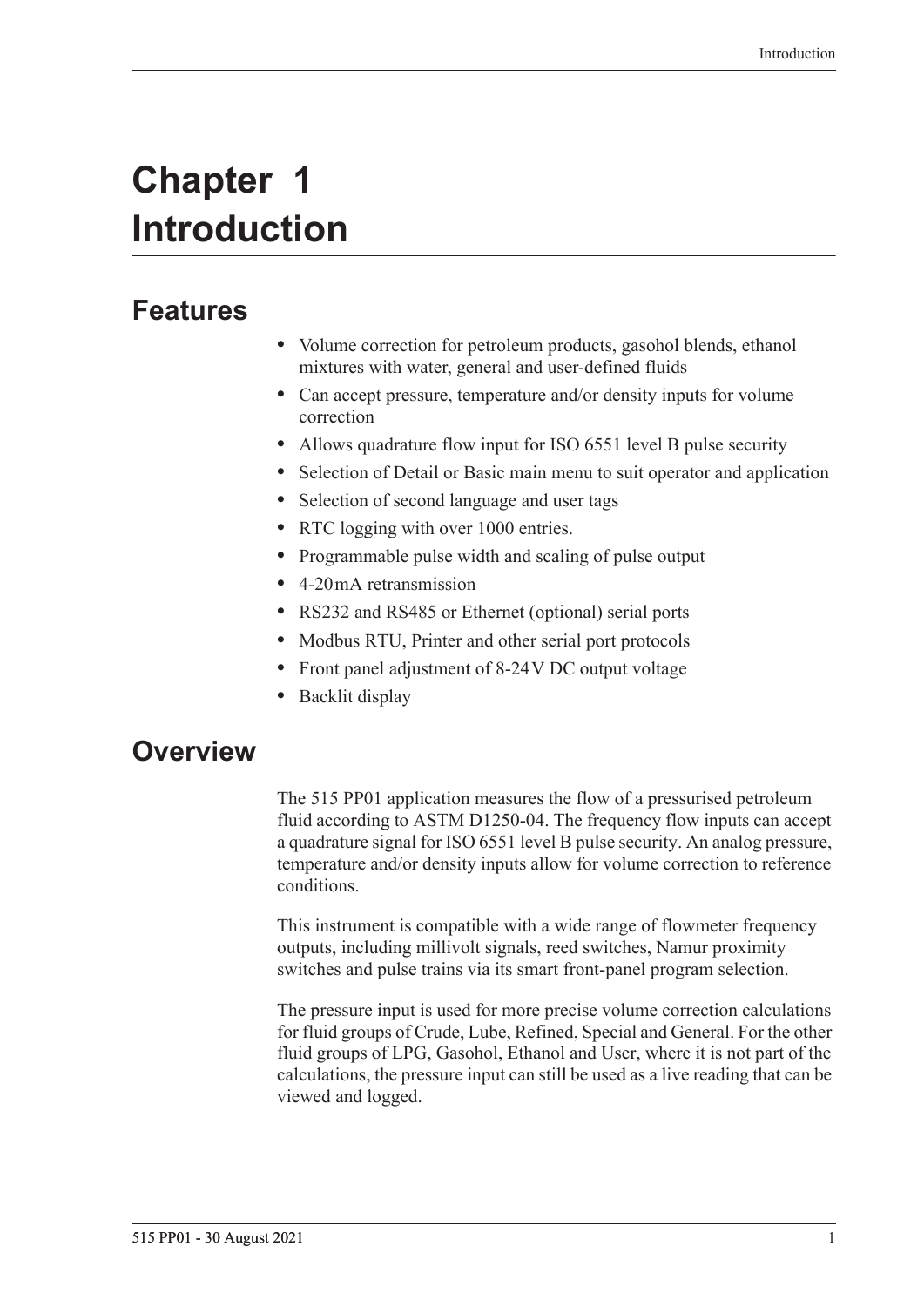## <span id="page-11-0"></span>**Volume Correction Modes**

This instrument calculates volume correction due to temperature as well as pressure effects. The volume correction can be determined using different combination of temperature and density inputs. The Input Usage parameter in calibration allows the instrument to operate in the following modes, using:

- Both Temperature and Density inputs
- Temperature input only or
- Density input only

#### **Note:**

- When temperature and density inputs are used the reference density is not required.
- The density input accepts a signal representing the true density of the measured petroleum.

## <span id="page-11-1"></span>**Calculations**

The following equations identify the derivation of some of the displayed variables. If your interest is more in the operation of the instrument, you can skip this section and allow the instrument to take care of the calculations.

The volume total and flowrate are derived from accurately measured frequency and the number of received pulses.

*gross volume = pulses / k-factor gross volume flow = frequency / k-factor*

The volume correction calculations are based on the ASTM D1250-04 and API Table 54, MPMS 11.3.4-2019, ABNT NBR 15639-2016 standards for the following products:

- **•** Crude Oils
- **•** Lube Oils
- **•** Refined Products
- **•** Special Applications
- **•** Light Hydrocarbon Liquids (LPG)
- **•** Gasohol Blends
- **•** Ethanol Mixtures with Water

Volume correction for other fluids can be calculated by the following means:

- **•** General Coefficient of Expansion
- **•** Preprogrammed User Table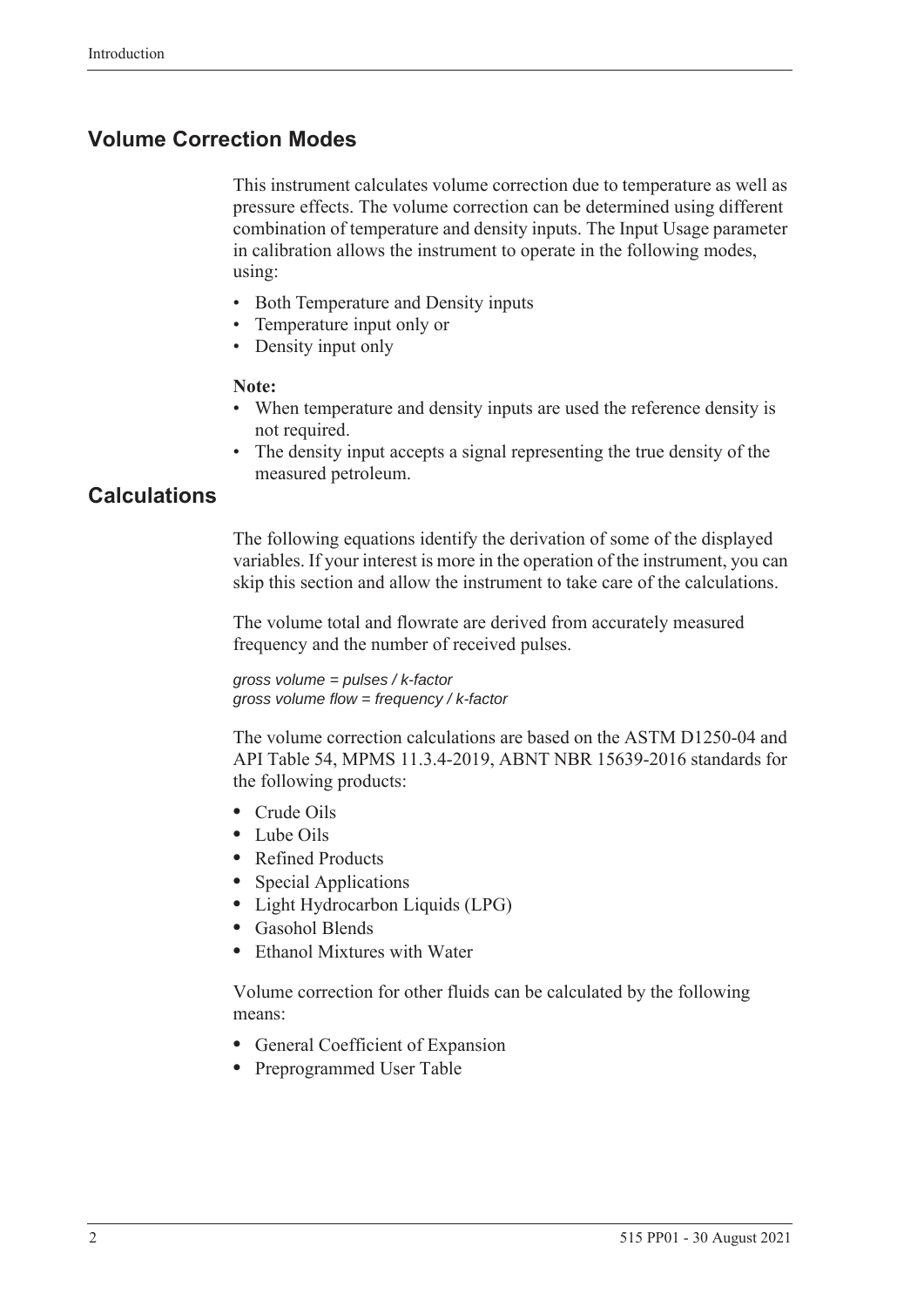For further details of these equations or restrictions of use please refer to the appropriate standard or relevant documents.

#### <span id="page-12-0"></span>**Analog Input Scaling**

The analog inputs in this instrument are scaled by the following general formula:

$$
f(A) = P_{min} + (P_{max} - P_{min}) \cdot A^*
$$

where:

 $P_{min}$  = minimum point (equivalent to offset)  $P_{max}$  = maximum point ( $P_{max} - P_{min}$  is equivalent to span) *A\** = normalised signal (0 to 1) with correction applied for a flow input

### <span id="page-12-1"></span>**Displayed Information**

The front panel display shows the current values of the input variables and the results of the calculations.

The instrument can be supplied with a real-time clock for data logging of over 1000 entries of the variables as displayed on the main menu.

This application indicates the type of pressure value being displayed as either gauge or absolute by adding an 'A' or 'G' to the units of measurement.

## <span id="page-12-2"></span>**Main Menu Variables**

| <b>Main Menu</b><br><b>Variables</b> | <b>Default</b><br><b>Units</b> | Variable<br>Type |
|--------------------------------------|--------------------------------|------------------|
| Net Volume                           | m <sup>3</sup>                 | Total            |
| Net Flowrate                         | $m^3/m$ in                     | Rate             |
| Gross Volume                         | m <sup>3</sup>                 | Total            |
| <b>Gross Flowrate</b>                | $m^3/m$ in                     | Rate             |
| Mass                                 | kg                             | Total            |
| <b>Mass Flowrate</b>                 | kg/min                         | Rate             |
| Temperature                          | Deg C                          | Rate             |
| Density                              | kg/m <sup>3</sup>              | Rate             |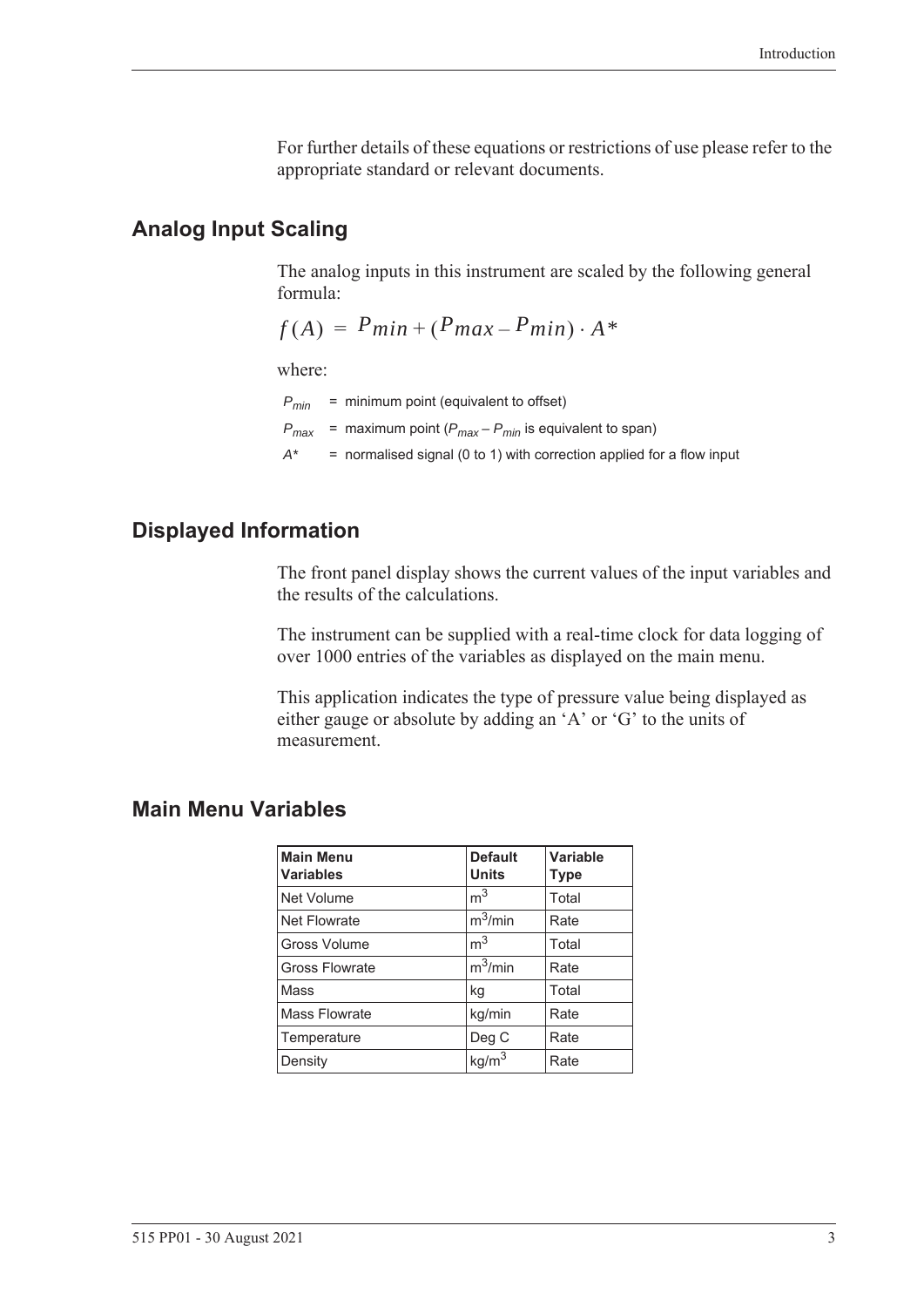#### **Units of Measurement**

In the 500 Series instruments there is a wide range of available units of measurement to be selected from. These can be viewed and selected either during initial Software Configuration via the 500 Series Program Manager (see below) or from within the instrument's calibration settings (if access has been granted) as per **[Units of Measurement](#page-51-2)** on page 42.

### <span id="page-13-0"></span>**Communications**

There are two communication ports available as follows:

- **•** COM-1 RS-232 port
- **•** COM-2 RS-485 port (optional) or Ethernet (optional)

All types of ports can be used for remote data reading, while RS-232 and RS-485 serial ports can be used for printouts and for uploading and downloading of the application software to the instrument.

### <span id="page-13-1"></span>**Isolated Outputs**

The opto-isolated outputs can re-transmit any main menu variable. The type of output is determined by the nature of the assigned variable. Totals are output as pulses and rates are output as 4-20 mA signals. One output is standard, a second output is available as an option.

## <span id="page-13-2"></span>**Relay Outputs**

The relay alarms can be assigned to any of the main menu variables of a rate type. The alarms can be fully configured including hysteresis. Two relays are standard with two additional relays available as an option.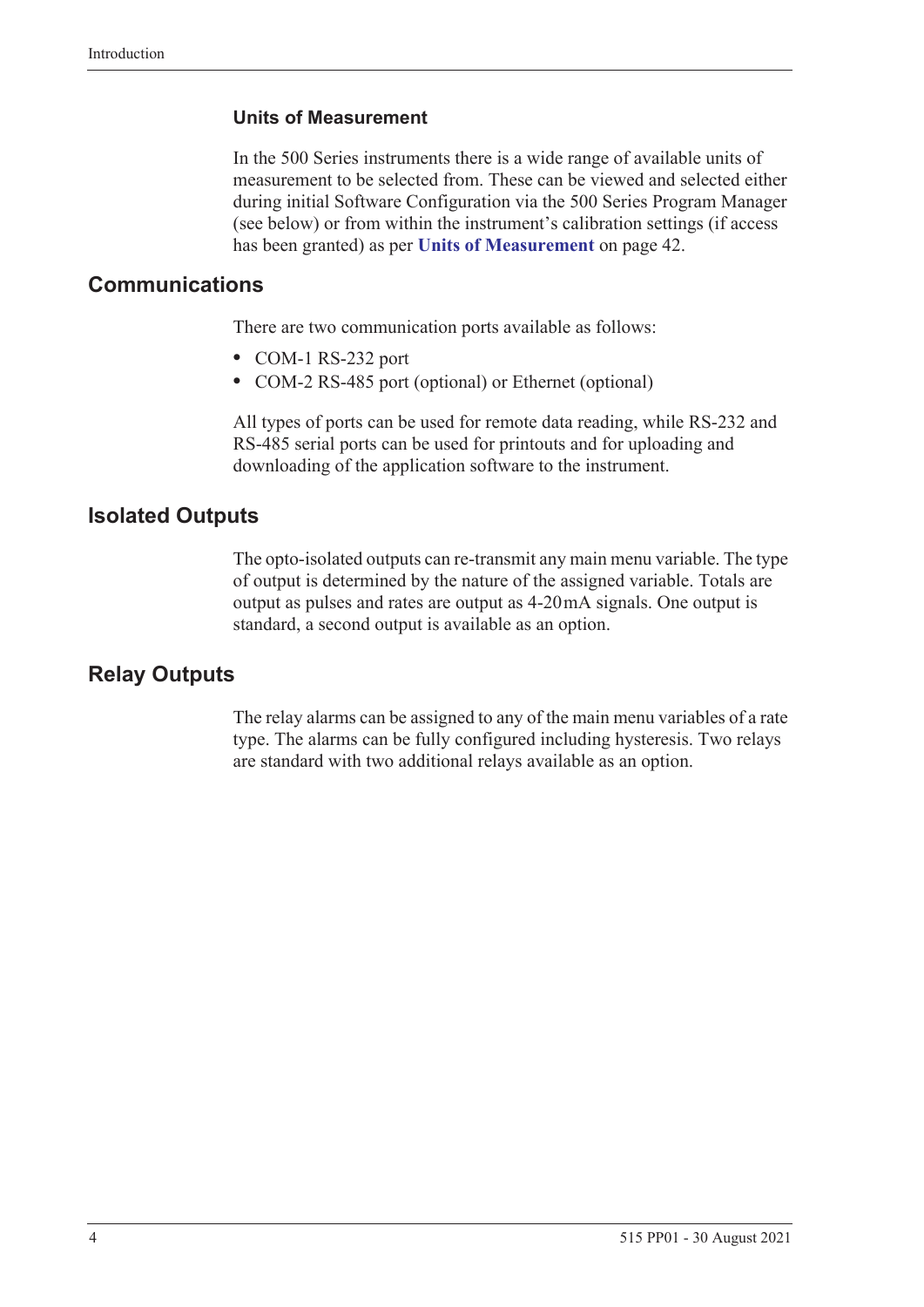#### <span id="page-14-0"></span>**Software Configuration**

The instrument can be programmed to suit the particular application needs and the flexible I/O can be assigned as required. Program settings can be changed either via the front panel (depending on assigned access levels) or via the 500 Series Program Manager (500-PM software).

The 500-PM software is a free comprehensive configuration tool and resource centre that can be used to further tailor an instrument to suit specific application needs including units of measurement, custom tags and text, access levels and more.

The software is a Windows based program that is freely available from the download section of the Contrec website. The program can be used to create a custom version of an existing application to be saved for backup purposes and/or to generate a PDF of configuration report for record keeping.

The instrument stores all set-up parameters, totals and logged data in nonvolatile memory with at least 30 years retention.

## <span id="page-14-1"></span>**Analog Input Types**

Any analog input can be set to accept a 4-20 mA, 0-5 V or 1-5 V signal, while any inputs assigned to a temperature sensor can also be set to accept a PT100 or PT500 signal.

<span id="page-14-2"></span>

*Figure 1 Typical Application Diagram*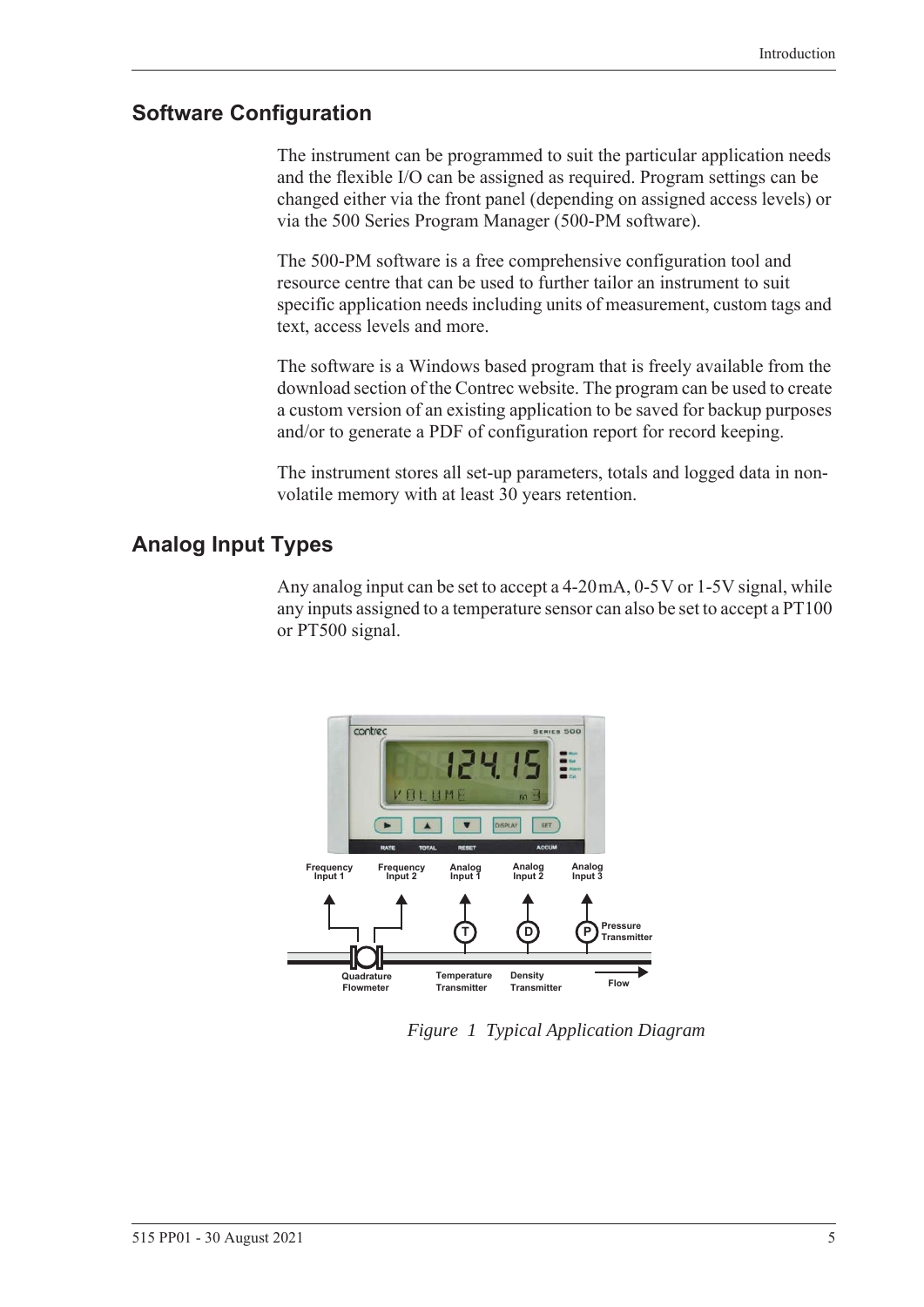## <span id="page-15-0"></span>**Limitations of Use**

#### **Volume Correction**

The volume correction calculations are based on the ASTM D1250-04 and API Table 54 standard and are valid for the following ranges:

#### ASTM D1250-04

| • Density:            | Crude     | 611.2 1163.5 kg/m <sup>3</sup> @ 15° C<br>$0.6112$ 1.164 SG @ 60° F |
|-----------------------|-----------|---------------------------------------------------------------------|
| • Density:            | Lube Oils | 801.3 1163.5 kg/m <sup>3</sup> @ 15° C<br>$0.8013$ 1.164 SG @ 60° F |
| • Density:            | Refined   | 611.2 1163.5 kg/m <sup>3</sup> @ 15° C<br>$0.6112$ 1.164 SG @ 60° F |
| • Temperature (flow): |           | $-50.0$ $150^{\circ}$ C<br>$-58.0$ 302° F                           |
| • Pressure (flow):    |           | $0 10,340$ kPa (gauge)<br>$01500$ psi (gauge).                      |

The equilibrium vapour pressure for the products measured is assumed to be zero. (i.e. the "bubble point" for these products is below atmospheric pressure).

If the gauge pressure is zero, no pressure compensation is carried out and the limits of use for density and temperature range are as stated above.

ASTM-IP-API Table 54 - Light Hydrocarbon Liquids

| • Density:          | <b>LPG</b> | 500.0 600.0 kg/m <sup>3</sup> @ 15° C                                       |
|---------------------|------------|-----------------------------------------------------------------------------|
| Temperature (flow): |            | $0.5000.600$ SG $\omega\,60^\circ$ F<br>$-46.060$ °C<br>$-50.8$ 140° F      |
| • Density:          | Other      | 600.0 653.0 kg/m <sup>3</sup> @ 15° C                                       |
| Temperature (flow): |            | $0.6000.653$ SG @ $60^{\circ}$ F<br>$-25.075$ °C<br>$-13.0$ $167^{\circ}$ F |

ABNT NBR 15639:2016 - ethanol mixtures with water

• Density: 789.2 ...998.2 kg/m3 @ 20° C Temperature (flow):  $-20.0$  ...  $50^{\circ}$  C

MPMS 11.3.4:2019 - Gasohol blends

| • Density:          | 680.0 800.0 kg/m3 @ 15° C |
|---------------------|---------------------------|
| Temperature (flow): | $-40.0$ $50^{\circ}$ C    |
|                     | $-40.0$ 122 $\degree$ F   |

Operation outside these limits will raise an exception.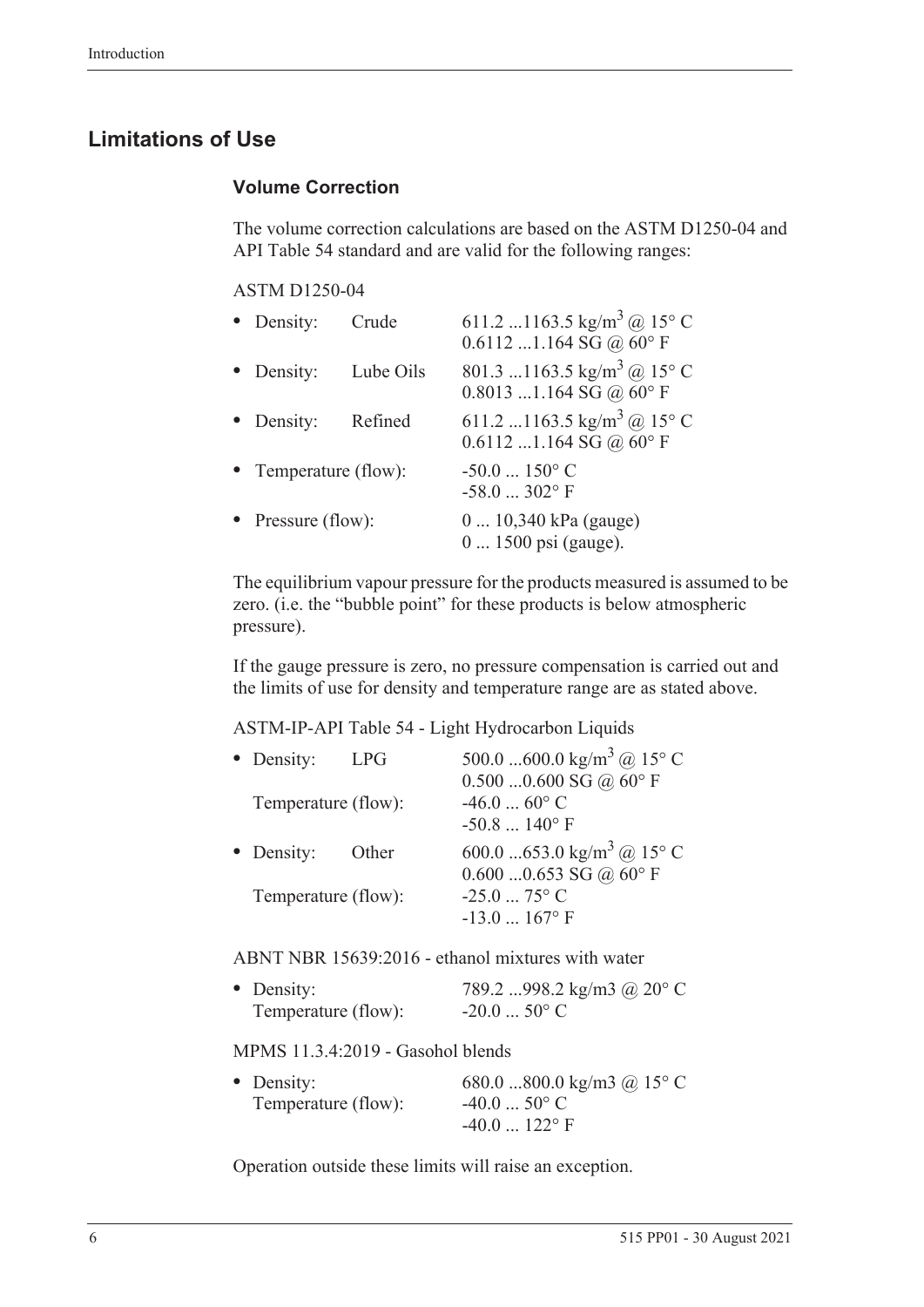#### **Quadrature Pulse Security**

A quadrature pulse input is available on this instrument for Level B ISO 6551 pulse security and can be used for custody transfer applications.

When enabled, the two pulse trains from the quadrature flowmeter should be supplied to frequency inputs 1 and 2. The instrument will check for simultaneous pulses, missing pulses on channel 1 and missing pulses on channel 2. If more than two errors, of one of these fault types, occur within 2000 pulses the instrument will raise a quadrature input exception.

The time delay (phase shift) between the pulse trains should be at least  $25\mu s$ .

Pulse security checking is performed from the preprogrammed cutoff frequency up to a maximum frequency of 3 kHz. An exception will be raised if the maximum frequency is exceeded. The flow calculations are always based on the pulses received on frequency input channel 1.

## <span id="page-16-0"></span>**Approvals**

This instrument conforms to the EMC-Directive of the Council of European Communities 2014/30/EU, the LVD safety directive 2014/35/EU and the following standards:

- **•** *EN61326:2013* Electrical equipment for measurement, control and laboratory use – EMC requirements: Industrial Environment.
- **•** *EN61010:2010* Safety requirements for electrical equipment for measurement, control, and laboratory use.

In order to comply with these standards, the wiring instructions in **[Chapter](#page-20-5)  [3 - Installation & Maintenance](#page-20-5)** must be followed.

#### **FCC Declaration**

This equipment has been tested and found to comply with the limits for a Class A digital device, pursuant to Part 15 of the FCC Rules. These limits are designed to provide reasonable protection against harmful interference when the equipment is operated in a commercial environment. This equipment generates, uses, and can radiate radio frequency energy and, if not installed and used in accordance with the instruction manual, might cause harmful interference to radio communications. Operation of this equipment in a residential area is likely to cause harmful interference, in which case the user will be required to correct the interference at his own expense.

Properly shielded and grounded cables and connectors must be used in order to meet FCC emission limits. Contrec Ltd is not responsible for any radio or television interference caused by using other than recommended cables and connectors or by unauthorized changes or modifications to this equipment. Unauthorized changes or modifications could void the user's authority to operate the equipment.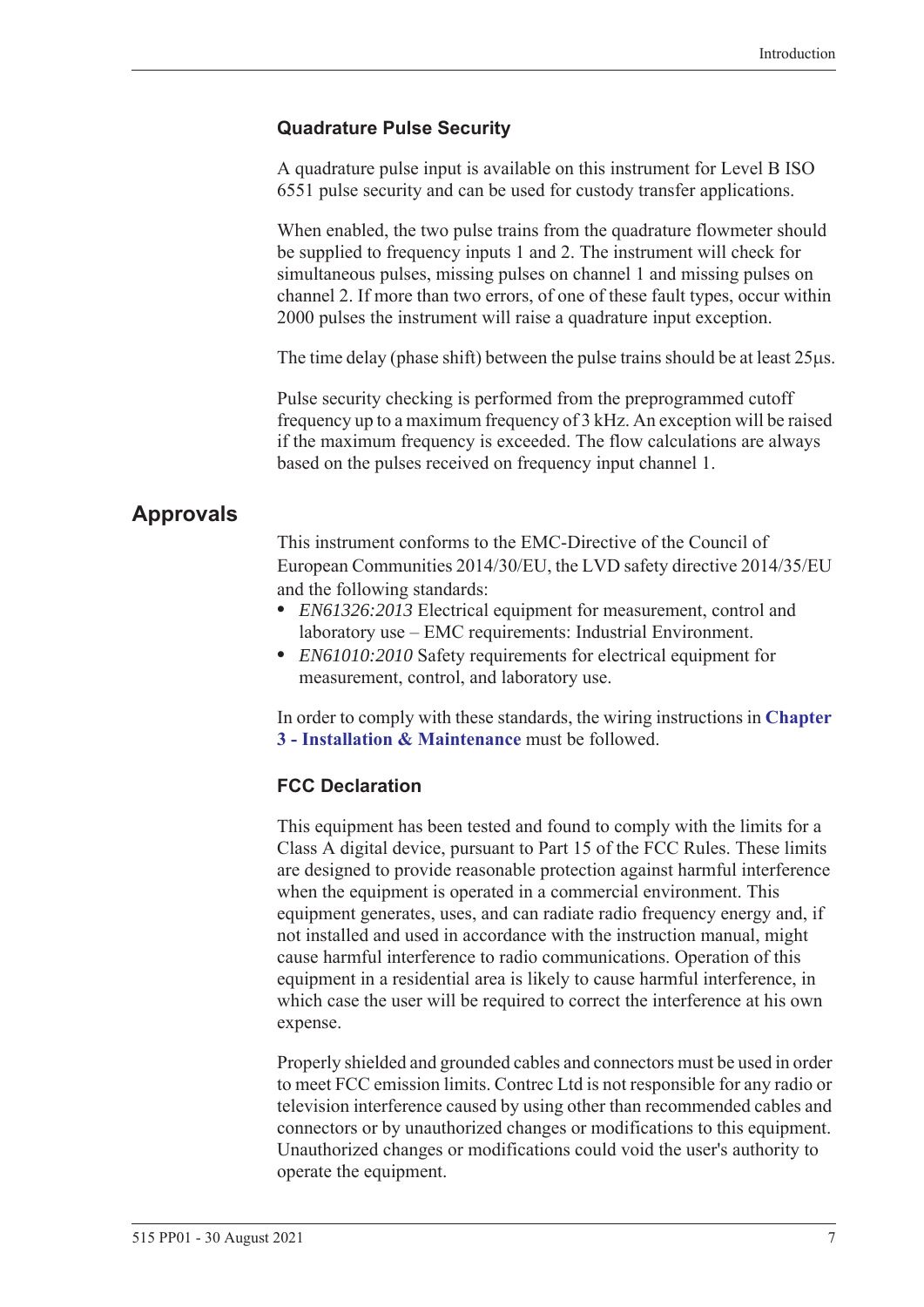This device complies with Part 15 of the FCC Rules. Operation is subject to the following two conditions: (1) this device might not cause harmful interference, and (2) this device must accept any interference received, including interference that might cause undesired operation.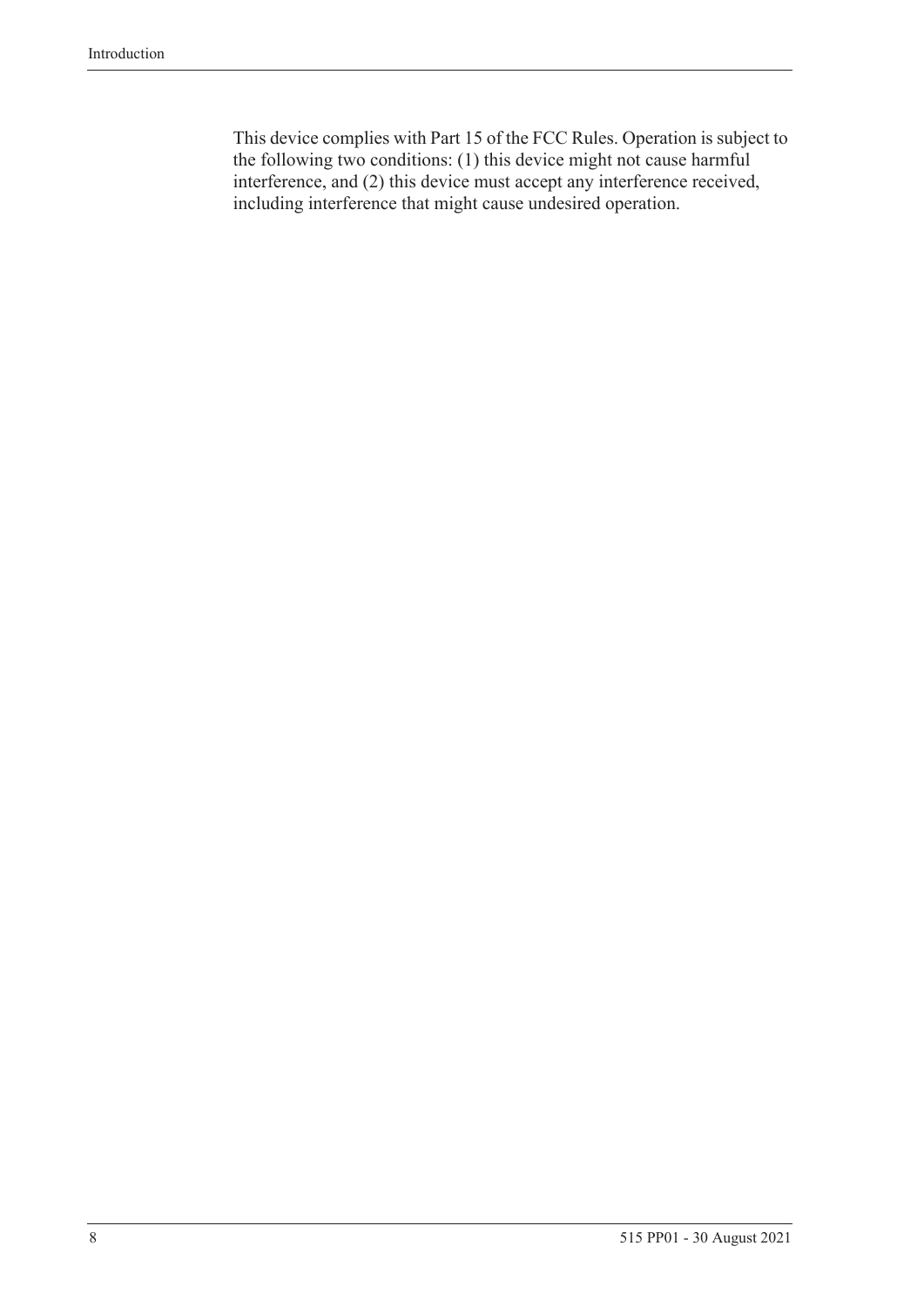# <span id="page-18-0"></span>**Chapter 2 Specifications**

# <span id="page-18-1"></span>**Specification Table**

## **Operating Environment**

| <b>Temperature</b>                  | +5°C to +40°C (standard - no coating)<br>-20°C to +60°C (with conformal coating)<br>-30°C to +60°C (ExD housing with heater) |
|-------------------------------------|------------------------------------------------------------------------------------------------------------------------------|
| <b>Humidity</b>                     | 0 to 95% non condensing (conformal<br>coating)<br>5% to 85% non condensing (no coating)                                      |
| <b>Power Supply</b>                 | 100-240 V AC (+/-10%) 50-60 Hz (+/-<br>10%) or 12-28 V DC                                                                    |
| <b>Consumption</b>                  | 10W (max) Overvoltage category II                                                                                            |
| <b>Protection</b>                   | Sealed to IP65 (Nema 4X) when panel<br>mounted                                                                               |
| <b>Dimensions</b><br>(panel option) | 147 mm (5.8") width<br>74 mm (2.9") height<br>170mm (6.6") depth (behind the panel)                                          |

## **Display**

| <b>Type</b>        | Backlit LCD with 7-digit numeric display<br>and 11-character alphanumeric display |
|--------------------|-----------------------------------------------------------------------------------|
| <b>Digits</b>      | $15.5$ mm $(0.6")$ high                                                           |
| <b>Characters</b>  | 6 $mm(0.24")$ high                                                                |
| <b>LCD Backup</b>  | Last data visible for 15 min after power<br>down                                  |
| <b>Update Rate</b> | $0.3$ second                                                                      |

#### **Range** 0 to 10 kHz for Pulse input type 0 to 5 kHz for Coil & NPS input types (3kHz for pulse security) **Overvoltage** 30V maximum **Update Time** 0.3 sec **Cutoff frequency** Programmable **Configuration** Pulse, coil or NPS input **Non-linearity** Up to 10 correction points **Pulse Signal Type** CMOS, TTL, open collector, reed switch

**Frequency Input (General)**

**Threshold** Signals switch below 1.3 & above 2 volts

| Co <sub>i</sub> |                                  |
|-----------------|----------------------------------|
| Signal Type     | Turbine and sine wave            |
| Sensitivity     | 15mV minimum amplitude (typical) |

## **NPS**

**Signal Type** NPS sensor to Namur standard

#### **Analog Input (General)**

| 100 mA absolute maximum rating<br>(30mA for 4-20mA inputs) |
|------------------------------------------------------------|
| $< 1.0$ sec                                                |
| RTD, 4-20 mA, 0-5V and 1-5V input                          |
| Up to 20 correction points (some inputs)                   |
|                                                            |

## **Data Stored** Setup, Totals and Logs **Approvals**

**Non-volatile Memory Retention** > 30 years

| , , , , , , , , , , , , |                                          |
|-------------------------|------------------------------------------|
| <b>Interference</b>     | $C \in \mathbb{C}$ compliance            |
| <b>Enclosure</b>        | IECEx, ATEX and CSA approved             |
|                         | enclosures available for hazardous areas |

#### **Real Time Clock (Optional) Battery Type** 3 volts Lithium button cell

| PQUUUH V UVU        | <u>o voito Litinum putton och</u>         |
|---------------------|-------------------------------------------|
|                     | - For Issue 7 option card, type CR2450N   |
|                     | manufactured by Renata only               |
|                     | - For conformal coated 'C' version, type  |
|                     | BR2032 manufactured by Panasonic only     |
|                     | - For non-conformal coated versions, type |
|                     | BR2032 and CR2032 manufactured by         |
|                     | Panasonic or Sony                         |
| <b>Battery Life</b> | 5 years (typical)                         |
|                     |                                           |

| 4-20mA Input       | $\overline{100.01}$ $\overline{11}$ $\overline{11}$ $\overline{11}$ $\overline{11}$ $\overline{11}$ $\overline{11}$ $\overline{11}$ $\overline{11}$ $\overline{11}$ $\overline{11}$ $\overline{11}$ $\overline{11}$ $\overline{11}$ $\overline{11}$ $\overline{11}$ $\overline{11}$ $\overline{11}$ $\overline{11}$ $\overline{11}$ $\overline{11}$ $\overline{11$ |
|--------------------|--------------------------------------------------------------------------------------------------------------------------------------------------------------------------------------------------------------------------------------------------------------------------------------------------------------------------------------------------------------------|
|                    | 0.2°C typical (PT100 extended range)                                                                                                                                                                                                                                                                                                                               |
| <b>Accuracy</b>    | $0.1^{\circ}$ C typical                                                                                                                                                                                                                                                                                                                                            |
| Range              | $-200\degree$ C to 350 $\degree$ C<br>-200°C to 800°C (PT100 extended range)                                                                                                                                                                                                                                                                                       |
| Connection         | Four Wire                                                                                                                                                                                                                                                                                                                                                          |
| <b>Sensor Type</b> | PT100 & PT500 to IEC 751                                                                                                                                                                                                                                                                                                                                           |
| <b>RTD Input</b>   |                                                                                                                                                                                                                                                                                                                                                                    |

| Impedance       | 100 Ohms (to common signal ground)     |
|-----------------|----------------------------------------|
| <b>Accuracy</b> | 0.05% full scale $(20^{\circ}C)$       |
|                 | 0.1% (full temperature range, typical) |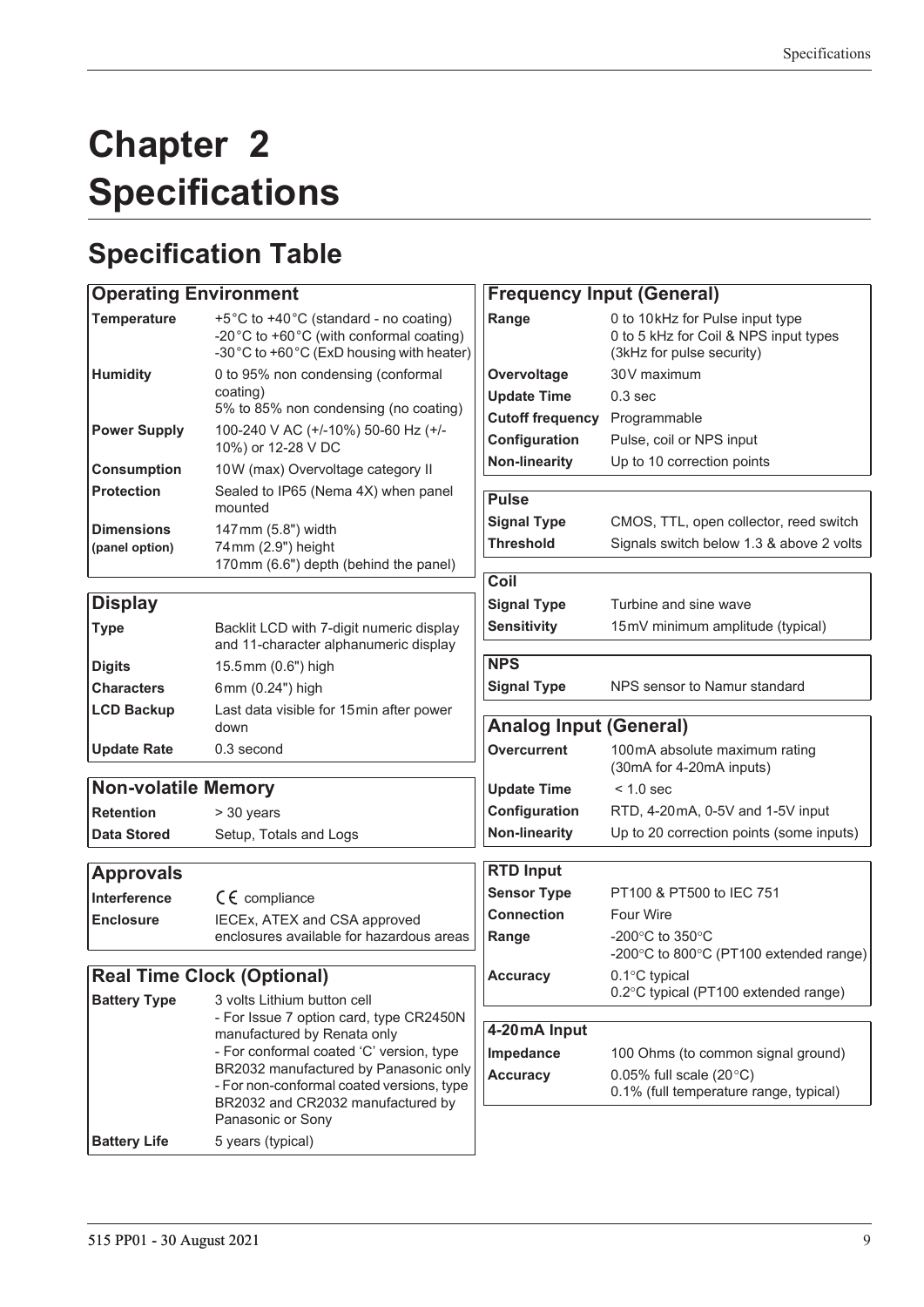| $ 0-5$ or 1-5 Volts Input |                                        |  |  |  |
|---------------------------|----------------------------------------|--|--|--|
| $ Im$ pedance             | 10 MOhms (to common signal ground)     |  |  |  |
| <b>Accuracy</b>           | 0.05% full scale $(20^{\circ}C)$       |  |  |  |
|                           | 0.1% (full temperature range, typical) |  |  |  |

## **Logic Inputs**

| <b>Signal Type</b> | CMOS, TTL, open collector, reed switch |  |  |  |  |
|--------------------|----------------------------------------|--|--|--|--|
| Overvoltage        | 30V maximum                            |  |  |  |  |

## **Relay Output**

| No. of Outputs | 2 relays plus 2 optional relays                                       |  |  |
|----------------|-----------------------------------------------------------------------|--|--|
| Voltage        | 250 volts AC, 30 volts DC maximum<br>(solid state relays use AC only) |  |  |
| <b>Current</b> | 3A maximum - mechanical relays<br>1.5A maximum - solid state relays   |  |  |

### **Communication Ports**

| Ports            | COM-1 RS-232 port<br>COM-2 RS-485 or Ethernet port (optional) |  |  |  |  |  |
|------------------|---------------------------------------------------------------|--|--|--|--|--|
| <b>Baud Rate</b> | 2400 to 19200 baud                                            |  |  |  |  |  |
| Parity           | Odd, even or none                                             |  |  |  |  |  |
| <b>Stop Bits</b> | 1 or 2                                                        |  |  |  |  |  |
| Data Bits        | 8                                                             |  |  |  |  |  |
| <b>Protocols</b> | ASCII, Modbus RTU, Modbus TCP/IP<br>(Ethernet Port), Printer  |  |  |  |  |  |

## **Transducer Supply**

| <b>Voltage</b>    | 8 to 24 volts DC, programmable      |  |  |  |  |
|-------------------|-------------------------------------|--|--|--|--|
| Current           | 70 mA @ 24 V, 120 mA @ 12 V maximum |  |  |  |  |
| <b>Protection</b> | Power limited output                |  |  |  |  |

### **Isolated Output**

| <b>No. of Outputs</b> | 2 configurable outputs         |  |  |  |
|-----------------------|--------------------------------|--|--|--|
| Configuration         | Pulse/Digital or 4-20mA output |  |  |  |

### **Pulse/Digital Output**

| <b>Switching</b><br>200 mA, 30 volts DC maximum<br>0.8 volts maximum<br><b>Saturation</b><br><b>Pulse Width</b><br>Programmable: 10, 20, 50, 100, 200 or<br>500 <sub>ms</sub> | <b>Signal Type</b> | Open collector |  |  |  |
|-------------------------------------------------------------------------------------------------------------------------------------------------------------------------------|--------------------|----------------|--|--|--|
|                                                                                                                                                                               |                    |                |  |  |  |
|                                                                                                                                                                               |                    |                |  |  |  |
|                                                                                                                                                                               |                    |                |  |  |  |

## **4-20 mA Output**

| <b>Supply</b>     | 9 to 30 volts DC external                                                       |  |  |  |
|-------------------|---------------------------------------------------------------------------------|--|--|--|
| <b>Resolution</b> | $0.05\%$ full scale                                                             |  |  |  |
| <b>Accuracy</b>   | $0.05\%$ full scale (20 $^{\circ}$ C)<br>0.1% (full temperature range, typical) |  |  |  |

*Important: Specifications are subject to change without notice.*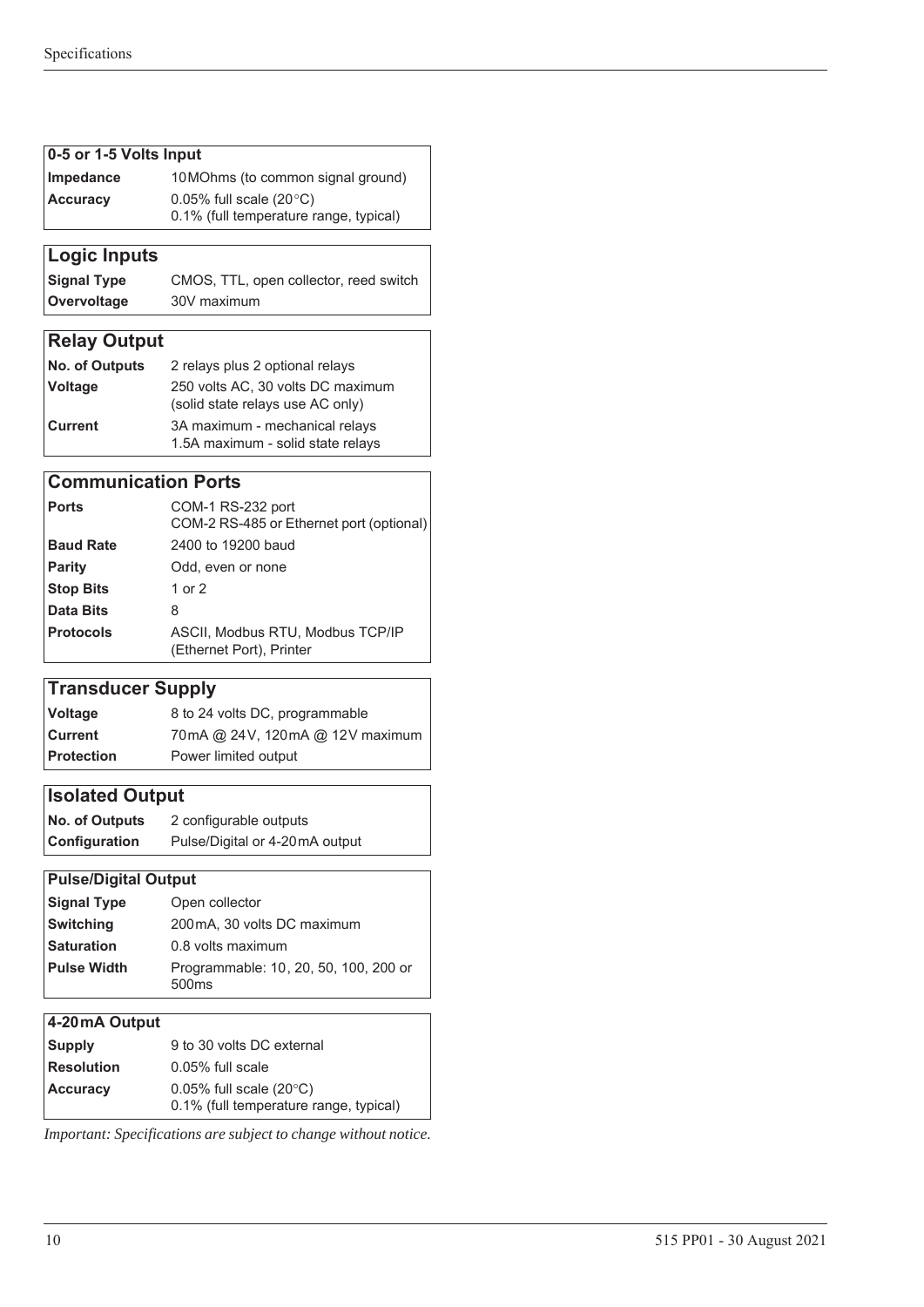# <span id="page-20-5"></span><span id="page-20-0"></span>**Chapter 3 Installation & Maintenance**

# <span id="page-20-1"></span>**Installation Instructions**



The safety of any system incorporating the equipment is the responsibility of the assembler of the system and should be installed such that there is no risk of impact damage.

This instrument is intended for fixed installation only, e.g. within a panel or cabinet, and is not intended for desktop use. It is not suitable for outdoor use unless fitted into an appropriate outdoor enclosure with a minimum type 3, IP54, rating. The instrument has a 'Pollution degree II' rating.

## <span id="page-20-2"></span>**Cleaning and Decontamination**

For general maintenance or to clean an instrument suitable for return to a service centre for repair or inspection, use only a damp cloth and mild detergent. Do not use abrasive cleaners or high pressure water jets. An instrument must be decontaminated before returning.

# <span id="page-20-3"></span>**Panel Mounting**

The instrument should be located in an area with a clean, dry atmosphere that is also relatively free of shock and vibration.

The standard mounting procedure is panel mounting in a cutout that is 139 mm wide by 67 mm high. Two side clips secure the unit into the panel.

[Figure 2](#page-20-4) shows the panel mounting requirements for the 500 Series Instrument.



<span id="page-20-4"></span>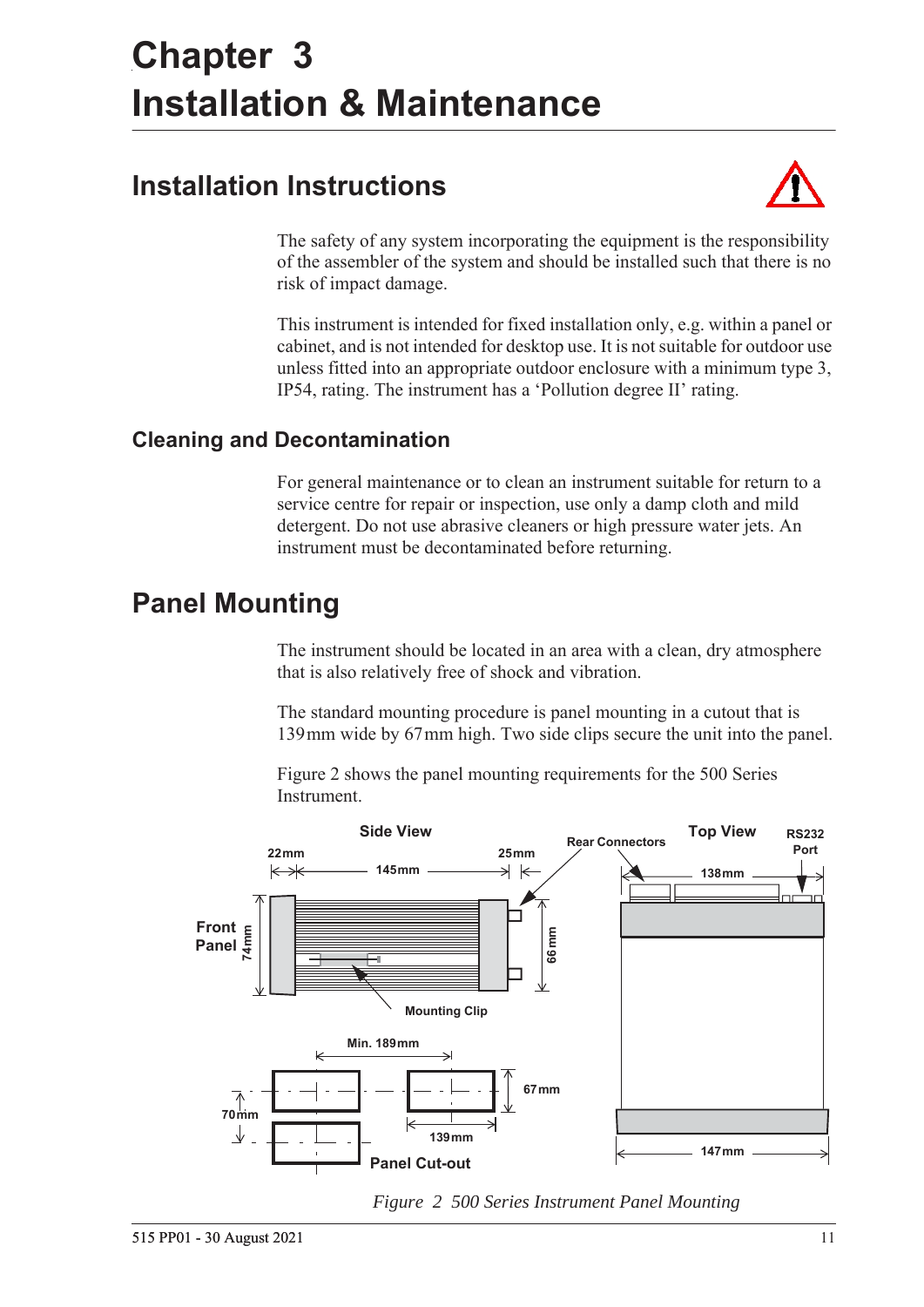# <span id="page-21-0"></span>**Electrical Connection**

## <span id="page-21-1"></span>**Rear Panel Connections**

N.B. Depending on the specification and age of the instrument, there are different versions of the upper output card. Ensure the instrument is wired as per the correct terminal designation printed on the rear of the instrument bezel and below.

[Figure 3](#page-21-2) shows the connections on the rear panel of the instrument where relays 1 to 4 (terminals 32-35) share a single Relay Common (terminal 31).



N.B. The 5 way relay terminal block is GREEN.

*Figure 3 Rear Panel Connections - Original*

<span id="page-21-2"></span>[Figure 4](#page-21-3) shows the connections on the rear panel of the instrument where relays 1 and 2 (terminals 32-33) share Relay Common 1-2 (terminal 31) and relays 3 and 4 (terminals 34-35) share Relay Common 3-4 (terminal 36.

N.B. The 6 way relay terminal block is ORANGE.



<span id="page-21-3"></span>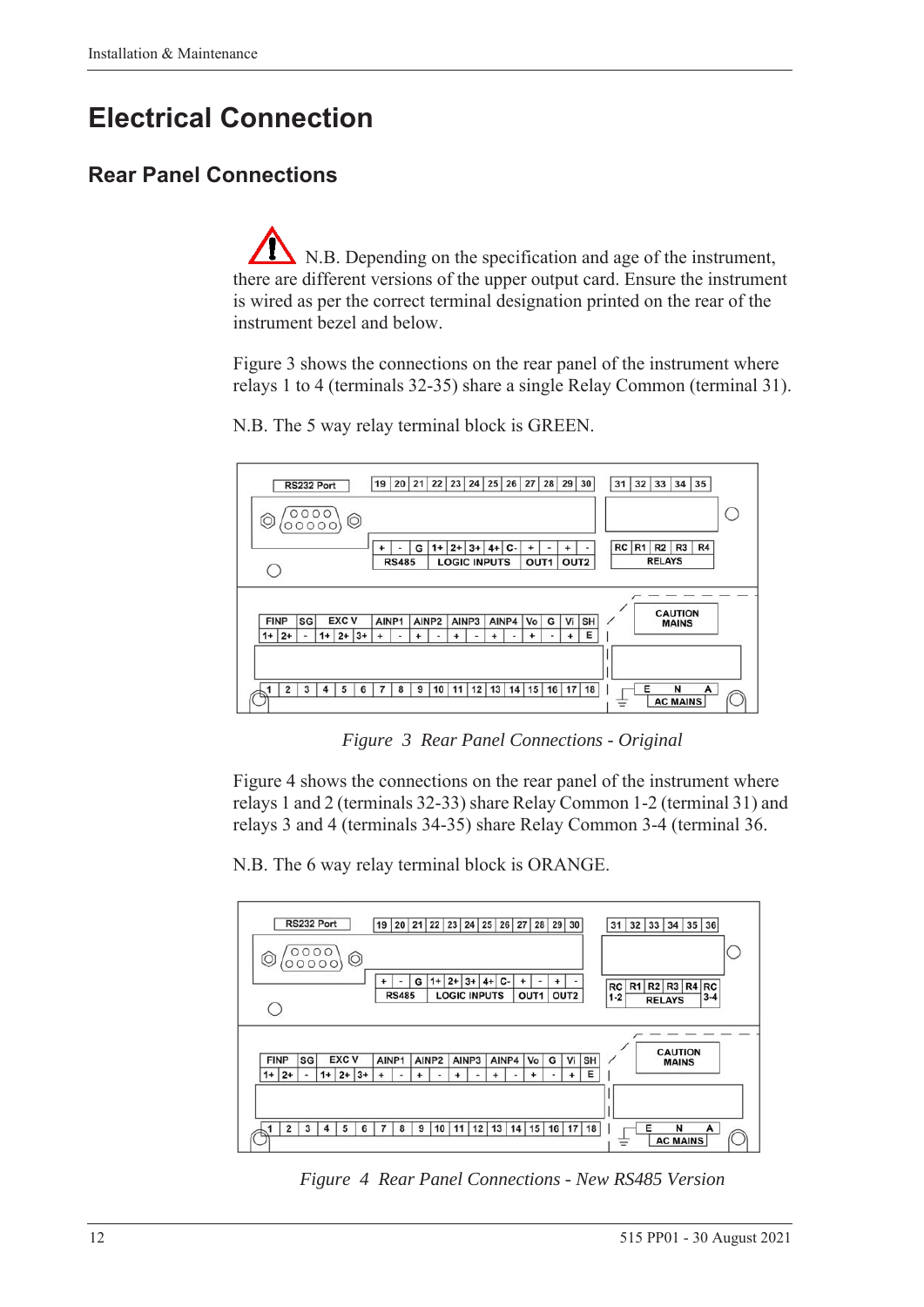[Figure 5](#page-22-1) shows the new option card with the optional Ethernet port in place of RS-485 port (terminals 19-21).



<span id="page-22-1"></span>*Figure 5 Rear Panel Connections - New Ethernet Version*

## <span id="page-22-0"></span>**Terminal Designations**

| <b>Terminal Label</b> |                    |                          | <b>Designation</b>        | <b>Comment</b>                    | <b>Terminal Label</b> |                  |           | <b>Designation</b>                 | <b>Comment</b>                                |
|-----------------------|--------------------|--------------------------|---------------------------|-----------------------------------|-----------------------|------------------|-----------|------------------------------------|-----------------------------------------------|
| $\mathbf{1}$          | <b>FINP</b>        | $1+$                     | Frequency Input 1+        | Volumetric Flow Input 1           | 19                    | <b>RS485</b>     | $\ddot{}$ | RS485 (+)                          | Optional RS485 port may                       |
| 2                     | <b>FINP</b>        | $2+$                     | Frequency Input 2+        | Volumetric Flow Input 2           |                       | 20 COM-2         |           | RS485 (-)                          | be replaced by Ethernet                       |
| 3                     | <b>SG</b>          | $\blacksquare$           | Signal ground             |                                   | 21                    | port             | G         | RS485 ground                       | port.                                         |
| 4                     | <b>EXC V</b>       | $1+$                     | <b>Excitation Term 1+</b> | Not used                          | 22                    |                  | $1+$      | Switch 1                           |                                               |
| 5                     | EXC V              | $2+$                     | Excitation Term 2+        | For AINP1 RTD Input               | 23                    |                  | $2+$      | Switch 2                           |                                               |
| 6                     | <b>EXC V</b>       | $3+$                     | <b>Excitation Term 3+</b> | Not used                          | 24 <sub>1</sub>       | <b>LOGIC</b>     | $3+$      | Switch 3                           | <b>Remote Reset</b>                           |
| $\overline{7}$        | AINP1              | $\ddot{}$                | Analog Input ch $1 (+)$   | Temperature Input                 | 25                    | <b>INPUTS</b>    | $4+$      | Switch 4                           | CAL Switch - In field                         |
| 8                     |                    | $\blacksquare$           | Analog Input ch 1 (-)     |                                   |                       |                  |           |                                    | access protection                             |
| 9                     |                    | $\ddot{}$                | Analog Input ch $2 (+)$   |                                   | 26                    |                  | C-        | Signal ground                      |                                               |
| 10                    | AINP <sub>2</sub>  |                          | Analog Input ch 2 (-)     | Density Input                     | 27                    | OUT <sub>1</sub> | $\ddot{}$ | Output ch $1 (+)$                  |                                               |
| 11                    |                    | $\ddot{}$                | Analog Input ch $3 (+)$   |                                   | 28                    |                  |           | Output ch 1 (-)                    |                                               |
| 12                    | AINP3              | $\overline{\phantom{a}}$ | Analog Input ch 3 (-)     | Pressure Input                    | 29                    | OUT <sub>2</sub> | $+$       | Output ch $2 (+)$                  |                                               |
| 13                    |                    | $\ddot{}$                | Analog Input ch $4 (+)$   |                                   | 30                    |                  |           | Output ch 2 (-)                    |                                               |
| 14                    | AINP4              | $\blacksquare$           | Analog Input ch 4 (-)     | Not used                          | 31                    |                  |           | RC Relay Common 1-2                | Term 31 - Common 1-4<br>on legacy option card |
| 15                    | <b>Vo</b>          | $\ddot{}$                | 8-24 volts DC output      | Overload protected                | 32                    |                  | R1        | Relay 1                            |                                               |
| 16                    | G                  | $\overline{\phantom{a}}$ | DC Ground                 |                                   | 33                    |                  |           | $R2$ Relay 2                       |                                               |
| 17 <sup>1</sup>       | l Vi               | $\ddot{}$                | DC power input            | DC power in 12-28V                | 34                    | <b>RELAYS</b>    |           | $R3$ Relay 3                       |                                               |
| 18                    | <b>SH</b>          | E                        | Shield terminal           |                                   | 35                    |                  | R4        | Relay 4                            |                                               |
| E                     |                    | Ε                        | Mains ground              |                                   |                       |                  |           |                                    | Term 36 only available on                     |
| N                     | AC<br><b>MAINS</b> | N                        | Mains neutral             | AC power in 100-<br><b>240VAC</b> | 36                    |                  |           | RC Relay common 3-4                | new style option card                         |
| A                     |                    | A                        | Mains active              |                                   |                       |                  |           | RS232 COM-1 port 9-pin serial port |                                               |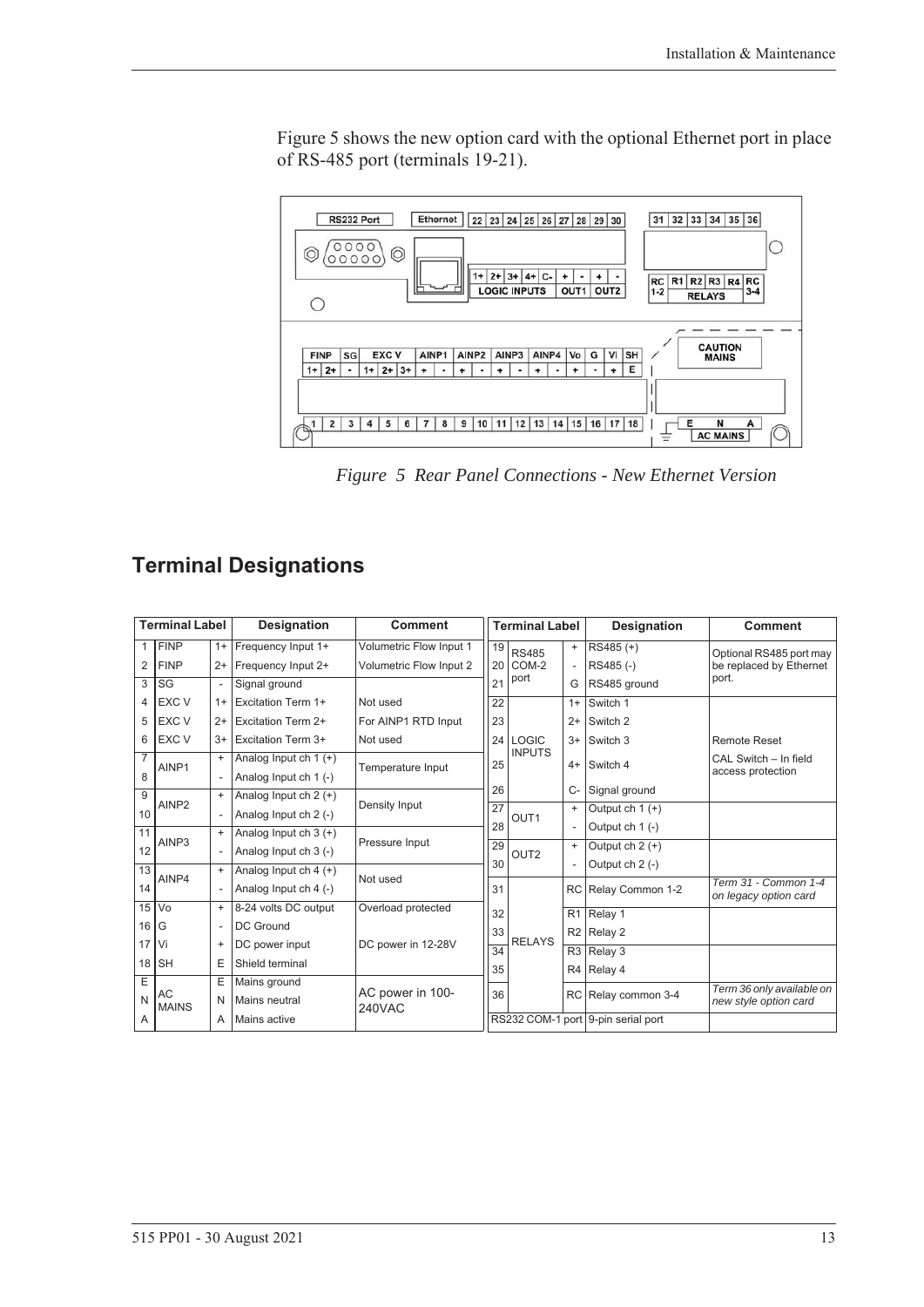## <span id="page-23-0"></span>**Terminal Wiring Insulation**

Terminals 1-30 are all rated at <35Vdc and wiring with basic insulation is adequate.

Use copper conductors only.

## <span id="page-23-1"></span>**Relay Wiring**

Relay terminals are 31-35 or 31-36 depending on the version of option card fitted. When controlling circuits operate at mains voltages, or voltages >35Vdc, it is necessary to use UL/CSA approved cabling with supplementary insulation and a current capacity suitable for the connected circuit. Use copper conductors only. The maximum current must be <5A as stated in sec 2.

Where circuits >35Vdc are connected UL/CSA approved cabling with supplementary insulation. 0.75mm<sup>2</sup>, 6A current capacity is sufficient.

## <span id="page-23-2"></span>**Mains Power Wiring**

Only use UL/CSA approved cabling with supplementary insulation and copper conductors. A minimum cable cross section area of 0.75mm² (18 AWG) is required. However, this must be selected with respect to the installed over-current protection device and in accordance with the local relevant Electrical Code of Practice as dictated by the Authority Having Jurisdiction (AHJ).

The terminal designations (L/N/E) are clearly indicated just above the mains input connector on the rear panel of the instrument.



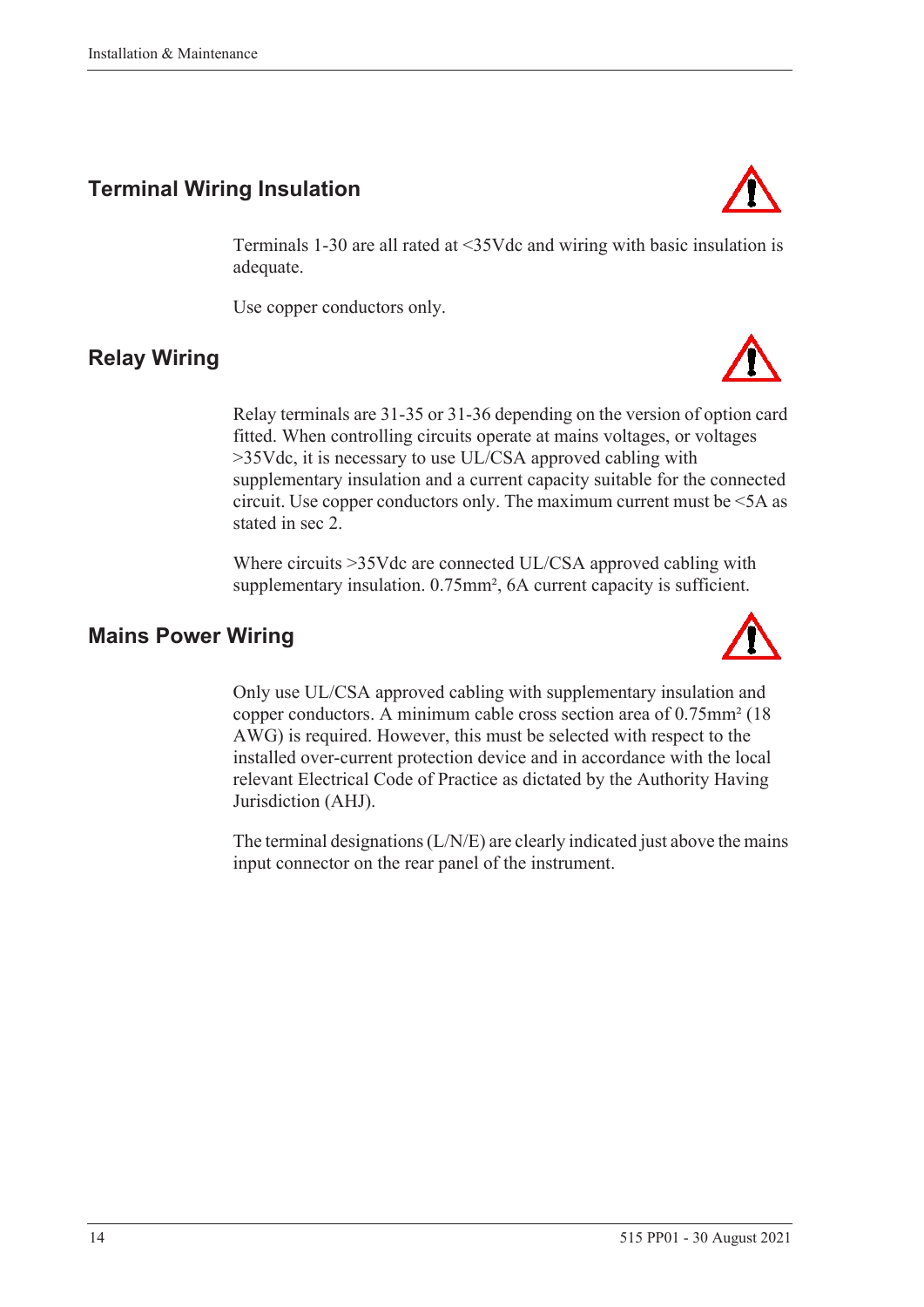# <span id="page-24-0"></span>**Inputs**

## <span id="page-24-1"></span>**Frequency Input Connection**

Connect pulse or frequency input signals from devices such as: TTL, CMOS, open collector, reed relay switch, coil and Namur proximity switch, as shown below. For better signal integrity, it is recommended to use shielded cable. Refer to **[Terminal Designations](#page-22-0)** on page 13 for specific terminal numbers for this application.

Squarewave, CMOS or TTL



Open Collector





Reed Relay Switch



Coils - with 15 mV minimum amplitude (typical).



Namur Proximity Switch

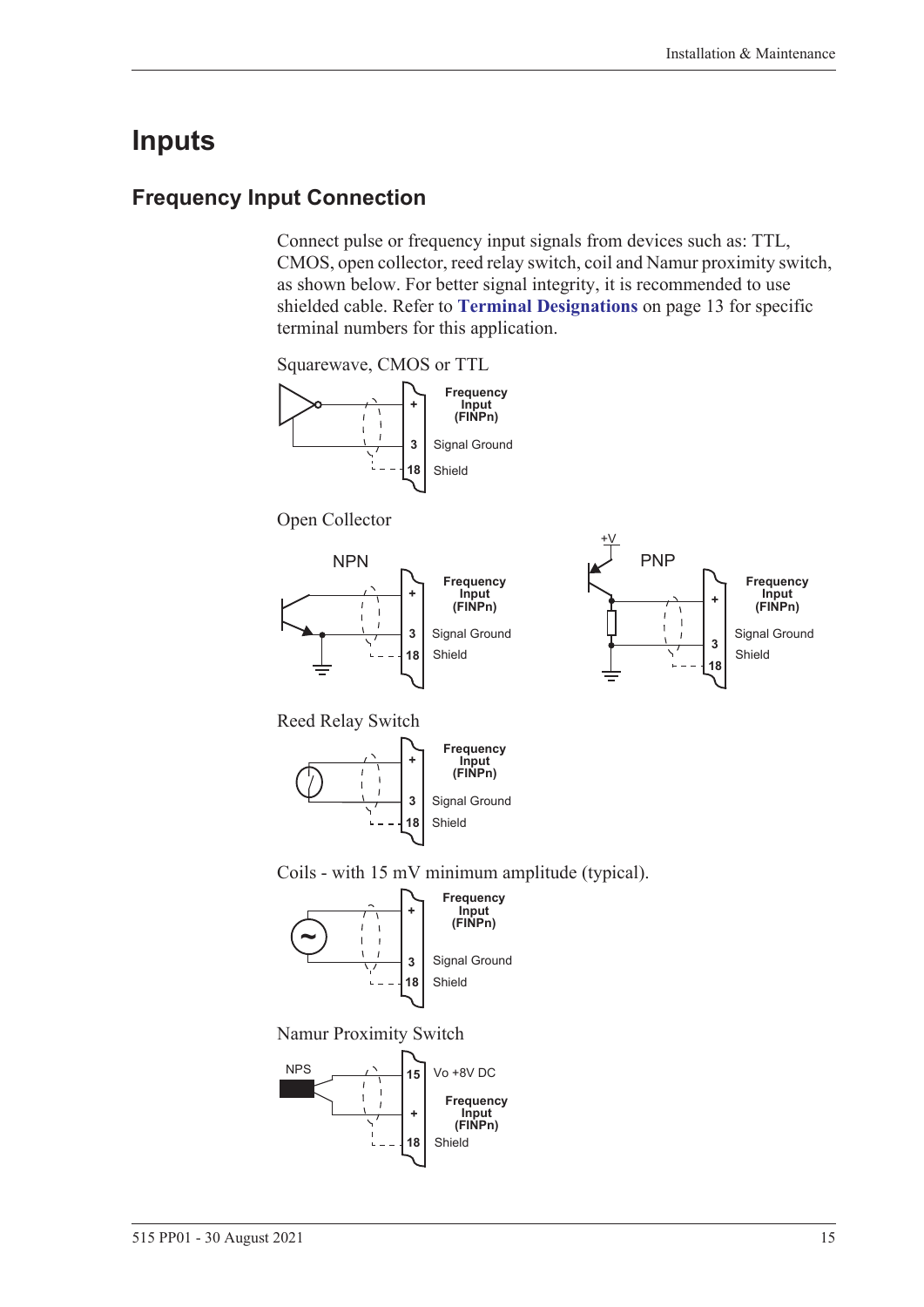## <span id="page-25-0"></span>**Analog Input Connections**

All analog inputs can accept DC signals ranging from 0-5V, 1-5V and current signals from 4 to 20 mA.

Analog Input 1 (AINP1) can also accept an RTD input (PT100 or PT500) as well as the standard  $0-5V$ ,  $1-5V$  and  $4$  to  $20mA$  input.

#### **CAUTION**

Applying levels of input current above the absolute maximum rating (100mA or 30mA for 4-20mA inputs) may cause permanent damage to the input circuitry.

#### **0-5 and 1-5 Volt Inputs**

For externally powered voltage transmitters, connect each transmitter to a pair of input terminals as shown in [Figure 6](#page-25-1). Refer to **[Terminal](#page-22-0)  [Designations](#page-22-0)** on page 13 for specific terminal numbers for this application.





<span id="page-25-1"></span>Connect internally powered voltage transmitters as shown in [Figure 7.](#page-25-2)



<span id="page-25-2"></span>*Figure 7 Internally Powered Voltage Transmitter*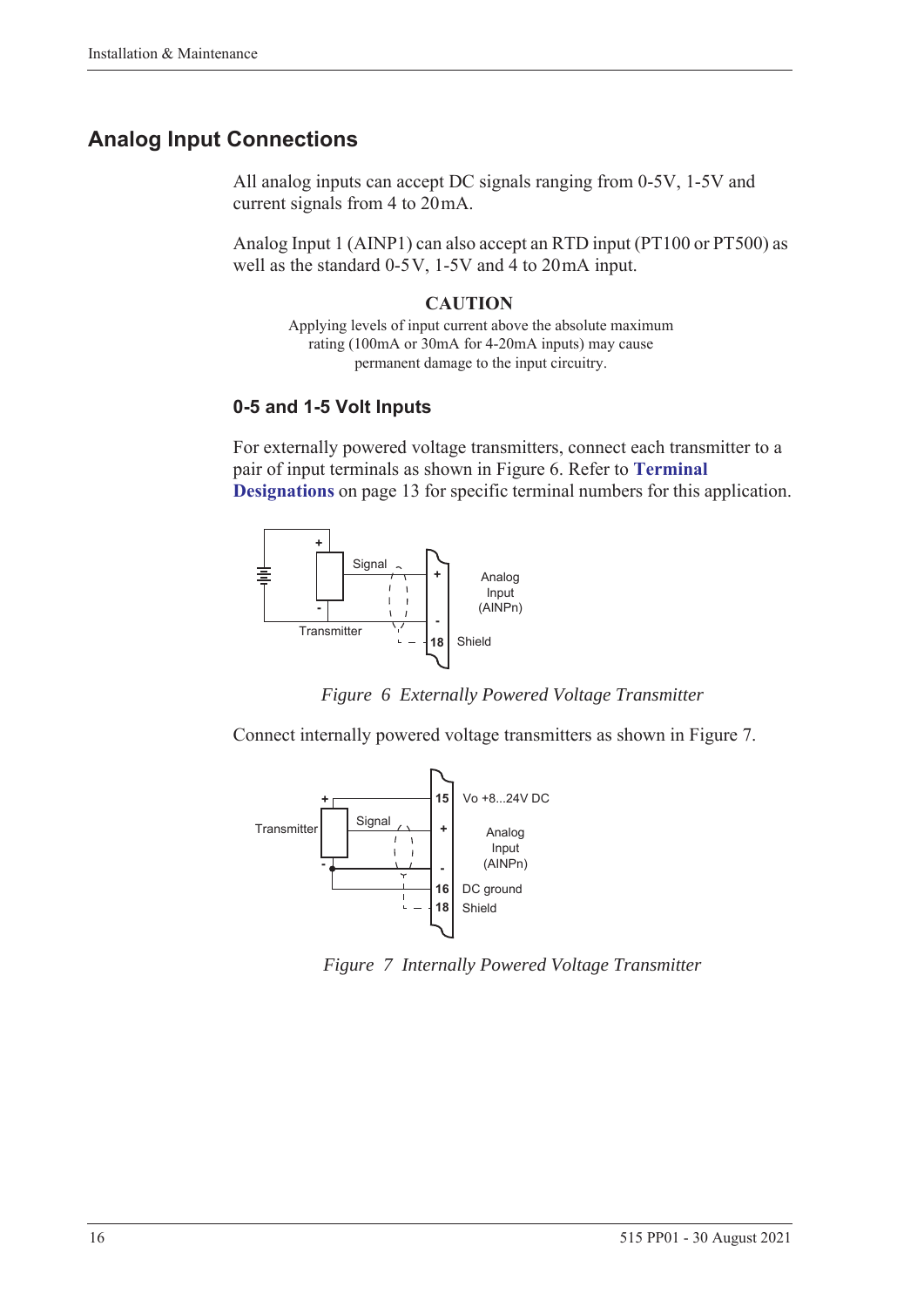#### **4-20 mA Inputs**

For an externally powered current loop, connect the transmitter to the input terminals as shown in [Figure 8.](#page-26-0) Refer to **[Terminal Designations](#page-22-0)** on page 13 for specific terminal numbers for this application.



*Figure 8 Externally Powered Current Loop*

<span id="page-26-0"></span>The internal overload-protected power supply has sufficient power for three current loops at 24 V DC (more current loops can be supplied by using a reduced voltage setting). Connect internally powered current loops as shown in [Figure 9.](#page-26-1)

<span id="page-26-1"></span>

#### *Figure 9 Internally Powered Current Loops*

#### **RTD Input**

The instrument uses 4-wire RTDs to provide optimum accuracy and stability. It is not necessary to have equal cable lengths for the 4-wire RTDs, but they should be no longer than 50 metres. It is also recommended to use shielded twisted pairs.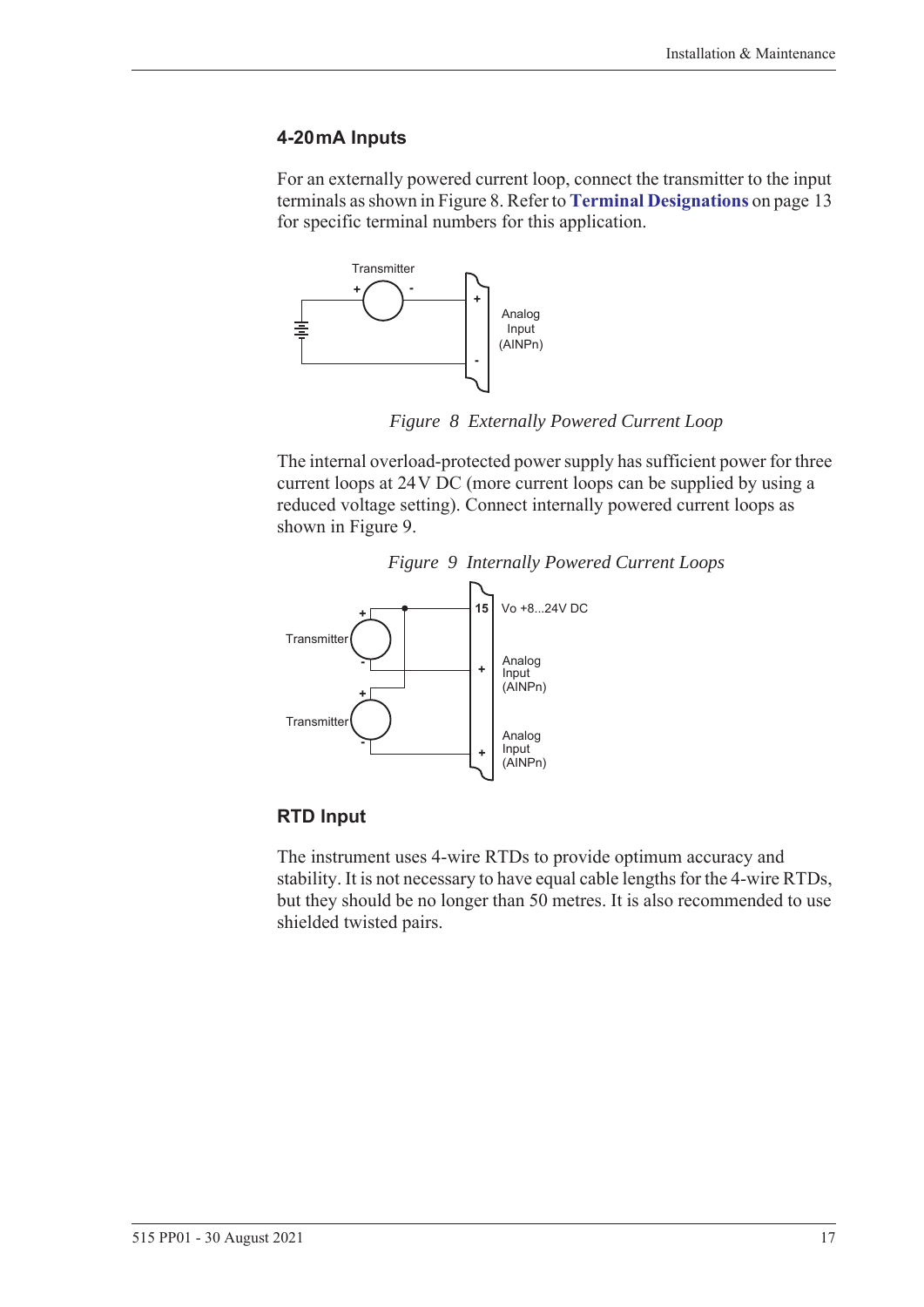

Connect RTD inputs as shown in [Figure 10.](#page-27-1)

*Figure 10 RTD Connection*

<span id="page-27-1"></span>Only Analog Input 1 (AINP1) is available for RTD connection.

Excitation terminal 2 (pin 5) must be used in conjunction with AINP1.

It is possible to use two-wire or three-wire RTDs. However, four wires must be taken to the RTD, with the signal and current wires joined as close to the RTD as possible.

**Note:** The RTD has no polarity and can be connected in either direction. However, the excitation and the positive analog input must be connected to one side of the RTD. Similarly, the Signal Ground and the negative analog input must be connected to the other side of the RTD.

## <span id="page-27-0"></span>**Logic Input Connection**

These input(s) are designed to be connected to CMOS, TTL, open collector signals or a voltage free contact switch. A minimum activation time of 300ms is required to guarantee reading of an input.

It is possible to read the status of all the logic inputs via a Modbus register even if they are not used for a control purpose in the application.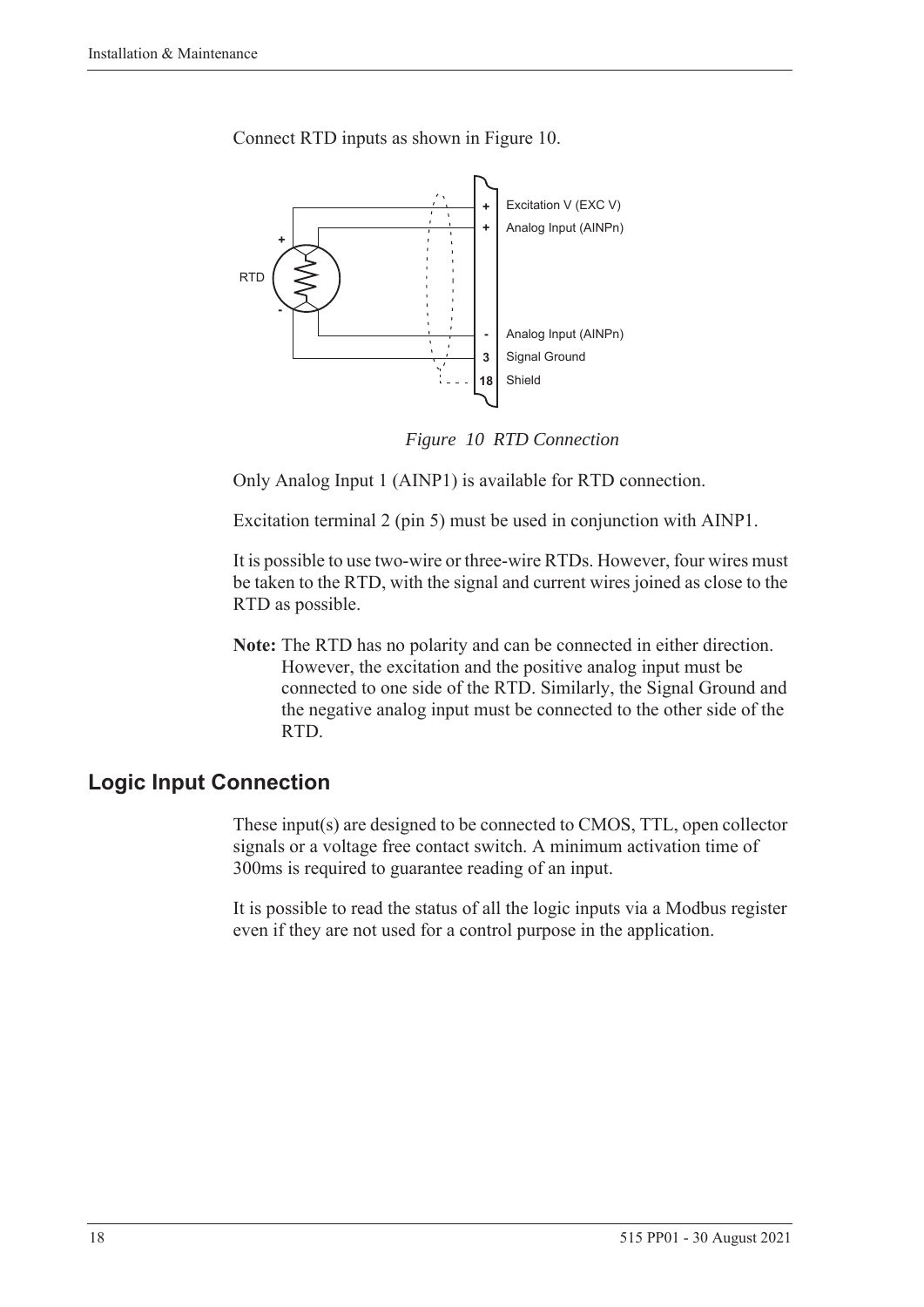A remote push-button key can be connected to the Logic Inputs as shown below in [Figure 11.](#page-28-2)



<span id="page-28-2"></span>*Figure 11 Logic Inputs Connection Diagram*

# <span id="page-28-0"></span>**Outputs**

The advanced option for the instrument provides two opto-isolated output ports. Either or both can be used for 4-20 mA or pulse outputs.

#### **CAUTION**

Due to the dual-purpose nature of the outputs, take care not to set the output as an open collector pulse type signal when connected to a 4-20mA loop circuit.

## <span id="page-28-1"></span>**4-20 mA Output Connection**

[Figure 12](#page-29-1) shows the connections for a 4-20 mA output. Output channel 1 uses terminals  $27 (+)$  and  $28 (-)$ , output channel 2 uses terminals  $29 (+)$  and 30 (-).

Maximum Load Resistance =  $(Supply-9) / 0.02$  ohms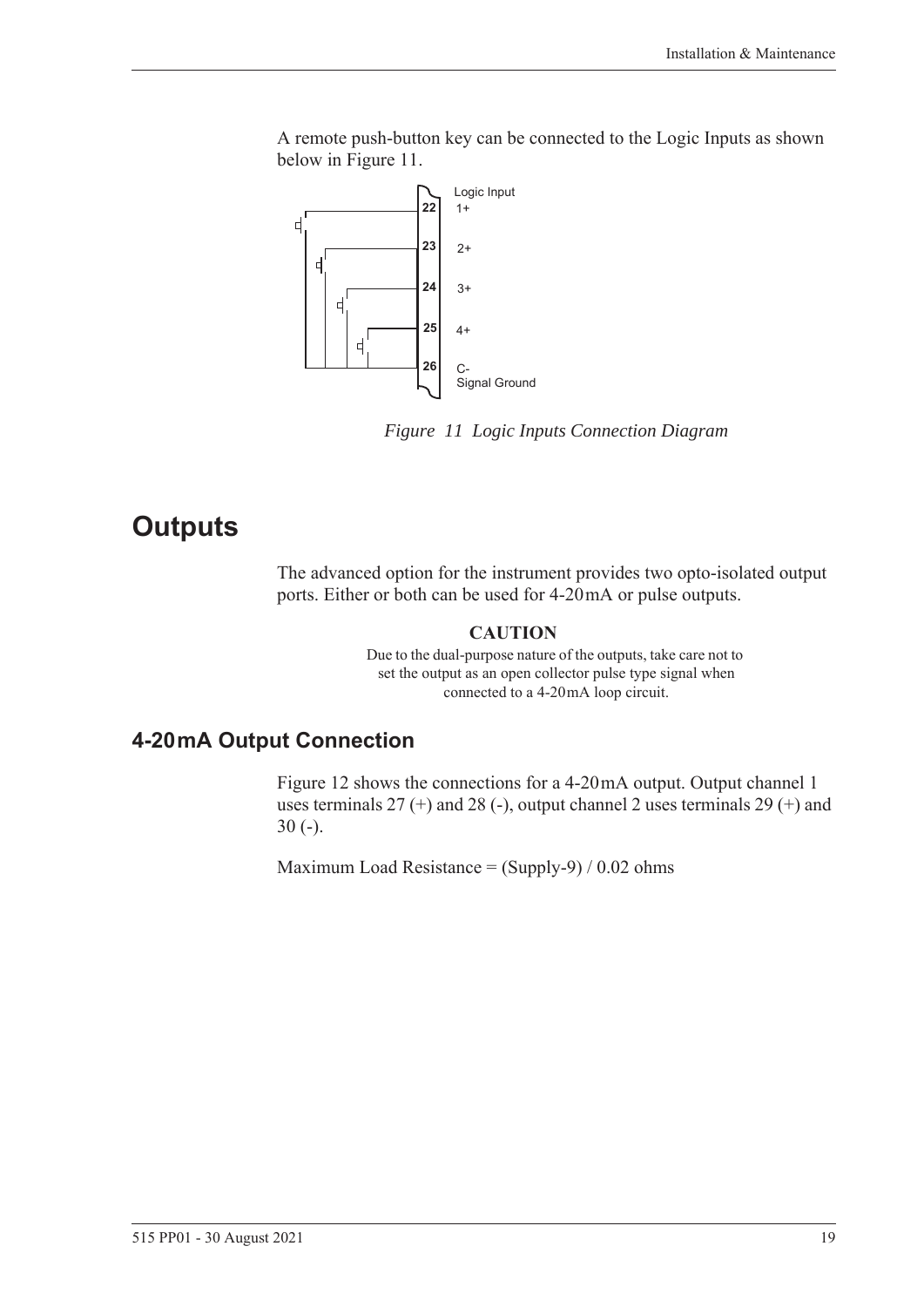

*Figure 12 Output 4-20 mA Connection Diagram*

## <span id="page-29-0"></span>**Pulse Output Connection**

<span id="page-29-1"></span>[Figure 13](#page-29-2) shows a connection example for a pulse output. Output channel 1 uses terminals 27 (+) and 28 (-). Output channel 2 uses terminals 29 (+) and 30 (-).



<span id="page-29-2"></span>*Figure 13 Output Pulse Connection Diagram*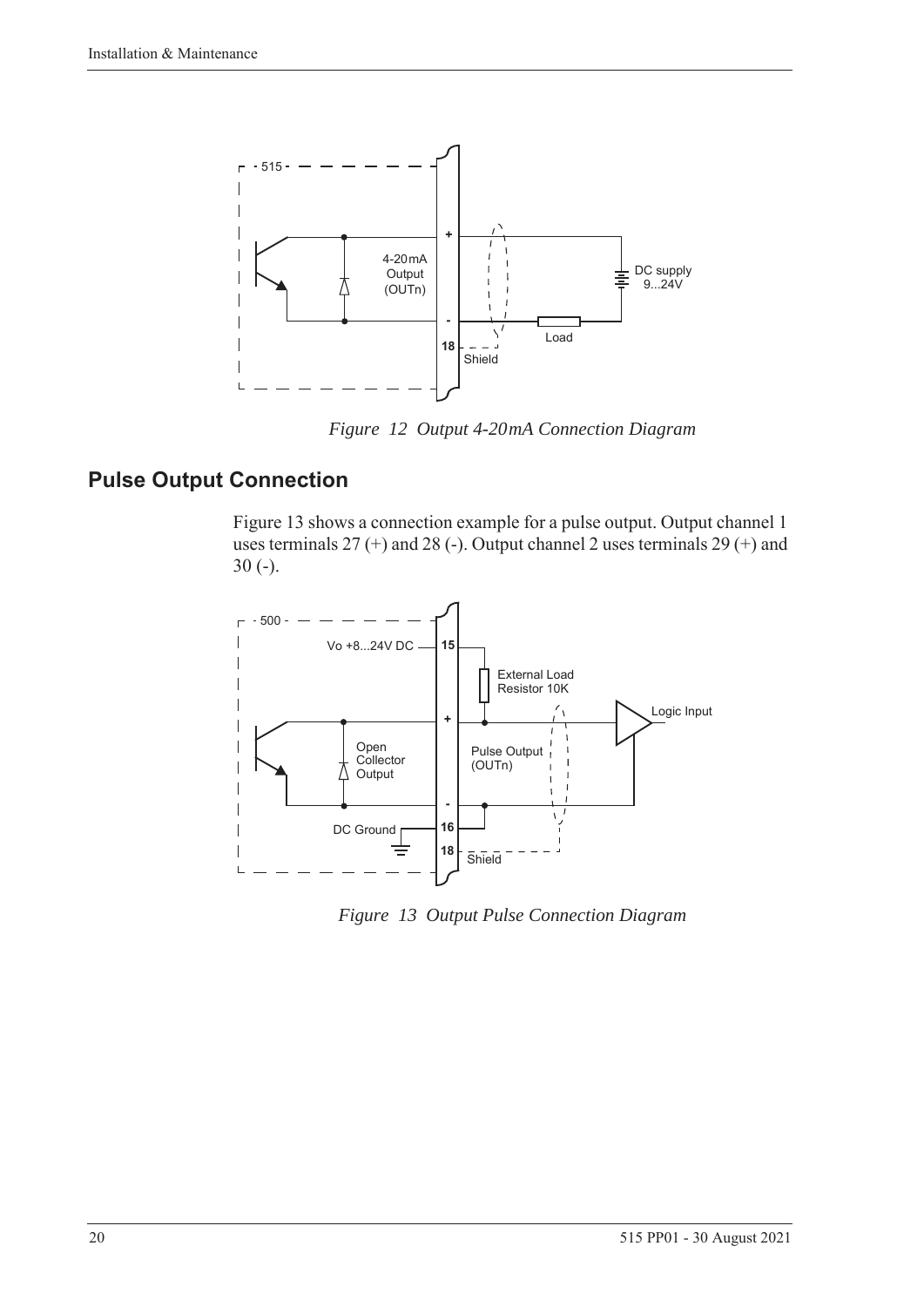## <span id="page-30-0"></span>**Control Relays (Alarms)**

The standard instrument has two alarm relays, which can be used to drive external devices such as external relays, LEDs, and audible alarms. The advanced option has four alarm relays.

The operation of each alarm relay can be set to various modes as described in **Alarms** [on page 53.](#page-62-1) On the newer option card the separate common terminal for relays 1 and 2 and another common terminal for relays 3 and 4 allow for different signal or supply types to be connected to the control or alarm devices, as shown in [Figure 14.](#page-30-1)

There is also an equipment failure alarm option. This alarm can have normally closed (open) contacts which open (close) when the instrument displays any error message as listed in **[Error Messages](#page-73-2)** on page 64, or if there is a loss of power to the instrument.

The output characteristics of the relays are:

| Maximum Voltage | 30 volts DC or 250 volts AC |
|-----------------|-----------------------------|
| Maximum Current | 3A for EMR, 1.5A for SSR    |



**Note:** Solid state relays (SSR) use AC voltage only.

<span id="page-30-1"></span>*Figure 14 Relay Connection Diagram*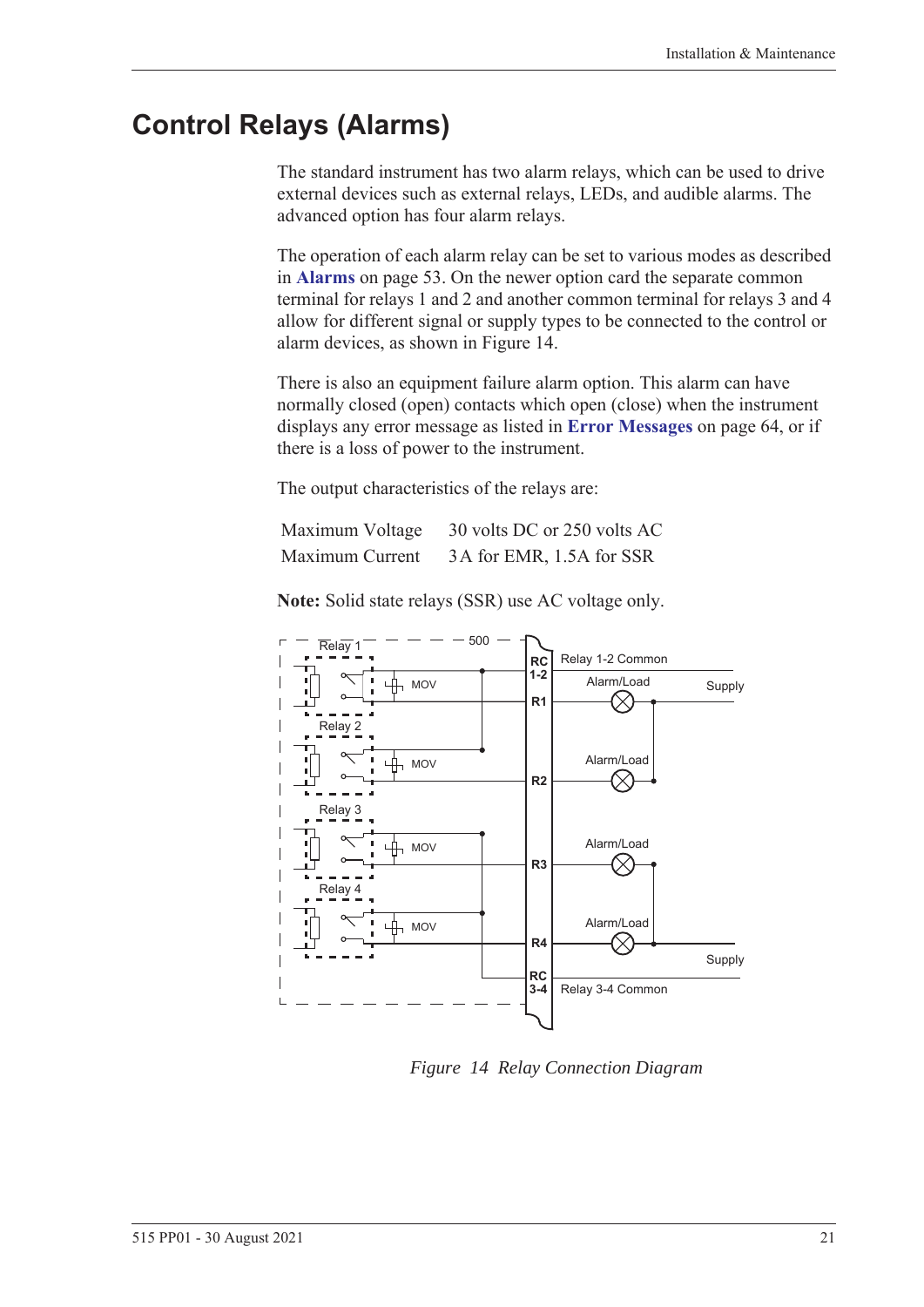## <span id="page-31-0"></span>**RC Network for Interference Suppression**

When driving inductive loads with the relay outputs, it is recommended to use RC suppression networks (often called "Snubbers"), fitted at the load end, for the following reasons:

- **•** To limit the amount of electrical noise caused by arcing across the contacts, which may, in extreme cases, cause the microprocessor to act erratically or cause other unwanted interference with connected signals.
- **•** To protect the relay contacts against premature wear through pitting or SSR (where specified) against premature failure.

RC suppression networks consist of a capacitor and series resistor and are commonly available in the electrical industry. The values of R and C are dependent entirely on the load. However, if the user is unsure of the type of snubber to use, values of  $0.25 \mu$ F and  $100 \Omega$  will usually suffice. Note that only UL and mains approved RC suppression networks should be used.

The basic principle of the operation is that the capacitor prevents a series of sparks arcing across the contact as the contact breaks. The series resistor limits the current through the contact when the contact first makes.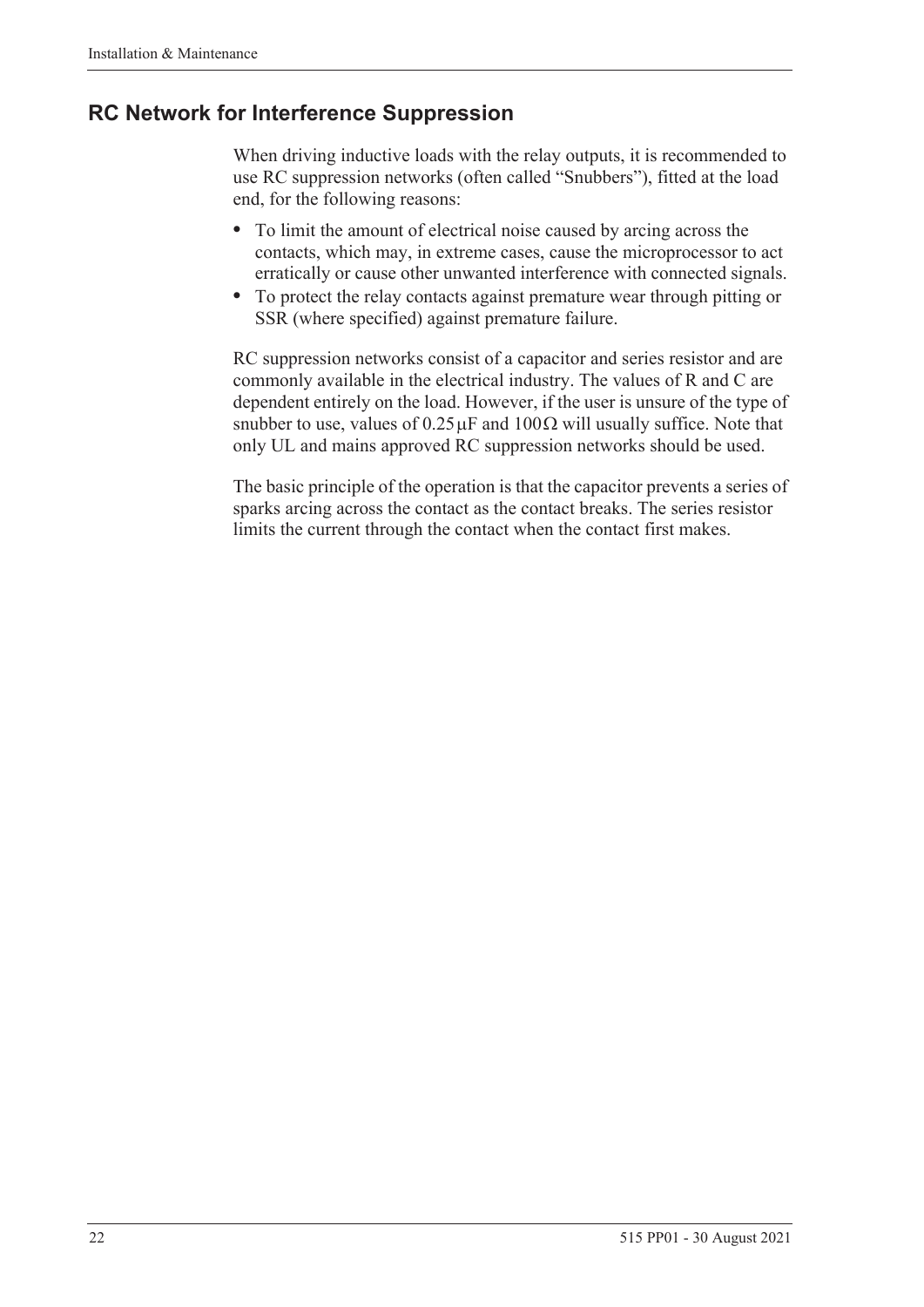## <span id="page-32-0"></span>**Communications**

The communication protocols are described in **Protocols** [on page 69](#page-78-3).

## <span id="page-32-1"></span>**COM-1 RS-232 Port**

The COM-1 RS-232 port has a 9-pin DB female connector and has the following pinout:

| $(6)$ (7) (8) (9)<br>$(2)$ $(3)$ $(4)$ $(5)$ |                      |
|----------------------------------------------|----------------------|
| Pin 1                                        | Not used             |
| Pin <sub>2</sub>                             | Transmit (TxD)       |
| Pin <sub>3</sub>                             | Receive (RxD)        |
| Pin 4                                        | Not used             |
| Pin <sub>5</sub>                             | Ground               |
| Pin 6                                        | Not used             |
| Pin 7                                        | Handshake line (CTS) |
| Pin 8                                        | RTS Out              |
| Pin 9                                        | Not used             |

**Note:** The instrument does not require a null-modem cable for connection to a personal computer. Refer to **[Hardware Interconnection](#page-76-4)** on [page 67](#page-76-4) for cable termination requirements.

## <span id="page-32-2"></span>**COM-2 RS-485 Port Option**

Up to 32 units can be connected to a common RS-485 bus. Each unit has a unique address that the host computer uses to identify each instrument. [Figure 15](#page-32-3) shows the connection of several instruments to a computer using the RS-485 port.



<span id="page-32-3"></span>*Figure 15 RS-485 Interface Connections*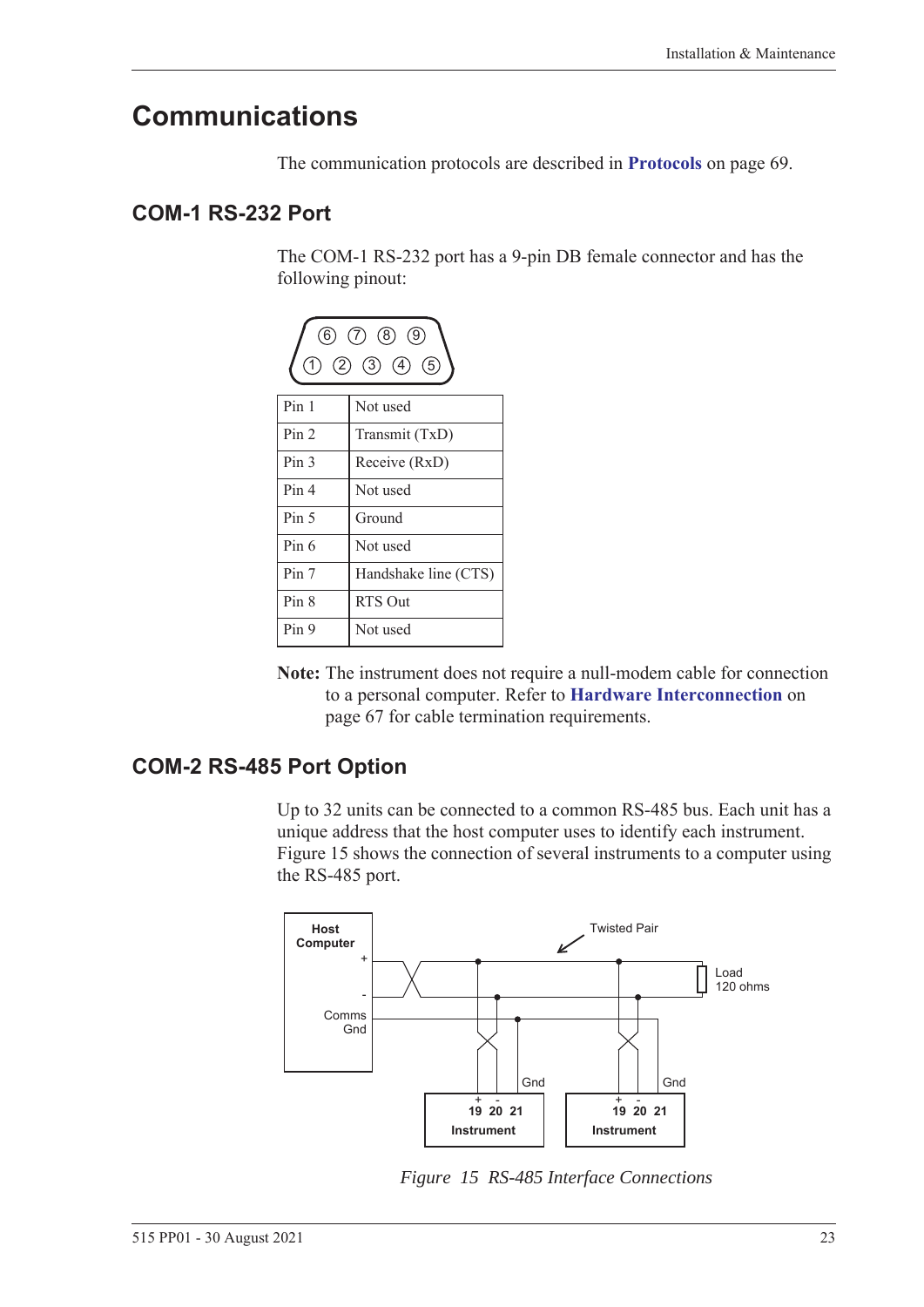## <span id="page-33-0"></span>**COM-2 Ethernet Port Option**

An Ethernet module is an available option, in place of the RS-485 port, if Modbus TCP/IP connection is required. In the programming communication settings, COM-2 should be set to RTU (Modbus), 19200 Baud rate, even parity and 1 stop bit.

# <span id="page-33-1"></span>**Mains Connection**

## <span id="page-33-2"></span>**Earthing and Shielding**

A case earthing point is provided via the mains inlet. Note that this earthing point is for the case only and there is electrical isolation between this point and all electronic circuits. For EMC purposes, or when the instrument is connected to mains, this point must be connected to a good earth.

It is a good practice to use shielded cable for all signal connections to the instrument. Care must be taken to separate signal cables from power cables to minimize interference.

Overall earth should be connected at the instrument end only. This connection should be as short as possible and connected to the earthing point on the rear terminal at pin 18.

## <span id="page-33-3"></span>**Disconnection Device**

When powered from a mains supply this unit requires the provision of a suitable mains isolation device, capable of interrupting both poles of the supply and meeting your local wiring regulations, to be suitably located and easily accessible near to the installed instrument. It must be marked as the disconnecting device for the equipment. It must be suitably rated with respect to the cross sectional area of the supply conductors.

# <span id="page-33-4"></span>**Maintenance Instructions**

Occasionally it may be necessary to open the unit in order to change the Real Time Clock battery. No other service operations are permitted. In order to perform these operations and maintain safety it is essential to follow the instructions below. If mounted in an ExD enclosure, before proceeding, refer to the ExD manual for further information. This work may need to be scheduled and carried out in accordance with the local electrical Code of Practice.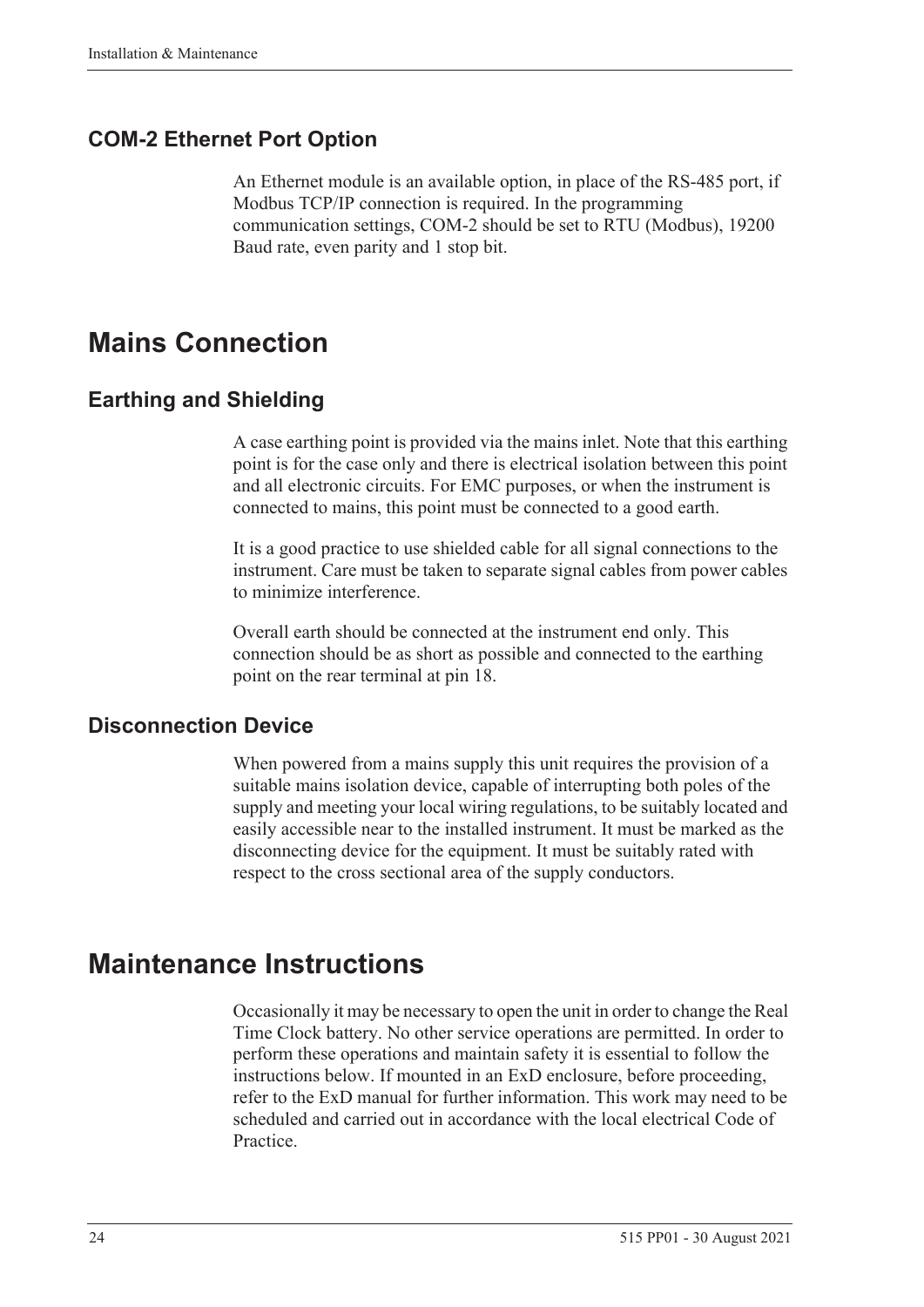## <span id="page-34-0"></span>**Battery Replacement**

#### **INSTRUMENT MUST BE POWERED DOWN**



1. Remove the top row of terminal blocks (19-36) Ethernet and RS232 cables if applicable.

2. Remove the two pan head machine screws on each side of the rear panel.

3. Withdraw the option card from the instrument.

4. Firmly press the battery holder tab to release the coin cell battery.

5. Identify the part number of the coin cell which is clearly marked on one side of the cell.

6. Firmly press the replacement coin cell into the holder

7. Reverse steps 1-3 for re assembly.

## <span id="page-34-1"></span>**Battery Type**

#### **Only the battery type and manufacturer stated below should be used.**



1. Instruments manufactured with issue 7 option card – CR2450N, Manufacturer RENATA ONLY\*

2. Conformal coated "C" version - Type BR2032, manufacturer Panasonic ONLY.

3. Non Conformally coated versions :- BR2032, CR2032, Sony or Panasonic ONLY.

\*Issue 7 option card can be identified with 6 way (31-36) ORANGE relay connector.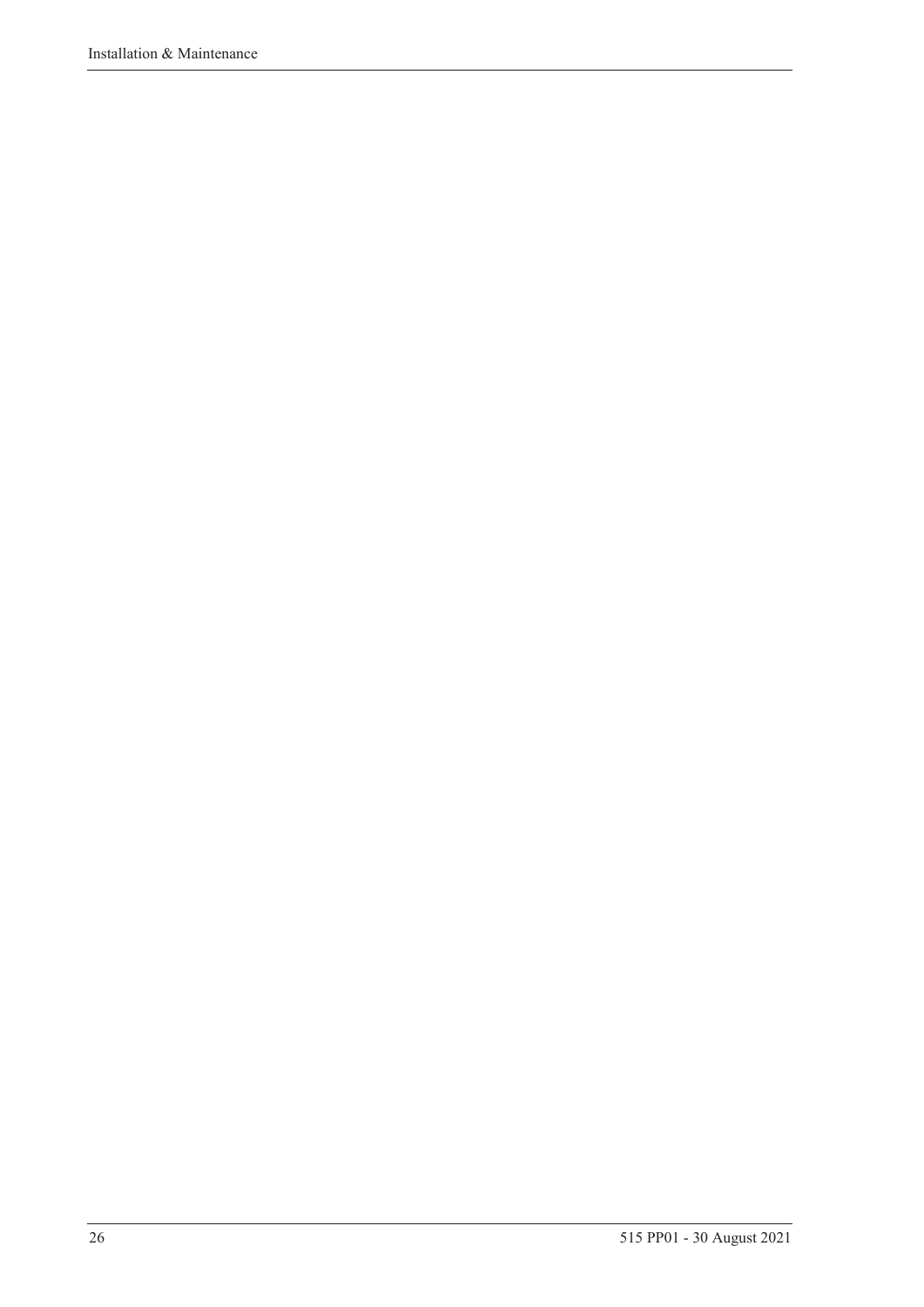# **Chapter 4 Operation**

# **Normal Operation**

In normal operation mode, you press the buttons on the front panel to display the values recorded and calculated by the instrument. There are four categories of information that the instrument can display:

- **•** Totals
- **•** Rates
- **•** Process variables
- **•** Instrument settings

For each total, there is an associated rate as follows:

| Total        | Rate                 |
|--------------|----------------------|
| Net Volume   | Net Flowrate         |
| Gross Volume | Gross Flowrate       |
| <b>Mass</b>  | <b>Mass Flowrate</b> |

### **Default Total**

In some applications, one set of variables is of more interest than others, and for this reason a default total and its associated rate can be assigned during instrument calibration. This default total can be used in two ways:

- **•** The default variables come first in the sequence of totals and rates that are displayed with the front panel keys.
- **•** If the display timeout option is enabled and no buttons are pressed for the selected period (usually 30 seconds) the display returns to the default total.

#### **Status LEDs**

The status LEDs illuminate to show the following conditions:

| Run   |
|-------|
| Set   |
| Alarm |
| :al   |

- **Run** The host computer is downloading the application software.
- **Set** The instrument is in Calibrate Set mode.
- **Alarm** The instrument has an error, as indicated on the display panel.
- **Cal** The instrument is in Calibrate View mode.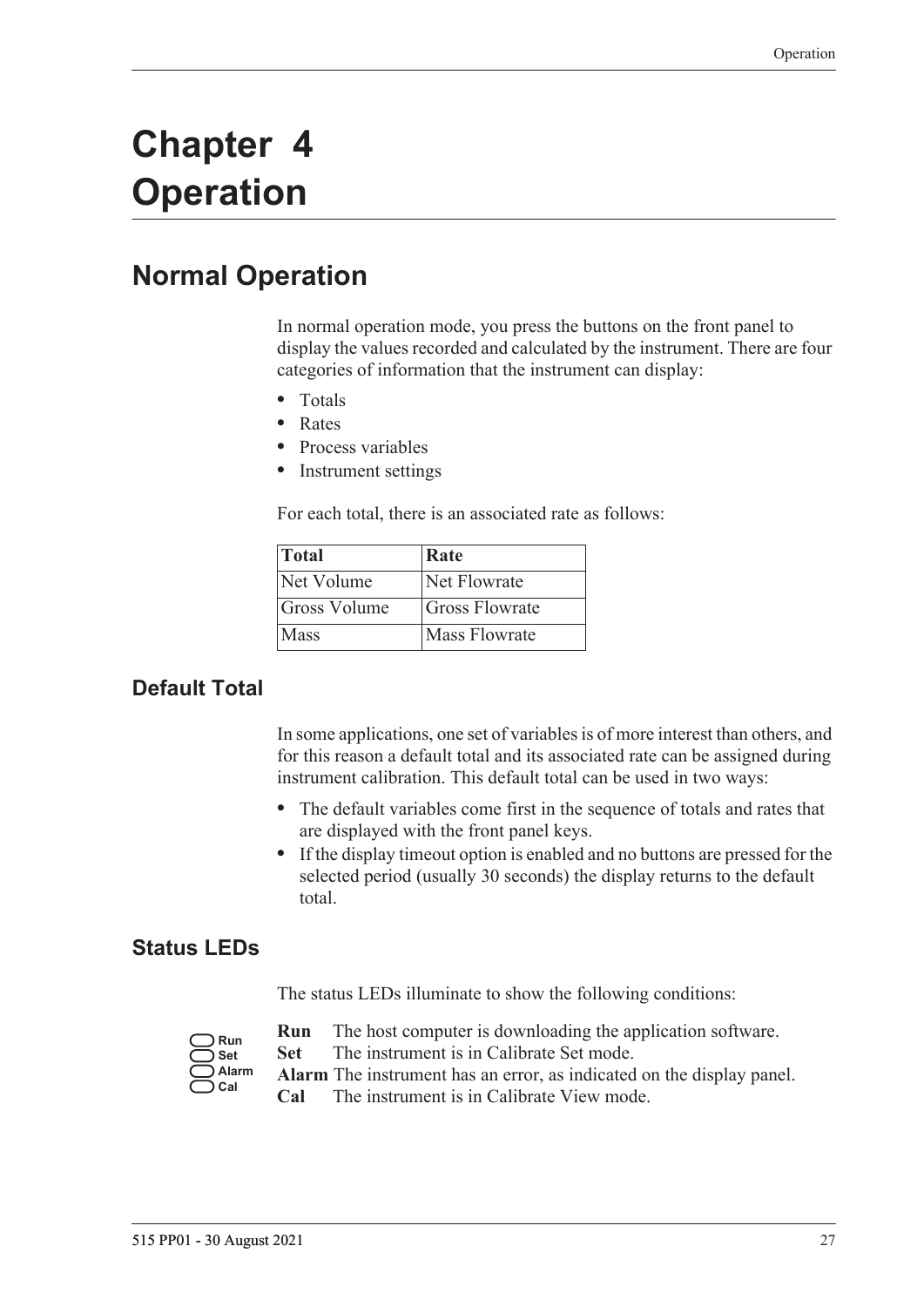### **Front Panel Keys**

For most actions with the front panel keys, you can hold a key to scroll through the values or options, instead of repeatedly pressing the key.

**RATE** Press the **RATE** key to display the rate that is associated with the currently displayed total. If an item other than a rate or total is displayed, press the RATE key to display the "default rate". When a rate is displayed, press or hold the **RATE** key to display the other rate variables in turn.

**TOTAL** Press the TOTAL key to display the total that is associated with the currently displayed rate. If an item other than a rate or total is displayed, press the **TOTAL** key to display the "default total". When a total is displayed, press or hold the **TOTAL** key to display the other total variables in turn.

**RESET** Use the **RESET** key to clear all resettable totals or to initiate a printout if the printer option has been selected. The printout is activated with a single press while the Total Reset function has different operation modes that are selectable during instrument calibration as follows:

- NONE The user cannot reset the non-accumulated totals.
- INSTANT When the user presses the **RESET** key, the instrument resets all non-accumulated totals.
- DELAYED When the user holds the **RESET** key for two seconds, the instrument resets all non-accumulated totals.

The instrument makes three beeps when it resets the totals and two beeps when a printout is started.

Pressing the **RESET** key will also clear a quadrature input exception if the error condition no longer exists.

- **DISPLAY** Press the **DISPLAY** key to step or scroll through the main menu items.
- **ACCUM** Hold the **ACCUM** key to display the accumulated value for the currently displayed total or to display the peak value for the currently displayed flowrate. See below for further details of peak flowrates.

#### **Remote Reset**

The Remote Reset on logic input 3 (LINP3) has the same function as the front **RESET** key, as described above.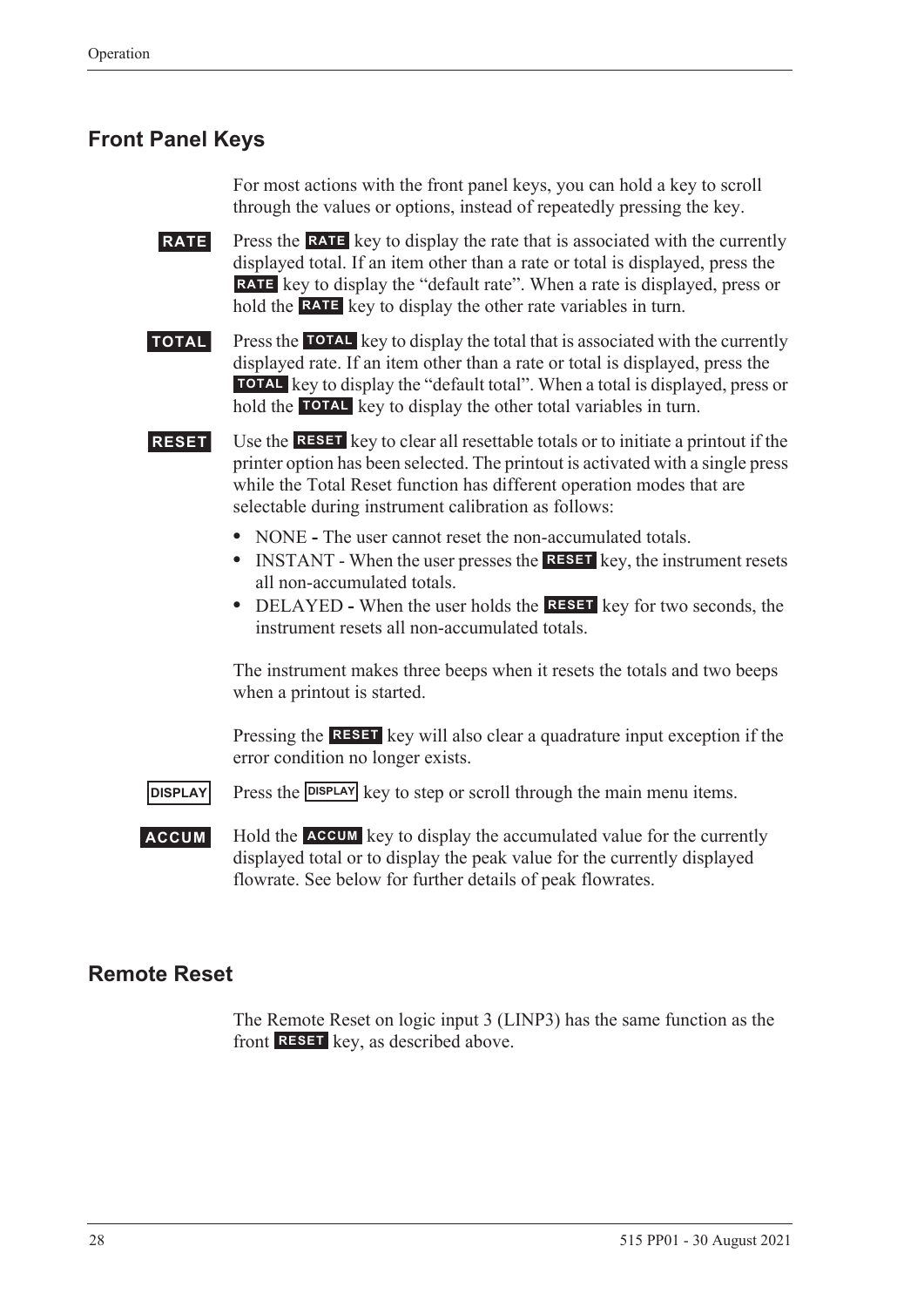## **Main Menu Items**

| <b>DISPLAY</b>  | <b>Description</b>                                                     | <b>Options</b>                                                                                                                      |  |
|-----------------|------------------------------------------------------------------------|-------------------------------------------------------------------------------------------------------------------------------------|--|
| $NET-V$         | Net volume                                                             | Hold the ACCUM key to display accumulated total                                                                                     |  |
| NET-F           | Net volume flowrate                                                    | Hold the <b>ACCUM</b> key to display peak value                                                                                     |  |
| $GRS-V$         | Gross volume                                                           | Hold the ACCUM key to display accumulated total                                                                                     |  |
| GRS-F           | Gross volume flowrate                                                  | Hold the <b>ACCUM</b> key to display peak value                                                                                     |  |
| MR55            | <b>Mass</b>                                                            | Hold the ACCUM key to display accumulated total                                                                                     |  |
| <b>MR55-F</b>   | Mass flowrate                                                          | Hold the <b>ACCUM</b> key to display peak value                                                                                     |  |
| TEMP            | Fluid temperature                                                      | Hold the $\text{SET}$ key to display (or edit) the<br>Reference Content Percentage if applicable<br>(required for net calculations) |  |
| <b>JENS</b>     | Fluid density                                                          | Hold the SET) key to display (or edit) Reference<br>Density if applicable (required for net<br>calculations)                        |  |
| <b>PRESS</b>    | Fluid pressure                                                         | Hold the SET key to view the absolute value if<br>the type of pressure sensor is set to GAUGE                                       |  |
| REPORT PRINT    | Only shown in Detail<br>Menu if a printer<br>protocol is used          | Hold the SET key to print log report as defined in<br>the TM/LOG section of calibration.                                            |  |
| LOGGED DATA     | Only shown in Detail<br>Menu if real-time clock<br>option is installed | Hold the <b>SET</b> ) key to display data logs as<br>described in Data Logs on page 31.                                             |  |
| MODEL INFO      | Only shown in Detail<br>Menu                                           | Hold the SET) key to display the Model<br>information as described in Model Information<br>on page 33.                              |  |
| <b>CAL MENU</b> | Only shown in Detail<br>Menu                                           | Hold the SET) key to enter Calibration View<br>mode as described in Calibration View Mode on<br>page 36.                            |  |

The main menu in this instrument consists of the following items. The **DISPLAY** key is used to step or scroll through the list.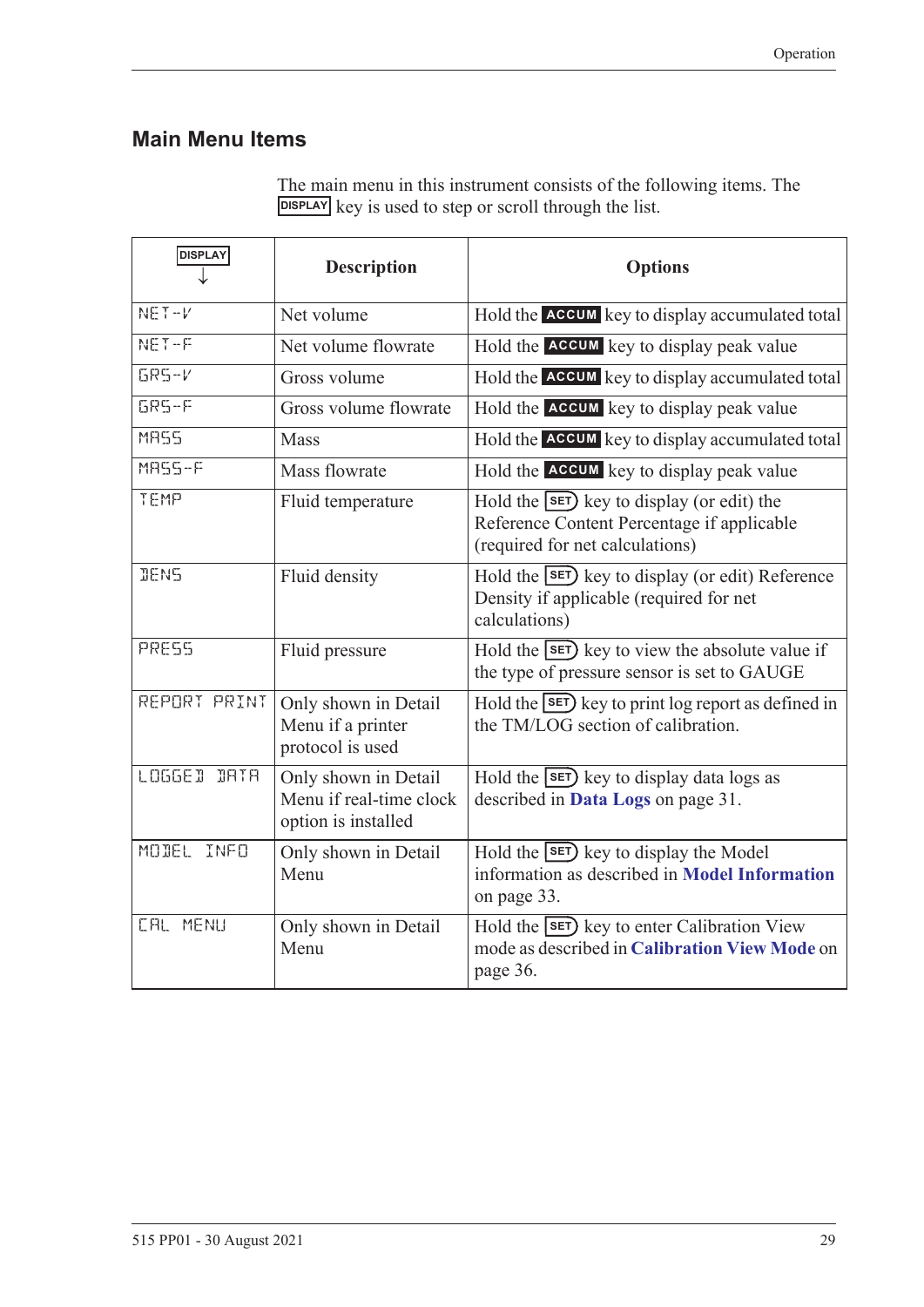### **Detail and Basic Menu**

The 515 instrument has the option to switch the main menu from the full Detail menu to a Basic menu. The Detail menu includes all of the main menu variables and the HOLD SET sub menu items as listed above. In the Basic menu only the application or operator essential main menu variables are shown. The main menu variables to be shown in the basic menu need to be selected in the 500 Series Program Manager (500-PM Software) prior to the application software being downloaded to the instrument. The 500-PM Software is Windows based configuration and resource tool for the 500 Series and is freely available from the www.contrec.co.uk website.

To switch between the Detail and Basic menu, while in the main menu, press and hold the **DISPLAY** and **SET**) keys together for 5 seconds. When switching to the Detail menu the display will briefly show: d 15 PL A Y DETAIL MENU. When switching to the Basic menu the display will briefly show: d 15PLAY BASIC MENU.

When the application software is first installed, the default is the Detail menu. From that point, the menu type is saved and restored on power cycle. The menu type will need to be Detail to access the CAL MENU

#### **Peak Flowrates**

The peak value for the currently displayed flowrate can be viewed by holding the **ACCUM** key. The peak value is the average over a 15 minute period since the last reset of totals or powering on of the instrument. Dashes are shown for this value after a reset or power on until the first averaging period has passed.

### **Reference Density and Content Percentage**

Depending on configuration (temperature/density inputs usage, fluid group and density/content usage), these reference parameters may be required for the volume correction calculations.

If the required parameter (e.g. reference density) is changed frequently, it is beneficial that such parameter can be accessed directly from the main menu.

**EXECUTE:** Hold the **SET** key to display (or edit) such parameter while viewing one of the live readings (see Main Menu Items). The display will change from view mode to edit mode after 2 seconds if access has been enabled in calibration. Once in edit mode the **Set** indicator will illuminate and the value is changed in exactly the same way as in calibration set mode.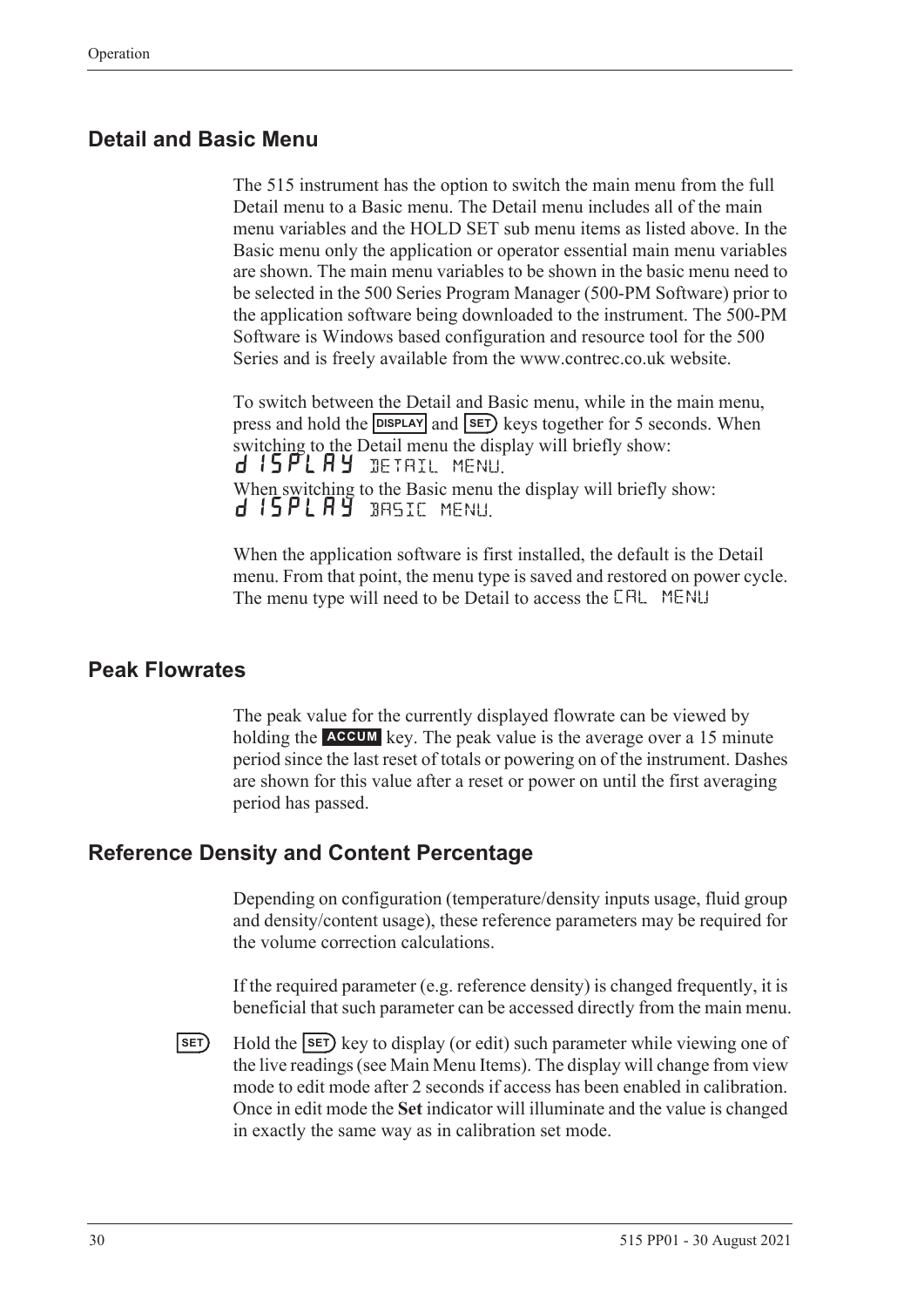#### <span id="page-40-0"></span>**Data Logs**

The instrument will log the main-menu variables if real-time clock option is installed. The logs are at fixed intervals of hours, days, weeks, months and years. The instrument can store a total of more than 1000 log entries.

If the number of log entries exceeds the programmed number for a particular time interval, the oldest log entry is overwritten by the newest one for that time interval.

Also note that the totals are saved as accumulated totals.

The log entries are recorded at the following times:

| HOUR | 00 minutes each hour                                        |
|------|-------------------------------------------------------------|
| DAY  | 00 hours and 00 minutes each day                            |
| WEEK | 00 hours and 00 minutes each Monday                         |
|      | MONTH 00 hours and 00 minutes on the first day of the month |
| YEAR | 00 hours and 00 minutes on the first day of the year.       |

#### **View Data Logs**

Use the following procedure to view the data that has been logged by the instrument:

- **1.** Press the **DISPLAY** key to scroll through the menu to the LOGGE D DATA prompt.
- **2.** Hold the  $\overline{\text{SET}}$  key.

The system displays the hourly log. The timebase and number of the log are shown, for example LH-001.

**3.** While holding the **DISPLAY** key use the **RESET** key to print the data for the displayed log if the printer option has been selected.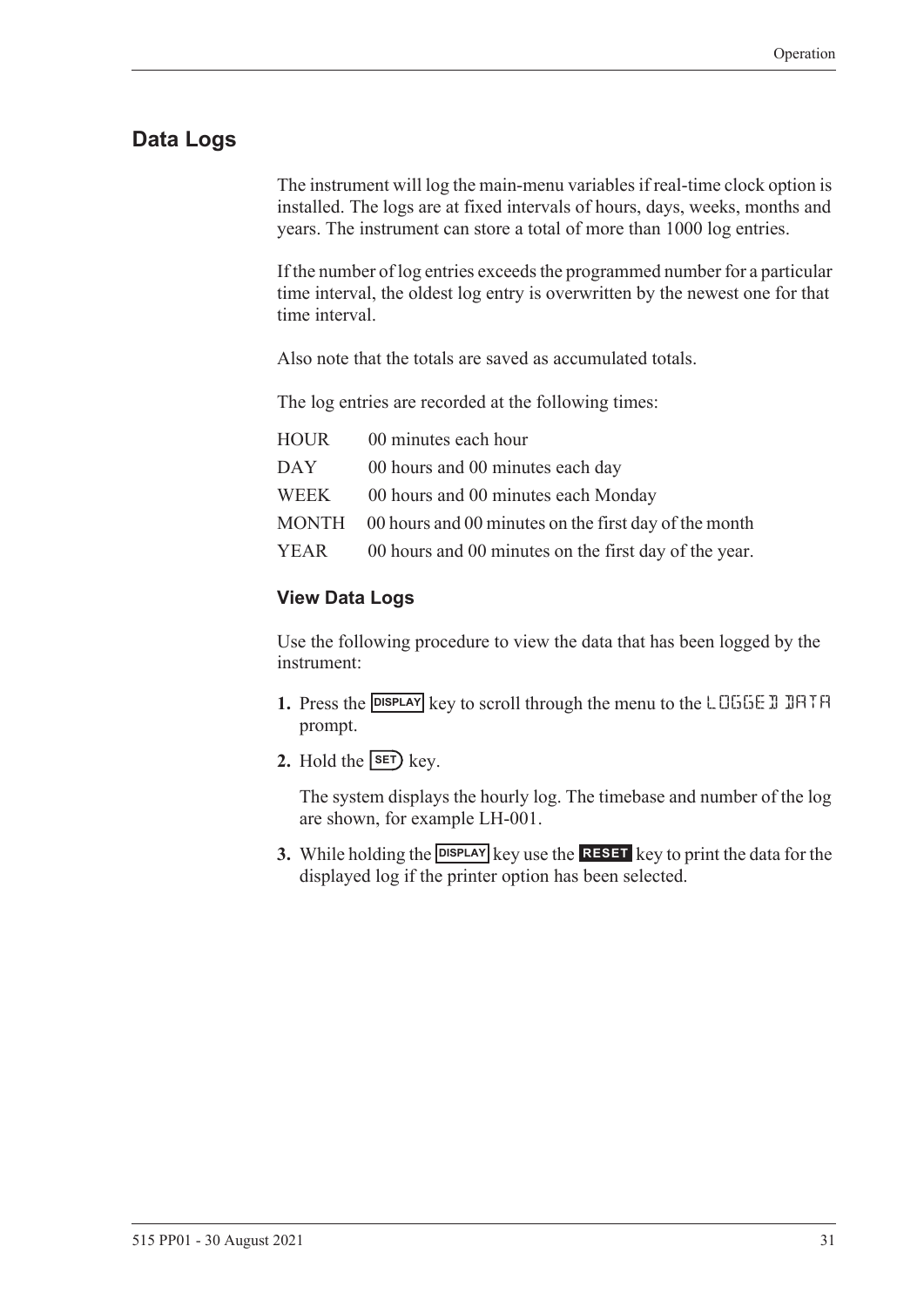The following example shows the hourly log number 006 at 15:00 (3:00 pm) on 16 January 2019. The day and month alternate with the year in the bottom right hand corner.



[Figure 16](#page-41-0) shows how to display the logged data.



<span id="page-41-0"></span>*Figure 16 Logged Data Display Methods*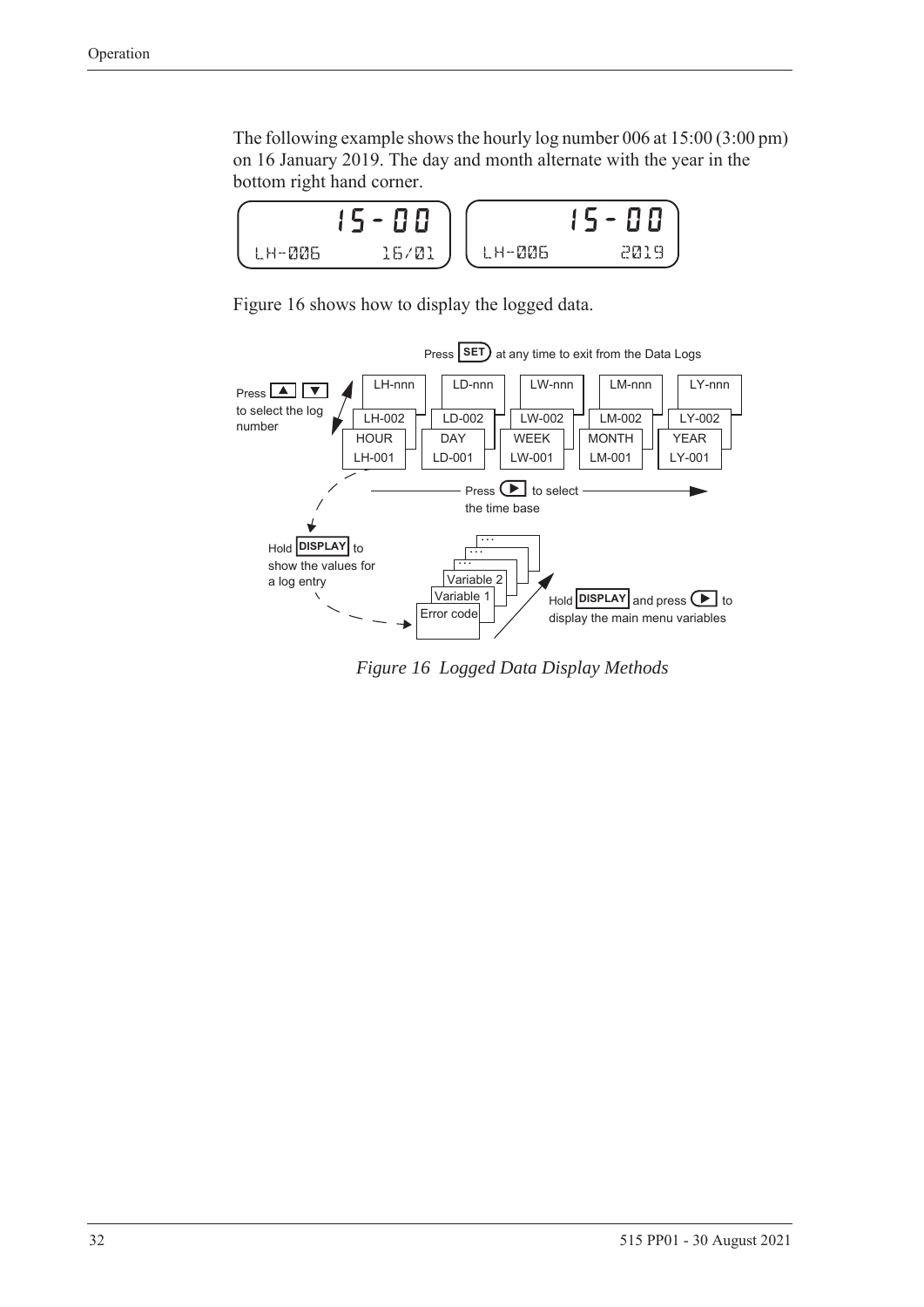# <span id="page-42-1"></span><span id="page-42-0"></span>**Model Information**

The model information items display the hardware, software and application versions of the instrument. This information is mainly for service personnel.

| <b>DISPLAY</b>                     | <b>Description</b>                                                                                                                                                                                                                                                                                                      |  |  |
|------------------------------------|-------------------------------------------------------------------------------------------------------------------------------------------------------------------------------------------------------------------------------------------------------------------------------------------------------------------------|--|--|
| $2 - 1 - 5 -$<br>SIS MODEL         | The hardware model code. Refer to Product Codes on<br>page 89 for more information.                                                                                                                                                                                                                                     |  |  |
| $99EdPP -$<br>PPØ1 INPUT           | The Application number and the assignment of the inputs.<br>Refer to Application Information Code on page 90 for<br>more information.                                                                                                                                                                                   |  |  |
| 3.0.000<br>S00-PM VERS             | The version of 500-Series Program Manager from which<br>the application software was compiled.                                                                                                                                                                                                                          |  |  |
| 026357<br>CUSTOM VERS              | The Customer version code for this installation. Refer to<br>Custom Version Codes on page 90 for more information.                                                                                                                                                                                                      |  |  |
| 123456<br>RBE123 5/N               | The instrument serial number and unit tag. The serial<br>number is on the top line and unit tag is on the bottom left.<br>Both items are entered when the instrument application<br>software is initially loaded. If the unit tag is not used the<br>default tag, UNIT, will be used.                                   |  |  |
| $15 - 15$<br>EDITED 27/08<br>2019  | The time and date when the calibration of the instrument<br>was last edited. The format of the time and date is the same<br>as for the data logs. This example shows $16:15$ (4:15pm)<br>on the 27th August 2019. This function is available only if<br>the instrument has the real time clock option.                  |  |  |
| $LLR55 - 3$<br>FLASH<br>$V - Q$ 19 | The instrument Class and Flash (bootloader) version.                                                                                                                                                                                                                                                                    |  |  |
| 5<br>EYELE<br>POWER                | The number of power cycles that have occurred since the<br>application software was installed.                                                                                                                                                                                                                          |  |  |
| WIT<br>RESET                       | The number of 'watchdog timer' (WDT) resets that have<br>occurred since the application software was installed. The<br>WDT Reset count is only shown if a WDT Reset has<br>occurred.                                                                                                                                    |  |  |
| HOLd.PSE<br><b>CONFIG</b><br>PRINT | If the printer protocol is assigned to one of the<br>communication ports, the prompt to print the full program<br>configuration report will be shown. Hold Reset to start the<br>printing of the configuration report. The report will be in<br>a similar format to the report generated by the 500<br>Program Manager. |  |  |

Press **SET**) at any time to exit from the Model information.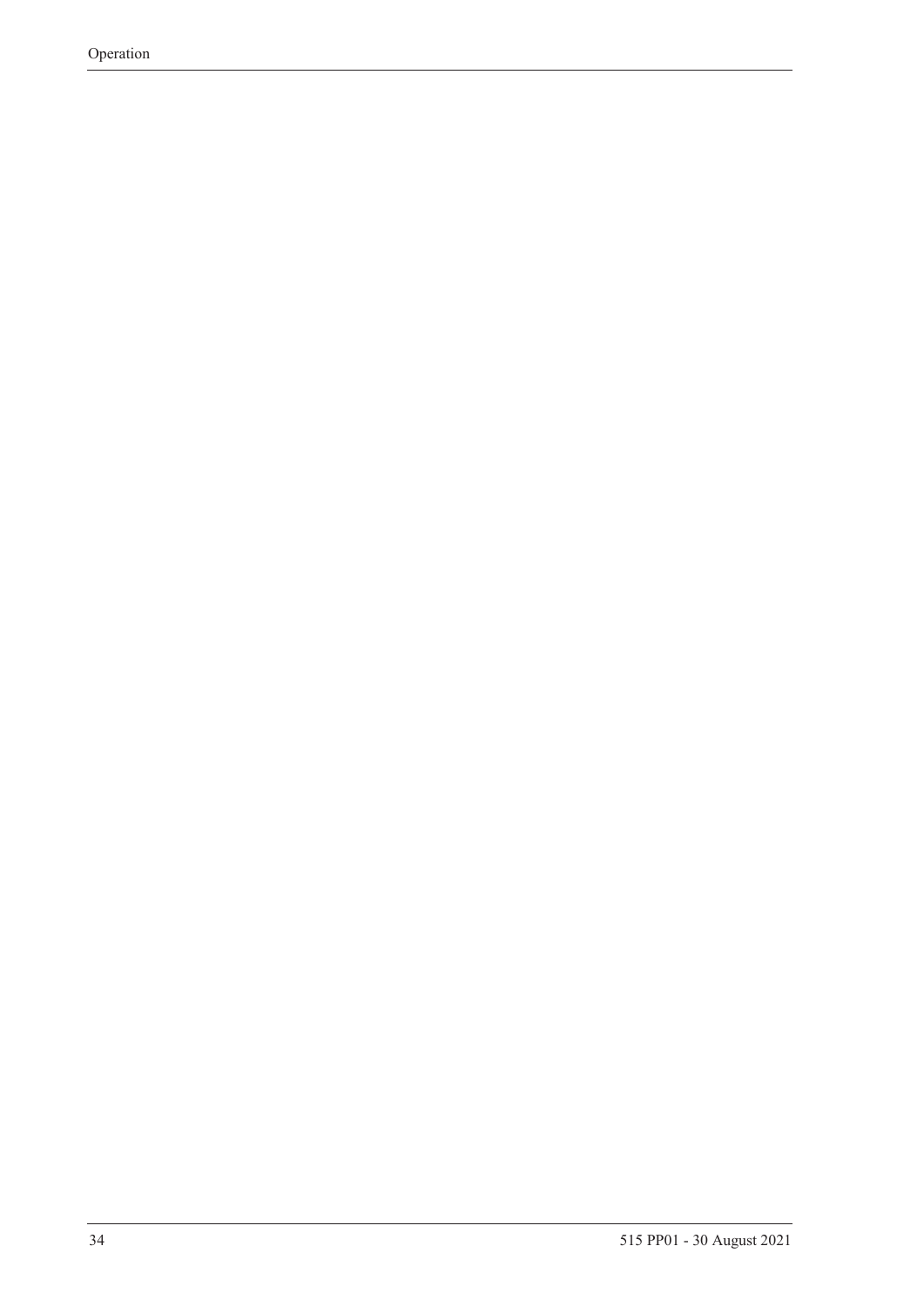# **Chapter 5 Instrument Calibration**

# **Introduction**

The 500 Series instrument calibration settings can be programmed via the front panel, according to program access levels explained below, or via the 500 Series Program Manager - a freely available Windows based configuration and resource tool.

After an instrument has been configured by either means to suit the application requirements, the settings can be recorded or application software backups or instrument clones created as explained further in **[Program Backup & Reports](#page-48-0)** on page 39.

You can view or change the settings of the instrument according to the access level for each parameter, as set by the 500 Series Program Manager. There are five levels of access to the parameters as follows:

- **• Not visible** you cannot display or edit the parameter.
- **• Display only** you can display the parameter, but you cannot change the setting.
- **• Programmable** you can change the setting of the parameter in Calibration Set mode.
- **• Password protected** you can change the setting of the parameter in Calibration Set mode only if you enter the correct password.
- **• CAL switch protected**  you can change the setting of the parameter in Calibration Set mode only if you enter by using the CAL switch on Logic Input 4 to accept the password.
- **Note:** When you enter Calibration Set mode, the instrument prompts to enter a password. Any value will allow to change the settings of the "programmable" parameters, but the correct password must be entered to change the password-protected parameters. Likewise, the CAL switch (Logic Input 4) must be used to accept the password to change the CAL switch protected parameters.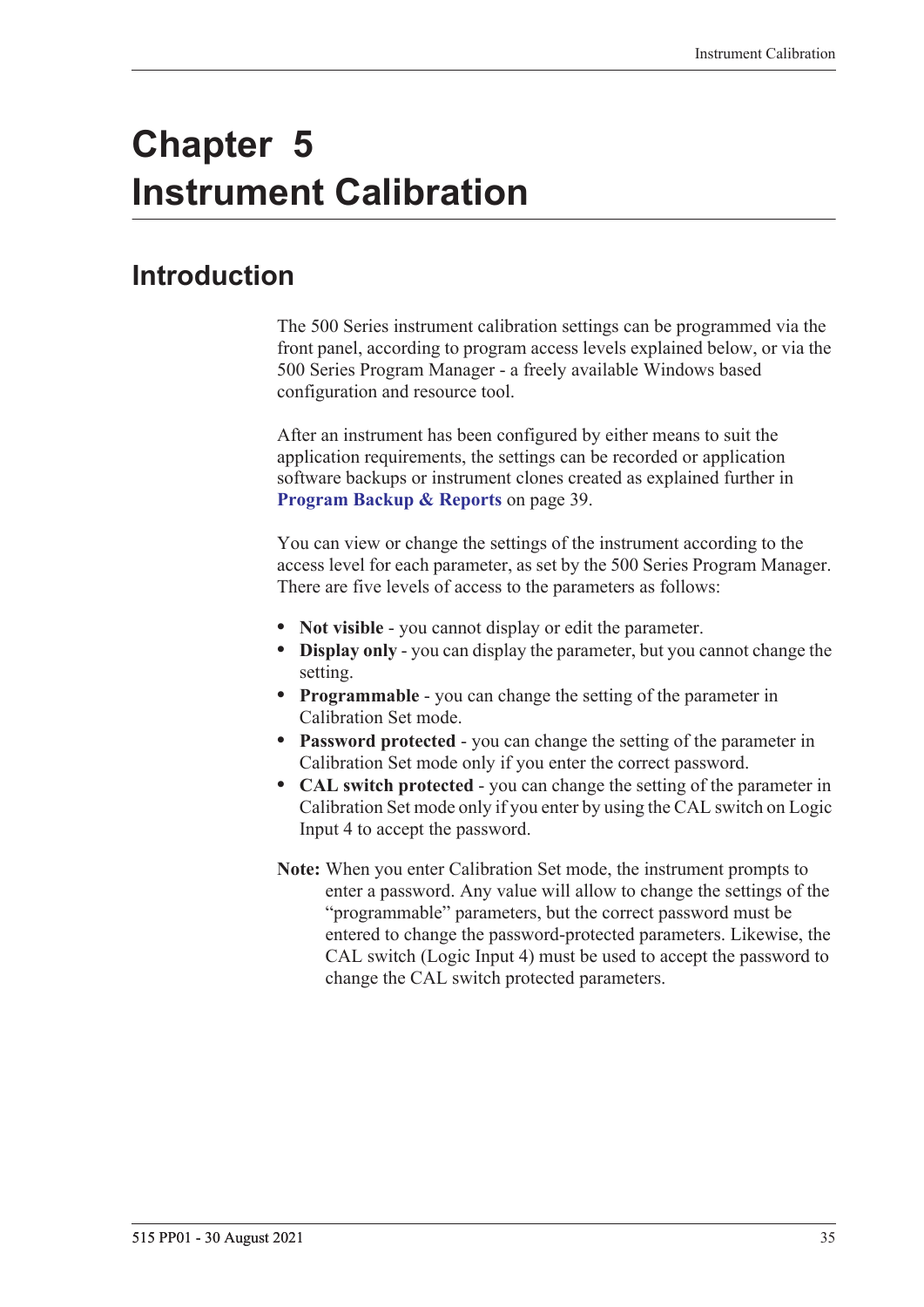# <span id="page-45-0"></span>**Calibration View Mode**

Use the following procedure to view the calibration settings of the instrument:

- 1. Press **DISPLAY** to scroll to the **CAL** MENLI prompt.
- **2.** Hold the  $\overline{\text{SET}}$  key.

| Run   |
|-------|
| Set   |
| Alarm |
| Cal   |

The instrument beeps once, illuminates the **Cal** indicator and shows CAL on the display panel.

- Press  $\left( \blacktriangleright \right)$  to scroll through the flashing menu headings.
- Press **SET**) to scroll through submenu items.
- Hold **DISPLAY** to return to the main calibration menu.
- **3.** To exit from the Calibration View mode, press  $\Box$  to scroll to the END option and press **SET**).

The instrument returns to Normal Operation mode.

# **Calibration Set Mode**

In Calibration Set mode, you can change the settings of the "programmable" parameters. You must enter the system password to change the setting of the "password-protected" parameters and you must use the CAL switch on Logic Input 4 to access the "Cal switch protected" parameters.

Use the following procedure to enter Calibration Set mode:

- **1.** Press **DISPLAY** to scroll to the **CAL** MENLI prompt.
- **2.** Hold the  $\overline{\text{SET}}$  key.



The instrument beeps once, illuminates the **Cal** indicator and shows CAL on the display panel.

- **3.** Press  $\left( \blacktriangleright \right)$  to select any flashing menu heading except END.
- **4.** Hold the **SET** key for two seconds, or if "Cal switch protected" items exist the CAL switch can be closed for two seconds.

The instrument prompts for a password to be entered if the password is non-zero, otherwise the password prompt is skipped.

- **5.** If the password prompt is shown, press  $\boxed{\blacktriangle}$  or  $\boxed{\blacktriangledown}$  to change the value of the current digit. To select the next digit, press  $\left( \blacktriangleright \right)$ .
- **6.** Press **SET** or use the CAL switch on Logic Input 4 (if "Cal switch protected" items exist) to accept the password and proceed.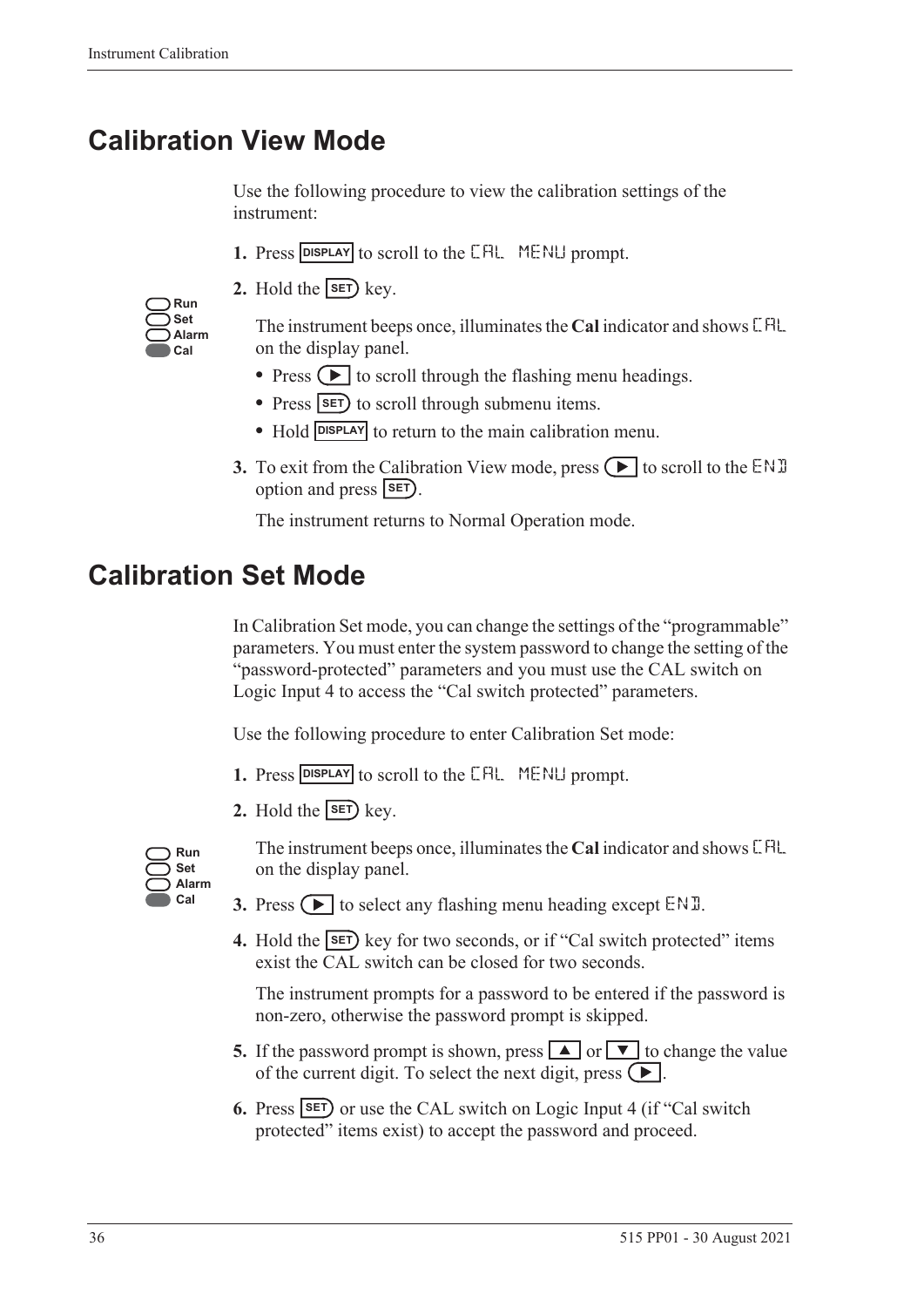- **7.** Proceed and observe the access confirmations.
	- **•** If the CAL switch is used and the password is correct, the instrument makes two beeps and displays message:  $-Ed$  it -  $TS$  pw mode

and enables you to change "programmable", "password protected" and "CAL switch protected" parameters.

**•** If the CAL switch is used but the password has been skipped or is incorrect, the instrument makes one beep and displays message: -EDIT- CAL\_SW MODE

and enables you to change "programmable" and "CAL switch protected" parameters.

• If the **SET**) key is pressed and the password is correct the instrument makes two beeps and displays the message:

 $-Ed$  it - PASSW MODE

and enables you to change the "programmable" and "passwordprotected" parameters.

• If the **SET**) key is pressed but the password has been skipped or is incorrect, the instrument makes one beep and displays the message: -EDIT- PROG MODE

and enables you to change only the "programmable" parameters.



The instrument illuminates both the **Cal** and **Set** indicators.

- **8.** Edit the instrument parameters as required. The programmable values are indicated by the flashing display.
	- To change a numerical value, press **A** to increase a value, or press  $\blacktriangledown$  to decrease a value. Press a key momentarily to change the value one number at a time. Hold a key to scroll through the numbers. To proceed to next digit, press  $( \blacktriangleright ).$
	- To change an option setting, press **A** or **V** to scroll through the options.
- **9.** Press **SET** to accept the currently displayed value and proceed to the next parameter. You can press **DISPLAY** to briefly view the current edit mode:  $\div$  E d I E – XXXXXX MODE, as described in step 6 above. Continue to hold the **DISPLAY** key to return to the main calibration menu.
- **10.**To exit from Calibrate Set mode, press  $\left( \blacktriangleright \right)$  to scroll through the main calibration menu to  $ENI$ , then press  $SET$ . Otherwise, to quick exit from any menu, you can press and hold **SET** for two seconds or, if "Cal switch protected" items exist, the CAL switch can be closed for two seconds.

**Run Set Alarm Cal**

The instrument makes two beeps and cancels the **Cal** and **Set** indicators.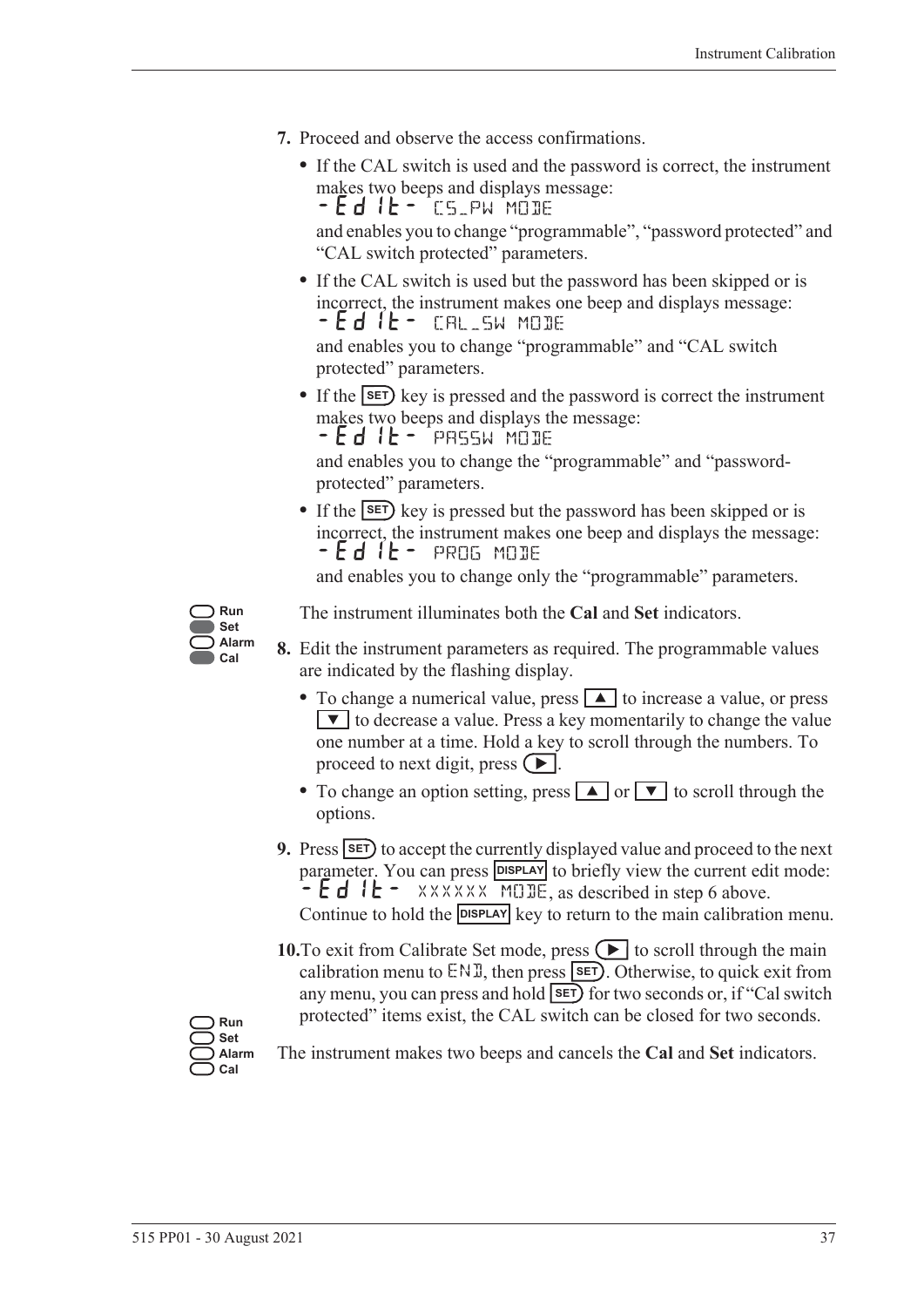## **Changing the Instrument Settings**

In Calibration Set mode, the display flashes the item that can be changed. For option settings, the display flashes the complete option. For a numeric parameter, the display flashes one digit at a time, you can change the value of the flashing digit as required, then move the flashing cursor to change another digit.

**Note:** When you change the setting of a parameter, the instrument records the result as soon as you move to another parameter, or exit from the Calibration Set mode.

#### **Changing Option Settings**

When you display an option that can be changed, the entire option flashes on the display, such as the choices of ODD, EVEN or NONE for the communications parity bit checking. Press  $\boxed{\blacktriangle}$  or  $\boxed{\blacktriangledown}$  to change the option. You can "scroll" through the options in either direction to make a selection as shown below.



#### **Changing Numeric Settings**

The display flashes the digit that can be changed.

第第89.123

Press  $\left( \blacktriangleright \right)$  to select the digit that you wish to change.

Press  $\boxed{\blacktriangle}$  or  $\boxed{\blacktriangledown}$  to increase or decrease the value of the selected digit.

#### **Changing the Decimal Point**

To change the position of the decimal point, press  $\Box$  to move the flashing selection until the decimal point flashes. Press  $\boxed{\blacktriangle}$  or  $\boxed{\blacktriangledown}$  to move the decimal point to the right or left as required.

#### **Units of Measurement**

The calibration of some parameters is based on the units that are defined for the relevant variables. These units of measurement can been viewed in the UNITS menu in the Instrument Settings section below.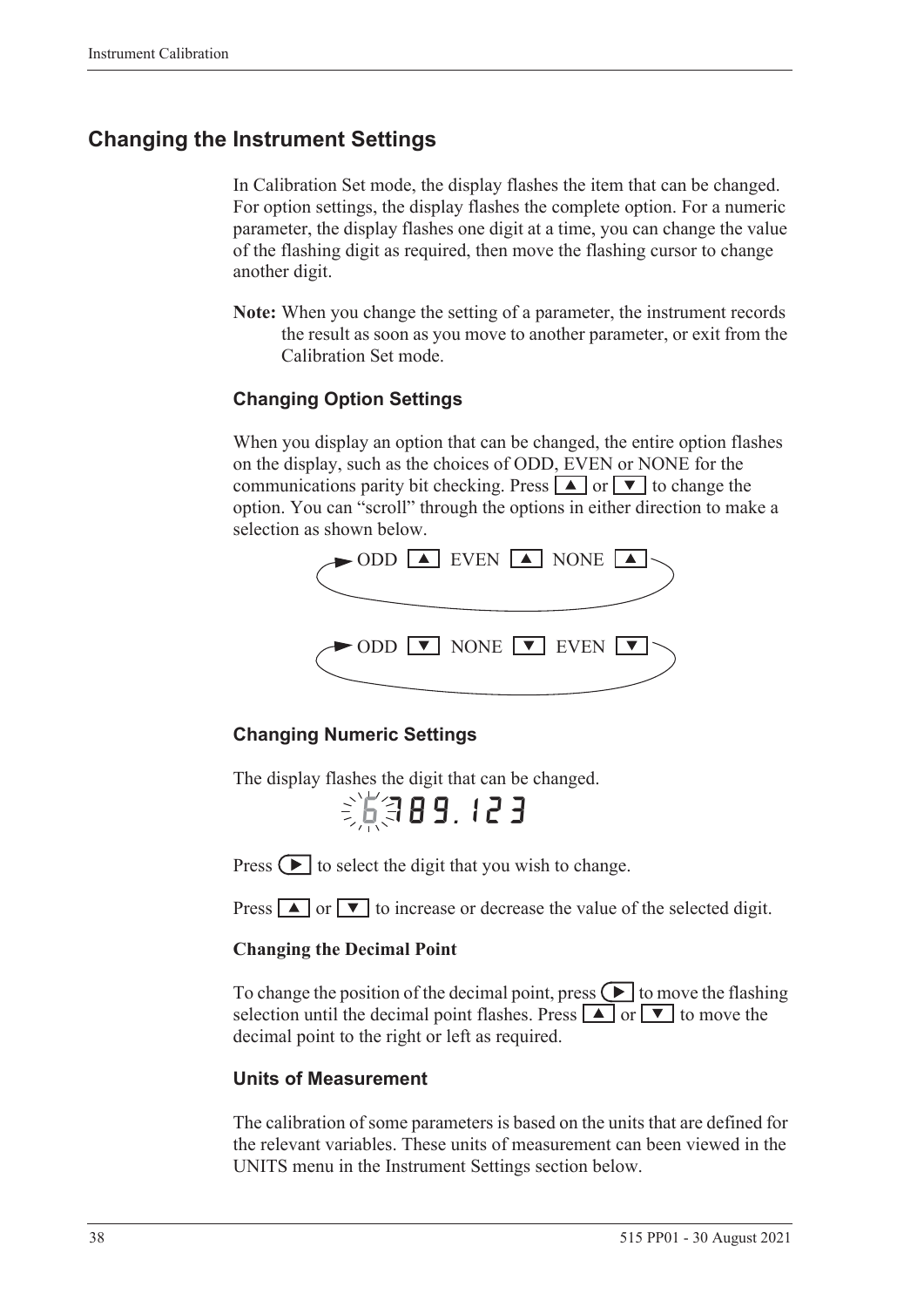# <span id="page-48-0"></span>**Program Backup & Reports**

### **Backup via 500 Series Program Manager**

As well as programming the 500 Series instruments via the front panel (according to program access levels), the 500 Series Program Manager (500- PM) can be used to create a custom version of the application software and program parameters preset prior to downloading the application software. Backups of customised applications can be saved as download-able APX or APL files and the full configuration reports printed or saved as PDF. The 500- PM is a Windows based programming tool and resource centre and is freely available from the Contrec www.contrec.co.uk website.

Instruments are often supplied from the factory with the default application software, but it is by using 500-PM software that program access levels are set, USER text and messages customised and print headers and footers entered.

### **Printing Configuration Report**

To assist in keeping an audit trail of the program settings and changes made via the front panel, the 515 instrument provides the ability to print the configuration to a local printer if one has been connected and assigned to one of the 515 communication ports.

The prompt to hold the Reset key to print the configuration report HOLd:P5E config print is found at the end of the Model Info menu, described in **[Model Information](#page-42-1)** [on page 33](#page-42-1). The report can be lengthy and adequate printer paper must be available (Note: This feature is available starting from version 3.0.377).

### **Upload and Clone of Application Software**

To assist in maintaining a backup for important applications and installations, the 500-Series Program Utility software (500-LT, version 3.0.377 or higher) can be used to upload the instruments application software with all of the current program settings.

The 500-LT (PM Lite) program is a Windows based computer program which can be downloaded for free from the Contrec www.contrec.co.uk website and is part of the package when the Contrec 500 Series Program Manager is installed. The 500-LT provides the option to 'Upload Application' or 'Upload Report Only'. To use either upload functionality, the 515 port being used must have printer (PRN) protocol assigned to it.

Once uploaded to the 500-LT, the report can be viewed or printed. The Upload Application is automatically saved as an APL file. The file can be used then or reopened later to download to another 515 instrument (of the same or higher class) to create a clone of the original instrument.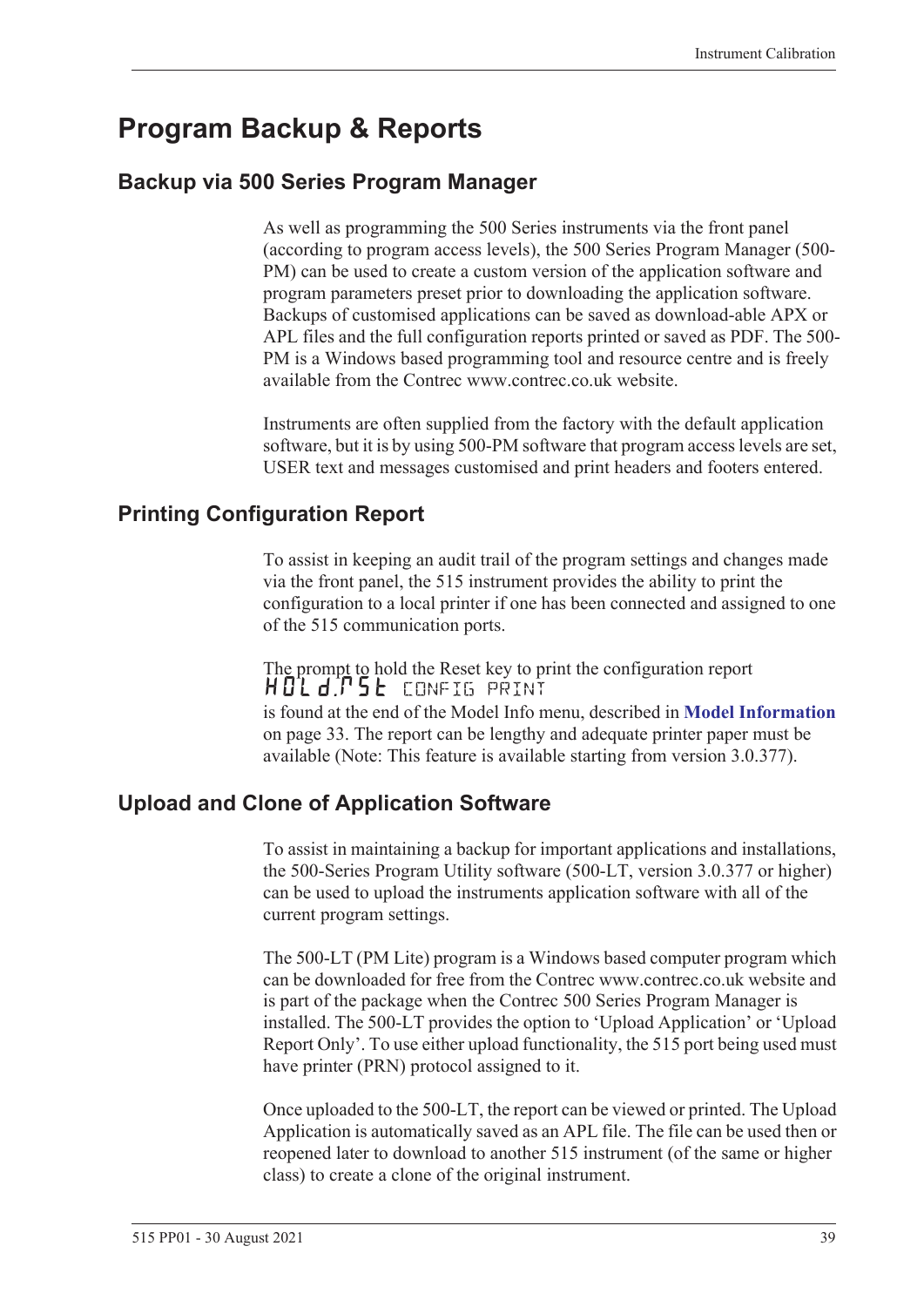# **Calibration Menu Tree**

[Figure 17](#page-49-0) and [Figure 18](#page-50-0) show the keys for moving around the calibration menu tree in Calibration View or Set mode.



<span id="page-49-0"></span>*Figure 17 Calibration Menu Tree Sheet 1*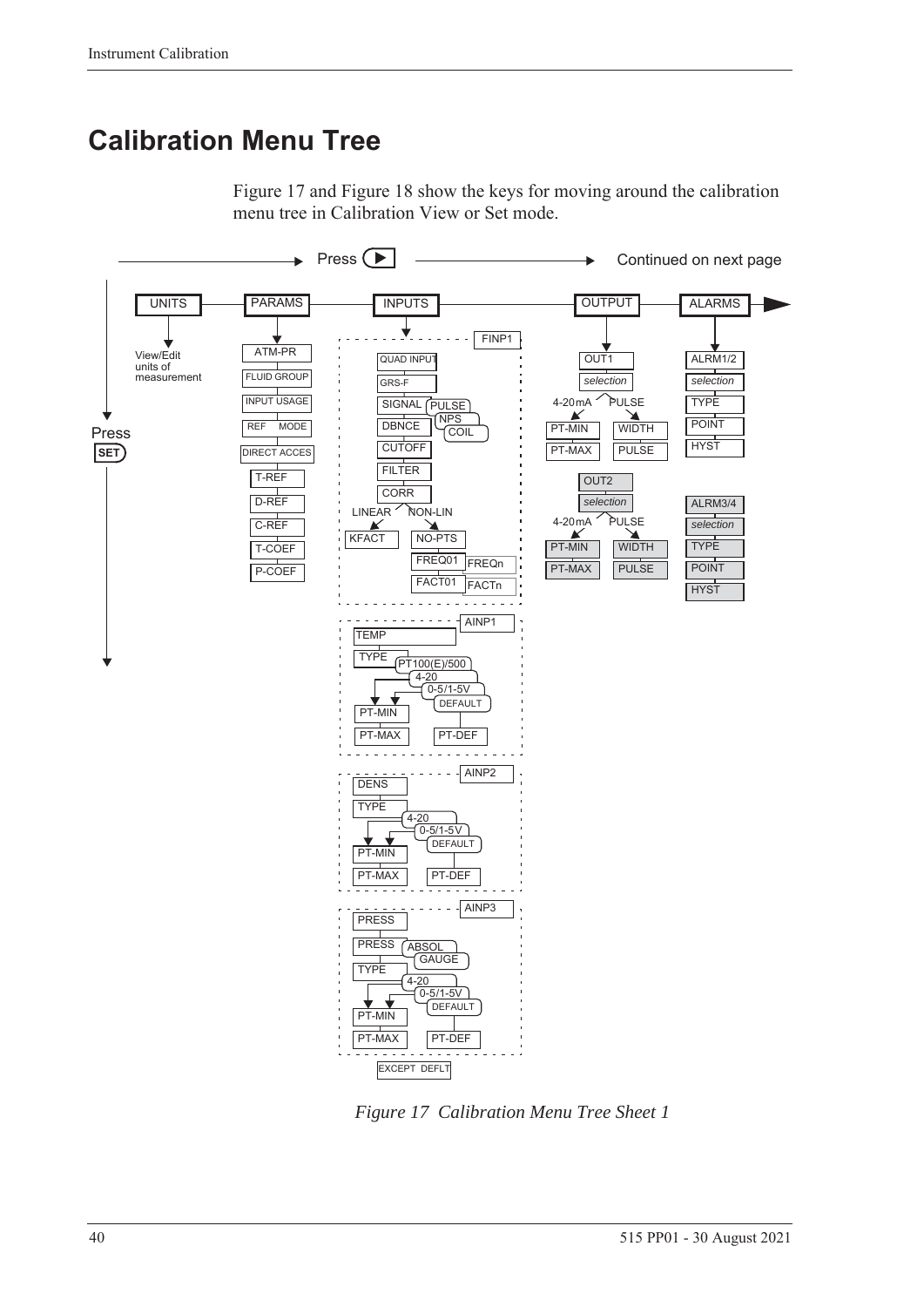

The shaded boxes indicate hardware options

Hold **DISPLAY** at any point to return to the main calibration menu.

Press  $\Box$  at any I/O assignment position to move to the next I/O assignment in the submenu (eg pressing  $\left( \blacktriangleright \right)$  on ALRM1 will move you to ALRM2 if it exists)

<span id="page-50-0"></span>*Figure 18 Calibration Menu Tree Sheet 2*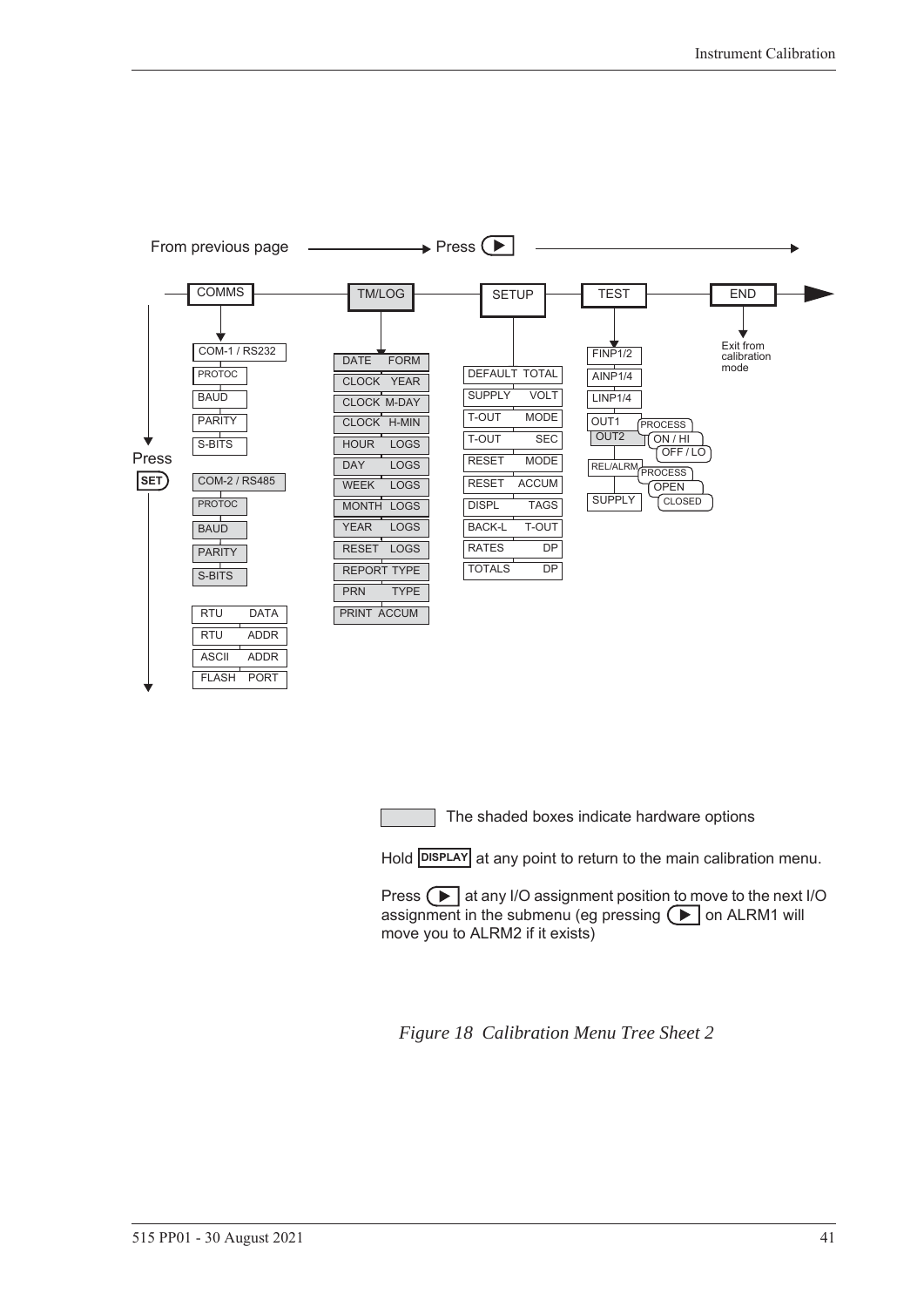# **Instrument Settings**

## **Units of Measurement**

The Units menu allows the units to be viewed and edited, if accessibility has previously been selected/enabled, without the reloading of new application software. Any change in units will result in a full reset to initially downloaded settings. Therefore, any required changes to units of measurement should be made before changing any other settings.

| <b>SET</b>              | $\blacktriangleright$ $\rightarrow$ UNITS params inputs outputs alarms comms tm/log setup test end                                                                                                                                                                              |  |  |
|-------------------------|---------------------------------------------------------------------------------------------------------------------------------------------------------------------------------------------------------------------------------------------------------------------------------|--|--|
| ITEMn<br>unit           | The units for main menu or calibration items can be viewed by pressing<br>the $s$ $F$ $k$ ey.                                                                                                                                                                                   |  |  |
|                         | The units of measurement are password protected or will be protected by<br>the CAL switch if any instrument setting has an access level of 'CAL<br>Switch Protected'. To edit the units the correct password must be entered<br>or CAL switch used on entry to EDIT mode.       |  |  |
|                         | Press $\boxed{\blacktriangle}$ or $\boxed{\blacktriangledown}$ to select the required units.                                                                                                                                                                                    |  |  |
| <b>ACCEPT</b><br>LINIT5 | The Accept Units prompt will only appear if one or more of the units<br>have been changed.                                                                                                                                                                                      |  |  |
|                         | <b>IMPORTANT:</b> Accepting the change of units will initiate a master<br>reset. All calibration parameters will revert to their default value (i.e.<br>those values included in the downloaded instrument software). All totals<br>and any logged information will be cleared. |  |  |
|                         | Press $\Box$ or $\nabla$ to select YES, then press the <b>SET</b> ) key. The instrument<br>makes three beeps to confirm the reset command.                                                                                                                                      |  |  |
|                         | The message -RESET- PLEASE WAIT will be displayed as the<br>instrument exits calibration mode and completes a full re-boot sequence.                                                                                                                                            |  |  |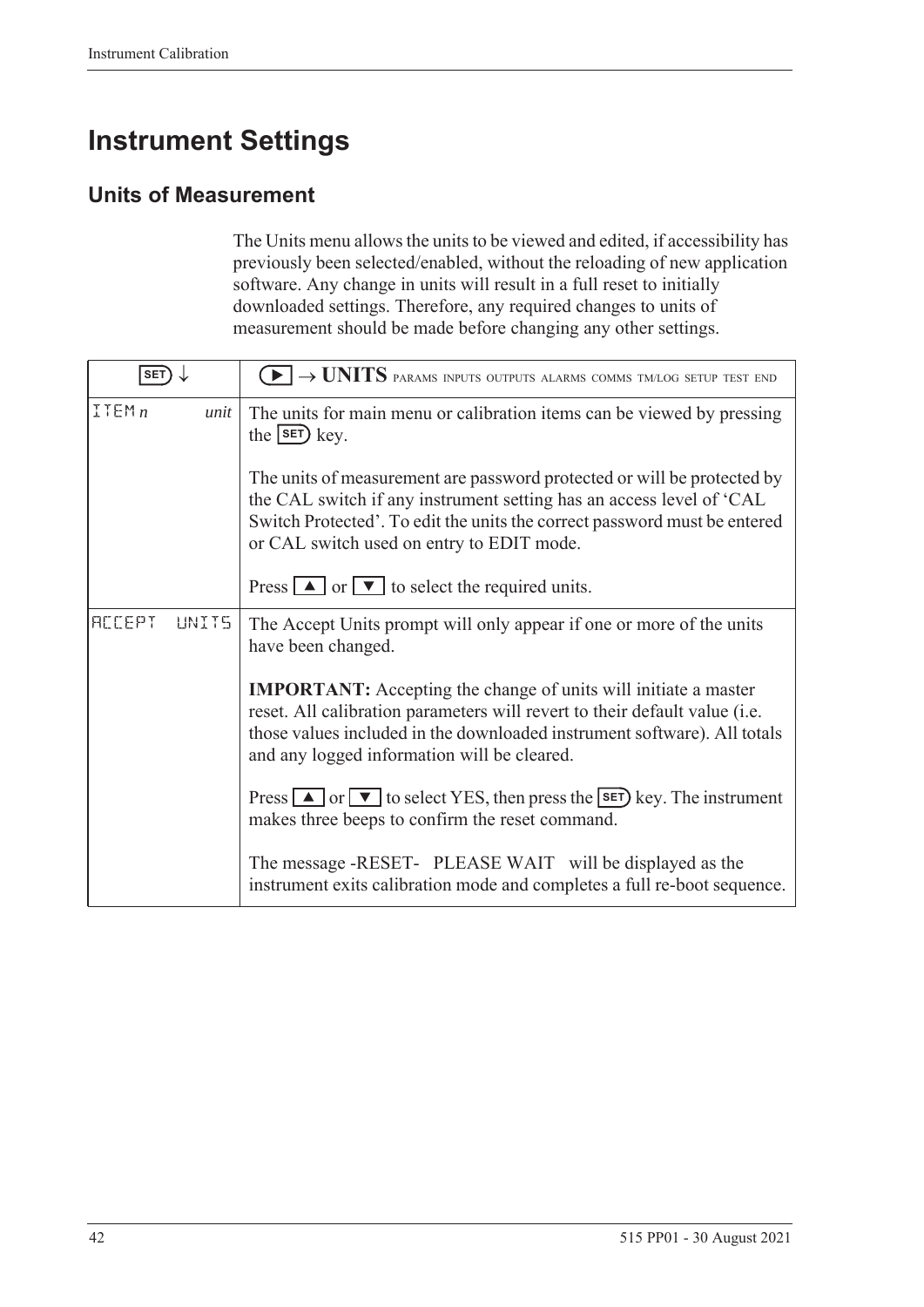# **Parameters**

| SET)   |              | $\blacktriangleright$ $\rightarrow$ units PARAMS inputs outputs alarms comms tm/log setup test end                                                                                                                                                                                                                                                                                                                                                                                                                                                                                                                                                                                                                                                                                                                                                                                                                                                                                                                                                                                                                                                                                                       |  |  |
|--------|--------------|----------------------------------------------------------------------------------------------------------------------------------------------------------------------------------------------------------------------------------------------------------------------------------------------------------------------------------------------------------------------------------------------------------------------------------------------------------------------------------------------------------------------------------------------------------------------------------------------------------------------------------------------------------------------------------------------------------------------------------------------------------------------------------------------------------------------------------------------------------------------------------------------------------------------------------------------------------------------------------------------------------------------------------------------------------------------------------------------------------------------------------------------------------------------------------------------------------|--|--|
| ATM-PR | unit         | If the pressure sensor is configured as a Gauge type sensor, the instrument<br>adds the atmospheric pressure to the measured pressure to determine the<br>absolute pressure. Set the atmospheric pressure (absolute) according to<br>the height above sea level.                                                                                                                                                                                                                                                                                                                                                                                                                                                                                                                                                                                                                                                                                                                                                                                                                                                                                                                                         |  |  |
| FLUID  | GROUP        | Select the fluid group as follows:                                                                                                                                                                                                                                                                                                                                                                                                                                                                                                                                                                                                                                                                                                                                                                                                                                                                                                                                                                                                                                                                                                                                                                       |  |  |
|        |              | <b>USER</b><br>- uses custom Temperature vs Density correction table<br>(this table is constructed and downloaded from the 500<br>Series Program Manager).<br><b>GASOHOL</b> - for gasohol blends (gasoline and ethanol)<br>$\bullet$<br><b>ETHANOL</b> - for ethanol mixtures with water<br><b>GENERAL</b> - for general liquids with known thermal and/or pressure<br>$\bullet$<br>expansion coefficient<br>- for special applications with known thermal expansion<br><b>SPECIAL</b><br>$\bullet$<br>coefficient<br>- for crude oils<br><b>CRUDE</b><br><b>LUBE</b><br>- for lubricating oils<br>- for refined products such as gasoline, jet fuel,<br><b>REFINED</b><br>fuel/heating oil, diesel.<br>- for Light Hydrocarbon Liquids including LPG<br><b>LHL-LPG</b><br>The instrument uses the fluid group, the reference temperature and<br>density (and/or content percentage) to calculate the temperature and/or<br>pressure correction of the volume.<br>NOTE: For the fluid groups of USER, GASOHOL, ETHANOL and<br>LHL-LPG, pressure is not used for volume correction calculations. For<br>these groups the pressure input is available as a live reading that can be<br>viewed and logged. |  |  |
|        |              | Press $\boxed{\blacktriangle}$ or $\boxed{\blacktriangledown}$ to select the fluid group.                                                                                                                                                                                                                                                                                                                                                                                                                                                                                                                                                                                                                                                                                                                                                                                                                                                                                                                                                                                                                                                                                                                |  |  |
| INPUT  | <b>USAGE</b> | Select which measured fluid property (temperature and/or density) will<br>be used for volume correction:<br><b>TEMP</b> - Temperature input only used<br><b>DENS</b> - Density input only used<br>$\bullet$                                                                                                                                                                                                                                                                                                                                                                                                                                                                                                                                                                                                                                                                                                                                                                                                                                                                                                                                                                                              |  |  |
|        |              | <b>BOTH</b> - Both temperature and density inputs are used.                                                                                                                                                                                                                                                                                                                                                                                                                                                                                                                                                                                                                                                                                                                                                                                                                                                                                                                                                                                                                                                                                                                                              |  |  |
|        |              | Press $\Box$ or $\Box$ to select TEMP, DENS or BOTH.                                                                                                                                                                                                                                                                                                                                                                                                                                                                                                                                                                                                                                                                                                                                                                                                                                                                                                                                                                                                                                                                                                                                                     |  |  |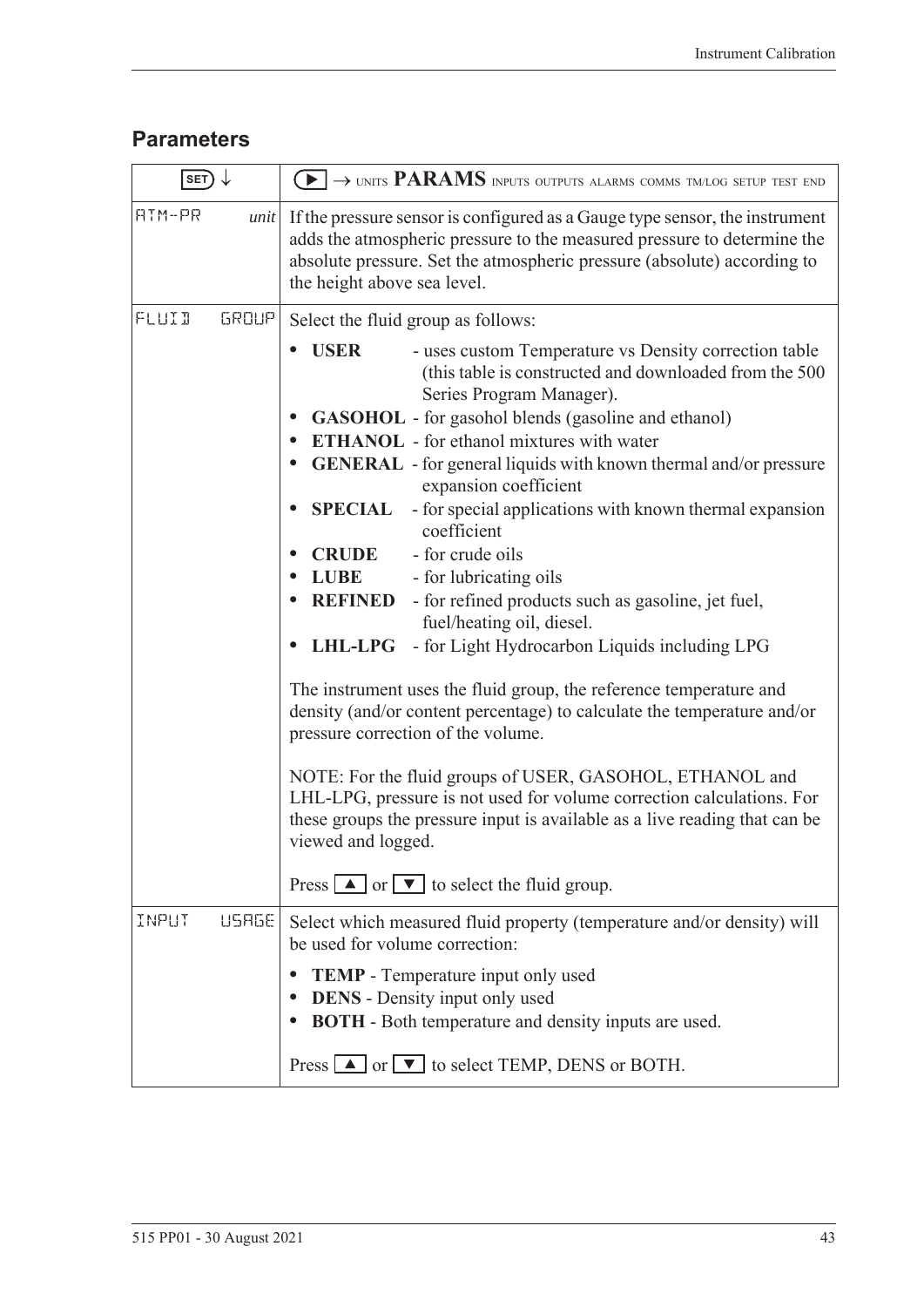| SET)                                | $\textcolor{blue}{\blacktriangleright} \rightarrow$ units PARAMS inputs outputs alarms comms tm/log setup test end                                                                                                                                                                                                                             |  |  |  |
|-------------------------------------|------------------------------------------------------------------------------------------------------------------------------------------------------------------------------------------------------------------------------------------------------------------------------------------------------------------------------------------------|--|--|--|
| REF<br>MODE                         | Select the reference parameter usage (applicable to Ethanol fluid group<br>only):                                                                                                                                                                                                                                                              |  |  |  |
|                                     | <b>DENSITY</b><br>- Density input only used                                                                                                                                                                                                                                                                                                    |  |  |  |
|                                     | <b>CONTENT</b><br>- Content percentage based on mass                                                                                                                                                                                                                                                                                           |  |  |  |
|                                     | <b>CONT-VL</b><br>- Content percentage based on volumes.                                                                                                                                                                                                                                                                                       |  |  |  |
|                                     | Press $\boxed{\blacktriangle}$ or $\boxed{\blacktriangledown}$ to select the reference parameter for the Ethanol fluid<br>group.                                                                                                                                                                                                               |  |  |  |
| <b>IIRECT</b><br><b>ACCES</b>       | This parameter is not shown if the fluid group is User.                                                                                                                                                                                                                                                                                        |  |  |  |
|                                     | If the Direct Access is enabled, the operator is able to enter edit mode for<br>the applicable reference parameter directly from the main menu by<br>holding the SET key while viewing the relevant variable. If disabled the<br>parameter can only be changed from within calibration set mode. Select<br>the direct access mode as required. |  |  |  |
|                                     | Press $\Box$ or $\Box$ to select ENABLE or DISABLE.                                                                                                                                                                                                                                                                                            |  |  |  |
| <b>Modbus Accessible Parameters</b> |                                                                                                                                                                                                                                                                                                                                                |  |  |  |
|                                     | The following PARAMS menu items are also accessible via Modbus communications. For<br>Modbus register listing, refer to Instrument Configuration Parameters on page 80.                                                                                                                                                                        |  |  |  |
| $T - REF$<br>unit                   | Reference (base) temperature is required for the correction to reference<br>conditions (net calculations).                                                                                                                                                                                                                                     |  |  |  |
|                                     | Commonly used options are: 15 deg C, 20 deg C or 60 deg F.                                                                                                                                                                                                                                                                                     |  |  |  |
| $I - REF$<br>unit                   | This parameter is available for viewing or editing only when required for<br>net calculations (volumetric corrections).                                                                                                                                                                                                                        |  |  |  |
|                                     | Enter the fluid reference (base) density at the reference temperature.                                                                                                                                                                                                                                                                         |  |  |  |
| C-REF<br>unit                       | This parameter is only required and available for viewing or editing for:<br>- Gasohol (blend as volume percentage)<br>- Ethanol mixture with water (mass or volume based percentage).                                                                                                                                                         |  |  |  |
|                                     | Enter the content percentage at reference conditions (instead of or in<br>addition to reference density) for the above fluid groups.                                                                                                                                                                                                           |  |  |  |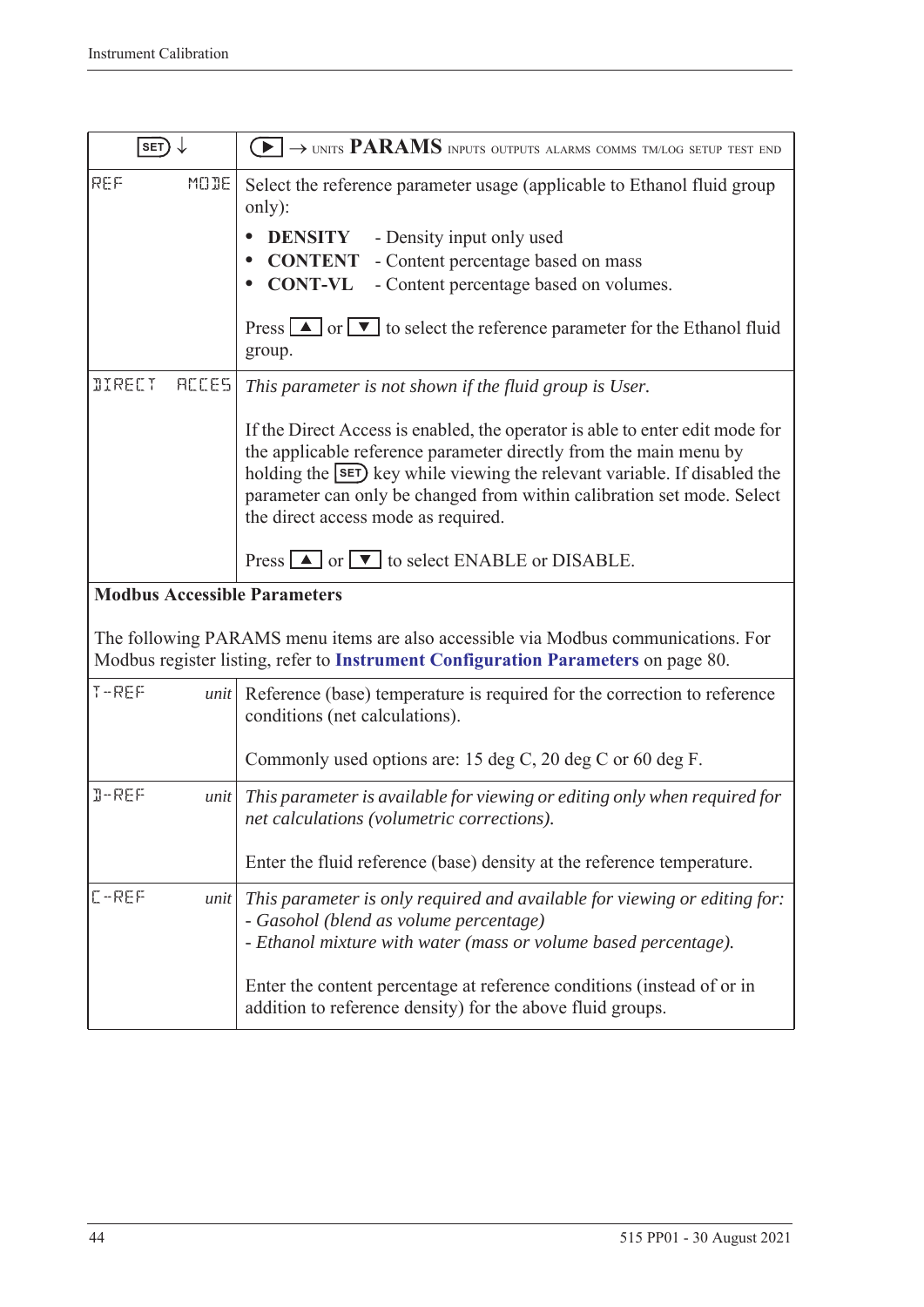| <b>SET</b>  |      | $\rightarrow$ units <b>PARAMS</b> inputs outputs alarms comms tm/log setup test end                                                                                                                            |  |
|-------------|------|----------------------------------------------------------------------------------------------------------------------------------------------------------------------------------------------------------------|--|
| $T - C$ OEF | unit | This parameter is available for viewing and editing only when the Fluid<br>type is set to General or Special.                                                                                                  |  |
|             |      | Enter the volume thermal expansion coefficient. The value should be<br>entered in units of PPM (parts per million) per degree of temperature.                                                                  |  |
| P-COEF      | unit | This parameter is available for viewing and editing only when the Fluid<br>type is set to General.                                                                                                             |  |
|             |      | This parameter is used as the constant for the pressure related correction<br>of general fluids. The fluid compressibility coefficient is programmed in<br>PPM units (parts per million) per unit of pressure. |  |

# **Inputs**

| SET <sup>'</sup>             |                          | $\rightarrow$ UNITS PARAMS INPUTS OUTPUTS ALARMS COMMS TM/LOG SETUP TEST END                                                                                                                                                                                                                                                                                                                                                                      |  |  |
|------------------------------|--------------------------|---------------------------------------------------------------------------------------------------------------------------------------------------------------------------------------------------------------------------------------------------------------------------------------------------------------------------------------------------------------------------------------------------------------------------------------------------|--|--|
|                              | <b>Frequency Input 1</b> |                                                                                                                                                                                                                                                                                                                                                                                                                                                   |  |  |
| <b>GUAD</b>                  | INPLIT                   | The quadrature input provides Level B pulse security to ISO 6551<br>standard and can be used in custody transfer applications. If the<br>quadrature input is enabled, the additional flowmeter output should be<br>connected to frequency input 2.<br>Press $\Box$ or $\nabla$ to select ENABLE or DISABLE.                                                                                                                                       |  |  |
| <b>INPUE</b><br><b>GRS-F</b> | FINP1                    | Frequency Input Channel 1 is assigned as the gross volumetric flowrate<br>input. When "Quadrature Input" has been enabled the additional<br>flowmeter output should be connected to Frequency Input Channel 2.                                                                                                                                                                                                                                    |  |  |
| <b>SIGNAL</b>                | FINP1                    | Frequency input 1 signal type.<br>Press $\Box$ or $\nabla$ to select COIL, NPS or PULSE.                                                                                                                                                                                                                                                                                                                                                          |  |  |
| <b>JBNCE</b>                 | FINP1                    | Switches and relays have metal contacts to make and break circuits. The<br>contact bounce introduces random signals into the circuit. The instrument<br>has a debounce circuit to eliminate this problem.<br><b>Note:</b> When the debounce circuit is enabled, the maximum input<br>frequency for large amplitude signals is limited to approximately<br>500 Hz. For low amplitude signals, the maximum frequency can be<br>approximately 200Hz. |  |  |
|                              |                          | Press $\Box$ or $\nabla$ to select ENABLE or DISABLE.                                                                                                                                                                                                                                                                                                                                                                                             |  |  |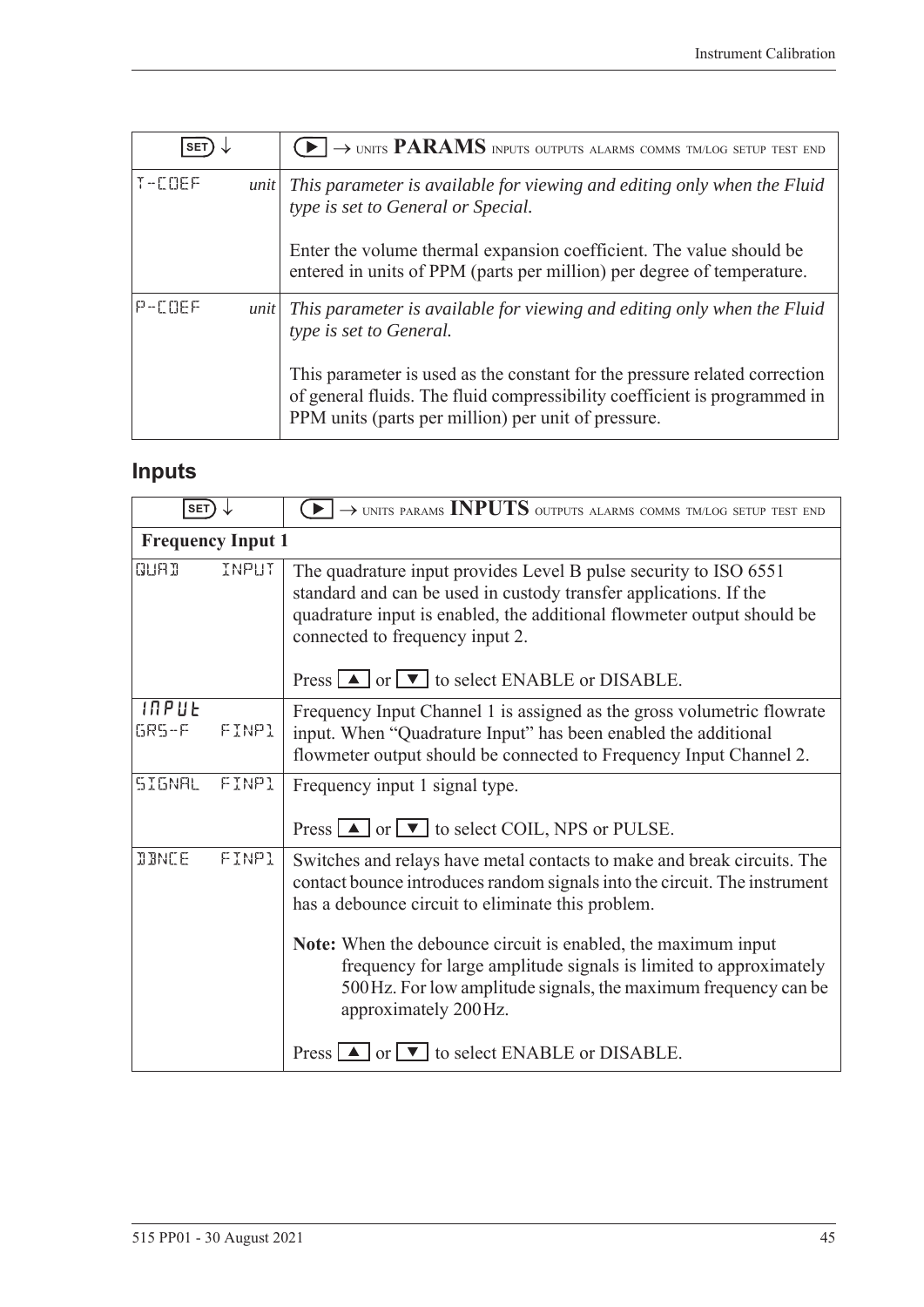| SET                    | $\widetilde{\blacktriangleright}$ $\rightarrow$ units params INPUTS outputs alarms comms tm/log setup test end                                                                                                                                                                                                                       |                                                                             |                                       |  |  |
|------------------------|--------------------------------------------------------------------------------------------------------------------------------------------------------------------------------------------------------------------------------------------------------------------------------------------------------------------------------------|-----------------------------------------------------------------------------|---------------------------------------|--|--|
| <b>CUTOFF</b><br>FINP1 | The Cut-off is the lowest frequency for which the instrument continues<br>to calculate a rate from the flowmeter.                                                                                                                                                                                                                    |                                                                             |                                       |  |  |
|                        | Hertz.                                                                                                                                                                                                                                                                                                                               | The value for the cut-off is specified as the frequency of the flowmeter in |                                       |  |  |
|                        | Be careful when setting low cut-off values because the display update<br>time for the flow rate becomes very long. For example if the cut-off is set<br>to 0.01 Hz, and the measured flow stops, the instrument continues to<br>display the flow rate for 100 seconds before it can determine that the flow<br>has actually stopped. |                                                                             |                                       |  |  |
| FILTER<br>FINP1        | Input fluctuations caused by pulsating flow tend to create distortion in the<br>input readings of the rate. The instrument has a digital filter that averages<br>out these fluctuations.<br>As a guide to the degree of filtering to use, the following table shows the                                                              |                                                                             |                                       |  |  |
|                        | response time (in seconds) to reach 90% and 99% of a step change in<br>input.<br>The value A is the filter constant that the user can set.                                                                                                                                                                                           |                                                                             |                                       |  |  |
|                        | Filter setting A                                                                                                                                                                                                                                                                                                                     | Seconds to reach 90%<br>of full swing                                       | Seconds to reach 99%<br>of full swing |  |  |
|                        | $\boldsymbol{0}$                                                                                                                                                                                                                                                                                                                     | $\boldsymbol{0}$                                                            | $\boldsymbol{0}$                      |  |  |
|                        | $\overline{2}$                                                                                                                                                                                                                                                                                                                       | $\overline{2}$                                                              | $\overline{4}$                        |  |  |
|                        | $\overline{4}$                                                                                                                                                                                                                                                                                                                       | $\overline{4}$                                                              | 8                                     |  |  |
|                        | 6                                                                                                                                                                                                                                                                                                                                    | $\overline{5}$                                                              | 10                                    |  |  |
|                        | 10                                                                                                                                                                                                                                                                                                                                   | $\overline{8}$                                                              | $\overline{15}$                       |  |  |
|                        | 15                                                                                                                                                                                                                                                                                                                                   | 12                                                                          | 23                                    |  |  |
|                        | 20                                                                                                                                                                                                                                                                                                                                   | 14                                                                          | 27                                    |  |  |
|                        | $\overline{25}$                                                                                                                                                                                                                                                                                                                      | 18                                                                          | $\overline{34}$                       |  |  |
|                        | $\overline{35}$                                                                                                                                                                                                                                                                                                                      | $\overline{25}$                                                             | 48                                    |  |  |
|                        | $\overline{45}$                                                                                                                                                                                                                                                                                                                      | $\overline{32}$                                                             | 62                                    |  |  |
|                        | $\overline{60}$                                                                                                                                                                                                                                                                                                                      | $\overline{42}$                                                             | $\overline{82}$                       |  |  |
|                        | $\overline{75}$                                                                                                                                                                                                                                                                                                                      | $\overline{52}$                                                             | 102                                   |  |  |
|                        | 90                                                                                                                                                                                                                                                                                                                                   | 62                                                                          | 122                                   |  |  |
|                        | 99                                                                                                                                                                                                                                                                                                                                   | $\overline{68}$                                                             | 134                                   |  |  |
|                        | there is no filtering.                                                                                                                                                                                                                                                                                                               | The input filter range is from 0 to 99. A setting of $0$ (zero) means that  |                                       |  |  |
| FINP1<br><b>CORR</b>   | If the input sensor has non-linear characteristics, select NON-LINEAR<br>to apply correction factors to the input signal.                                                                                                                                                                                                            |                                                                             |                                       |  |  |
|                        | Use $\Box$ or $\Box$ to select LINEAR or NON-LINEAR.                                                                                                                                                                                                                                                                                 |                                                                             |                                       |  |  |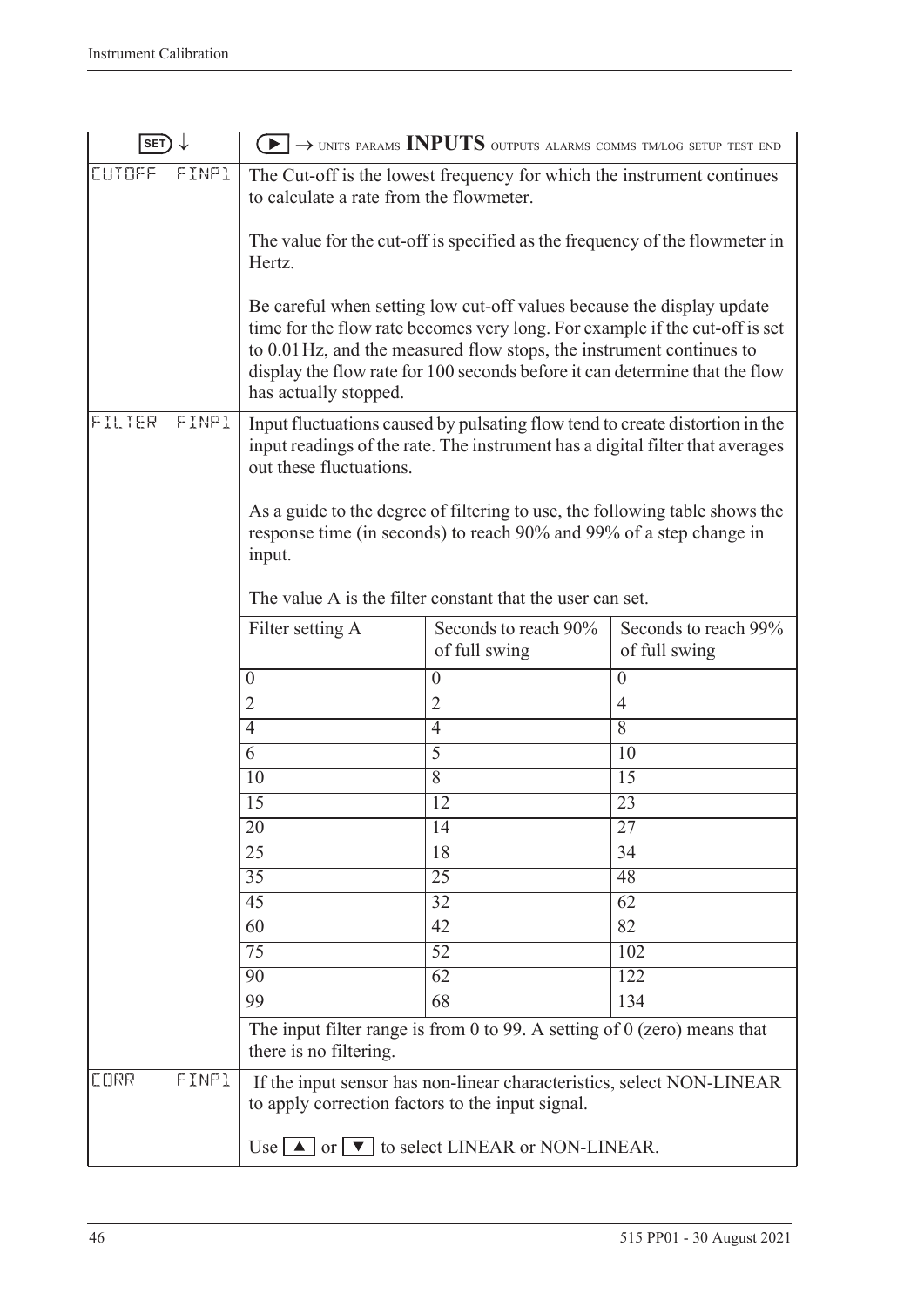| $ $ SET $)\downarrow$                          | $\rightarrow$ UNITS PARAMS INPUTS OUTPUTS ALARMS COMMS TM/LOG SETUP TEST END                                                                                                                                                                                                               |
|------------------------------------------------|--------------------------------------------------------------------------------------------------------------------------------------------------------------------------------------------------------------------------------------------------------------------------------------------|
| KFACT1<br>unit                                 | This parameter is available for viewing and editing only when the<br>correction type is set to Linear.                                                                                                                                                                                     |
|                                                | The K-factor of the flowmeter is the number of pulses from the flowmeter<br>per unit of volume. The K-factor cannot be 0 (zero).                                                                                                                                                           |
| NO-PIS<br>FINP1                                | This parameter is available for viewing and editing only when the<br>correction type is set to Non-linear.                                                                                                                                                                                 |
|                                                | Enter the number of non-linearity correction points.                                                                                                                                                                                                                                       |
|                                                | Press $\boxed{\blacktriangle}$ or $\boxed{\blacktriangledown}$ to select a number between 1 and 10 for the number<br>of correction points.                                                                                                                                                 |
| FINP1<br>FRED01<br>to<br>$F$ RE $\mathbb{G}_n$ | This parameter is available for viewing and editing only when the<br>correction type is set to Non-linear.                                                                                                                                                                                 |
|                                                | Enter the frequency for this correction point.                                                                                                                                                                                                                                             |
|                                                | The instrument uses linear interpolation between the correction points<br>except that the correction factor for FREQ01 is used from 0Hz up to<br>FREQ01. Similarly, the instrument maintains the correction factor for the<br>highest frequency setting up to the maximum input frequency. |
|                                                | The following diagram shows the scaling factors at different frequencies<br>for a hypothetical flowmeter. The heavy black line represents the actual<br>scaling factor of the flowmeter. The light black line is the approximation<br>that the instrument uses.                            |
|                                                | <b>Scaling</b><br><b>Factor</b>                                                                                                                                                                                                                                                            |
|                                                | FACT02                                                                                                                                                                                                                                                                                     |
|                                                | FACT03<br>FACT01<br>FACT05                                                                                                                                                                                                                                                                 |
|                                                | FACT04                                                                                                                                                                                                                                                                                     |
|                                                |                                                                                                                                                                                                                                                                                            |
|                                                | Frequency<br>FREQ01<br>FREQ02<br>FREQ03<br>FREQ04<br>FREQ05                                                                                                                                                                                                                                |
|                                                | Enter the lowest correction factor frequency as FREQ01 and proceed up<br>to the highest frequency. You can hold the DISPLAY key to skip the<br>non-linear points and go to the next item.                                                                                                  |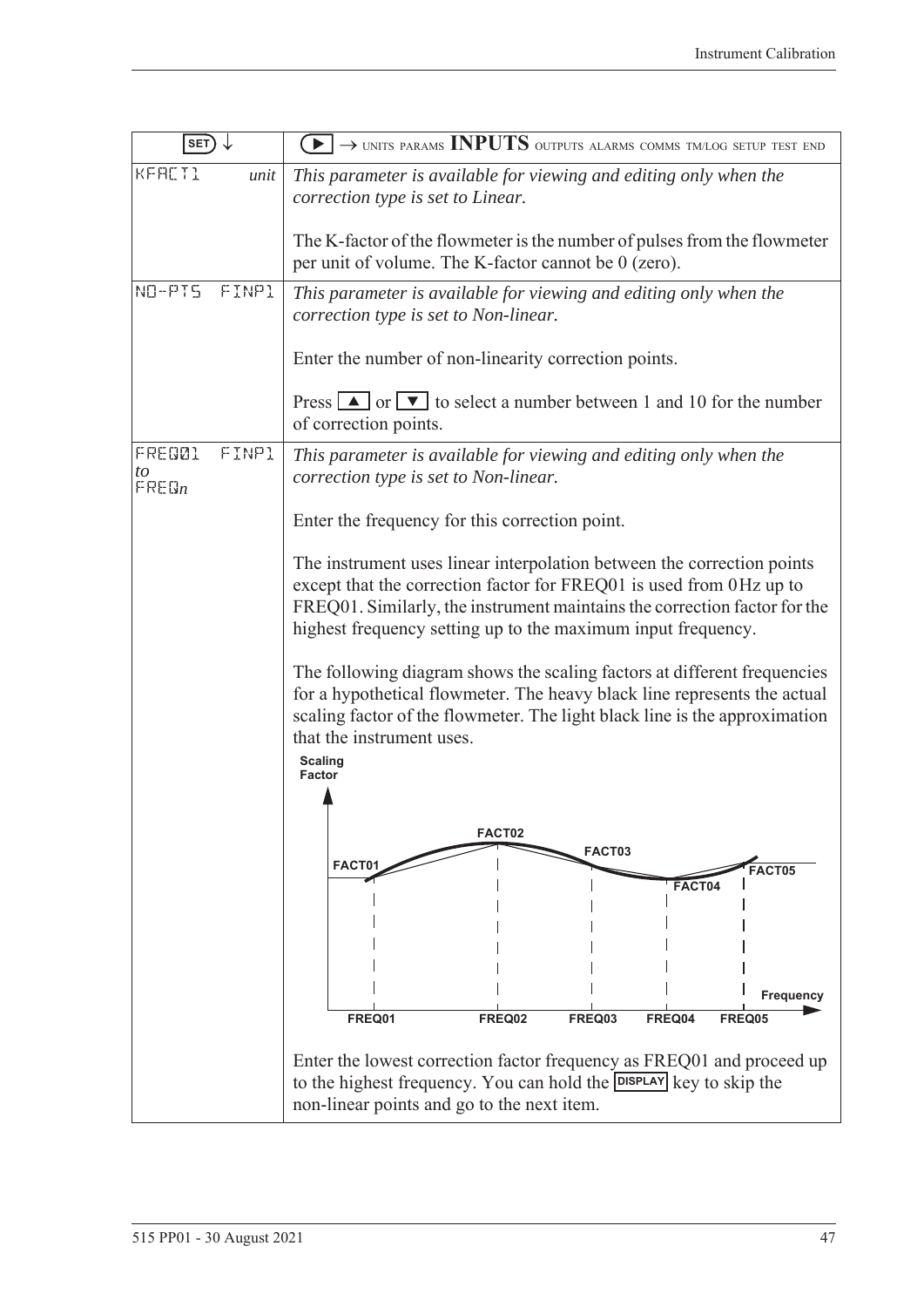| <b>SET</b>                |              | $\blacktriangleright$ $\rightarrow$ units params INPUTS outputs alarms comms tm/log setup test end                                                                                                                                                                                                                                                                                                                           |
|---------------------------|--------------|------------------------------------------------------------------------------------------------------------------------------------------------------------------------------------------------------------------------------------------------------------------------------------------------------------------------------------------------------------------------------------------------------------------------------|
| FACT01<br>to<br>F H L T n | FINP1        | This parameter is available for viewing and editing only when the<br>correction type is set to Non-linear.                                                                                                                                                                                                                                                                                                                   |
|                           |              | Enter the scaling factor for this correction point in the same units of<br>measure as the single K-factor above.                                                                                                                                                                                                                                                                                                             |
|                           |              | The correction factor cannot be 0 (zero).                                                                                                                                                                                                                                                                                                                                                                                    |
|                           |              | Analog Input $1$ - only available when Input Usage is set to $T^{\circ}$ or BOTH                                                                                                                                                                                                                                                                                                                                             |
| <b>INPUE</b><br>TEMP      | <b>AINP1</b> | For this application, Analog Input Channel 1 is assigned to Temperature.                                                                                                                                                                                                                                                                                                                                                     |
| TYPE                      | <b>AINP1</b> | Select the type of analog input source.                                                                                                                                                                                                                                                                                                                                                                                      |
|                           |              | Press $\Box$ or $\nabla$ to select 0-5V, 1-5V, 4-20mA, PT100, PT100-E,<br>PT500 or DEFAULT.                                                                                                                                                                                                                                                                                                                                  |
|                           |              | Note: PT100-E allows for extended temperature range (-200 to 800°C).                                                                                                                                                                                                                                                                                                                                                         |
| PT-DEF                    | <b>AINP1</b> | The Default Point is a fixed value that the instrument uses when the Input<br>Type is set to DEFAULT or Default Value On Exception has been<br>chosen. You can use the Default value instead of a sensor signal for<br>testing purposes, or if the sensor is faulty.<br>You can set the Default value during instrument commissioning so that it<br>is available immediately if you select the Default input type at a later |
|                           |              | date.<br>Enter the value in the engineering units of assigned variable.                                                                                                                                                                                                                                                                                                                                                      |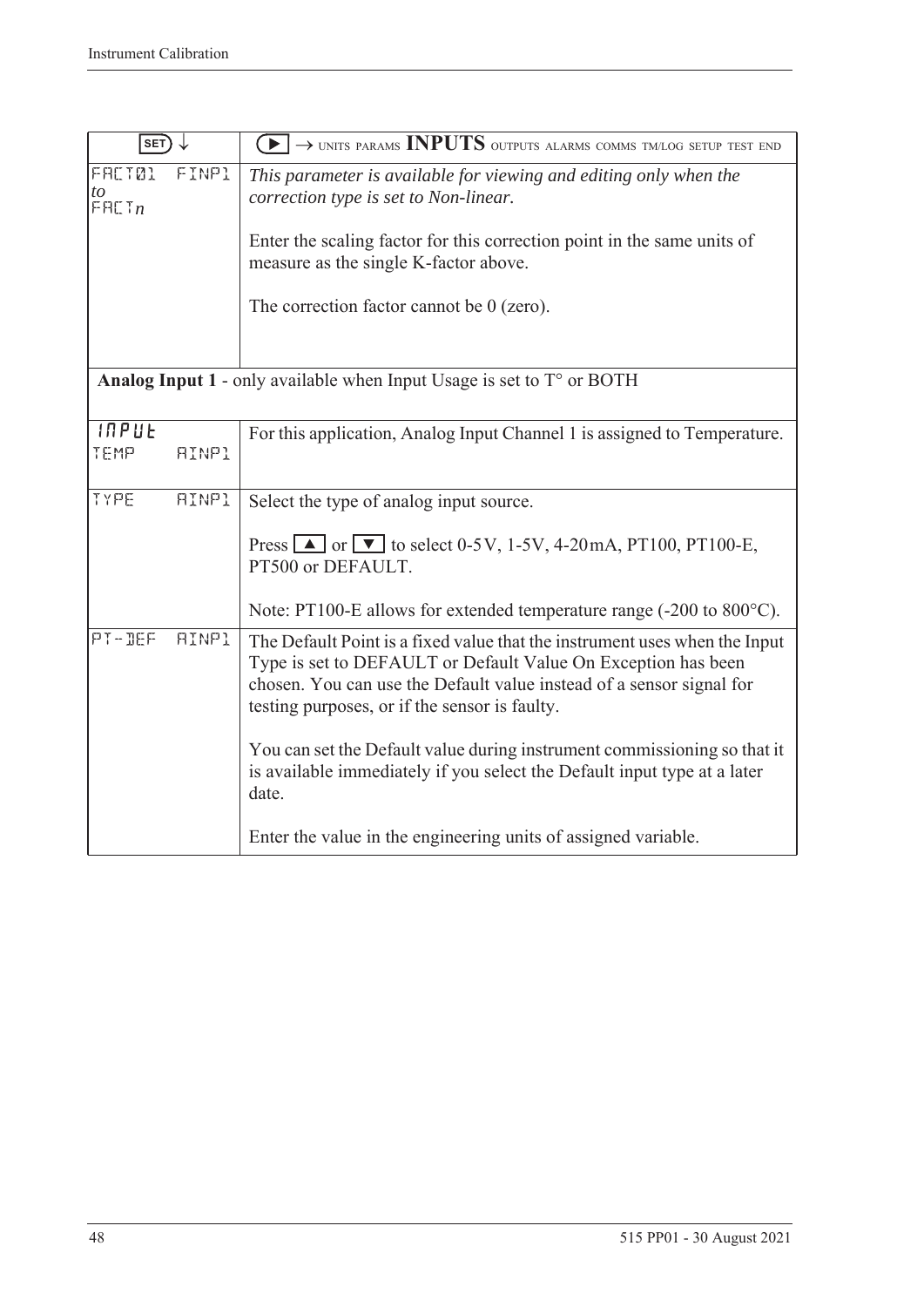| SET)                        | ↓            | $\blacktriangleright$ $\rightarrow$ units params INPUTS outputs alarms comms tm/log setup test end                                                                                                                                                                   |
|-----------------------------|--------------|----------------------------------------------------------------------------------------------------------------------------------------------------------------------------------------------------------------------------------------------------------------------|
| PT-MIN<br>PT-MAX            | AINP1        | The Minimum Point and Maximum Point parameters are only for 0-5V,<br>1-5V and 4-20mA inputs.                                                                                                                                                                         |
|                             |              | Enter the value of the measured parameter that corresponds to the<br>minimum input signal level. The minimum point is commonly referred to<br>as the base value.                                                                                                     |
|                             |              | Enter the value of the measured parameter that corresponds to the<br>maximum input signal level. The maximum point is the same as the base<br>value (set at the minimum point) plus the span value.                                                                  |
|                             |              | For example, if the source signal is $4mA$ for a temperature of $10^{\circ}$ C, enter<br>10 for the minimum point. If the source signal is 20 mA for a temperature<br>of 2000°C, enter 2000 as the maximum point.                                                    |
|                             |              | Analog Input 2 - only available when Input Usage is set to DENS or BOTH                                                                                                                                                                                              |
| <b>INPUE</b><br><b>JENS</b> | <b>AINP2</b> | For this application, Analog Input Channel 2 is assigned to Density.                                                                                                                                                                                                 |
| TYPE                        | <b>AINP2</b> | Select the type of analog input source.                                                                                                                                                                                                                              |
|                             |              | Press $\Box$ or $\nabla$ to select 0-5V, 1-5V, 4-20mA or DEFAULT.                                                                                                                                                                                                    |
| PT-DEF                      | <b>AINP2</b> | The Default Point is a fixed value that the instrument uses when the Input<br>Type is set to DEFAULT or Default Value On Exception has been<br>chosen. You can use the Default value instead of a sensor signal for<br>testing purposes, or if the sensor is faulty. |
|                             |              | You can set the Default value during instrument commissioning so that it<br>is available immediately if you select the Default input type at a later<br>date.                                                                                                        |
|                             |              | Enter the value in the engineering units of assigned variable.                                                                                                                                                                                                       |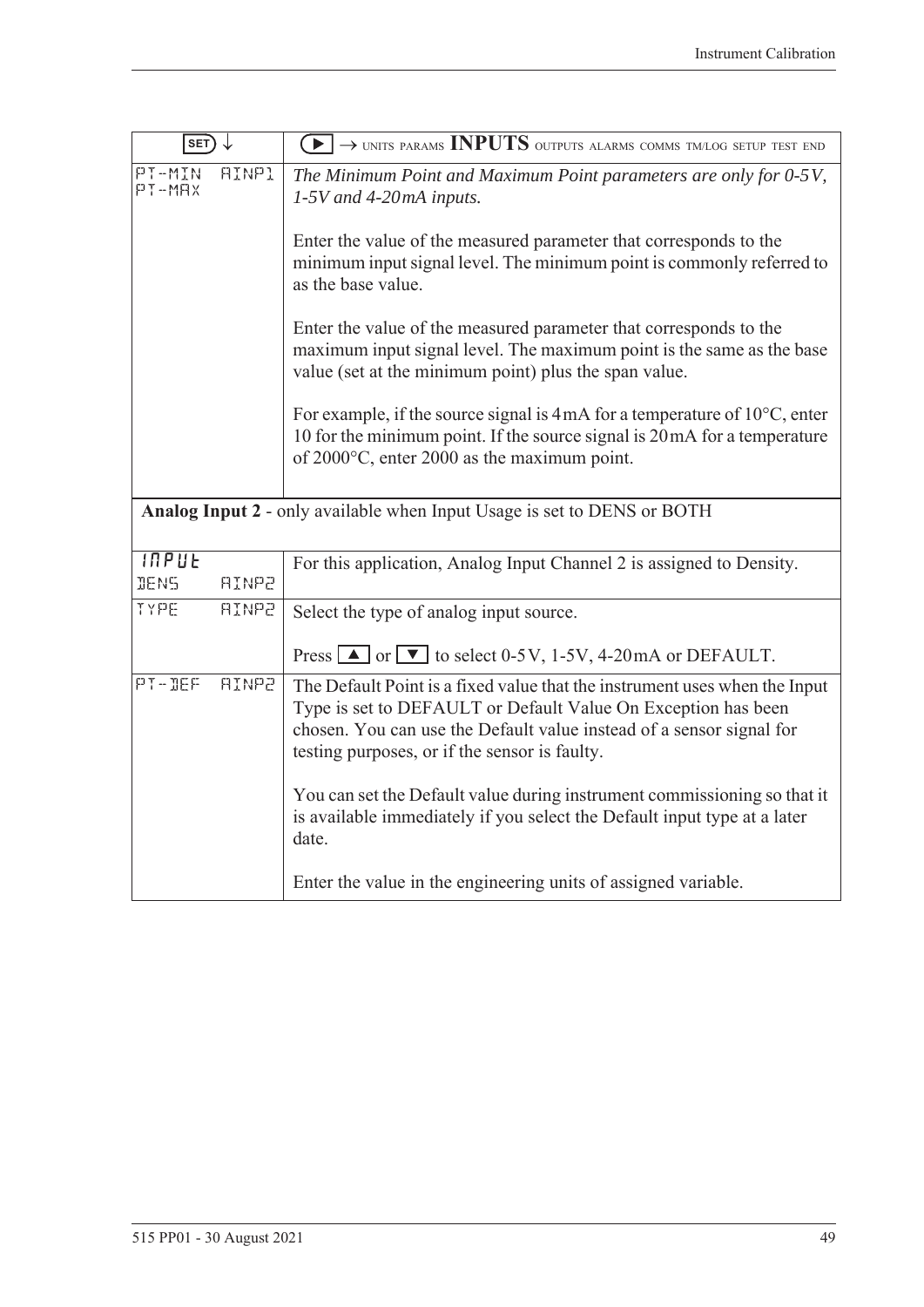| <b>SET</b>                            | $\rightarrow$ UNITS PARAMS INPUTS OUTPUTS ALARMS COMMS TM/LOG SETUP TEST END                                                                                                                                                                                         |
|---------------------------------------|----------------------------------------------------------------------------------------------------------------------------------------------------------------------------------------------------------------------------------------------------------------------|
| PT-MIN<br><b>AINP2</b><br>PT-MAX      | The Minimum Point and Maximum Point parameters are only for 0-5V,<br>$1-5V$ and 4-20mA inputs.                                                                                                                                                                       |
|                                       | Enter the value of the measured parameter that corresponds to the<br>minimum input signal level. The minimum point is commonly referred to<br>as the base value.                                                                                                     |
|                                       | Enter the value of the measured parameter that corresponds to the<br>maximum input signal level. The maximum point is the same as the base<br>value (set at the minimum point) plus the span value.                                                                  |
|                                       | For example, if the source signal is 4mA for a density of $100 \text{ kg/m}^3$ , enter<br>100 as the minimum point. If the source signal is 20mA for a density of<br>1100 kg/m <sup>3</sup> , enter 1100 as the maximum point.                                       |
| <b>Analog Input 3</b>                 |                                                                                                                                                                                                                                                                      |
| <b>INPUE</b><br>PRESS<br><b>AINP3</b> | For this application, Analog Input Channel 3 is assigned to Pressure.                                                                                                                                                                                                |
| PRESS<br><b>AINP3</b>                 | Select the type of analog pressure sensor. Pressure correction is ignored<br>if the gauge value is 0.                                                                                                                                                                |
|                                       | The pressure will be displayed as absolute or gauge, whichever is<br>selected and indicated with an 'A' or 'G' at the end of the pressure units.<br>However the pressure value when logged or read via serial<br>communications will always be absolute.             |
|                                       | Press $\boxed{\blacktriangle}$ or $\boxed{\blacktriangledown}$ to select ABSOL or GAUGE.                                                                                                                                                                             |
| TYPE<br><b>RINP3</b>                  | Select the type of analog input source.                                                                                                                                                                                                                              |
|                                       | Press $\Box$ or $\Box$ to select 0-5V, 1-5V, 4-20mA or DEFAULT.                                                                                                                                                                                                      |
| PT-DEF<br>RINP3                       | The Default Point is a fixed value that the instrument uses when the Input<br>Type is set to DEFAULT or Default Value On Exception has been<br>chosen. You can use the Default value instead of a sensor signal for<br>testing purposes, or if the sensor is faulty. |
|                                       | You can set the Default value during instrument commissioning so that it<br>is available immediately if you select the Default input type at a later<br>date.                                                                                                        |
|                                       | Enter the value in the engineering units of assigned variable.                                                                                                                                                                                                       |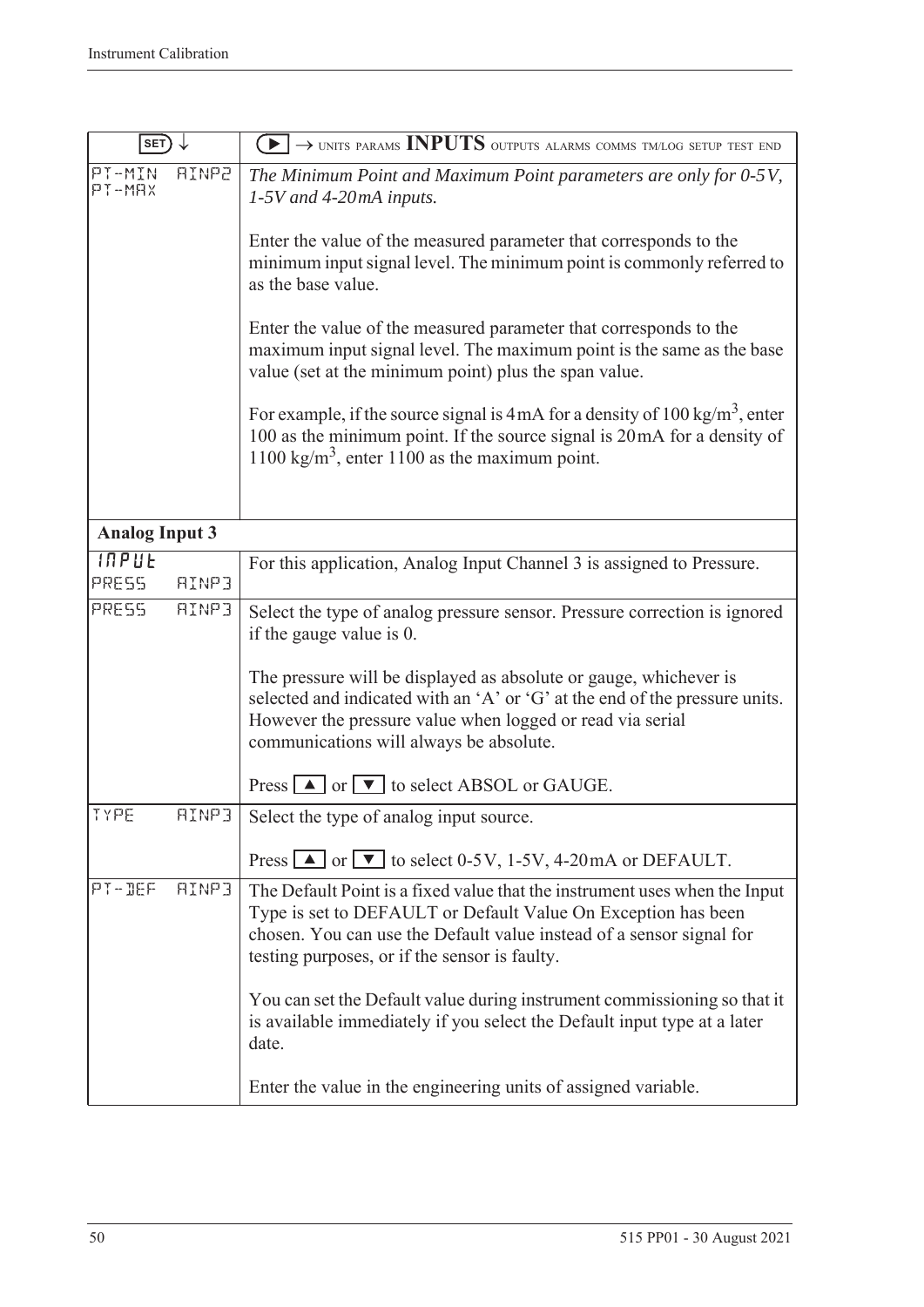| <b>SET</b>                       | $\rightarrow$ UNITS PARAMS INPUTS OUTPUTS ALARMS COMMS TM/LOG SETUP TEST END                                                                                                                                                                                                                                                                    |
|----------------------------------|-------------------------------------------------------------------------------------------------------------------------------------------------------------------------------------------------------------------------------------------------------------------------------------------------------------------------------------------------|
| PT-MIN<br><b>AINP3</b><br>PT-MAX | The Minimum Point and Maximum Point parameters are only for 0-5V,<br>$1-5V$ and 4-20mA inputs.                                                                                                                                                                                                                                                  |
|                                  | Enter the value of the measured parameter that corresponds to the<br>minimum input signal level. The minimum point is commonly referred to<br>as the base value.                                                                                                                                                                                |
|                                  | Enter the value of the measured parameter that corresponds to the<br>maximum input signal level. The maximum point is the same as the base<br>value (set at the minimum point) plus the span value.                                                                                                                                             |
|                                  | For example, if the source signal is 4mA for a pressure of 1.00<br>megaPascals, enter 1.00 as the minimum point. If the source signal is<br>20 mA for a pressure of 5.00 megaPascals, enter 5.00 as the maximum<br>point.                                                                                                                       |
| EXCEPT<br><b>DEFLT</b>           | If Default Value On Exception is enabled, the instrument will use the<br>default value for the analog input that raised the exception. This will<br>allow calculations to continue, however the exception message will<br>continue to be displayed until the error is rectified or the input type is set<br>to DEFAULT in calibration set mode. |
|                                  | Press $\Box$ or $\nabla$ to select ENABLE or DISABLE.                                                                                                                                                                                                                                                                                           |

# **Outputs**

| <b>SET</b>                                                                                           | $\rightarrow$ UNITS PARAMS INPUTS OUTPUTS ALARMS COMMS TM/LOG SETUP TEST END                                                                                                                               |
|------------------------------------------------------------------------------------------------------|------------------------------------------------------------------------------------------------------------------------------------------------------------------------------------------------------------|
| <b>PULSE</b><br>$[[] \cup [n]$<br>$\vert \begin{matrix} \text{or} \\ \text{4-20} \end{matrix} \vert$ | You can assign any of the "main menu" variables to an output. The nature<br>of the output depends on the assigned variable. Totals are output as pulses<br>and rates are output as 4-20mA passive signals. |
|                                                                                                      | Press $\Box$ or $\nabla$ to select the variable that is required as an output. The<br>top of the display shows the type of output signal that is assigned to the<br>variable.                              |
|                                                                                                      | <b>CAUTION</b><br>Due to the dual-purpose nature of the outputs, take care not to<br>set the output as an open collector pulse type signal when<br>connected to a 4-20mA loop circuit.                     |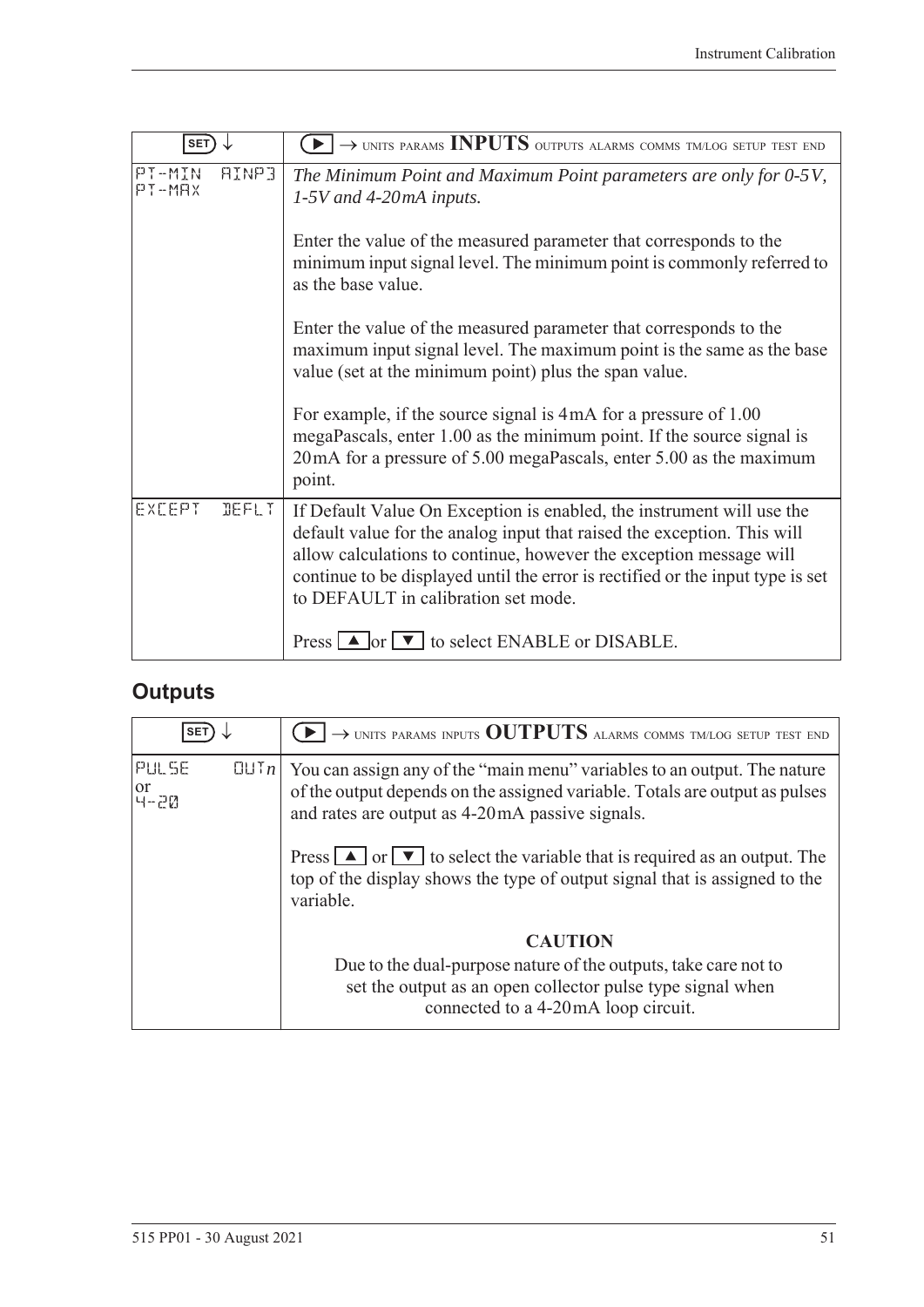| SET)             |                                        | $\rightarrow$ units params inputs OUTPUTS alarms comms tm/log setup test end                                                                                                                                                                                                                                                                                                                    |
|------------------|----------------------------------------|-------------------------------------------------------------------------------------------------------------------------------------------------------------------------------------------------------------------------------------------------------------------------------------------------------------------------------------------------------------------------------------------------|
| WIJTH            | QUTn                                   | The Output Pulse Width is available for viewing and editing only when<br>the assigned variable is a total (pulse output) type.                                                                                                                                                                                                                                                                  |
|                  |                                        | Pulse output is usually used to drive remote counters. Set the pulse width<br>(in milliseconds) as required by the remote counter.                                                                                                                                                                                                                                                              |
|                  |                                        | Press $\boxed{\triangle}$ or $\boxed{\triangledown}$ to set to: 10, 20, 50, 100, 200 or 500 ms.                                                                                                                                                                                                                                                                                                 |
| PULSE            | QUTn                                   | The Output Pulse Factor is available for viewing and editing only when<br>the assigned variable is a total (pulse output) type.                                                                                                                                                                                                                                                                 |
|                  |                                        | The Output Pulse Factor is the scaling factor for the retransmission of the<br>measured total quantity.                                                                                                                                                                                                                                                                                         |
|                  |                                        | For example, if "volume" is chosen as an output variable and engineering<br>unit is cubic metres, then a pulse factor of 1.000 generates one pulse for<br>$1 \text{ m}^3$ . Similarly, a pulse factor of 3.000 generates one pulse for $3 \text{ m}^3$ .                                                                                                                                        |
|                  |                                        | For more information, see Output Pulse Factor on page 53.                                                                                                                                                                                                                                                                                                                                       |
|                  |                                        | The output pulse factor cannot be $0$ (zero).                                                                                                                                                                                                                                                                                                                                                   |
| PT-MIN<br>PT-MRX | $\Box$ $\Box$ $\Box$ $n$<br>$QU$ T $n$ | The Output Minimum Point and Maximum Point are available for<br>viewing and editing only when the assigned variable is a rate (4-20mA<br>output) type.                                                                                                                                                                                                                                          |
|                  |                                        | The output minimum value corresponds to the 4mA point and the output<br>maximum value corresponds to the 20mA point.                                                                                                                                                                                                                                                                            |
|                  |                                        | Setting the output range differently from the input range enables the<br>instrument to amplify the input signal. You can drive a chart recorder that<br>"zooms in" on a specified range of values instead of displaying the full<br>operating range of the transducer.                                                                                                                          |
|                  |                                        | For example, if "volume flow" is chosen as an output variable and<br>engineering unit is cubic metres per minute, then setting the minimum<br>point to 30 and the maximum point to 100 would reflect the volumetric<br>flow rate range of 30 to $100 \text{m}^3/\text{min}$ . At rates above the maximum and<br>below the minimum points, the output remains at 20 mA and 4 mA<br>respectively. |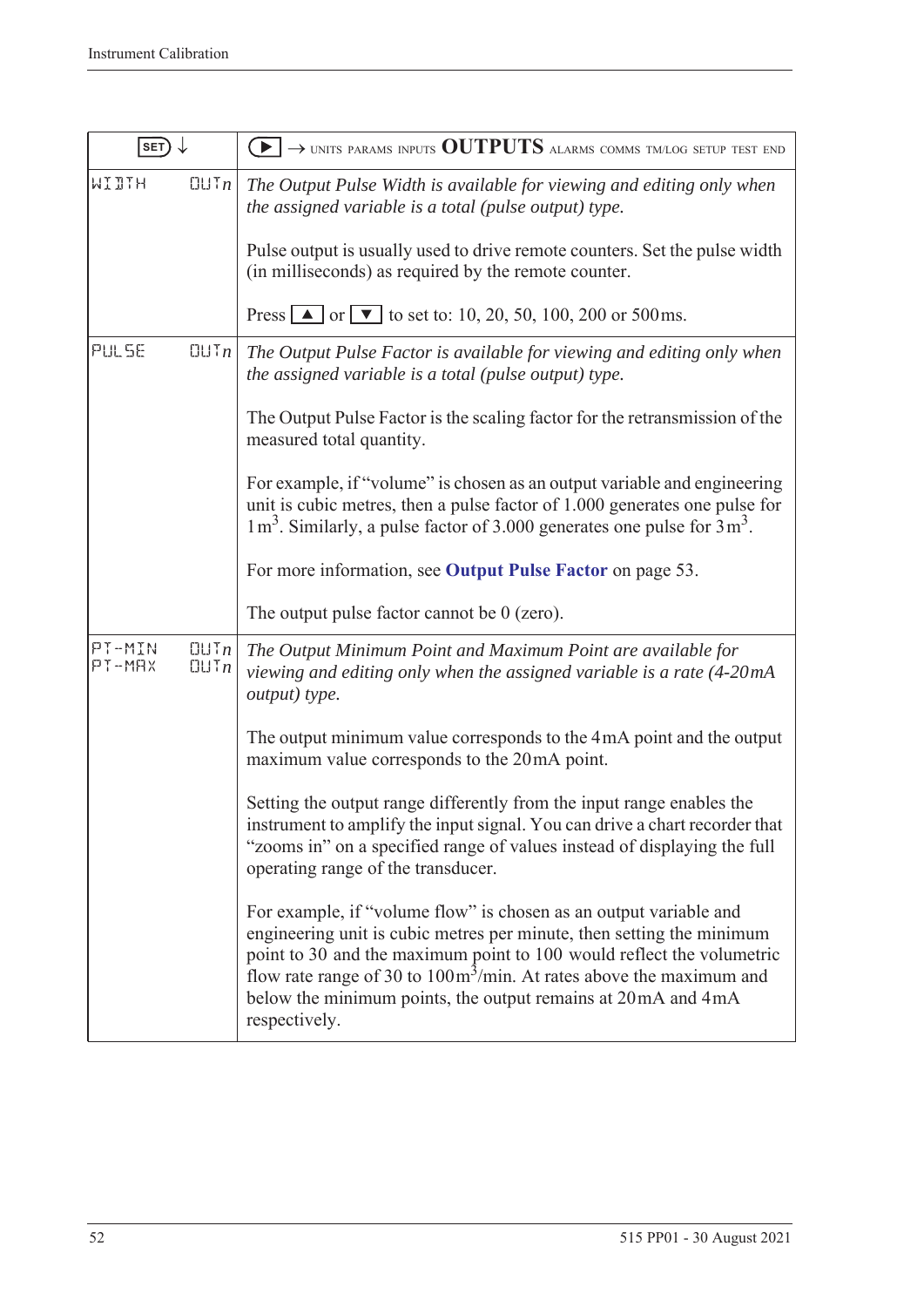#### <span id="page-62-0"></span>**Output Pulse Factor**

Increasing the output pulse width reduces the maximum frequency at which a total variable can be retransmitted. Pulses will be missed if the output cannot "keep up" with the rate of total counts. You can use the output pulse factor to ensure that this maximum is not reached.

The maximum pulse output frequency is determined by:

 $\frac{1000}{(2 \times \text{pulse width in ms)}}$ Hz

The minimum pulse factor required is determined by:

max rate of total max pulse output frequency ------------------------------------------------------------------

For example: To calculate the required pulse factor to avoid losing counts in retransmission if a total counts at a maximum rate of 75 units/sec (Hz) and the required pulse width of a remote counter is at least 50 ms:

The maximum pulse output frequency is:  $\frac{1000}{2 \times 50}$  = 10Hz The minimum pulse factor for that frequency is:  $\frac{75}{10}$  $\frac{73}{10}$  = 7.5

#### **Alarms**

The alarm relay(s) can be assigned to rate variables such as flowrate, or set as an equipment failure alarm.

The alarm switches "on" whenever an alarm condition exists. The alarm switches "off" when the alarm condition no longer exists. However, you may need to configure external alarm devices that require acknowledgement for cancelling an alarm.

#### **Equipment Failure Alarm**

Any alarm relay can be assigned as an equipment failure alarm. This alarm setting can have normally closed (open) contacts that open (close) when the instrument displays any error message as listed in **[Error Messages](#page-73-0)** on page [64.](#page-73-0)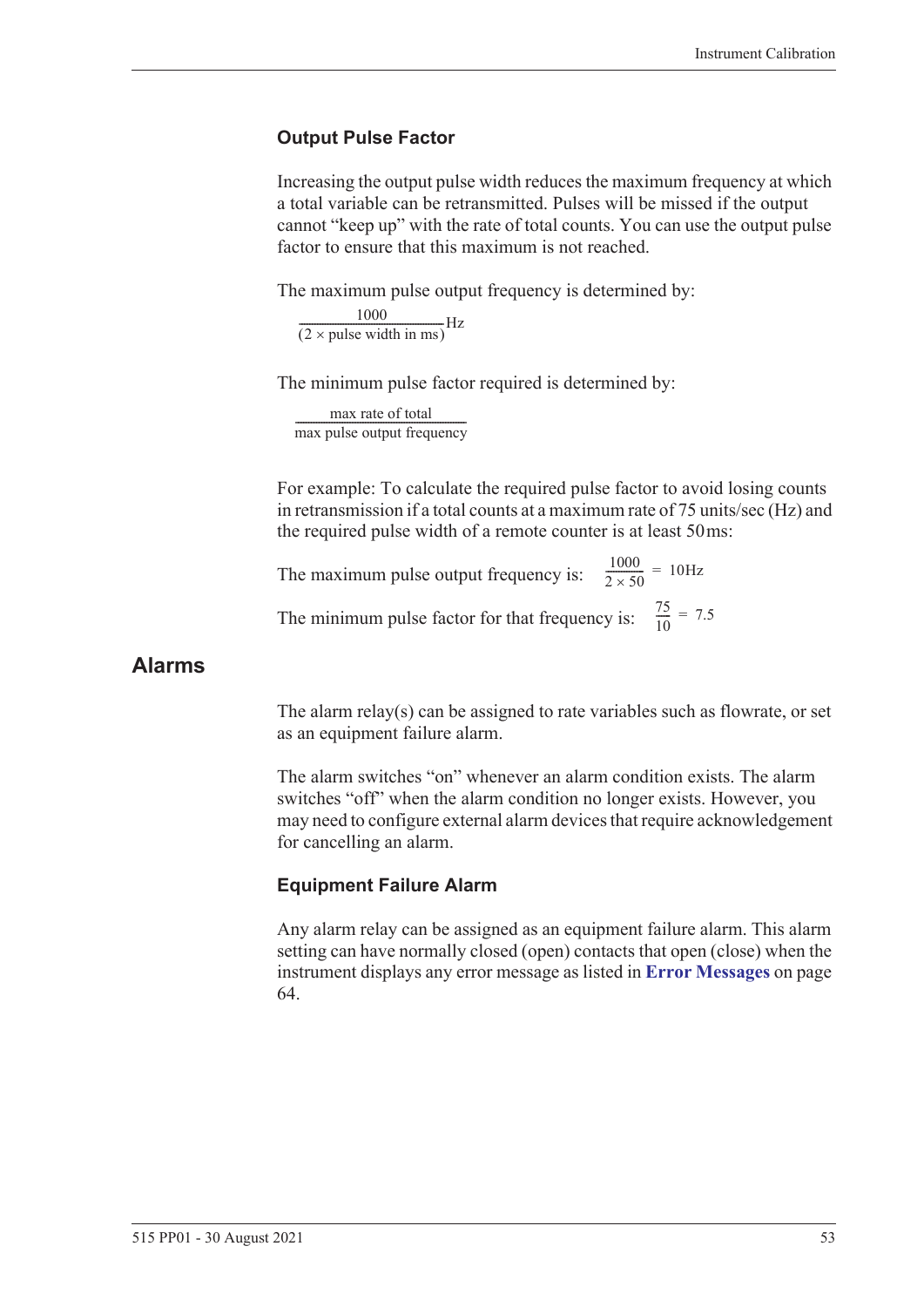| SET)  |       | $\rightarrow$ units params inputs outputs $\rm ALARMS$ comms tm/log setup test end                                                                                                                                                                                                                                                                                                                                                                                                                                                                                                                  |
|-------|-------|-----------------------------------------------------------------------------------------------------------------------------------------------------------------------------------------------------------------------------------------------------------------------------------------------------------------------------------------------------------------------------------------------------------------------------------------------------------------------------------------------------------------------------------------------------------------------------------------------------|
| RELAY | HLRMn | Select a rate variable to assign to the alarm relay.<br><b>Note:</b> If the alarm type is set to "equipment alarm", this relay assignment<br>setting is ignored.<br>Press $\boxed{\blacktriangle}$ or $\boxed{\blacktriangledown}$ to select the variable that is required as an alarm.                                                                                                                                                                                                                                                                                                             |
| TYPE  | HLRMn | The options available for alarm types are as follows:<br>HI-NO — High Alarm, Normally Open contacts<br>HI-NC — High Alarm, Normally Closed contacts<br>$\bullet$<br>LO-NO — Low Alarm, Normally Open contacts<br>$\bullet$<br>LO-NC — Low Alarm, Normally Closed contacts<br>BD-NO — Band Alarm, Normally Open contacts<br>$\bullet$<br>BD-NC — Band Alarm, Normally Closed contacts<br>$\bullet$<br>AL-NO — Equipment Alarm, Normally Open contacts<br>$\bullet$<br>AL-NC — Equipment Alarm, Normally Closed contacts<br>$\bullet$<br>Press $\Box$ or $\Box$ to select the type of alarm required. |
| POINT | HLRMn | The Alarm Setpoint is available for viewing and editing for any alarm<br>type except 'equipment alarms'.<br>The Alarm Setpoint is the value (in engineering units of assigned<br>variable) at which the alarm condition occurs and therefore the alarm is<br>on.<br>Each alarm is completely independent, e.g. a High alarm does NOT need<br>to have a higher setpoint than the a Low alarm.                                                                                                                                                                                                        |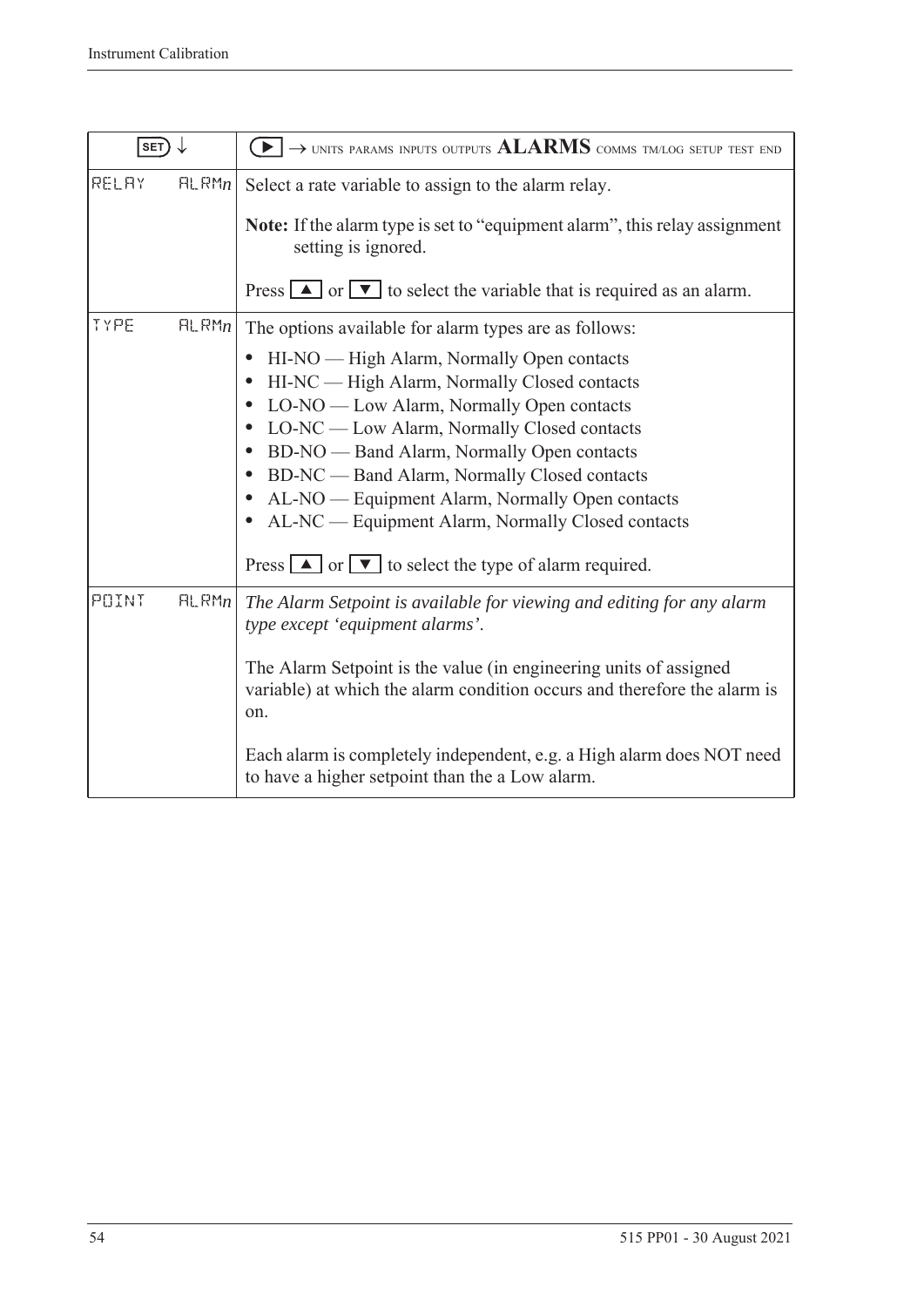| <b>SET</b>           | $\blacktriangleright$ $\rightarrow$ units params inputs outputs $ALARMS$ comms tm/log setup test end                                                                                                                                                                                                                                                                                     |
|----------------------|------------------------------------------------------------------------------------------------------------------------------------------------------------------------------------------------------------------------------------------------------------------------------------------------------------------------------------------------------------------------------------------|
| <b>HY5T</b><br>FLRMn | The Alarm Hysteresis is available for viewing and editing for any alarm<br>type except 'equipment alarms'.                                                                                                                                                                                                                                                                               |
|                      | Alarm hysteresis loops occur when the alarm toggles continuously on and<br>off when the process variable is close to the setpoint.                                                                                                                                                                                                                                                       |
|                      | For a high alarm, the alarm activates when the value of the variable rises<br>above the alarm setpoint and deactivates when the value falls below the<br>alarm setpoint minus the amount of the hysteresis setting (if any).                                                                                                                                                             |
|                      | For a low alarm, the alarm activates when the value of the variable falls<br>below the alarm setpoint and deactivates when the value rises above the<br>alarm setpoint plus the amount of the hysteresis setting (if any).                                                                                                                                                               |
|                      | For a band alarm, the alarm activates whenever the value of the variable<br>is outside the setpoint plus or minus the amount of the hysteresis.                                                                                                                                                                                                                                          |
|                      | For example, with a high alarm setpoint of 200, and a hysteresis setting<br>of zero, a value oscillating between 197 and 202 will cause the alarm to<br>toggle on at 200 and toggle off below 200. However, if the hysteresis is<br>set to 5, the value of the variable must fall below 195 to cancel the alarm.<br>The alarm will reactivate only when the value again rises above 200. |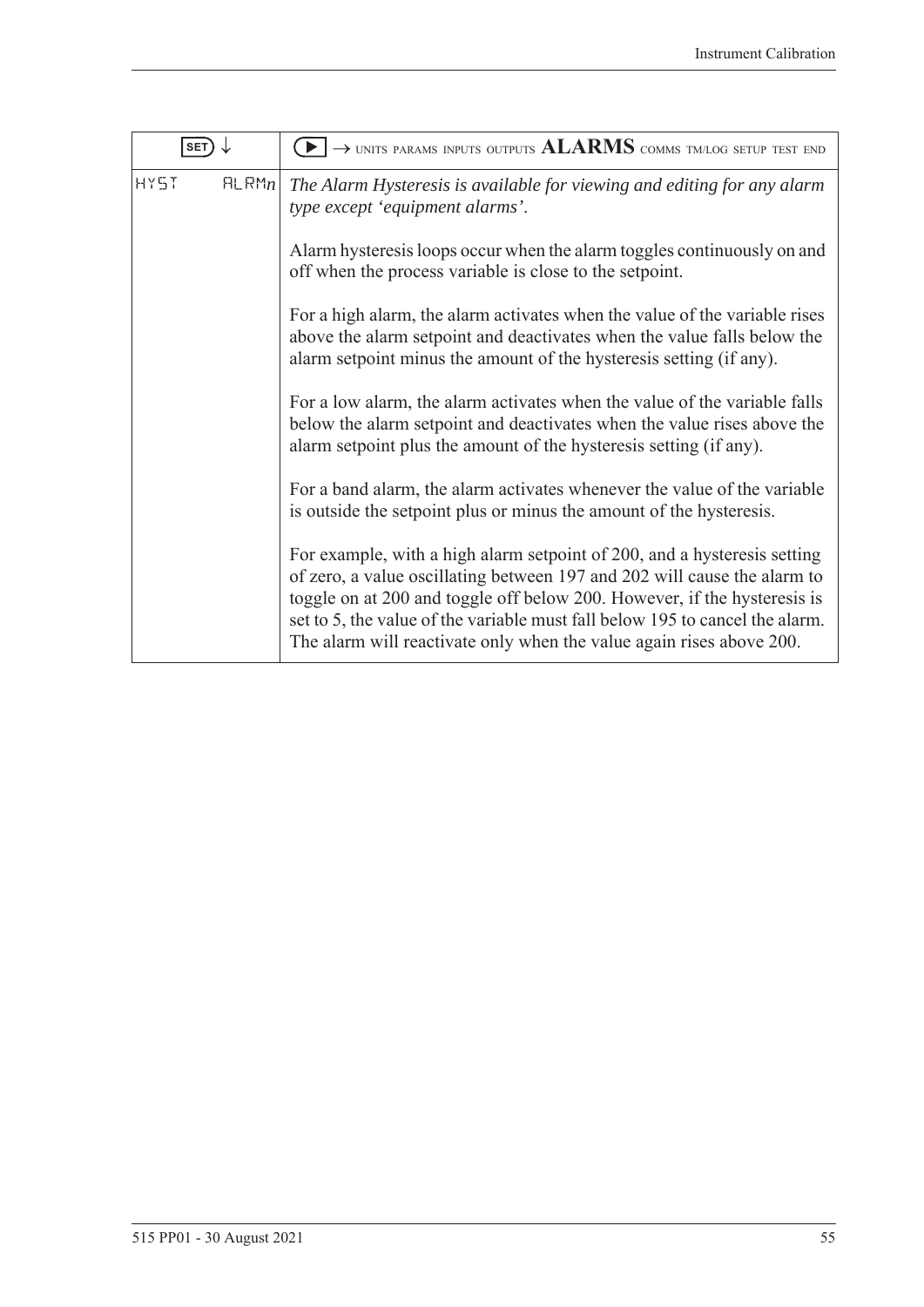# **Communications**

The instrument has the following communication ports:

- **• COM-1 RS-232 Port** A 9-pin female connector on the rear panel of the instrument.
- **• COM-2 RS-485 or Ethernet Port** (optional) Terminals or socket on the rear panel. Ethernet connection requires COM-2 setting to be: RTU (Modbus), 19200 Baud rate, even parity and 1 stop bit.
- **• COM-3 Port** A special communications port that is only applicable to some applications.

| SET)                                   | $\left(\blacktriangleright\right)\rightarrow$ units params inputs outputs alarms $\text{COMMS}$ tm/log setup test end                                                                                                                             |
|----------------------------------------|---------------------------------------------------------------------------------------------------------------------------------------------------------------------------------------------------------------------------------------------------|
| PROTOC<br>$CDM - n$                    | The Communications Protocols can be assigned to the communication<br>ports as follows (a protocol cannot be assigned to more than one port at<br>a time):                                                                                         |
|                                        | <b>ASCII</b><br>- Simple ASCII<br>- Modbus RTU<br><b>RTU</b><br>- Printer Protocol<br><b>PRN</b><br><b>NONE</b><br>- If a port is not being used, set the protocol to NONE.                                                                       |
|                                        | Printer Protocol (PRN) is only available if the option with Real Time<br>Clock is installed.                                                                                                                                                      |
|                                        | For the selected port, press $\Box$ or $\Box$ to select the desired protocol.                                                                                                                                                                     |
| $CDM - n$<br><b>BAUD</b>               | The Baud setting is the speed of the communication port in data bits per<br>second.                                                                                                                                                               |
|                                        | The baud rate of the instrument must match the baud rate of the<br>communication device that the instrument is connected to.                                                                                                                      |
|                                        | Use 1 or $\bullet$ or $\bullet$ to select 2400, 4800, 9600 or 19200 baud.                                                                                                                                                                         |
| PARITY<br>$CDM - n$                    | The Parity bit helps to detect data corruption that might occur during<br>transmission.                                                                                                                                                           |
|                                        | The parity bit setting of the instrument must match the parity bit setting<br>of the communication device that the instrument is connected to.                                                                                                    |
|                                        | Press $\Box$ or $\nabla$ to select EVEN, ODD, or NONE.                                                                                                                                                                                            |
| $5 - B1$ <sup>T</sup> $5$<br>$CDM - n$ | The Stop bit indicates the end of a transmission. Stop bits can be 1 or 2<br>bit periods in length. The stop bit setting of the instrument must match<br>the stop bit setting of the communication device that the instrument is<br>connected to. |
|                                        | Press $\boxed{\blacktriangle}$ or $\boxed{\blacktriangledown}$ to select 1 or 2 stop bits.                                                                                                                                                        |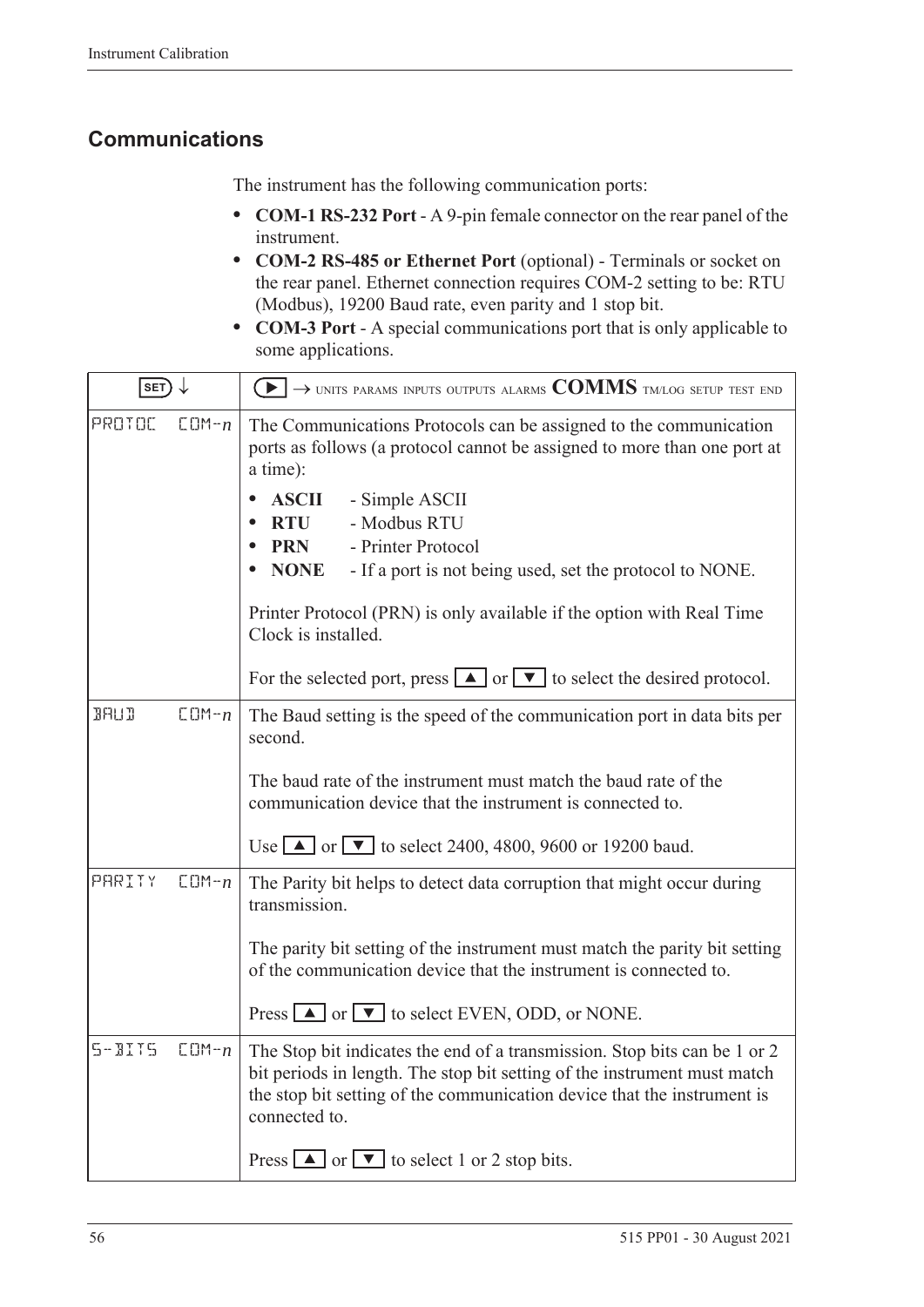| <b>SET</b>   |             | $\rightarrow$ units params inputs outputs alarms $\text{COMMS}$ tm/log setup test end                                                                                                                |
|--------------|-------------|------------------------------------------------------------------------------------------------------------------------------------------------------------------------------------------------------|
| RTU          | <b>JATA</b> | The Modbus RTU data format for the 2-register (4-byte) values can be<br>set as either floating point or long integer values.                                                                         |
|              |             | Use $\Box$ or $\nabla$ to select FLOAT or INTEGER.                                                                                                                                                   |
| RTU          | <b>ALLR</b> | The Modbus RTU protocol address must be in the range of 1 to 247.<br>When multiple instruments (slaves) are connected to one communication<br>device (master), each assigned address must be unique. |
|              |             | <b>Note:</b> The master device uses the RTU address 0 (zero) for broadcasting<br>to all connected slave units.                                                                                       |
| <b>ASCII</b> | AIIR        | The ASCII protocol address identifies each communicating device.                                                                                                                                     |
|              |             | The address must be in the range of 1 to 255. When multiple instruments<br>(slaves) are connected to one computer (master), each assigned address<br>must be unique.                                 |
| FLASH        | PORT        | The Flash Driver Port assignment defines the communication port for<br>downloading software into the instrument.                                                                                     |
|              |             | The default setting of this assignment is the RS-232 port. The Ethernet<br>port, if fitted, can not be used as the Flash port.                                                                       |
|              |             | Press $\Box$ or $\nabla$ to select RS-232 (COM-1), RS-485 (COM-2) or<br>NONE.                                                                                                                        |

### **Time Settings and Data Logging**

#### **Instrument Clock**

**Note:** The real-time clock is part of the advanced option package.

The instrument has a real-time clock for recording logged events. The clock displays the time and the date. The date format can be set to European format (day/month/year) or American format (month/day/year). The time clock uses the 24-hour format.

The clock will continue to operate for up to 5 years (typically) on the internal battery if there is no power connected to the instrument. Therefore, after an interruption to the power supply, the instrument recommences normal operation although there will be no data recorded during the period without a power supply.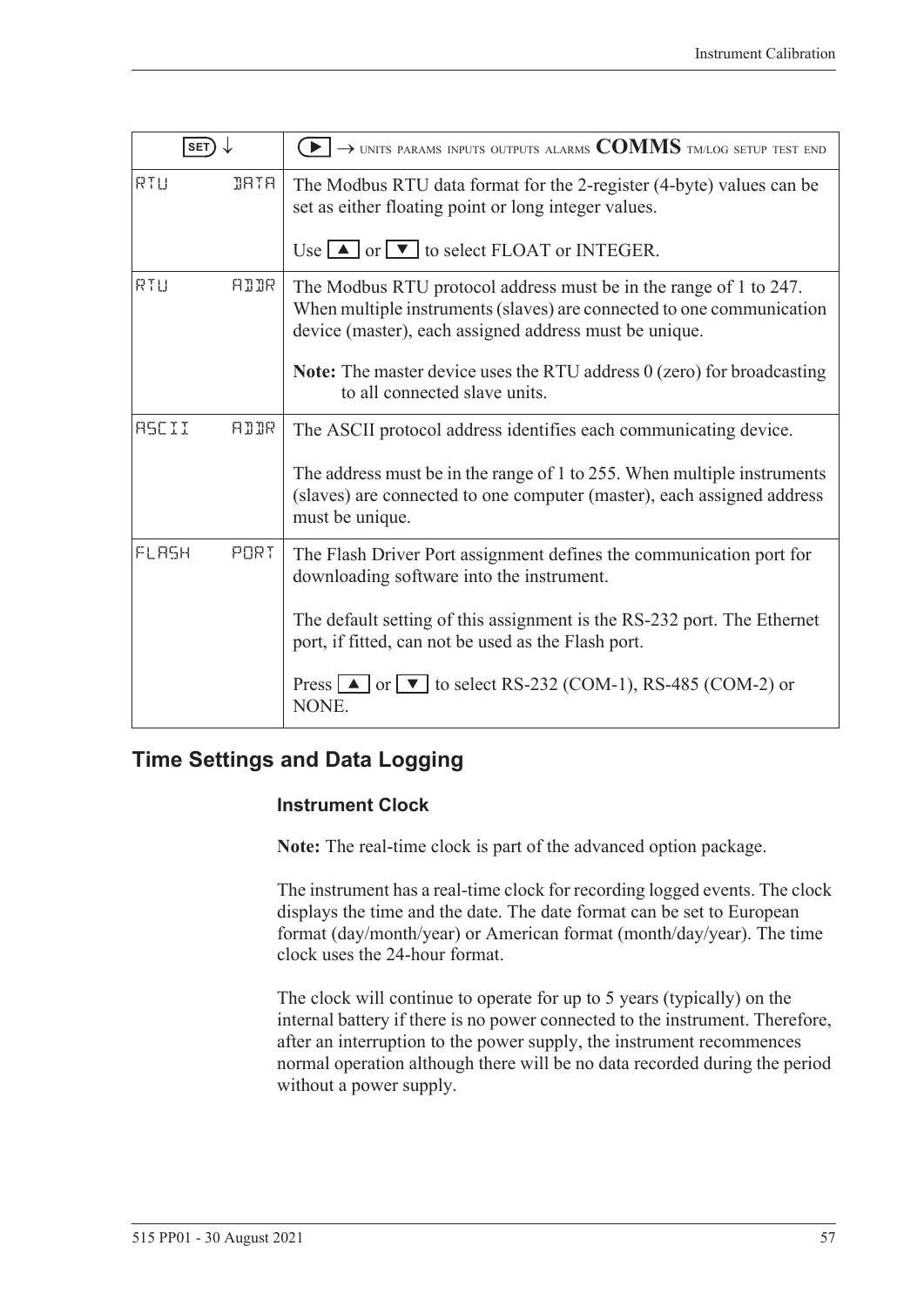**Note:** If there is an interruption to the power supply and the battery has failed, the instrument displays an error message when the power supply is restored. In this case, you should set the current time and date so that the instrument continues to log data at the correct times.

#### **Data Logging**

The instrument will log the main-menu variables if real-time clock option is installed. The logs are at fixed intervals of hours, days, weeks, months and years. The instrument can store a total of 1530 log entries which are distributed over the log intervals as follows:

- 800 hourly logs
- **•** 400 daily logs
- **•** 200 weekly logs
- 100 monthly logs
- 30 yearly logs

If the number of log entries exceeds the programmed number for a particular time interval, the oldest log entry is overwritten by the newest one for that time interval.

Also note that the totals are saved as accumulated totals.

The log parameters (below) also determine the number of records to be included in a report printout if the printing option is used.

| <b>SET</b>   |           | $\rightarrow$ units params inputs outputs alarms comms $\mathrm{TM/LOG}$ setup test end                                                                                                 |
|--------------|-----------|-----------------------------------------------------------------------------------------------------------------------------------------------------------------------------------------|
| <b>JATE</b>  | FORM      | <b>Clock Date Format</b>                                                                                                                                                                |
|              |           | The European date format is: dd/mm/yyyy or (Day-Month).                                                                                                                                 |
|              |           | The American date format is: mm/dd/yyyy or (Month-Day).                                                                                                                                 |
|              |           | Press $\boxed{\blacktriangle}$ or $\boxed{\blacktriangledown}$ to select DAY-M or M-DAY                                                                                                 |
| <b>ELDEK</b> | YEAR      | The Clock Year defines the current year for the real-time clock.                                                                                                                        |
| <b>CLOCK</b> | $M - JHY$ | The Clock M-DAY setting defines the current month and date for the<br>real-time clock. This parameter is programmed in Month-Day format for<br>both European and American date formats. |
| <b>ELDEK</b> | H-MIN     | The Clock H-MIN setting is the current time in hours and minutes for the<br>real-time clock.                                                                                            |
| HOUR         | LOGS.     | Set the number of Hourly Logs to appear on the printed log report.                                                                                                                      |
|              |           | The hourly log entry occurs at 00 minutes each hour.                                                                                                                                    |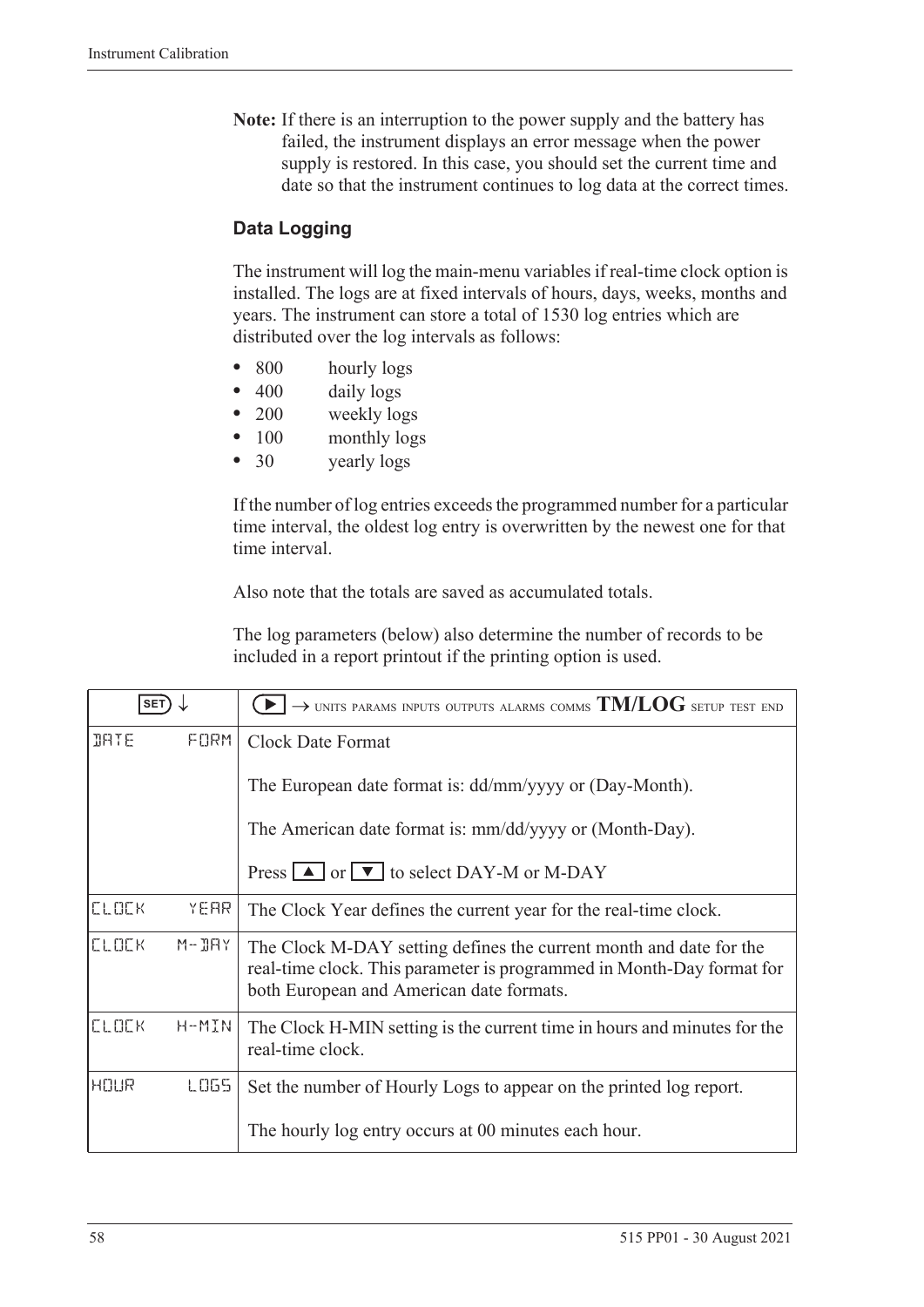| SET)         |             | $\blacktriangleright$ $\rightarrow$ units params inputs outputs alarms comms TM/LOG setup test end                                                                                                                                                                                                                              |
|--------------|-------------|---------------------------------------------------------------------------------------------------------------------------------------------------------------------------------------------------------------------------------------------------------------------------------------------------------------------------------|
| <b>IRY</b>   | <b>LOGS</b> | Set the number of Daily Logs to appear on the printed log report.                                                                                                                                                                                                                                                               |
|              |             | The daily log entry occurs at 00 hours and 00 minutes each day.                                                                                                                                                                                                                                                                 |
| <b>WEEK</b>  | <b>LOGS</b> | Set the number of Weekly Logs to appear on the printed log report.                                                                                                                                                                                                                                                              |
|              |             | The weekly log entry occurs at 00 hours and 00 minutes each Monday.                                                                                                                                                                                                                                                             |
| <b>MONTH</b> | LO65        | Set the number of Monthly Logs to appear on the printed log report.                                                                                                                                                                                                                                                             |
|              |             | The monthly log entry occurs at 00 hours and 00 minutes on the first day<br>of the month.                                                                                                                                                                                                                                       |
| YEAR         | LO65        | Set the number of Yearly Logs to appear on the printed log report.                                                                                                                                                                                                                                                              |
|              |             | The yearly log entry occurs at 00 hours and 00 minutes on the first day of<br>the year.                                                                                                                                                                                                                                         |
| RESET        | <b>LOGS</b> | Reset the logged data. You may need to reset (clear) the logged data if<br>you change the time/log settings.                                                                                                                                                                                                                    |
|              |             | Press $\Box$ or $\nabla$ to select YES, then press the <b>SET</b> ) key. The instrument<br>makes three beeps to confirm the reset command.                                                                                                                                                                                      |
| REPORT       | TYPE        | The Printer Protocol Report Type determines the nature of the printout<br>from the REPORT PRINT - HOLD.SET prompt in the main menu. The<br>following report types available in this instrument are:                                                                                                                             |
|              |             | <b>REP-01</b><br><b>Hourly Logs Report</b><br>$\bullet$<br>Daily Logs Report<br><b>REP-02</b><br><b>Weekly Logs Report</b><br><b>REP-03</b><br>Monthly Logs Report<br>$REP-04$<br><b>REP-05</b><br><b>Yearly Logs Report</b><br><b>REP-06</b><br>Previous Day's 24 Hour Report (0Hr - 23Hr, minimum<br>48 hourly logs required) |
|              |             | Press $\boxed{\blacktriangle}$ or $\boxed{\blacktriangledown}$ to select Report Type.                                                                                                                                                                                                                                           |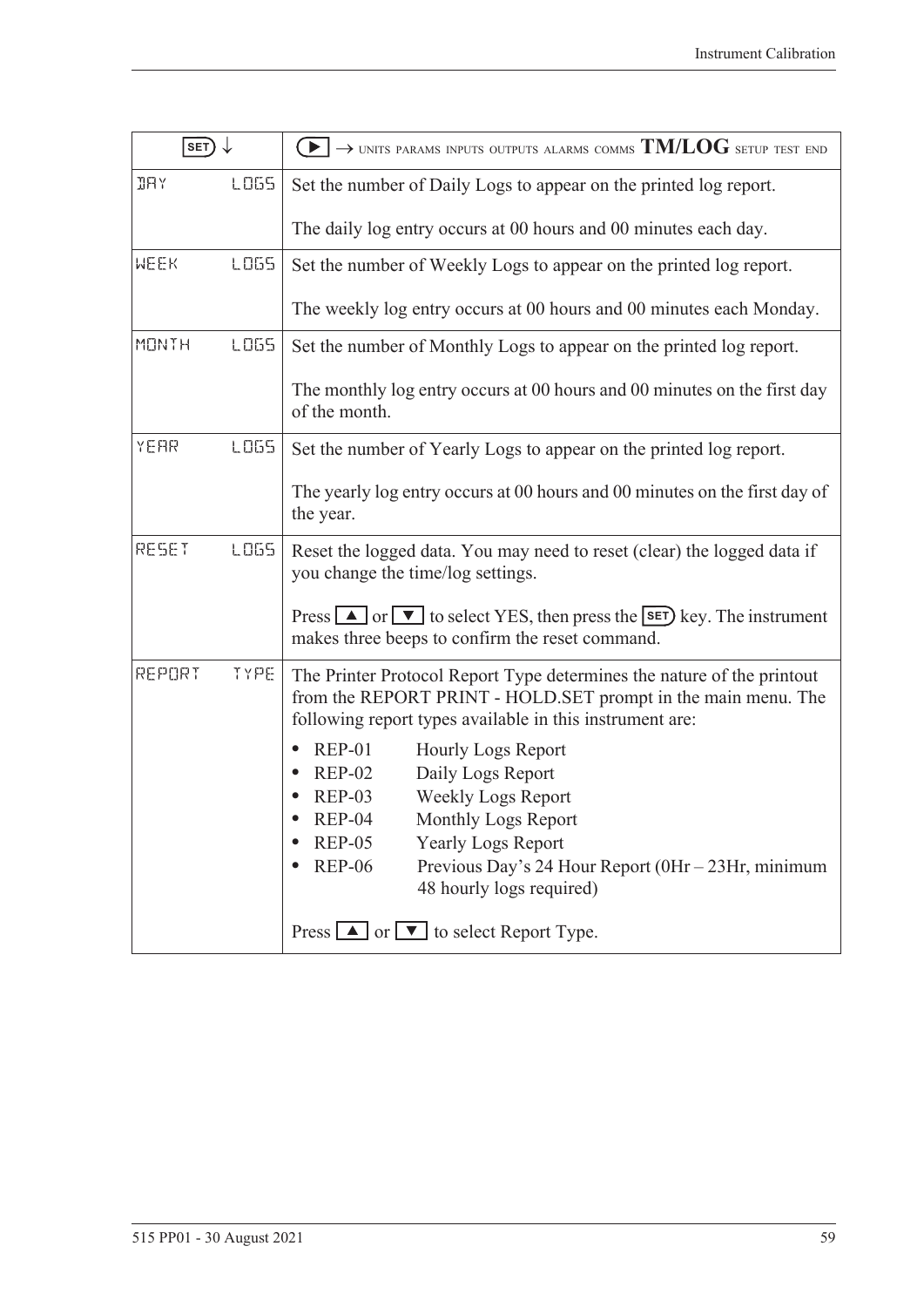|       | <b>SET</b>   | $\rightarrow$ units params inputs outputs alarms comms $\mathrm{TM/LOG}$ setup test end                                                                            |
|-------|--------------|--------------------------------------------------------------------------------------------------------------------------------------------------------------------|
| PRN   | <b>TYPE</b>  | The Printer Protocol Printer Type allows the nature of the printer being<br>used to be specified. The following printer types available in this<br>instrument are: |
|       |              | PRN-01<br>Generic computer printer                                                                                                                                 |
|       |              | <b>PRN-02</b><br>Generic roll printer (prints first line first)<br>$\bullet$                                                                                       |
|       |              | <b>PRN-03</b><br>Slip printer TM295                                                                                                                                |
|       |              | <b>PRN-04</b><br>Label (roll) printer - Citizen CMP30L<br>$\bullet$                                                                                                |
|       |              | Press $\boxed{\blacktriangle}$ or $\boxed{\blacktriangledown}$ to select Printer Type.                                                                             |
| PRINT | <b>REEUM</b> | Select whether the accumulated totals are printed in addition to the non-<br>accumulated totals for printer protocol.                                              |

# **General Setup Parameters**

| <b>SET</b>    |                 | $\rightarrow$ units params inputs outputs alarms comms tm/log SETUP test end                                                                                 |
|---------------|-----------------|--------------------------------------------------------------------------------------------------------------------------------------------------------------|
| DEFAULT TOTAL |                 | The instrument displays the default Total when the user presses the<br>TOTAL key.                                                                            |
|               |                 | If the display time out is enabled, the instrument displays the default Total<br>when there is no user action for the period of the display time out period. |
|               |                 | Press $\boxed{\blacktriangle}$ or $\boxed{\blacktriangledown}$ to select the default total display.                                                          |
| <b>SUPPLY</b> | $V \square L$ T | The instrument provides a power-limited supply for external transducers.                                                                                     |
|               |                 | Press $\boxed{\blacktriangle}$ or $\boxed{\blacktriangledown}$ to set the transducer supply voltage between 8 and 24<br>volts DC as required.                |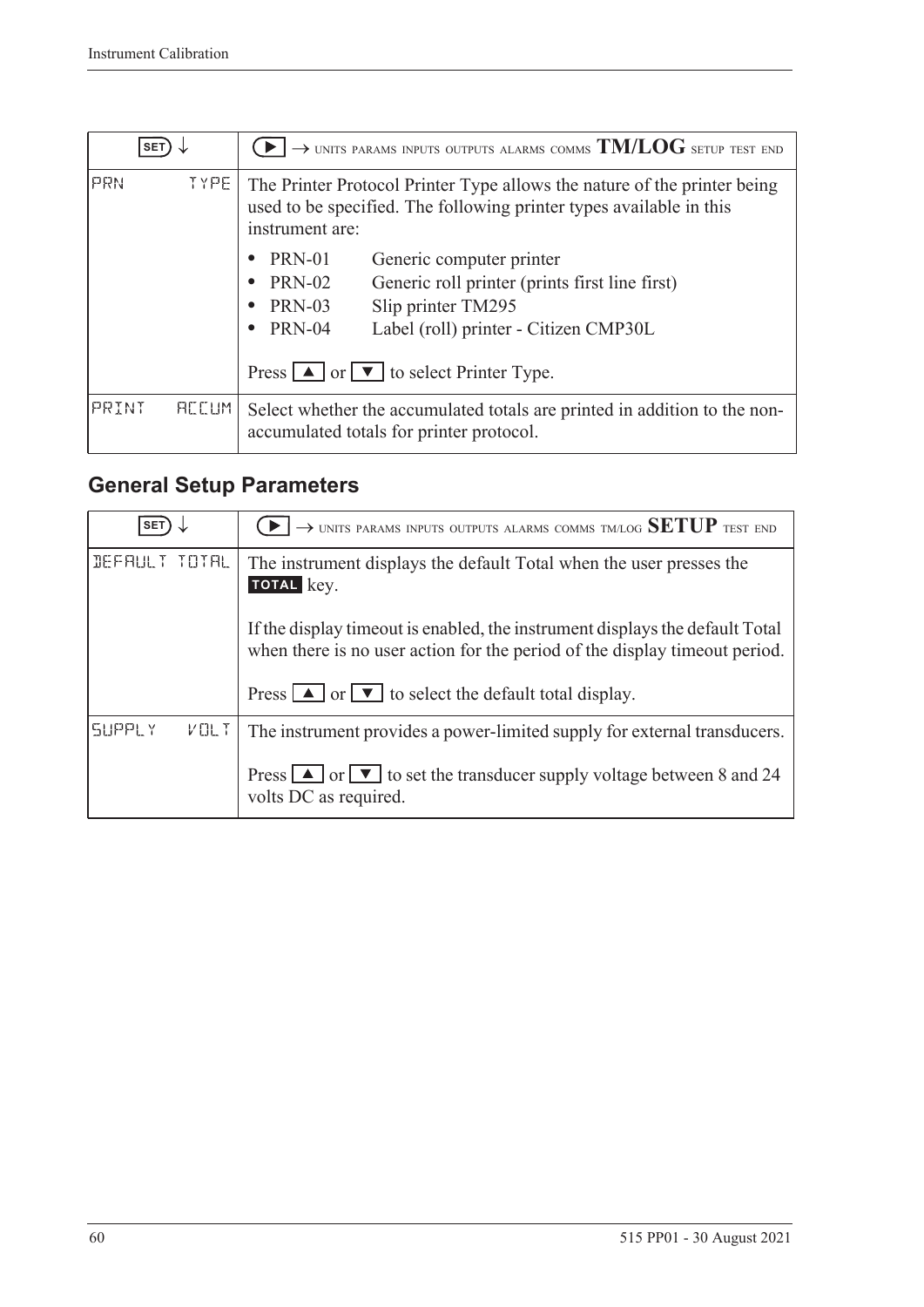| SET)                     | $\blacktriangleright$ $\rightarrow$ units params inputs outputs alarms comms tm/log $\operatorname{SETUP}$ test end                                                                                                                                                                                                                    |
|--------------------------|----------------------------------------------------------------------------------------------------------------------------------------------------------------------------------------------------------------------------------------------------------------------------------------------------------------------------------------|
| $T - 11T$<br>MODE        | If the Display Timeout mode is enabled, and there is no user activity for<br>the defined timeout period, the display panel returns to the default<br>display.                                                                                                                                                                          |
|                          | This function is useful for the following reasons:                                                                                                                                                                                                                                                                                     |
|                          | to return the display to a preferred variable after the user has finished<br>reading other information,                                                                                                                                                                                                                                |
|                          | to cancel the calibration mode and return to the default display if the<br>user does not exit from the calibration mode for any reason.                                                                                                                                                                                                |
|                          | Press $\boxed{\blacktriangle}$ or $\boxed{\blacktriangledown}$ to select the display timeout function as follows:                                                                                                                                                                                                                      |
|                          | <b>DISABLE</b> - Timeout is completely disabled.<br><b>EN DISP</b> - Timeout is enabled during Normal mode and Calibration<br>View mode.                                                                                                                                                                                               |
|                          | <b>EN EDIT</b> - Timeout is enabled during Calibration Set mode.<br><b>EN ALL</b> - Timeout is enabled for all modes.                                                                                                                                                                                                                  |
| <b>SEC</b><br>$T - 111T$ | The Display Timeout period defines the delay for the Display Timeout<br>mode if it is enabled.                                                                                                                                                                                                                                         |
|                          | The display timeout period can be from 5 to 99 seconds.                                                                                                                                                                                                                                                                                |
| MODE<br>RESET            | The Totals Reset mode can be configured to reset the non-accumulated<br>totals to zero.                                                                                                                                                                                                                                                |
|                          | Press $\boxed{\blacktriangle}$ or $\boxed{\blacktriangledown}$ to select the reset mode as follows:                                                                                                                                                                                                                                    |
|                          | <b>NONE</b> - The user cannot reset the non-accumulated totals.<br><b>INSTANT</b> - When the user presses the <b>RESET</b> key, the instrument<br>resets all non-accumulated totals.<br><b>DELAYED</b> - When the user presses the <b>RESET</b> key and holds it for<br>two seconds, the instrument resets all non-accumulated totals. |
| <b>REEUM</b><br>RESET    | The Reset Accumulated Totals function clears all of the accumulated                                                                                                                                                                                                                                                                    |
|                          | totals and the non-accumulated totals.                                                                                                                                                                                                                                                                                                 |
|                          | Press $\Box$ or $\nabla$ to select YES, then press the <b>SET</b> ) key. The instrument<br>makes three beeps to confirm the reset command.                                                                                                                                                                                             |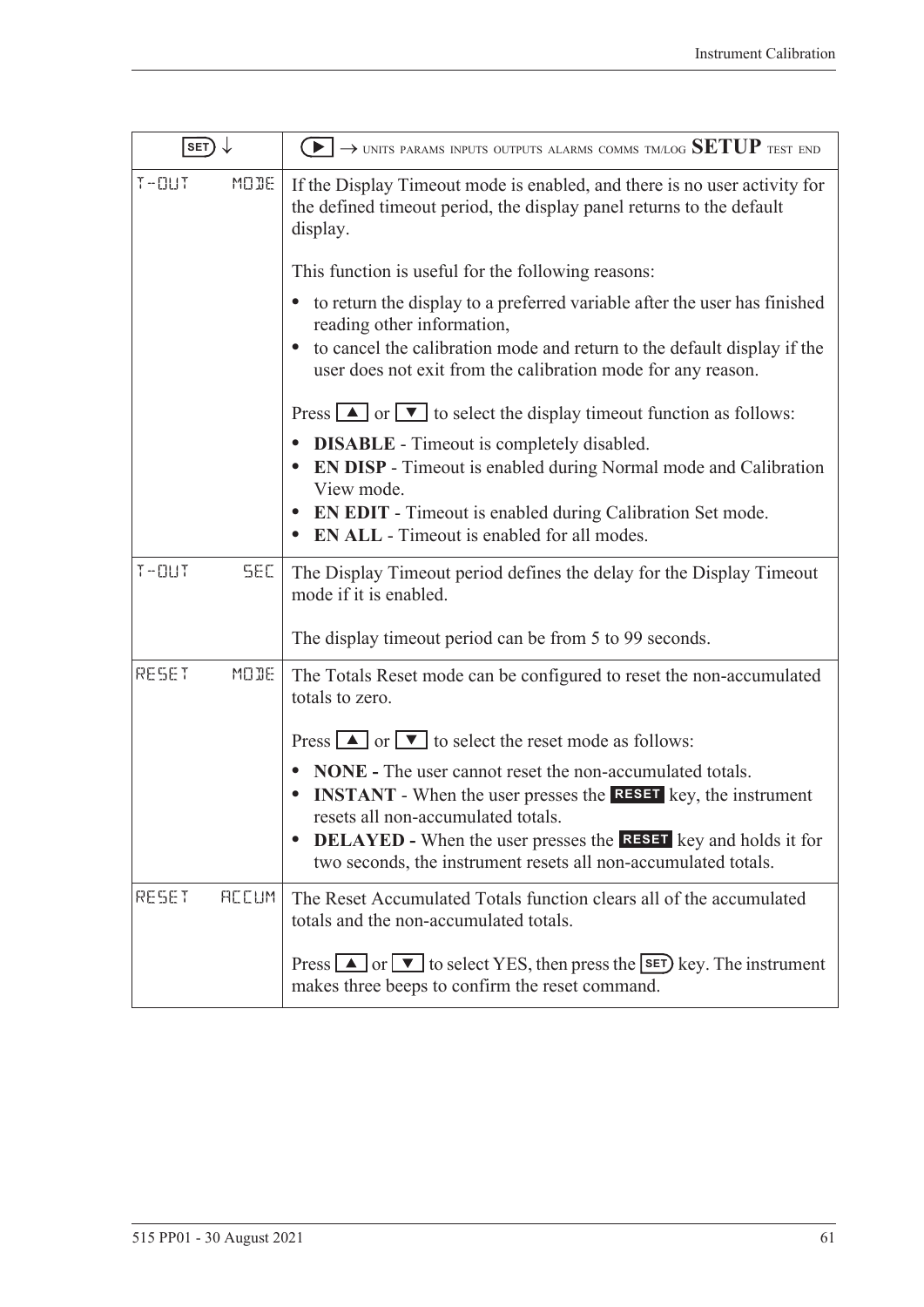| <b>SET</b>   |                   | $\rightarrow$ units params inputs outputs alarms comms tm/log SETUP test end                                                                                                                                                                                                                                                                               |
|--------------|-------------------|------------------------------------------------------------------------------------------------------------------------------------------------------------------------------------------------------------------------------------------------------------------------------------------------------------------------------------------------------------|
| <b>NISPL</b> | <b>TRGS</b>       | The Display Tags option determines whether the instrument displays the<br>default display tags or the user-defined tags. The display tag setting also<br>defines whether the instrument displays the default error and warning<br>messages, or the user-defined messages.<br><b>Note:</b> The user-defined tags can be entered into the instrument only by |
|              |                   | the manufacturer or the distributor.                                                                                                                                                                                                                                                                                                                       |
|              |                   | Press $\boxed{\blacktriangle}$ or $\boxed{\blacktriangledown}$ to select the Display Tags option as follows:                                                                                                                                                                                                                                               |
|              |                   | <b>DEFAULT</b> - the instrument displays the default (English) tags<br>$\bullet$<br><b>USER</b> - the instrument displays the user-defined tags.                                                                                                                                                                                                           |
| $BHLK-L$     | $T - \Box \Box T$ | If the backlight timeout is enabled, and there is no user activity (any keys<br>pressed) for a period of 10 seconds, the display backlight switches off to<br>save power. The backlight switches on when a key is pressed. Select the<br>backlight timeout mode as required.                                                                               |
|              |                   | Press $\Box$ or $\Box$ to select ENABLE or DISABLE.                                                                                                                                                                                                                                                                                                        |
| RATES        | ηp                | This parameter sets the maximum number of decimal places for<br>displaying or printing main menu rates.                                                                                                                                                                                                                                                    |
| TOTALS       | ηp                | This parameter sets the maximum number of decimal places for<br>displaying or printing main menu totals.                                                                                                                                                                                                                                                   |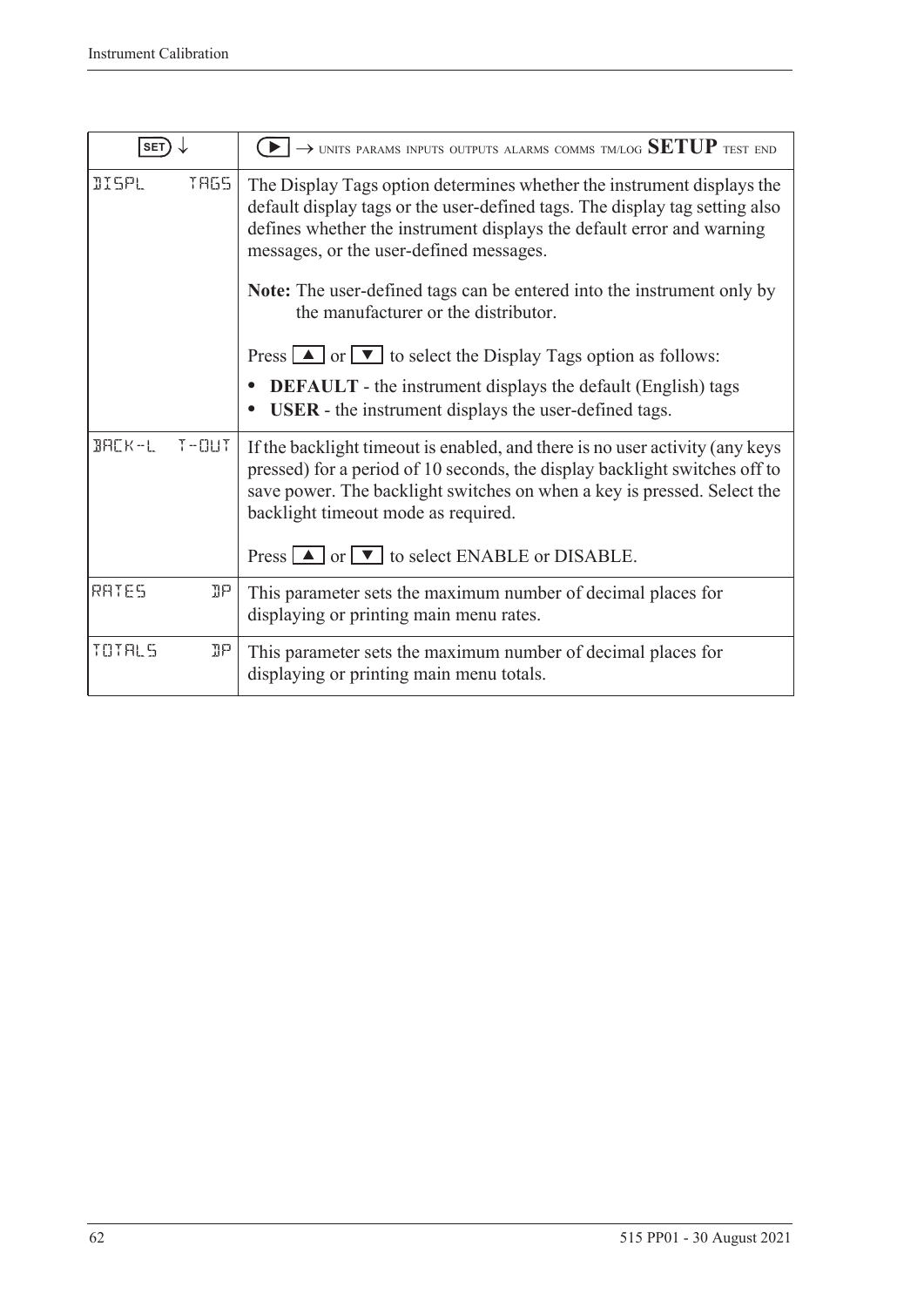### **Test Menu**

<span id="page-72-0"></span>The Test menu enables you to view the inputs and outputs to and from the instrument.

In Calibration Set mode, (by entering the system password) you can control the outputs and the alarms as described in the table below.

| $SET) \downarrow$        |              | $\rightarrow$ units params inputs outputs alarms comms tm/log setup $\mathrm{TEST}$ end<br>$\blacktriangleright$                                                                                                                                                   |
|--------------------------|--------------|--------------------------------------------------------------------------------------------------------------------------------------------------------------------------------------------------------------------------------------------------------------------|
| FIMPn                    | Hz           | The frequency of the input to $FINPn$ is displayed in Hertz.                                                                                                                                                                                                       |
| $\text{HIMP}_n$          | units        | The units are displayed according to the calibration setup for the analog<br>input. If unused or set to Default the input is 4-20mA and displayed in<br>mA.                                                                                                        |
| $L$ INP $n$              | <b>STATE</b> | You can view the state of the logic inputs. If the input is an open contact<br>or inactive it will display HI. If the input is a closed contact or active it<br>will display LO.                                                                                   |
| QUTn                     | STATE        | You can control the state of the outputs. Press the $\Box$ or $\neg$ keys to set<br>the output state as follows:                                                                                                                                                   |
|                          |              | <b>PROCESS</b> - the output depends on the current values of the inputs<br>and the calculations that the instrument performs.                                                                                                                                      |
|                          |              | For a pulse output, such as a total, the output produces a pulse train as<br>follows:                                                                                                                                                                              |
|                          |              | ON - a pulse train with a pulse width as set in the Outputs menu.<br><b>OFF</b> - no output.                                                                                                                                                                       |
|                          |              | For a 4-20 mA output, such as a rate, the output is as follows:                                                                                                                                                                                                    |
|                          |              | $HI$ - the output is set to $20mA$ .                                                                                                                                                                                                                               |
|                          |              | $LO$ - the output is set to 4mA.                                                                                                                                                                                                                                   |
| HLRMn<br>0r<br>$REL - n$ | <b>STATE</b> | You can control the state of the relays (alarms). Press the $\Box$ or $\neg$<br>keys to set the selected relay as follows:                                                                                                                                         |
|                          |              | • PROCESS - the relay operates according to the current values of the<br>inputs and the relay settings as programmed.<br><b>OPEN</b> - the relay output contacts are set to "open".<br>$\bullet$<br><b>CLOSED</b> - the relay output contacts are set to "closed". |
| <b>SUPPLY</b>            | V            | You can display the actual DC output supply voltage, which may help<br>with troubleshooting.                                                                                                                                                                       |
|                          |              | If the actual supply voltage is lower than the preset value (refer to<br>General Setup Parameters on page 60) it may indicate that the output is<br>overloaded.                                                                                                    |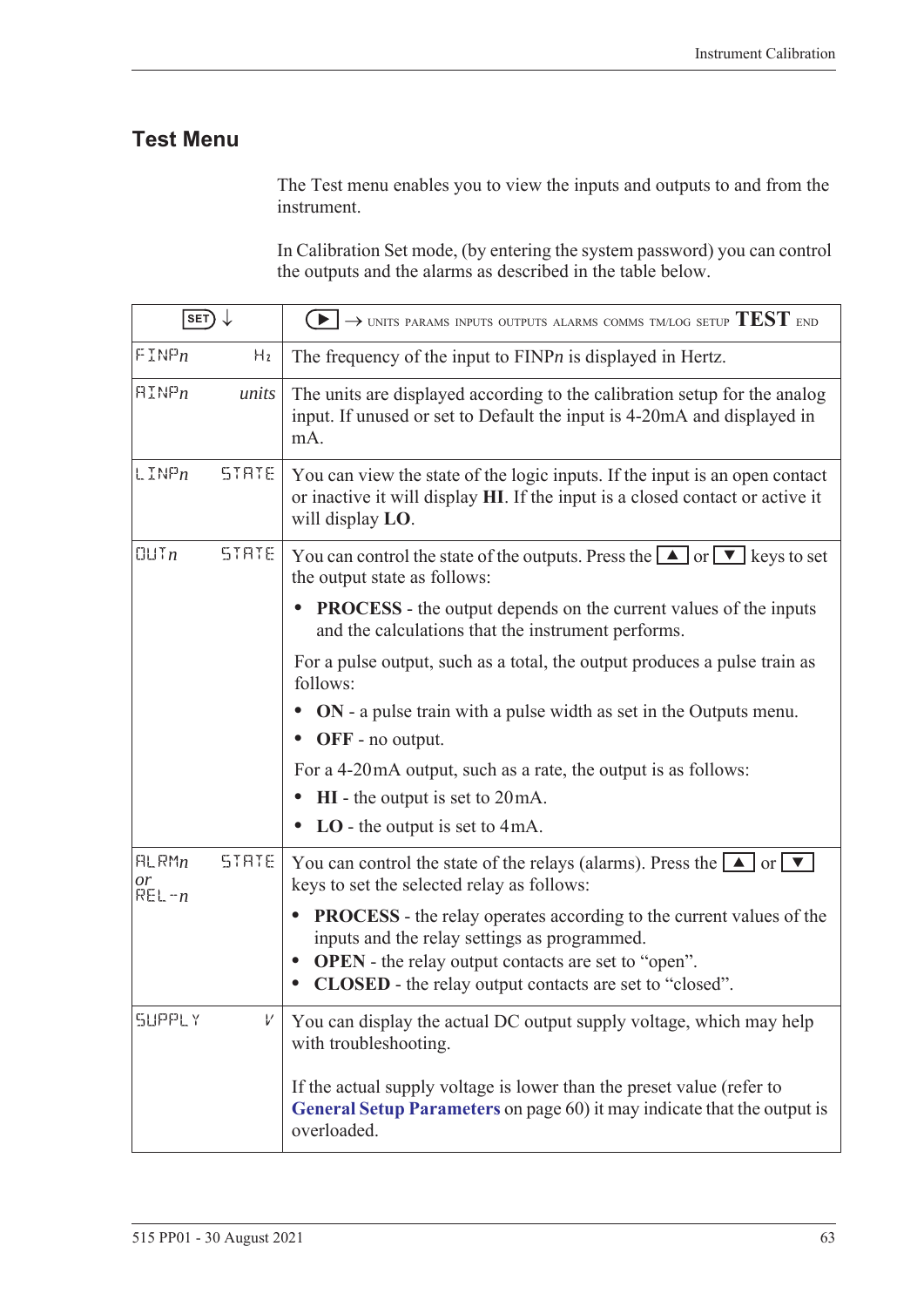### **System Messages**

<span id="page-73-4"></span>The instrument displays messages for defined events and fault conditions.

The manufacturer or distributor can enter user-defined text for the messages. This user-defined text is displayed, instead of the default (English) messages, when the Display Tags option in the Setup menu is set to USER.

#### <span id="page-73-3"></span>**Error Messages**

#### <span id="page-73-0"></span>**Failure of Analog Input Sensor**

If there is a failure of an analog input sensor for a process parameter such as temperature or pressure etc, the instrument sets the value of that parameter to 0 and displays the relevant error message. The input sensor and connections need to be inspected and may require replacement.

The instrument also sets the results of calculations that depend on the failed input(s) to 0. For example, if the temperature sensor fails, the instrument displays a temperature reading of 0 and the calculated energy flow as 0.

#### <span id="page-73-1"></span>**Default Value on Exception**

If Default Value On Exception has been enabled in the INPUTS section of calibration, the default value will automatically be used so that all calculations can continue. The error message will still continue to scroll across the display until the fault is corrected at which point the calculations will revert to using the live input.

#### <span id="page-73-2"></span>**Override Error Condition**

While a fault is being rectified on an analog input for a process parameter, an operator with calibration access can set the Analog Input Signal Type to DEFAULT and the Analog Input Default Point to a typical process value. If there are no other faults, the instrument continues to operate by using the default value.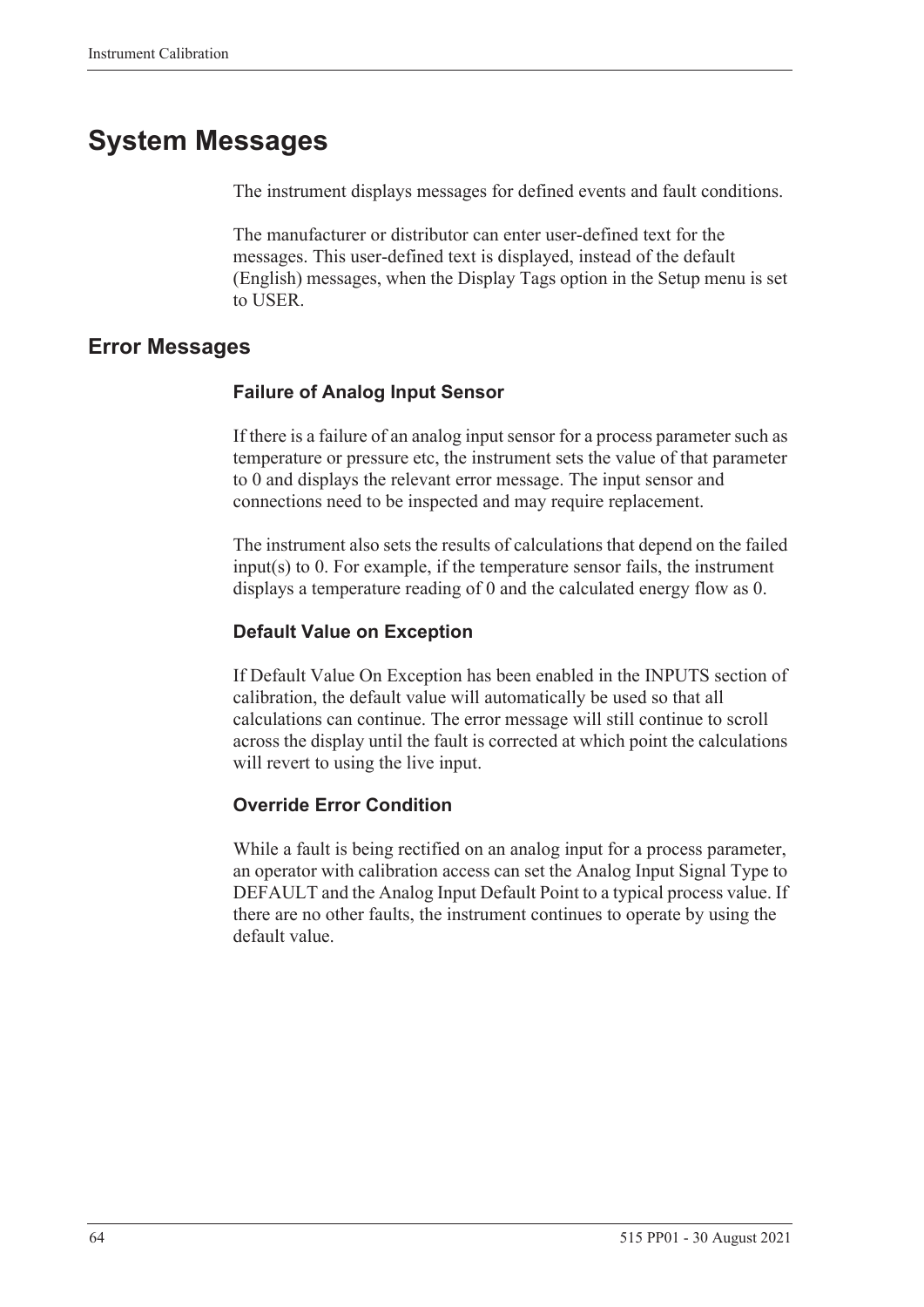<span id="page-74-0"></span>

| <b>Error</b><br><b>Messages</b>       | <b>Status</b><br>Code | <b>Description</b>                                                                                                                                                                                                                                 |
|---------------------------------------|-----------------------|----------------------------------------------------------------------------------------------------------------------------------------------------------------------------------------------------------------------------------------------------|
| CPU Card<br>Failure                   | 20                    | There are failed components on the CPU card and technical support<br>is required.                                                                                                                                                                  |
| Power Supply<br>is Low                | 21                    | The input and/or output power supply voltage is too low, ensure<br>that:<br>(a) input power supply voltage is within the specified range<br>(b) output power supply is not overloaded.                                                             |
| New/Failed<br>Battery - Set<br>Time   | 22                    | The real-time clock has lost the correct time because the battery has<br>failed, or there is a new battery. Set the current time and date (in the<br>TM/LOG menu) to clear the error message and to continue data<br>logging at the correct times. |
|                                       |                       | Note: The instrument can continue operating with a failed battery,<br>but the correct time will be lost if there are interruptions to<br>the power supply.                                                                                         |
| Temperature<br><b>Sensor Failure</b>  | 01                    | The temperature sensor (analog input 1) has failed. To deactivate<br>the error, the Analog Input Signal Type can be set to DEFAULT to<br>use a programmed default value instead of the sensor signal.                                              |
| Density Sensor<br>Failure             | 02                    | The density sensor (analog input 2) has failed. To deactivate the<br>error, the Analog Input Signal Type can be set to DEFAULT to use<br>a programmed default value instead of the sensor signal.                                                  |
| Pressure<br><b>Sensor Failure</b>     | 03                    | The pressure sensor (analog input 3) has failed. To deactivate the<br>error, the Analog Input Signal Type can be set to DEFAULT to use<br>a programmed default value instead of the sensor signal.                                                 |
| Invalid<br>Reference<br>Parameter     | 06                    | The reference parameter is outside of the allowed range. The<br>reference density and temperature (specified in the Parameters<br>menu) should be programmed within the defined calculation limits<br>for the chosen fluid.                        |
| Temp/Dens/Pr<br>es is Out of<br>Range | 10                    | The pressure, temperature and/or density inputs are outside of the<br>allowed calculation range.                                                                                                                                                   |
| Quad Input<br><b>Error Detected</b>   | 12                    | Pulse security checking has detected a quadrature input error.<br>Pressing the RESET key will clear the exception if the error<br>condition no longer exists. The exception is only raised if the<br>quadrature input has been enabled.            |
| Quad<br>Frequency<br>Over Limit       | 11                    | The quadrature input frequency is over the limit (no pulse security<br>checking is performed). The exception is only raised if the<br>quadrature input has been enabled.                                                                           |

The system displays error messages as described in the following table: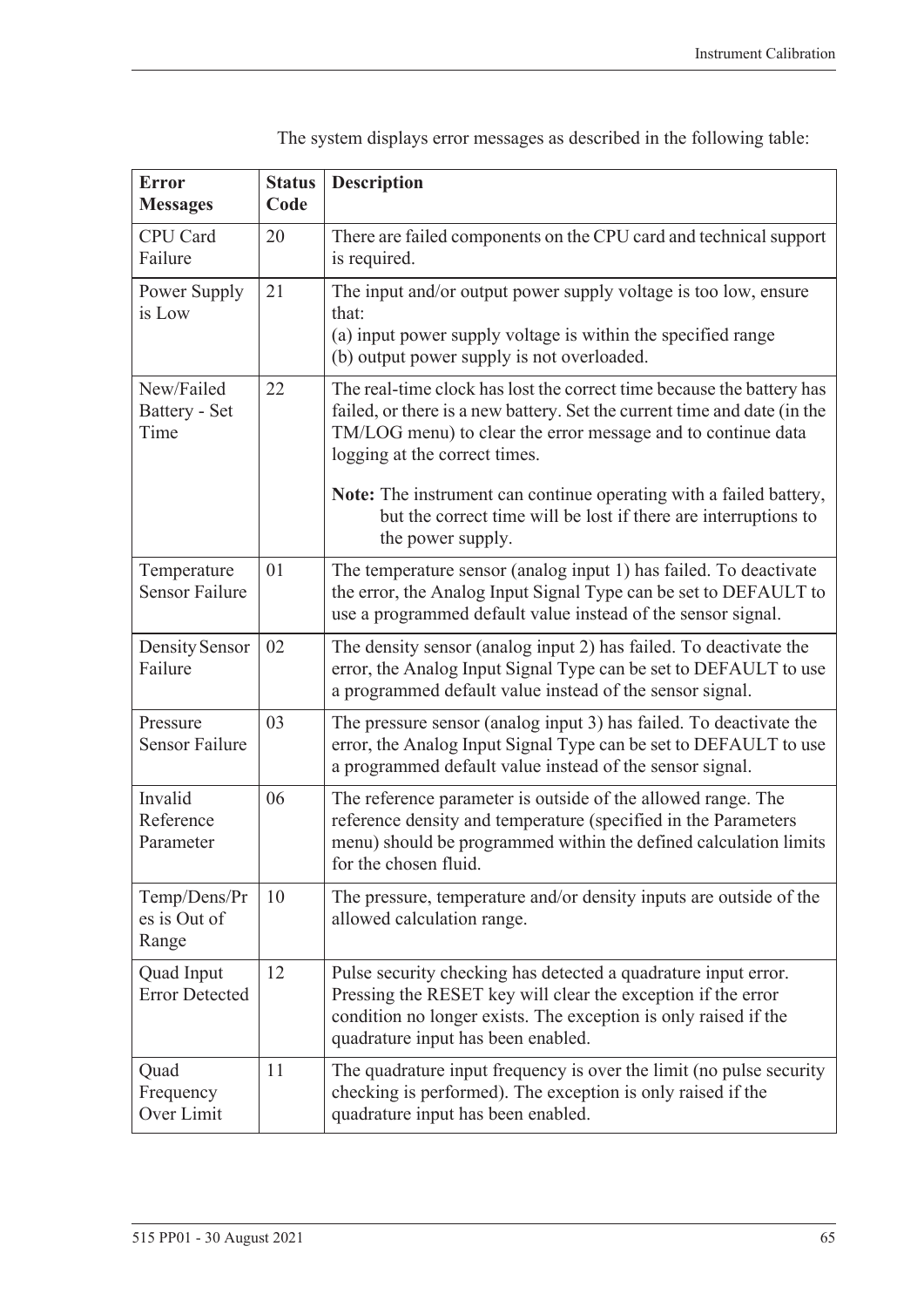### <span id="page-75-0"></span>**Warning Messages**

| <b>Warning Messages</b>           | <b>Description</b>                                                                                                                                                         |
|-----------------------------------|----------------------------------------------------------------------------------------------------------------------------------------------------------------------------|
| Value Has Been Set to<br>Default  | You have entered an invalid value for a parameter. Therefore, the<br>instrument has set the default value.                                                                 |
| Over Total Limit -<br>Maximum Set | You have exceeded the maximum number of logging entries for the<br>combined time bases. The instrument has set the current log setting to<br>the remaining maximum number. |
| Already Assigned to<br>Other Port | You have tried to assign a particular protocol type to more than one<br>serial communication port. The instrument has set the protocol to<br>NONE.                         |

The system displays warning messages as described in the following table: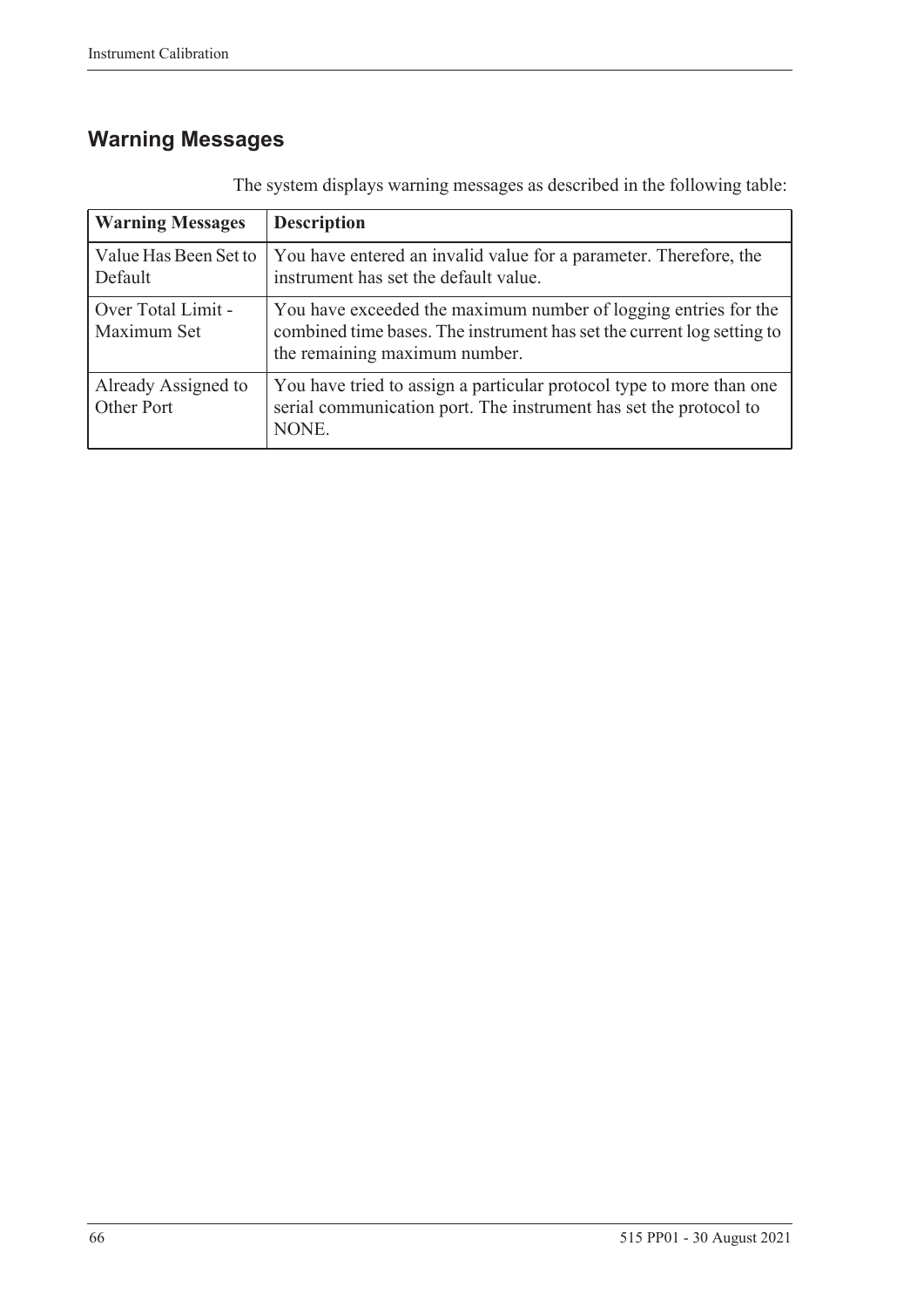# **Chapter 6 Communications**

## **Overview**

<span id="page-76-2"></span>This chapter describes the communications between the instrument and another communicating device such as a computer or a printer. You should have relevant information about the devices to which the instrument will be connected. Some connection examples are included in this manual, however, the operation and connection of other devices is outside the scope of this manual.

#### **Hardware Interconnection**

<span id="page-76-3"></span>The instrument has two communication ports:

- **•** COM-1 RS-232 port on the rear panel (DB9 female connector)
- **•** COM-2 RS-485 port on the rear panel (optional) or Ethernet (optional)

The appropriate interface and protocols are selected during calibration.

#### <span id="page-76-1"></span>**COM-1 RS-232 Port**

The COM-1 RS-232 port provides communication between the instrument and one other device such as a host computer or a printer.

**Note:** A printer must have a serial port to be able to be directly connected to the flow computer. It is not possible to communicate directly with a printer via a parallel port.

Computers use either a DB9 or a DB25 connector, and the connections to each type are shown in [Figure 19.](#page-76-0)



<span id="page-76-0"></span>*Figure 19 RS-232 Cable Connections to a Computer*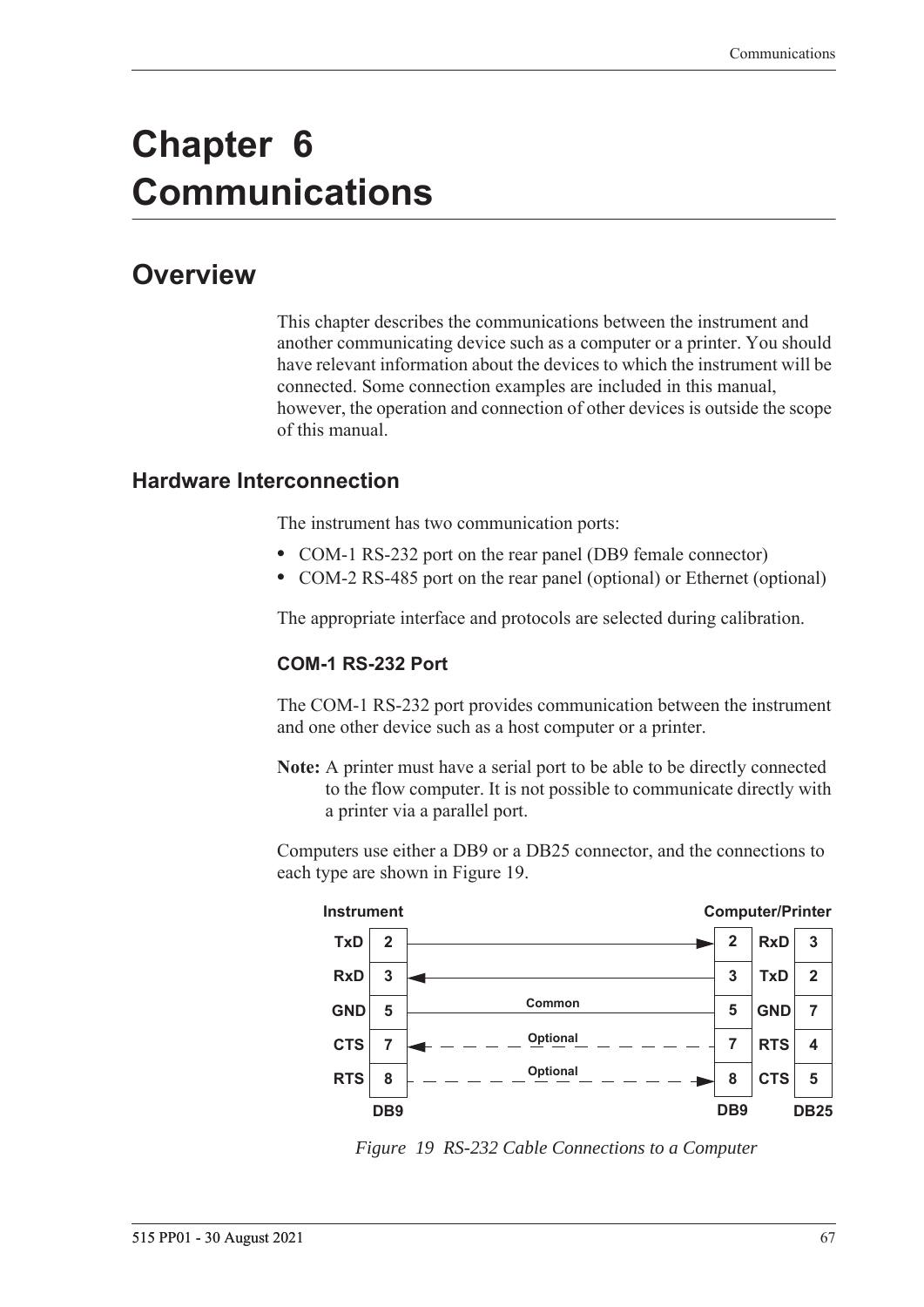**Note:** The instrument requires a cable with straight-through connections. Do not use a null modem cable for RS-232 connection to a computer.

#### <span id="page-77-1"></span>**COM-2 RS-485 Port Option**

The COM-2 RS-485 port enables communication with multiple devices. Each device has a unique address so that the "master" device can communicate with specific "slave" devices.

On RS-485 links, an external terminating resistor must be connected at the furthest end of the cable. When multiple instruments are connected, they should be "daisy chained" in a multidrop configuration as shown in Figure [20](#page-77-0). Up to 32 units can be connected to the interface at a maximum distance of 1200 metres.



<span id="page-77-2"></span>*Figure 20 RS-485 Connections*

#### <span id="page-77-0"></span>**COM-2 Ethernet Port Option**

An Ethernet module is an available option, in place of the RS-485 port, if Modbus TCP/IP connection is required. In the programming communication settings, COM-2 should be set to RTU (Modbus), 19200 Baud rate, even parity and 1 stop bit.

For further advice and example of Ethernet port usage and setup, refer to **[Ethernet Port & Setup](#page-101-0)** on page 92 in the Appendix.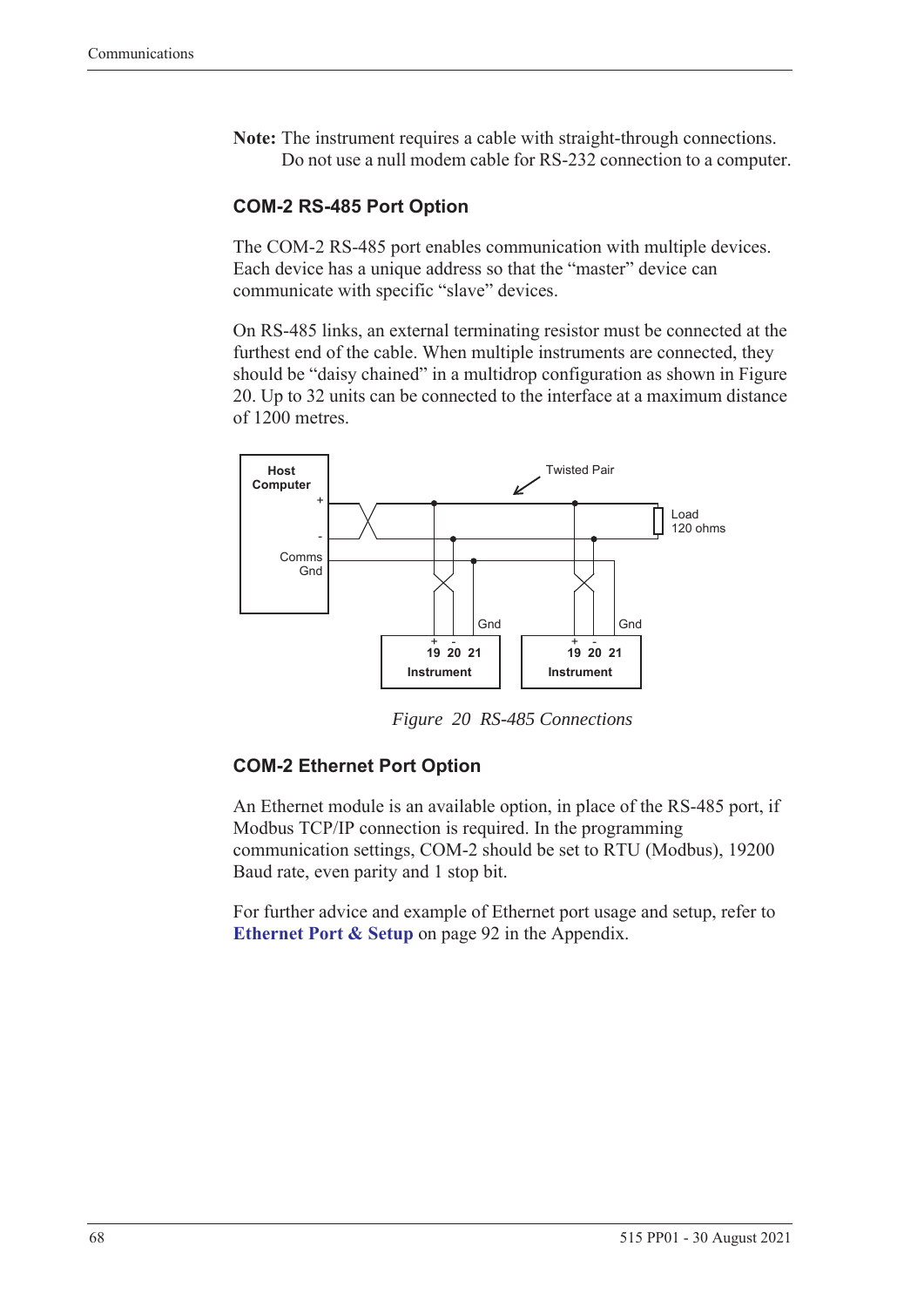### **Protocols**

<span id="page-78-1"></span>The communications protocols can be assigned to the communication ports on the instrument as follows:

- **• ASCII** Simple ASCII
- **• RTU** Modbus RTU
- **• PRN** Printer Protocol
- **• NONE** If a port is not being used, set the protocol to NONE.
- **Note:** The Printer Protocol is only available if the option with Real Time Clock is installed. Also a protocol cannot be assigned to more than one port at a time as described in **[Communications](#page-65-0)** on page 56.
- **• ASCII** In this ASCII protocol each command and response is a string of ASCII characters. This proprietary protocol is developed by Contrec to allow for simple information interchange. The main advantages of this mode are that it allows extended time intervals to occur between characters without causing a timeout error and that messages can be sent and monitored easily with a simple ASCII terminal.
- **• Modbus RTU** Modbus RTU is an industry-standard protocol which allows the instrument to be easily connected to computers running supervisory software systems. The main advantage of this mode is that its greater character density allows better data throughput than ASCII mode, however each message must be transmitted in a continuous stream.
- <span id="page-78-0"></span>**• Printer** - In the Printer protocol there is a selection of printer types. Please refer to the **[Printer Protocol](#page-90-0)** on page 81 for full details.

### **Simple ASCII Protocol**

This simple ASCII protocol requires that all requests are initiated with a colon (:) and terminated with a carriage return  $\binom{C_R}{R}$ . The message termination can include a linefeed before the carriage-return  $(\mathsf{L}_\mathsf{F}^\mathsf{C}_{\mathsf{R}})$ , but it is the carriage-return that acts as the message termination.

<span id="page-78-2"></span>All responses by the instrument are terminated with a linefeed and a carriage-return  $(L_F^C_R)$ .

#### **Requests Format**

The format of a request to the instrument is as follows:

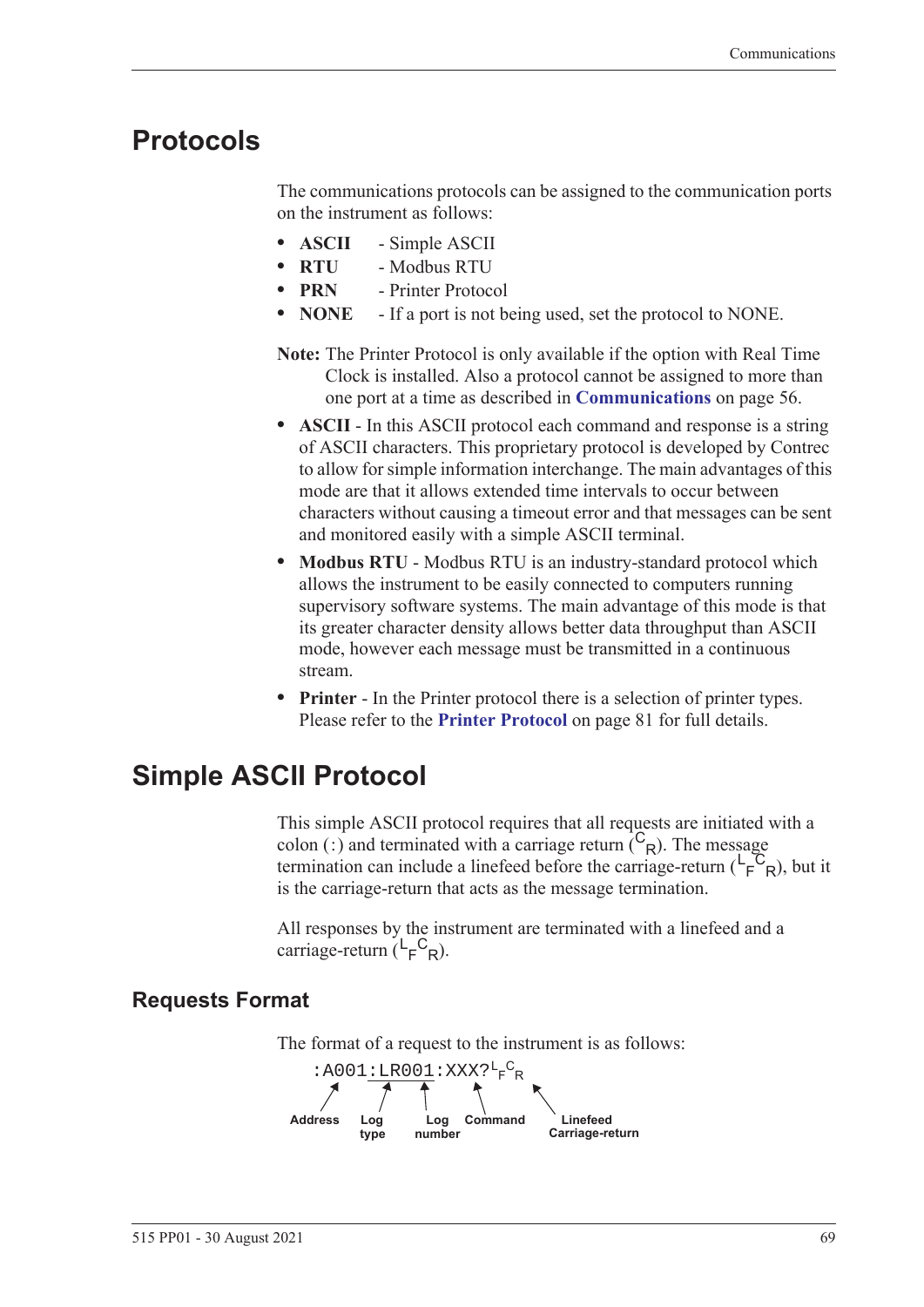Each request must include the address and command portions. The underlined section is an optional part of the request string.

#### <span id="page-79-0"></span>**Address**

In multipoint communications, each instrument must have a unique address and it is essential in the request for identifying a particular instrument. However, it may be set to 000, for special broadcast commands.

For single-instrument communications, the address can also be set to 000 in the request.

Refer to **[Communications](#page-65-0)** on page 56 for setting the instrument address.

**Note:** The instrument always responds with its address in the header regardless of the type of request.

#### **Log Type and Number**

The log type and number enables a communicating device to retrieve data from the instrument. The data can be from timebased and/or event-based logs. Data can also be from the current process variables with the either accumulated or non-accumulated (resettable) totals.

All logged records of the process variables contain the accumulated totals.

The log request is optional. If the log request is not included, or the log number is set to 000, the instrument returns the current process variables. If the log request is included, the log number defines the specific log entry by counting backwards. The most recent log entry for a timebase is 001.

The "last edit" log records the process variables at the time of the last exit from the calibration edit mode. There is only one "last edit" log, therefore, if a number is included in the request, the instrument ignores the number and returns the data at the time of the last edit. Likewise, there is only one set of current process variables with "non-accumulated totals", therefore it also ignores any log number included in the request.

The types of logs applicable to this instrument are as follows:

| Log Type                                         |
|--------------------------------------------------|
| LH - hourly log                                  |
| LD - daily log                                   |
| LW - weekly log                                  |
| LM - monthly log                                 |
| $LY$ - yearly log                                |
| LE - last edit log                               |
| LN - current totals displayed as Non-accumulated |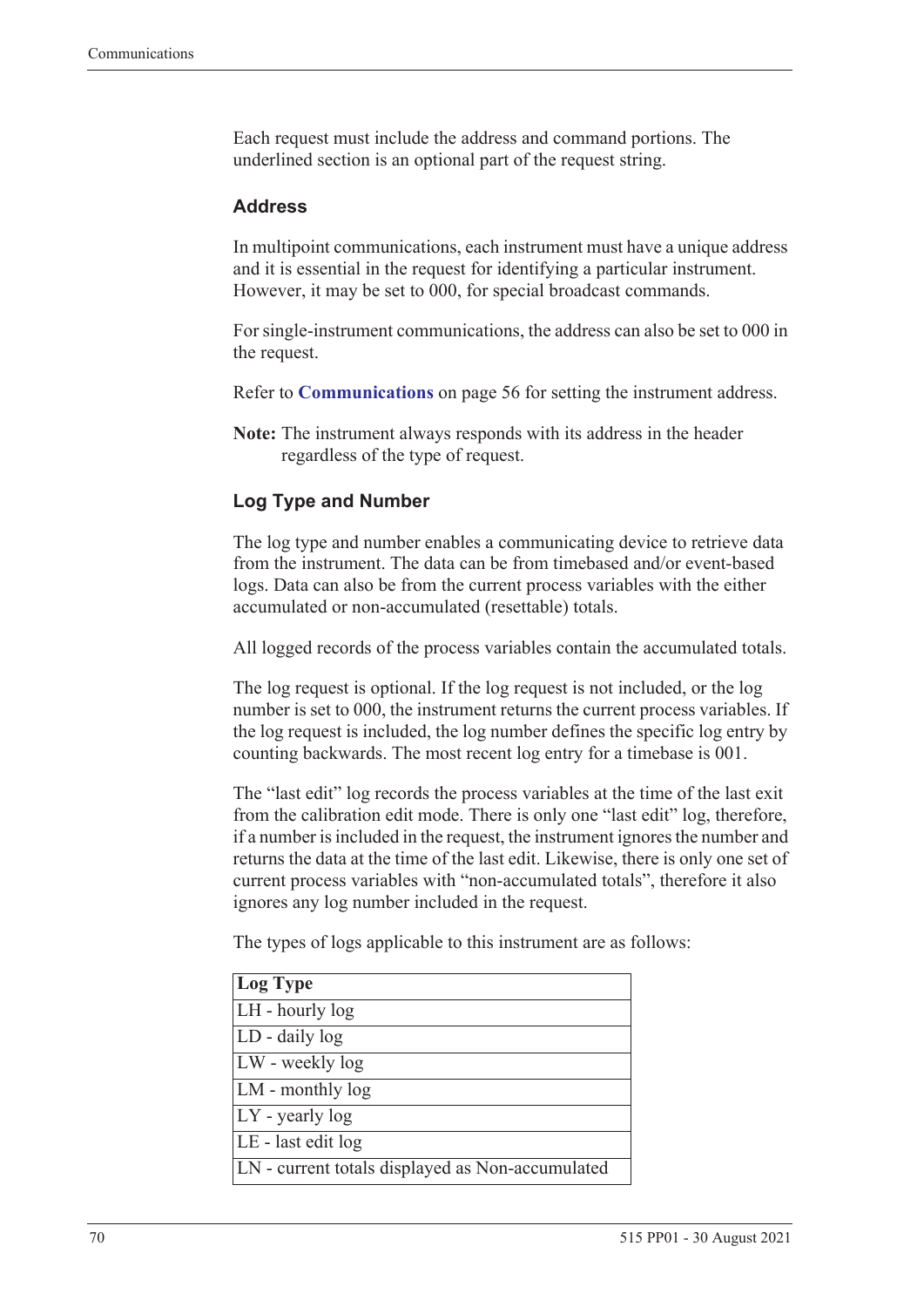The number of the log entry is the same as shown on the front panel of the instrument. For example, a request for LH003 would return the data for the log entry two hours prior to the most recent hourly log entry. If the current time is between 9:00 am and 10:00 am, the most recent hourly log LH001 was recorded at 9:00. Therefore, LH002 is for 8:00 and LH003 is for 7:00. After 10:00 am in this example, LH003 becomes the 8:00 log.

#### **Instrument Responses**

<span id="page-80-1"></span>The instrument response time to any enquiry is not more than 300 ms. The responses from the instrument are in the following format:

```
HEADER<sup>L</sup>F<sup>C</sup>R
DATA<sup>L</sup>F<sup>C</sup>R
DATA<sup>L</sup>F<sup>C</sup>R
.
.
.
DATA<sup>L</sup>F<sup>C</sup>R
L_F^C<sub>R</sub>
```
The components of the response message are as follows:

#### **Header**

The format of the response header from the instrument is as follows:



<span id="page-80-0"></span>The instrument **Exception Status** codes that the instrument returns for the ASCII protocol are the same as those described for the Modbus RTU protocol in **[Instrument Exception Status](#page-88-0)** on page 79.

#### **Data**

The format of the data variables from the instrument is as follows:

|  |  |  | 89123.456             |  |  |  | M W h |                                                                                                                                                               |  |  |  | E N E R G Y |  |  |
|--|--|--|-----------------------|--|--|--|-------|---------------------------------------------------------------------------------------------------------------------------------------------------------------|--|--|--|-------------|--|--|
|  |  |  |                       |  |  |  |       |                                                                                                                                                               |  |  |  |             |  |  |
|  |  |  | Value (aligned right) |  |  |  |       | $\begin{bmatrix} \frac{8}{9} \\ \frac{8}{9} \end{bmatrix}$ Unit (aligned left) $\begin{bmatrix} \frac{8}{9} \\ \frac{8}{9} \end{bmatrix}$ Item (aligned left) |  |  |  |             |  |  |

**Note:** The decimal point in the Value is always at character position 8. Therefore whole numbers are aligned right at the decimal point, with trailing zeroes.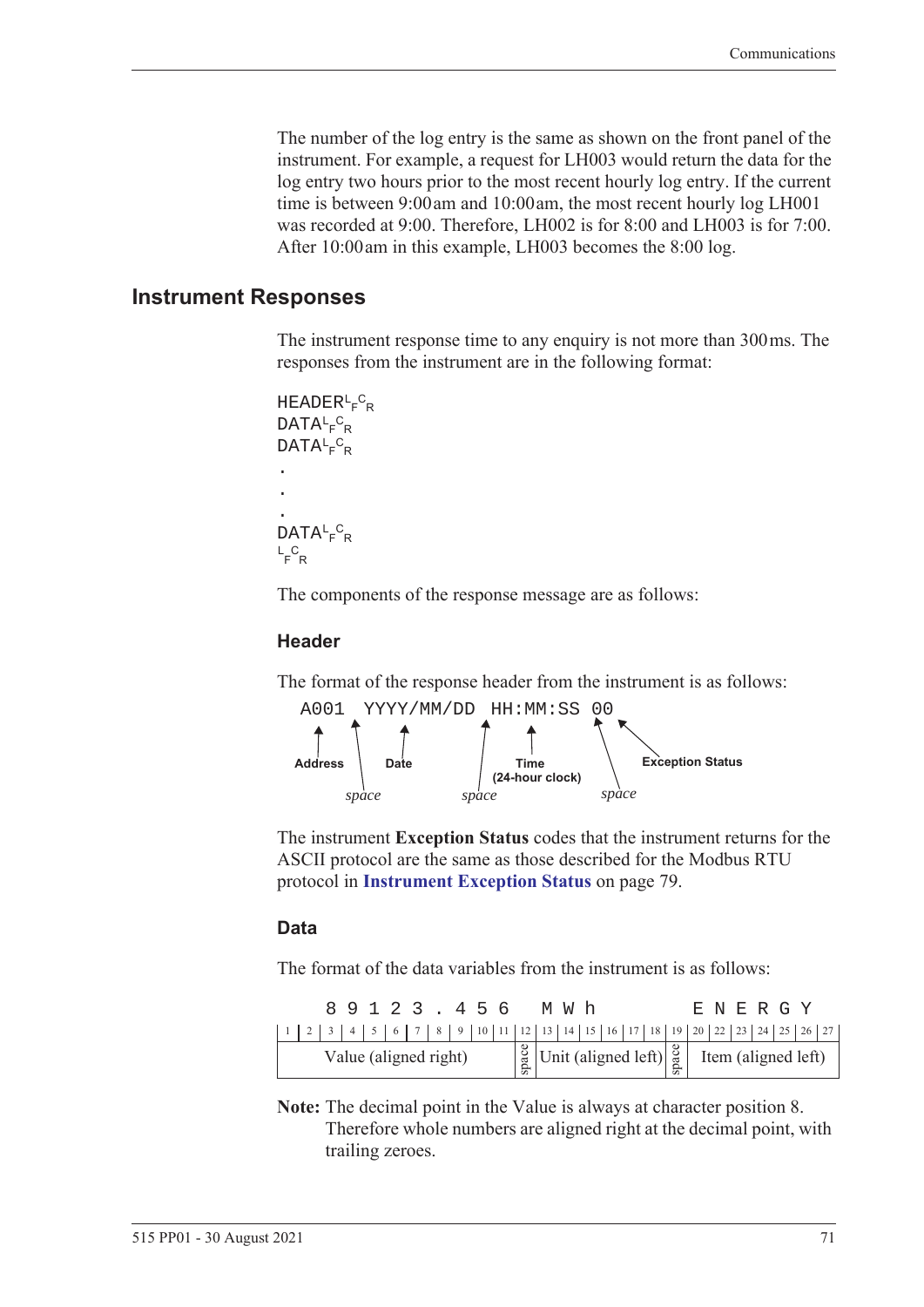#### **Variables Request**

The variables request asks the instrument to return the value of one or more requested variables. All totals are transmitted as accumulated totals.

|                  | <b>Command</b> Description                                                                                                                      |
|------------------|-------------------------------------------------------------------------------------------------------------------------------------------------|
| :RVA?            | Return all variables                                                                                                                            |
| :RVD?            | Return the default Total and Rate                                                                                                               |
| $:RV0?$<br>:RV9? | Return the specific variable. The numbers relate to the<br>position in the variables menu. For example, V0 is Energy,<br>V1 is Power and so on. |

#### **Variables Request and Response Example**

The following request is for the only instrument that is connected to the communication port to return the values of all main menu variables.

: A 0 0 1 : R V A ?  $L_F$   $C_R$ 

The following is an example of a hypothetical instrument response. Refer to [on page 3](#page-12-0) for the list of variables that would be returned for this application.

|                 |  |  |  |          |  |                  |  |       | A 0 0 1 2 0 0 2 / 0 3 / 1 4 1 8 : 2 5 : 0 0 0 0 0 ⊦ ° R |  |      |  |                          |  |                                   |  |  |
|-----------------|--|--|--|----------|--|------------------|--|-------|---------------------------------------------------------|--|------|--|--------------------------|--|-----------------------------------|--|--|
|                 |  |  |  |          |  | 6.116 MWh        |  |       |                                                         |  |      |  | ENERGY 'F <sup>c</sup> r |  |                                   |  |  |
|                 |  |  |  |          |  | 16.573 MW        |  |       |                                                         |  |      |  | POWER                    |  | $L_F$ $C_R$                       |  |  |
|                 |  |  |  |          |  | 1320.530 m 3     |  |       |                                                         |  |      |  | VOLUME                   |  | $L$ <sub>F</sub> $C$ <sub>R</sub> |  |  |
|                 |  |  |  |          |  |                  |  |       | 58.300 m 3/M                                            |  |      |  | $V - F L O W$ $F c_R$    |  |                                   |  |  |
|                 |  |  |  | 7627.117 |  | КG               |  |       |                                                         |  |      |  | MASS                     |  | $L_F$ $C_R$                       |  |  |
|                 |  |  |  | 344.460  |  |                  |  |       | K G / M                                                 |  |      |  | M – F L O W              |  | $L_{F}$ $C_{R}$                   |  |  |
|                 |  |  |  | 230.000  |  |                  |  | DEG C |                                                         |  | TEMP |  |                          |  | $L_F$ $C_R$                       |  |  |
|                 |  |  |  | 1.260    |  | МРА              |  |       |                                                         |  |      |  | PRESS                    |  | $L_F$ $C_R$                       |  |  |
|                 |  |  |  |          |  | $0.174$ m $3/KG$ |  |       |                                                         |  |      |  | $S P - V O L$            |  | $L_{F}$ $C_{R}$                   |  |  |
|                 |  |  |  |          |  |                  |  |       | 2886.760 KJ/KG SP-ENT                                   |  |      |  |                          |  | $L$ <sub>F</sub> $C$ <sub>R</sub> |  |  |
| $L_{F}$ $C_{R}$ |  |  |  |          |  |                  |  |       |                                                         |  |      |  |                          |  |                                   |  |  |

The following message to an instrument, requests the current values for the default rate and total:

: A 0 0 1 : R V D ?  $L_F$   $C_R$ 

The instrument response would be similar to the following:

A001 2002/03/14 18:25:00  $F$   $\circ$ <sub>R</sub>  $126.455 m3$ <sup>F</sup> <sup>C</sup> R  $20.437$  m  $3/M$  $F$   $\circ$ <sub>R</sub> L <sup>F</sup> <sup>C</sup> R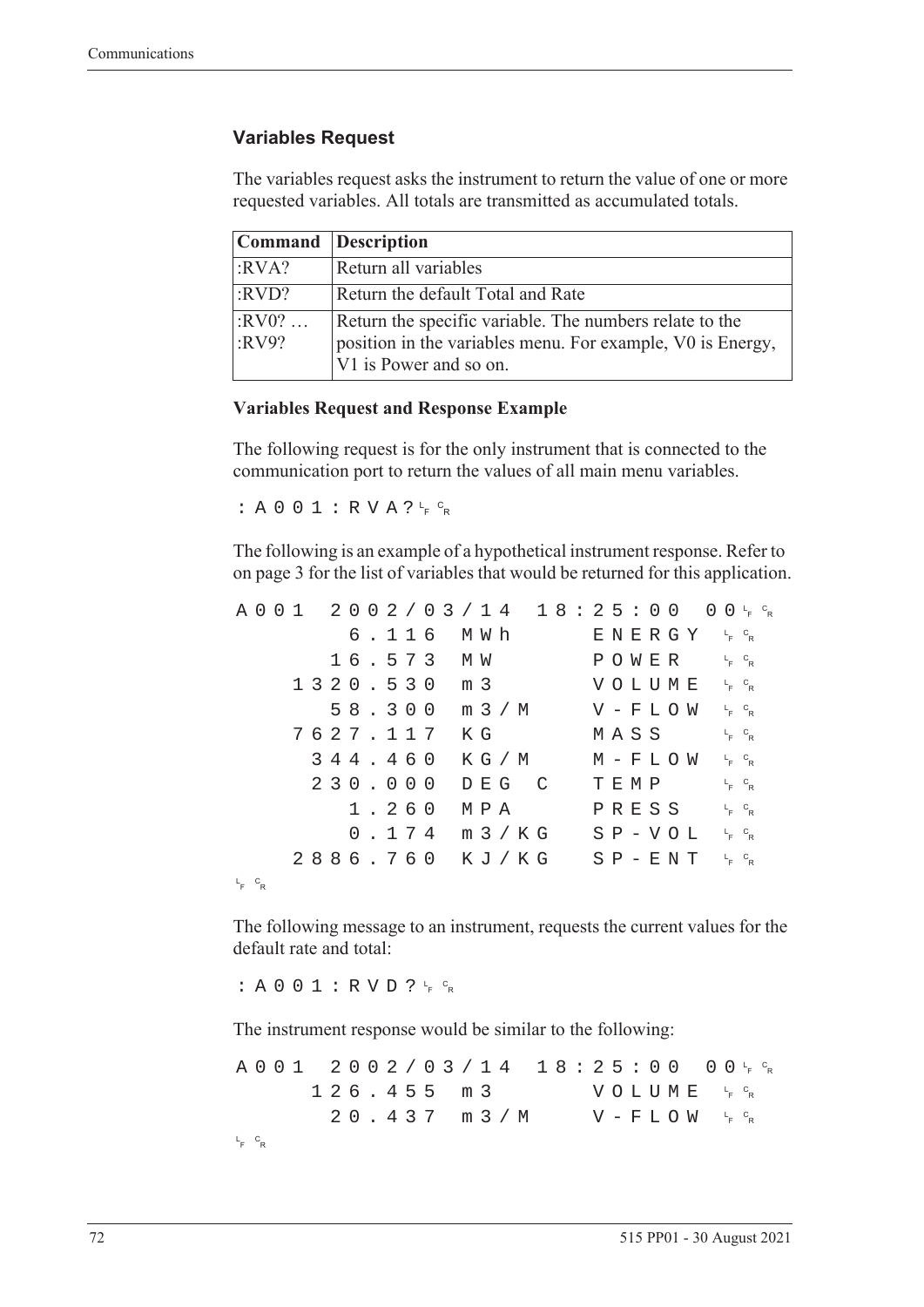#### **Log Request**

The log request asks the instrument how many logs it stores in the particular timebase. These are the values described in **[Time Settings and Data](#page-66-0)  Logging** [on page 57](#page-66-0).

|       | Command Description                                      |
|-------|----------------------------------------------------------|
| :RLH? | Return the number of hourly logs                         |
| :RLD? | Return the number of daily logs                          |
| :RLW? | Return the number of weekly logs                         |
| :RLM? | Return the number of monthly logs                        |
| :RLY? | Return the number of yearly logs                         |
| :RLR? | Return the number of log records (non-timebased logging) |

#### **Log Response Example**

The following message asks the instrument with address 001 to return the number of logs that the instrument stores:

 $: A 0 0 1 : R L R ? \nmid R$ 

The instrument response would be similar to the following:

A001 2002/03/14 18:25:00  $F$   $\circ$ R  $24r$ <sub>F</sub>  $c_R$ L <sup>F</sup> <sup>C</sup> R

#### **Clear Data Request**

The clear data request asks the instrument to clear the data in the selected registers.

| Command Description |                                                 |
|---------------------|-------------------------------------------------|
| :RCN?               | Clear the non-accumulated (resettable) totals   |
| :RCA?               | Clear the accumulated totals                    |
| :RCL?               | Clear the logs except for the "last edited" log |

#### **Clear Data Request Example**

The following message asks the instrument with address 001 to clear the logged data that the instrument stores:

: A 0 0 1 : R C L ?  $L_F$   $c_R$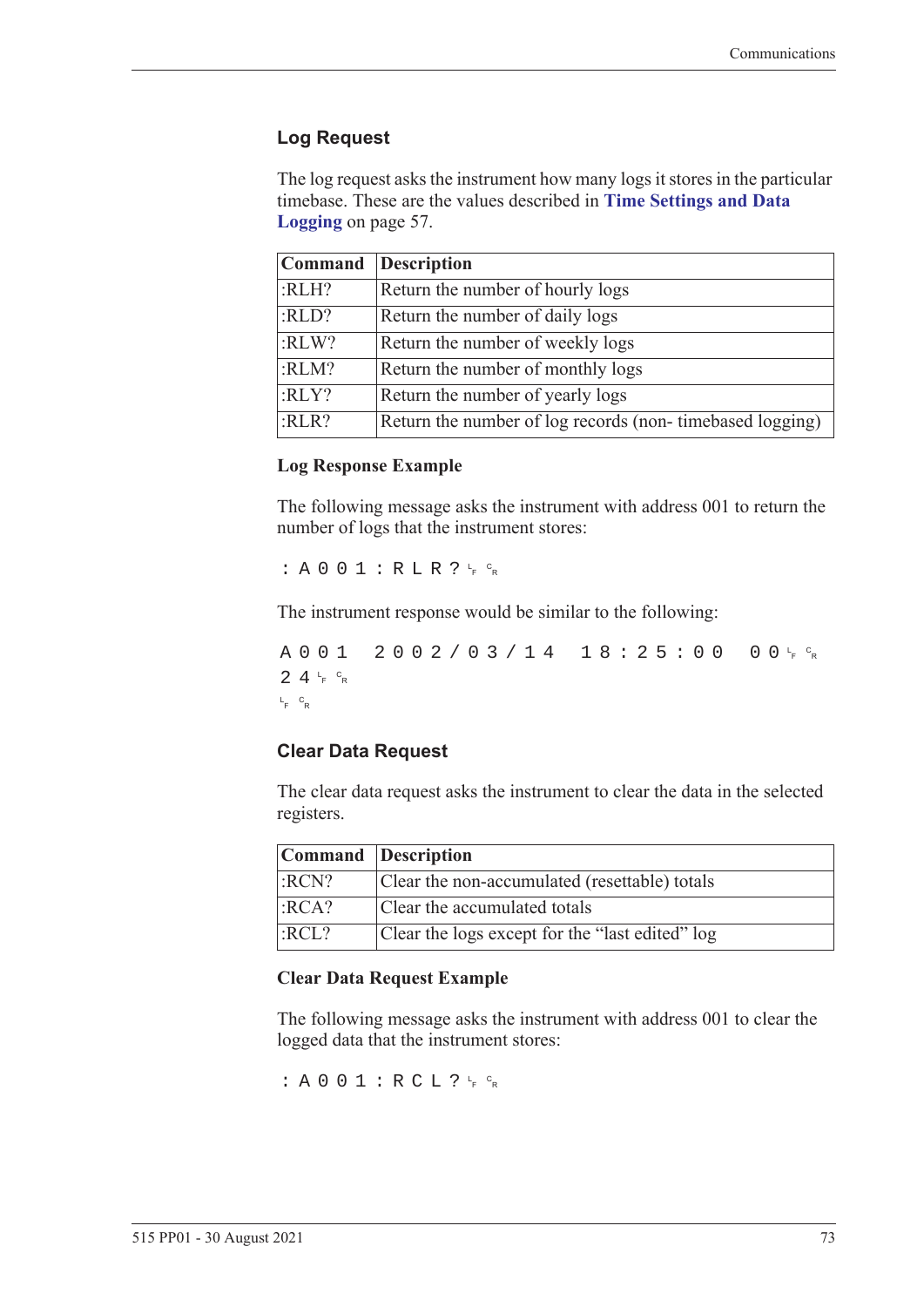The instrument response would be similar to the following:

A001 2002/03/14 18:25:00  $F$   $\circ$ <sub>R</sub> L <sup>F</sup> <sup>C</sup> R

#### **Instrument Information Request**

The Instrument Information request asks the instrument to return the general information about the model and version codes. The instrument exception status is returned as a part of the header as it is with the header for all command responses.

|      | Command Description                                                                                                      |
|------|--------------------------------------------------------------------------------------------------------------------------|
| RIG? | Return the general information about the instrument such as                                                              |
|      | Model number, Application number, Version and Serial                                                                     |
|      | numbers etc. These items are returned as a block in the same<br>format as shown on the display in the "Model Info" menu. |

#### **Instrument Information Response Example**

The following message asks the instrument with address 001 to return the general information about the instrument:

: A 0 0 1 : R I G ?  $L_F$   $C_R$ 

The following is an example of a hypothetical instrument response:

A001 2002/03/14 18:25:00 <sup>F</sup> <sup>C</sup> R  $515$   $MODEL$   $-11-F-F_{R}^{c}$  $S$  C O  $1$  I N P U T F - T P - - <sup>L</sup><sub>F</sub> <sup>C</sup>R  $S$  C O  $1$  V E R S O  $1$  O  $1$  J  $1$  , O  $0$   $1$   $1$   $1$   $6$   $8$ CUSTOM VERS 000001<sup>t</sup>F<sup>c</sup>r  $\texttt{UNIT}$  S/N 123456<sup>L</sup><sub>F</sub>  $\texttt{C}_{\texttt{R}}$ L <sup>F</sup> <sup>C</sup> R 1 2 3 4 5 6 7 8 9 10 11 12 13 14 15 16 17 18 19 20 21 22 23 24 25 26 27 28 29

#### **Corrupted or Invalid Requests**

If the instrument receives a corrupted or incomplete request, there is no response. The instrument discards any partial request and waits for the next enquiry.

If the instrument receives a request message in the correct format, but for a non-existent option, it returns only the message header. For example, if the instrument received the following request variables message :A001:RVT? it will return only the header because there is no T option for the 'Variables Request' message.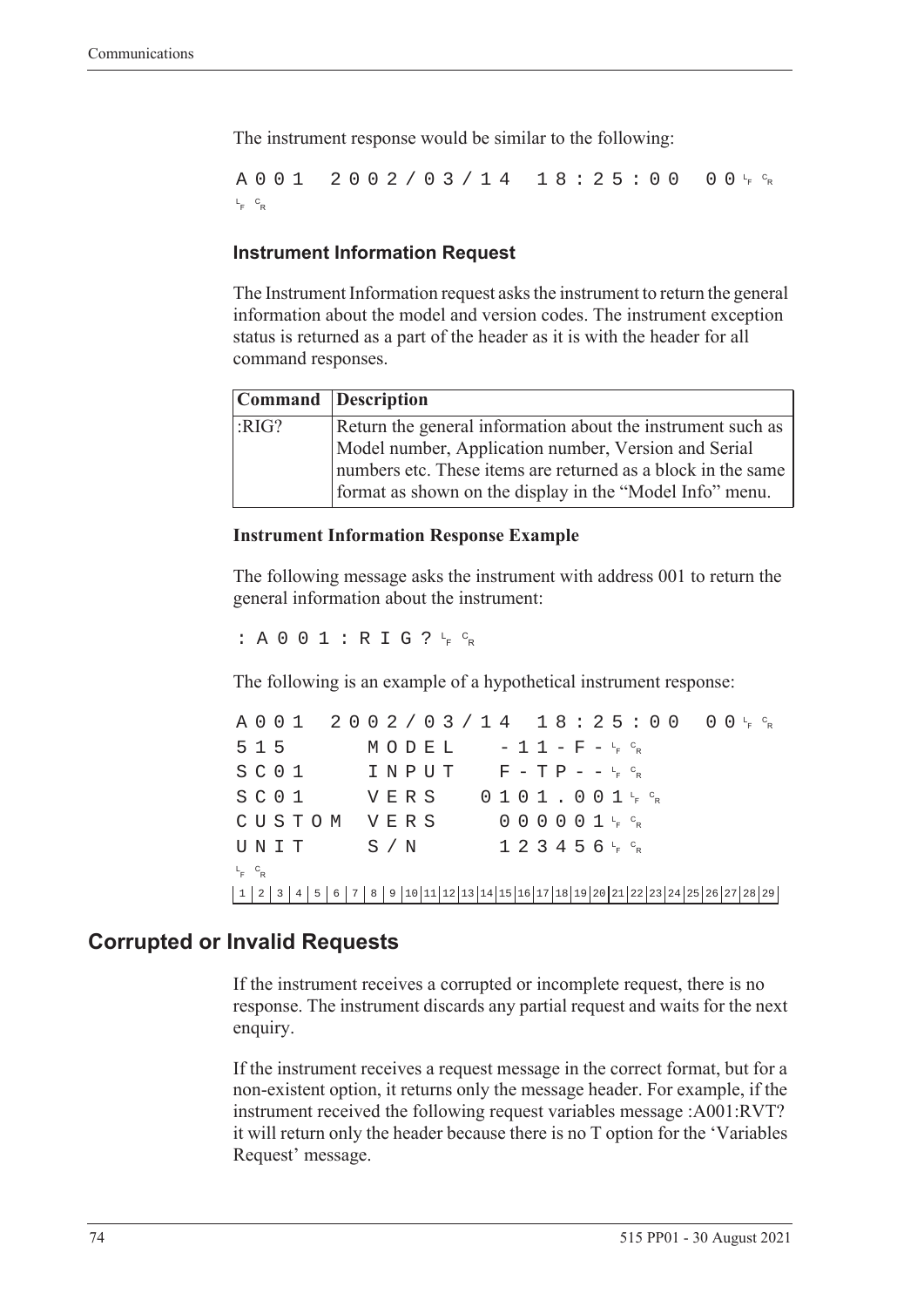### **Modbus RTU Protocol**

<span id="page-84-0"></span>Modbus RTU (remote terminal unit) is an industry standard protocol that allows the instrument to be easily interfaced to other communication devices.

The instrument implements the Modbus protocol as detailed in the *Modicon Modbus Protocol Reference Guide* PI-MBUS-300 Rev J (June 1996).

#### **Message Format**

In RTU mode, messages start with a silent interval of at least 3.5 character times. The first field transmitted is the device address. Following the last transmitted character, a similar interval of at least 3.5 character times marks the end of the message. A new message can begin after this interval. The entire message frame must be transmitted as a continuous stream. A typical message frame is shown below:

| <b>Address</b> | <b>Function</b> | Data    | <b>CRC</b> Check |  |  |  |  |  |
|----------------|-----------------|---------|------------------|--|--|--|--|--|
| $ 1$ byte      | 1 byte          | n bytes | 2 bytes          |  |  |  |  |  |

Except for broadcast messages, when a master device sends a query to a slave device, it expects a normal response. One of four possible events can occur from the master's query:

- **•** If the slave device receives the query without a communication error, and can handle the query normally, it returns a normal response.
- **•** If the slave does not receive the query due to a communication error, no response is returned. The master program has to process a timeout condition for the query.
- **•** If the slave receives the query, but detects a communications error (parity or CRC), no response is returned. The master program has to process a timeout condition for the query.
- **•** If the slave receives the query without a communication error, but cannot handle it (for example, if the request is to read a nonexistent register), the slave will return an exception response informing the master of the nature of the error.

#### **Instrument Address**

The address of the instrument is programmable in the range from 1 to 247. Some addresses are reserved according to PI-MBUS-300 and have a special meaning:

- 0 = Broadcast, no response required from slave devices
- **•** 248 to 255 Reserved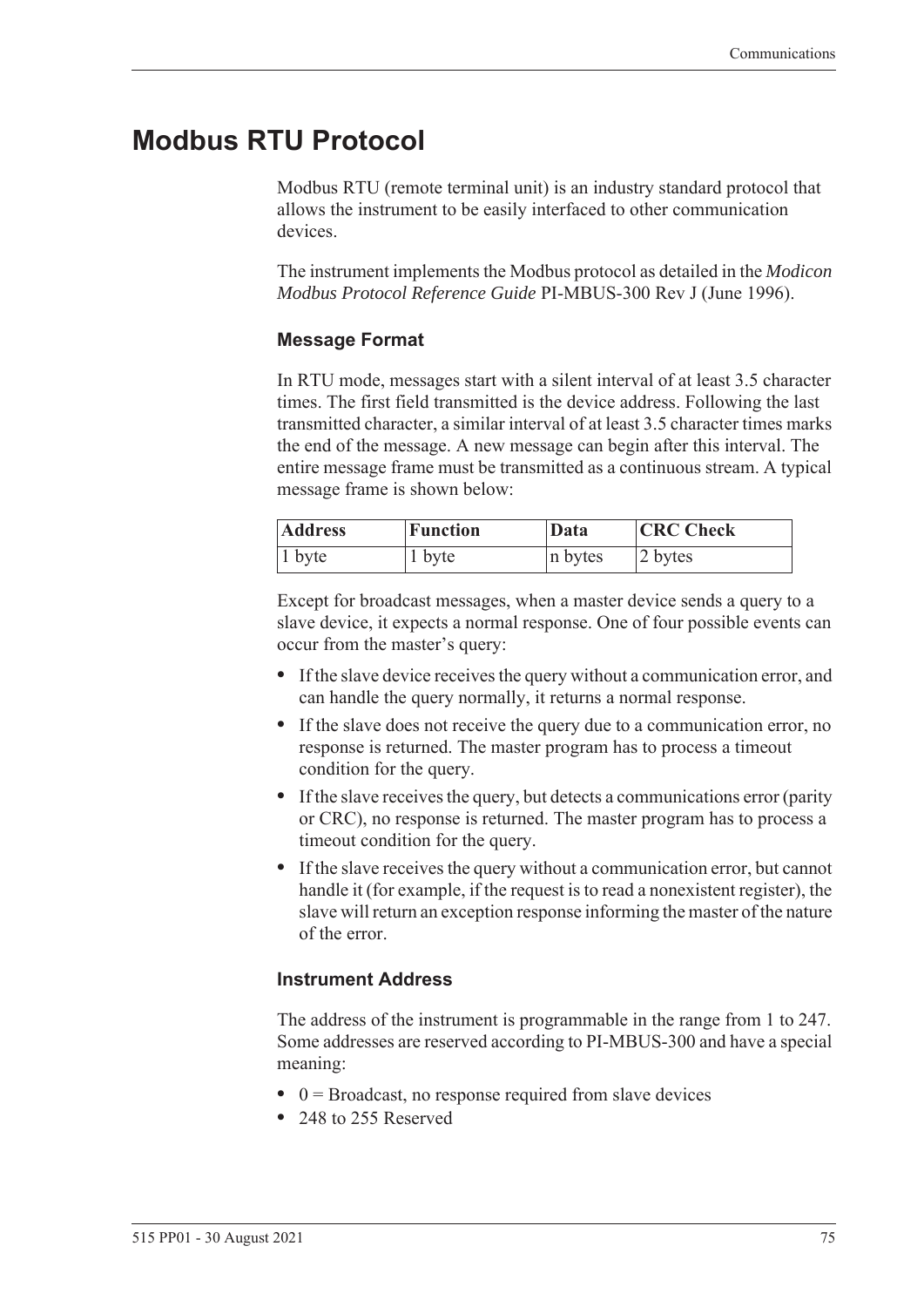#### **Function Codes**

| Code            | <b>Name</b>           | <b>Description</b>                                                    |
|-----------------|-----------------------|-----------------------------------------------------------------------|
| 03              | Read data register(s) | Obtain the content of one or more 2-byte<br>data registers.           |
| 06              | Preset data register  | Preset one 2-byte data register.                                      |
| $\overline{07}$ | Read status register  | Obtain the content of 1-byte status register.                         |
| 16              |                       | $ $ Preset data register(s) Preset one or more 2-byte data registers. |

The instrument accepts the following function codes:

#### **Exception Response**

The instrument forms an exception response by adding 80H to the function code and using an exception code as the 1-byte data field in the returned frame. Implemented exception codes are as follows:

| Code | <b>Name</b>             | <b>Description</b>                                                                                                                                   |
|------|-------------------------|------------------------------------------------------------------------------------------------------------------------------------------------------|
| 01   | <b>Illegal</b> function | The function code is not a legal action for<br>the slave.                                                                                            |
| 02   | Illegal data address    | The data address is not a legal address for<br>the slave.                                                                                            |
| 03   | Illegal data value      | The data value is not a legal value for the<br>slave.                                                                                                |
| 05   | Acknowledge             | The slave has accepted the request and is<br>processing it, but a long duration of time<br>will be required to do so.                                |
| 06   | Slave device busy       | The slave is engaged in processing a long<br>duration program command. The master<br>should re-transmit the message later when<br>the slave is free. |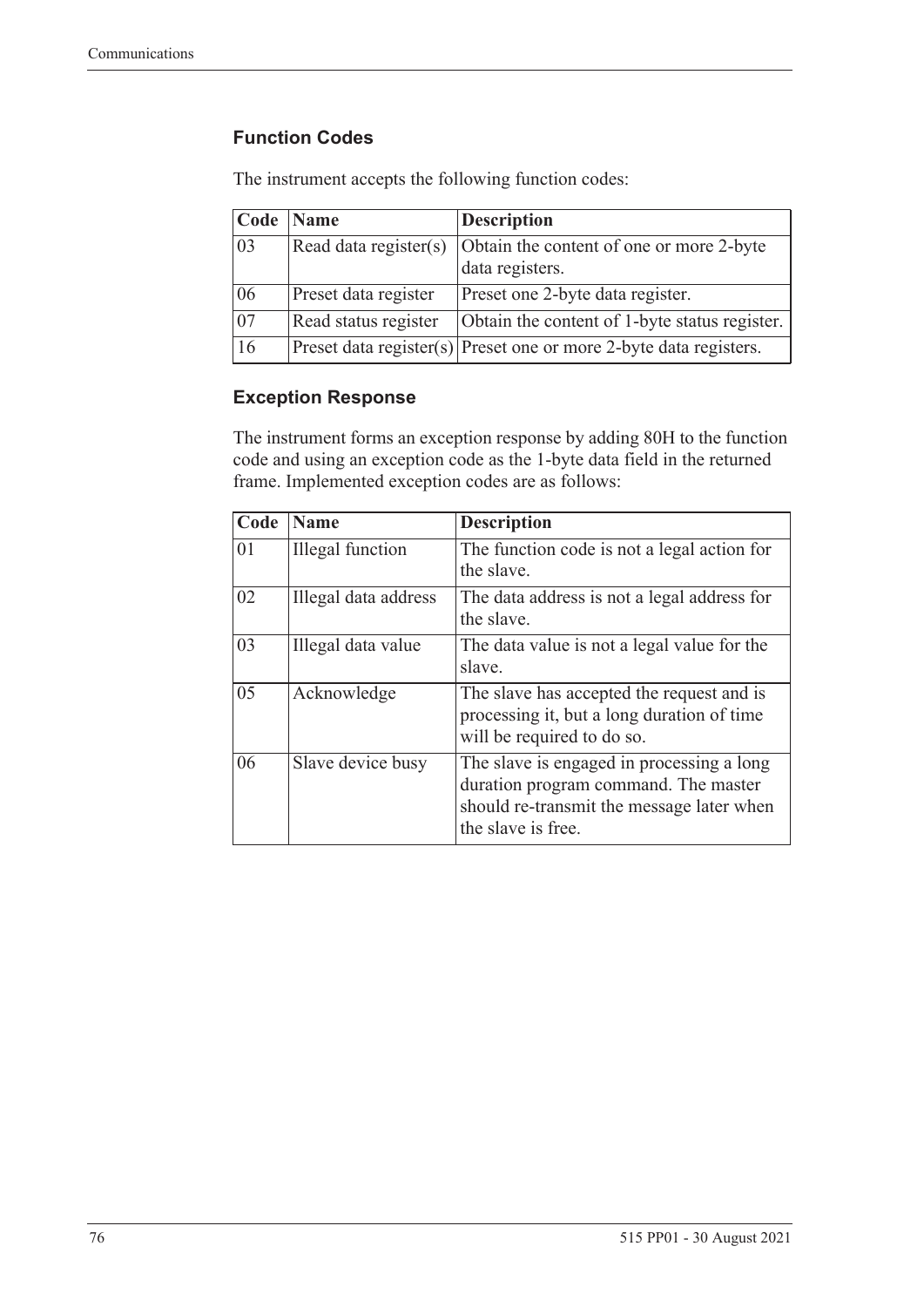#### **List of Data Registers**

The following tables describe the addresses and meaning of the data registers in the instrument. The registers are grouped in blocks that relate to a particular function of the instrument. The data values are expressed in the engineering units that were selected for the variables when the instrument settings were configured.

**Note:** Conventional numbering of registers often starts from 1, therefore be aware that "register 1" in this case has "address 0" and so on.

The data registers represent different data types as specified in the tables:

- I Integer, 2 bytes (Holding Register)
- L Long Integer, 4 bytes (2 registers)
- P Programmable Format, 4 bytes (2 registers)

The "Programmable Format" data type for 4-byte (2 registers) data values can be set as either Floating Point or Long Integer via the "Data Type" program item as described in **[Communications](#page-65-0)** on page 56.

The Floating Point variable is represented in IEEE-754 Floating Point 4-byte format and requires two 2-byte data registers:

| <b>IEEE-754</b> | <b>Modicon Registers</b>    |
|-----------------|-----------------------------|
| 1st byte        | low byte (register $X$ )    |
| 2nd byte        | high byte (register X)      |
| 3rd byte        | $ low byte (register X+1) $ |
| 4th byte        | high byte (register $X+1$ ) |

This means that two data registers must be read or written to obtain, or preset, one data value.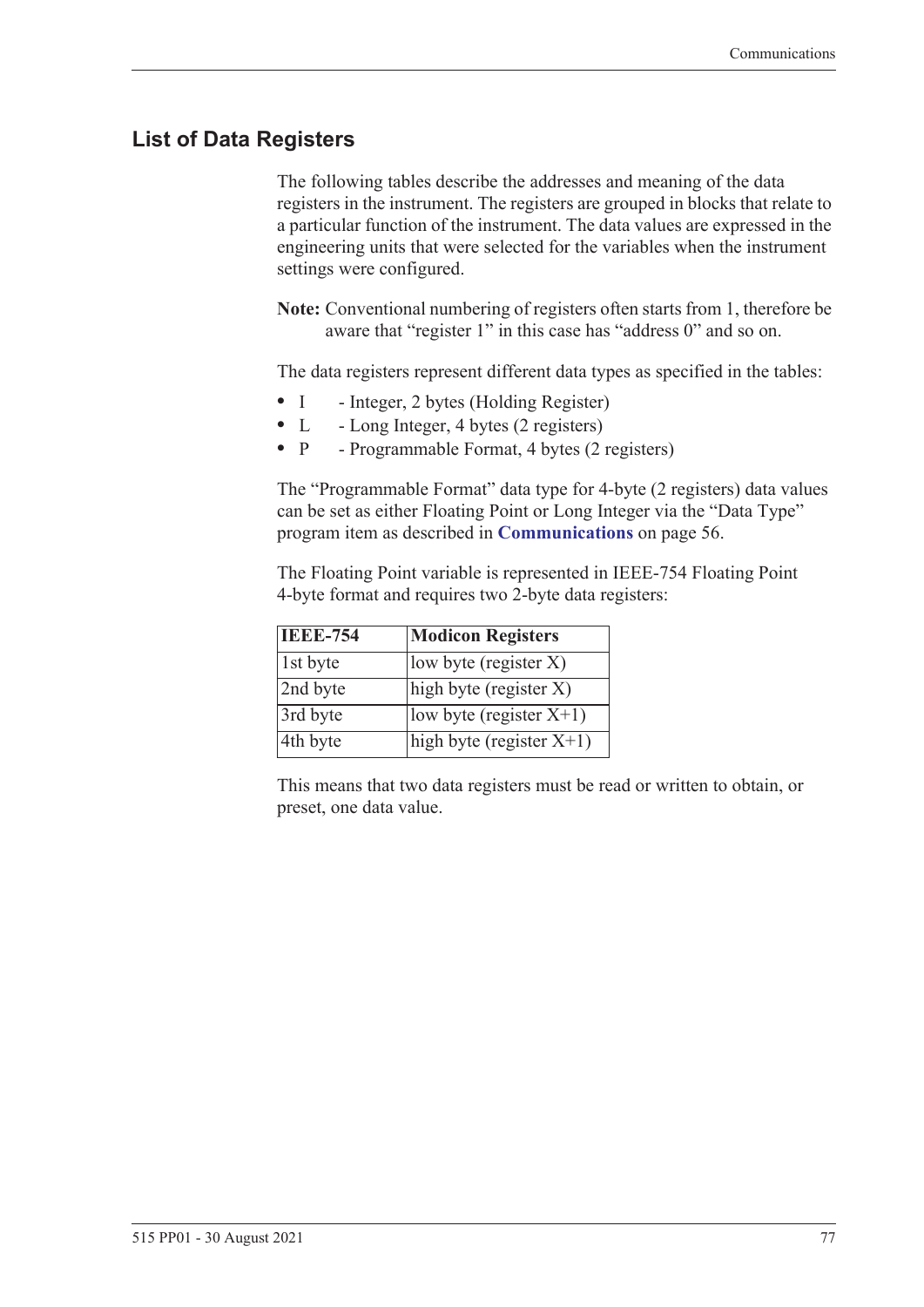#### **Current and Logged Process Data**

This block of registers is available for the retrieval of current or logged process data with its matching time and date information.

Use the log type and log number to retrieve the logged information from the appropriate register. If a particular log number does not exist, or the instrument does not have the optional real-time clock, the time and date stamp and associated variables are set to zero.

| Register         | <b>Name</b>           | <b>Comments</b>                                                                                                                                                                                       | <b>Read Only or</b><br><b>Read/Write</b> | <b>Type</b>             |
|------------------|-----------------------|-------------------------------------------------------------------------------------------------------------------------------------------------------------------------------------------------------|------------------------------------------|-------------------------|
| $\overline{1}$   | <b>Net Volume</b>     |                                                                                                                                                                                                       | R                                        | $\overline{P}$          |
| $\overline{3}$   | <b>Net Flowrate</b>   |                                                                                                                                                                                                       | R                                        | P                       |
| $\overline{5}$   | <b>Gross Volume</b>   |                                                                                                                                                                                                       | R                                        | P                       |
| $\overline{7}$   | <b>Gross Flowrate</b> |                                                                                                                                                                                                       | R                                        | P                       |
| $\boldsymbol{9}$ | Mass                  |                                                                                                                                                                                                       | R                                        | P                       |
| $\overline{11}$  | <b>Mass Flowrate</b>  | <b>Process Variables</b>                                                                                                                                                                              | R                                        | $\overline{P}$          |
| $\overline{13}$  | Temperature           |                                                                                                                                                                                                       | R                                        | $\overline{\mathsf{P}}$ |
| 15               | Density               | By default totals are the Accumulated values. If<br>current Non-accumulated (resettable) totals are                                                                                                   | $\overline{R}$                           | P                       |
| $\overline{17}$  | Pressure              | required, set register 37 to 06. All logged totals                                                                                                                                                    | $\overline{\mathsf{R}}$                  | $\overline{\mathsf{P}}$ |
| 19               |                       | are the Accumulated values.                                                                                                                                                                           | R                                        | P                       |
| $\overline{21}$  |                       |                                                                                                                                                                                                       | R                                        | P                       |
| $\overline{23}$  |                       |                                                                                                                                                                                                       | $\overline{\mathsf{R}}$                  | $\overline{\mathsf{P}}$ |
| $\overline{25}$  |                       |                                                                                                                                                                                                       | R                                        | $\overline{\mathsf{P}}$ |
| $\overline{27}$  |                       |                                                                                                                                                                                                       | $\overline{R}$                           | $\overline{\mathsf{P}}$ |
| $\overline{29}$  |                       |                                                                                                                                                                                                       | R.                                       | P                       |
| $\overline{31}$  | Year                  |                                                                                                                                                                                                       | R/W                                      | L                       |
| $\overline{32}$  | Month                 | Current Date/Time or                                                                                                                                                                                  | $\overline{R/W}$                         | $\mathsf{I}$            |
| $\overline{33}$  | Date                  | Logged Date/Time Stamp                                                                                                                                                                                | $\overline{R/W}$                         | L                       |
| $\overline{34}$  | Hour                  | (see register 38 Log Number).                                                                                                                                                                         | R/W                                      | $\overline{1}$          |
| $\overline{35}$  | Minute                | Only current Date/Time can be edited                                                                                                                                                                  | $\overline{R/W}$                         | $\mathsf{I}$            |
| $\overline{36}$  | Second                |                                                                                                                                                                                                       | $\overline{\mathsf{R}}$                  | $\mathsf{I}$            |
| $\overline{37}$  | Log Type              | 00 - hourly or log records<br>01 - daily<br>02 - weekly<br>03 - monthly<br>04 - yearly<br>05 - last edit of calibration<br>06 - current totals are non-accumulated values,<br>register 38 is ignored. | R/W                                      | T                       |
| 38               | Log Number            | If set to 0, current variables and Date/Time are<br>retrieved                                                                                                                                         | R/W                                      | $\overline{1}$          |
| 39               | <b>Clear Data</b>     | 01 - clear logs<br>02 - clear accumulated totals<br>03 - clear non-accumulated totals                                                                                                                 | $\overline{W}$                           | I                       |
| $\sqrt{40}$      | Reserved              |                                                                                                                                                                                                       |                                          |                         |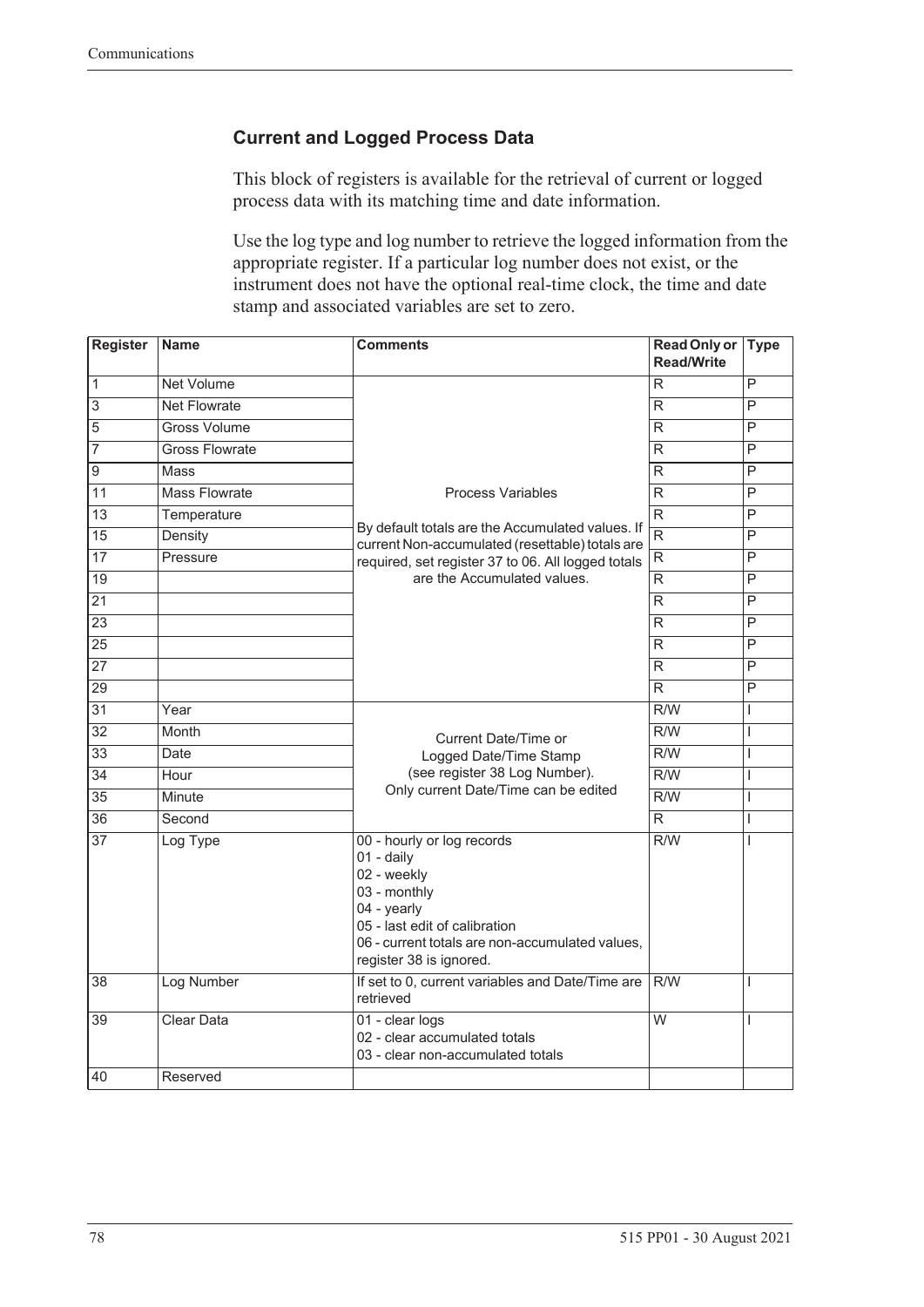#### <span id="page-88-1"></span><span id="page-88-0"></span>**Instrument Exception Status**

This register is available to verify the status of the instrument.

| <b>Register</b> | <b>Name</b> | <b>Comments</b>                        | <b>Read Only or</b><br><b>Read/Write</b> | <b>Type</b> |
|-----------------|-------------|----------------------------------------|------------------------------------------|-------------|
| 41              | Exception   | $00 = no error$                        | R                                        |             |
|                 | Status      | $01$ = analog input 1 failure          |                                          |             |
|                 |             | 02 = analog input 2 failure            |                                          |             |
|                 |             | 03 = analog input 3 failure            |                                          |             |
|                 |             | $04$ = analog input 4 failure          |                                          |             |
|                 |             | 05 = invalid calibration parameter     |                                          |             |
|                 |             | 06 = invalid reference parameter       |                                          |             |
|                 |             | $07$ = invalid property                |                                          |             |
|                 |             | 08 to 09 reserved                      |                                          |             |
|                 |             | $10$ = process parameters out of range |                                          |             |
|                 |             | $11 =$ input is over limit             |                                          |             |
|                 |             | $12$ = flow error detected             |                                          |             |
|                 |             | $20 =$ system failure                  |                                          |             |
|                 |             | $21$ = power supply is low             |                                          |             |
|                 |             | $22$ = new or failed clock battery     |                                          |             |
|                 |             | 23 to 29 reserved                      |                                          |             |
|                 |             | $30 =$ alarm 1 active                  |                                          |             |
|                 |             | $31$ = alarm 2 active                  |                                          |             |
|                 |             | $32$ = alarm 3 active                  |                                          |             |
|                 |             | $33$ = alarm 4 active                  |                                          |             |

#### **Instrument Control and I/O**

This block of registers is available in some applications to give access to monitor and/or control some of the instrument.

| <b>Register</b> | <b>Name</b>        | <b>Comments</b>                                                                                                           |                                                                                                                                  | <b>Read Only or</b><br><b>Read/Write</b> | <b>Type</b> |
|-----------------|--------------------|---------------------------------------------------------------------------------------------------------------------------|----------------------------------------------------------------------------------------------------------------------------------|------------------------------------------|-------------|
| 42              | Reserved           |                                                                                                                           |                                                                                                                                  |                                          |             |
| 43              | Logic Inputs       |                                                                                                                           | 0 to 15 Binary representation of logic inputs                                                                                    | R                                        |             |
|                 |                    | $B0 = 0/1$ (LSB)<br>$B1 = 0/1$<br>$B2 = 0/1$<br>$B3 = 0/1$                                                                | input 1 activated/deactivated<br>input 2 activated/deactivated<br>input 3 activated/deactivated<br>input 4 activated/deactivated |                                          |             |
| 44              |                    | Operation Mode   Representation of operation mode<br>$0 =$ Idle/Local<br>$1 = Density$<br>$2$ = Temperature<br>$3 = Both$ | Idle state<br>Density input used<br>Temperature input used<br>Both inputs used                                                   | R                                        |             |
| 45              | <b>Relay State</b> | $0 =$ open; $1 =$ closed.<br>$B0 =$ relay 1 (LSB)<br>$B1 =$ relay 2<br>$B2 =$ relay 3<br>$B3 =$ relay 4                   | 0 to 15 Binary representation of relay state.                                                                                    | R                                        |             |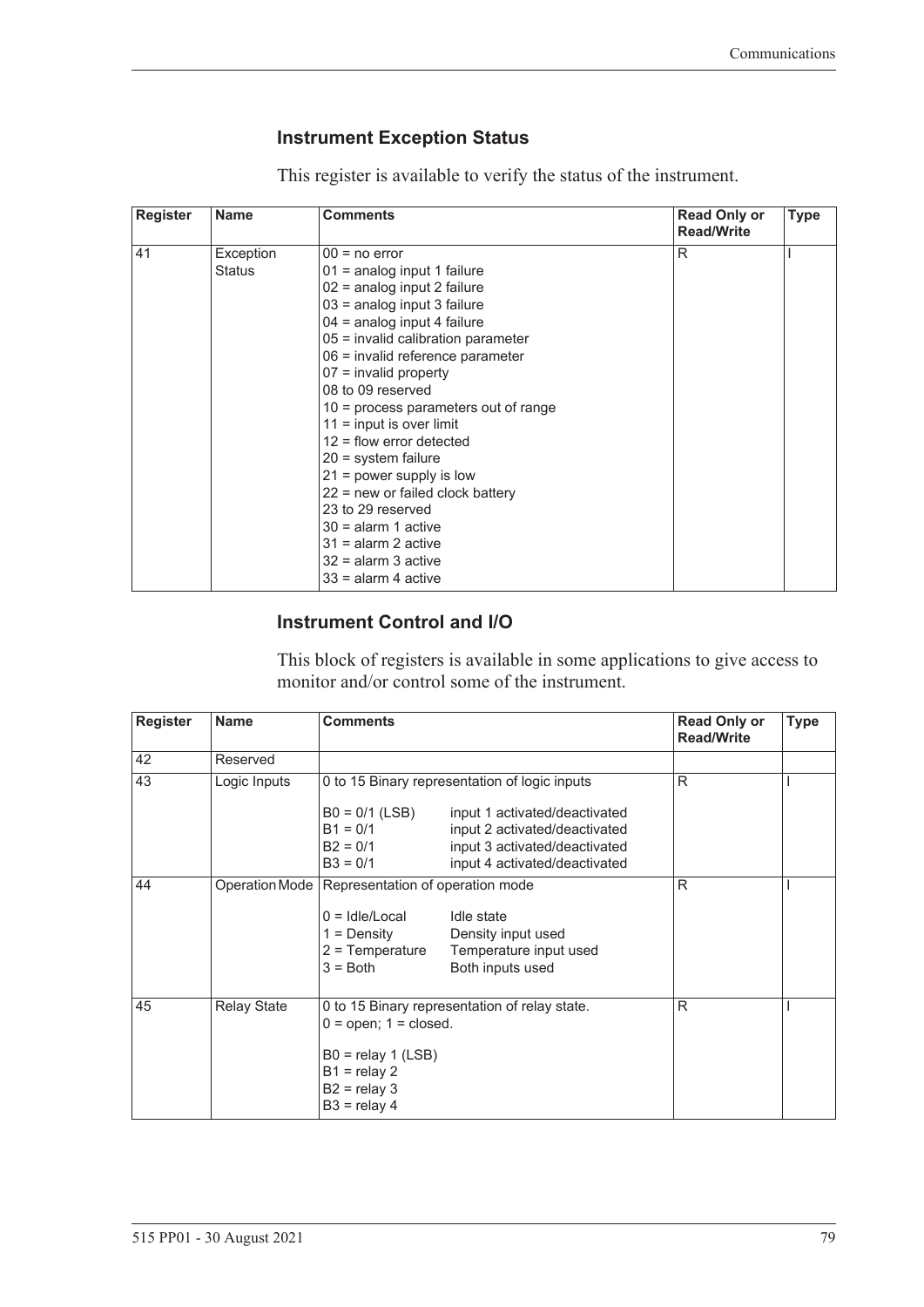| <b>Register</b> | <b>Name</b>              | <b>Comments</b>                                                                                                                                                                                                                           | <b>Read Only or</b><br><b>Read/Write</b> |   |
|-----------------|--------------------------|-------------------------------------------------------------------------------------------------------------------------------------------------------------------------------------------------------------------------------------------|------------------------------------------|---|
| 46              | Relay Control            | 0 to 15 Binary representation of relay control.<br>$0 =$ open; $1 =$ close.<br>$B0 =$ relay 1 (LSB)<br>$B1 =$ relay 2<br>$B2 =$ relay 3<br>$B3 =$ relay 4                                                                                 | R/W                                      |   |
| 47              | Relay Control<br>Source  | 0 to 15 Binary representation of relay control source.<br>$0 =$ Local (controlled by instrument operation) $1 = RTU$<br>(controlled by Modbus register 46).<br>$B0 =$ relay 1 (LSB)<br>$B1 =$ relay 2<br>$B2 =$ relay 3<br>$B3 =$ relay 4 | R/W                                      |   |
| 48              | Reserved                 |                                                                                                                                                                                                                                           | R                                        | L |
| 51 to 99        | Instrument<br>Parameters | See next table for details.                                                                                                                                                                                                               | R/W                                      | P |
| 101             | Analog Inp.1             | Raw analog input data.                                                                                                                                                                                                                    | R                                        | P |
| 103             | Analog Inp.2             | 4-20mA inputs are read in Amperes.<br>0-5V or 1-5V inputs are read in Volts                                                                                                                                                               | R                                        | P |
| 105             | Analog Inp.3             | RTD inputs are read in degrees Kelvin.                                                                                                                                                                                                    | R                                        | P |
| 107             | Analog Inp.4             | Unused inputs are configured as 4-20mA.                                                                                                                                                                                                   | R                                        | P |

#### **Instrument Configuration Parameters**

This block of registers is available in applications to give access to some important instrument parameters (i.e. fluid properties etc).

The usage of these parameters can be dependent on other instrument settings. For full description, please refer to the "Modbus Accessible Parameters" in **[Parameters](#page-52-0)** on page 43.

| <b>Register</b> | <b>Name</b>                          | <b>Comments</b> | Read Only or Type<br><b>Read/Write</b> |   |
|-----------------|--------------------------------------|-----------------|----------------------------------------|---|
| 51              | Reference Temperature                |                 | R/W                                    | P |
| 53              | <b>Reference Density</b>             |                 | R/W                                    | P |
| 55              | Reference Content Percentage         |                 | R/W                                    | P |
| 57              | <b>Thermal Expansion Coefficient</b> |                 | R/W                                    | P |
| 59              | <b>Compressibility Coefficient</b>   |                 | R/W                                    | P |
| 61 to 99        | Reserved                             |                 | R/W                                    | Ρ |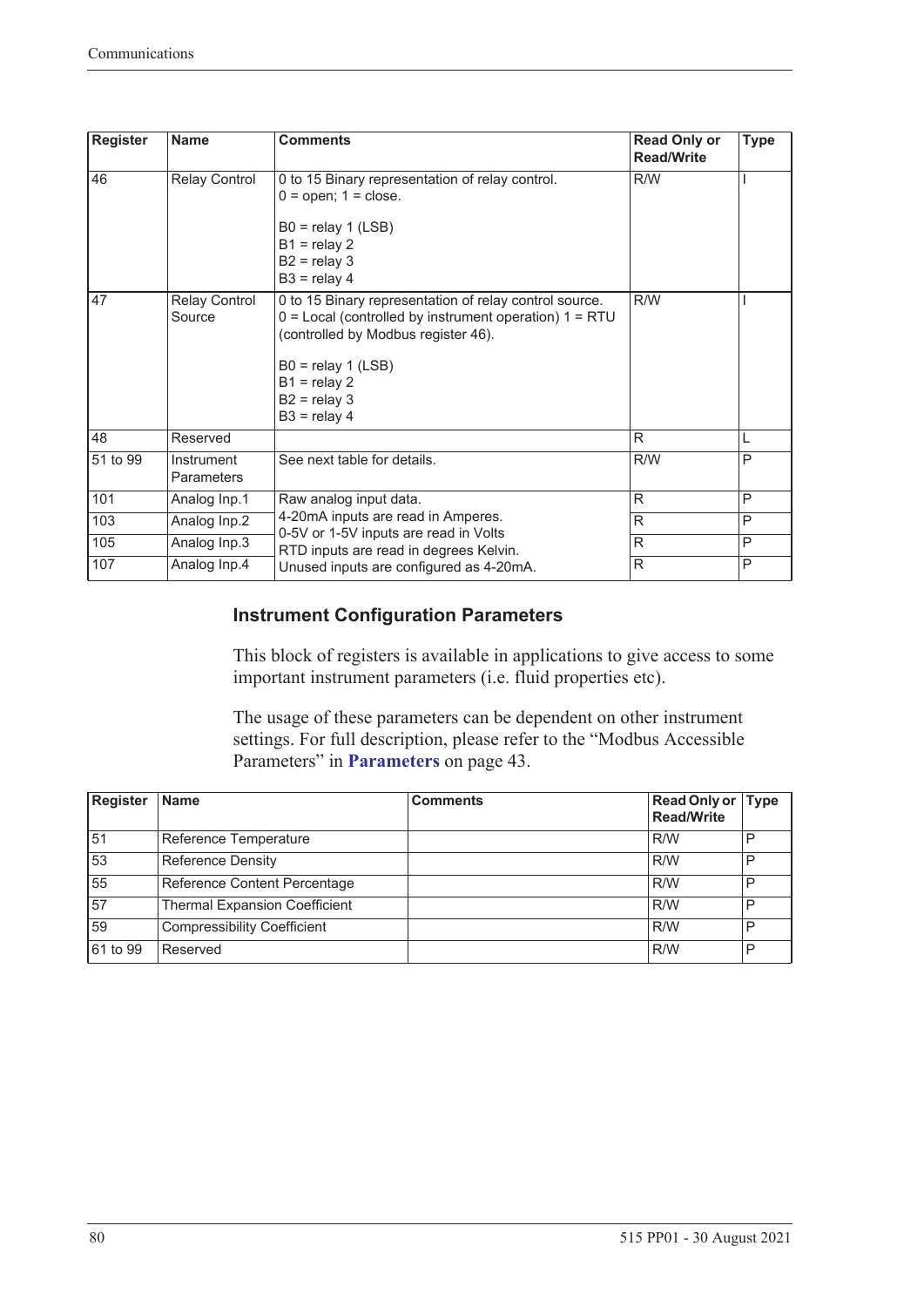### <span id="page-90-0"></span>**Printer Protocol**

<span id="page-90-2"></span>A printer protocol is available in the 500 Series. It provides the ability to print out live data, individual logged data and to do some report-style printing of logged data. The method of printing these and the format of the printouts is described below.

**Note:** Printer output is only available if the Real Time Clock option is fitted.

The selection of Printer Protocol can be made for the Communications Protocol options for the COM-1 RS232 or COM-2 RS485 port. A list of log report types and printer types available at the end of the TM-LOG calibration menu.

#### <span id="page-90-3"></span>**Report Types**

The list of report types is as follows:

- REP-01 Hourly Logs Report
- **•** REP-02 Daily Logs Report
- **•** REP-03 Weekly Logs Report
- **•** REP-04 Monthly Logs Report
- **•** REP-05 Yearly Logs Report
- REP-06 Previous Day Hourly Logs (0Hr 23Hr, minimum 48 hourly logs required)

The number of logs printed in each report is determined by the values programmed in the TM-LOG menu.

#### <span id="page-90-4"></span>**Printer Types**

The list of available printers is as follows:

- PRN-01 Generic computer printer
- PRN-02 Generic roll printer (printing first line first)
- **•** PRN-03 Slip Printer TM295
- **•** PRN-04 Label (roll) printer Citizen CMP30L

#### <span id="page-90-1"></span>**Customizing a Printout**

A customized printout can be provided which can have up to 6 header lines and 6 footer lines. It is also possible to include or exclude each main menu item on the printout. If any customizing of the printout is required discuss this with the distributor.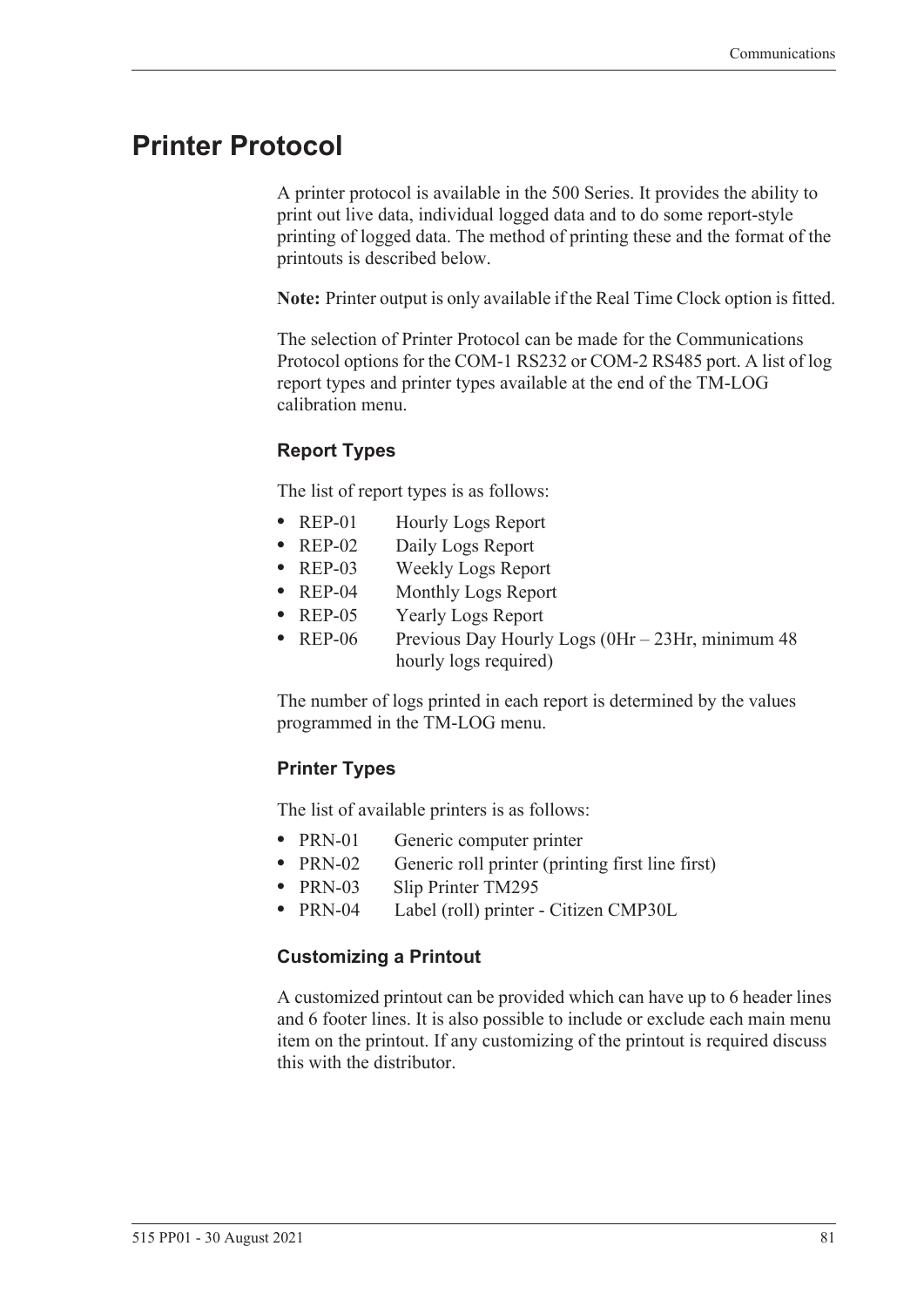### <span id="page-91-1"></span>**Types of Printouts**

#### <span id="page-91-0"></span>**Live Data**

The RESET key, when in main menu, is shared as the PRINT key if the printer protocol has been selected. A printout will be initiated whenever this key is pressed. If printing is not required, do not select printer protocol.

The format of this printout will be:

*Custom Header Lines*

*Current Docket No.* 

*Instrument Serial No. & Tag*

| Current Date & Time & Status                 |                      |                               |                                                                                   |
|----------------------------------------------|----------------------|-------------------------------|-----------------------------------------------------------------------------------|
| Total Variable<br>Total Variable<br>Variable | unit<br>unit<br>unit | value<br>value (acc)<br>value | $\langle$ Resettable total first $\rangle$<br>$\leq$ Accumulated total second $>$ |
| Variable<br>etc.                             | unit                 | value                         |                                                                                   |
| <b>Custom Footer Lines</b>                   |                      |                               | $\leq$ separation line $>$                                                        |

(Note that blank header and footer lines are not printed).

#### **Docket Number**

The docket number that appears on the live data printout indicates the print number. This number is cleared when the Accumulated totals are reset. If the Reset Mode is set for Delayed, where a print can be generated without resetting the non-accumulated totals, an additional number in brackets will be shown that indicates the number of prints since the last reset. i.e.

*DOCKET No. 000256 (000036)*

#### **Instrument Serial Number and Unit Tag**

The instrument serial number and unit tag is the same as the information shown in the Model Info menu. For more details refer to **[Model](#page-42-0)  [Information](#page-42-0)** on page 33.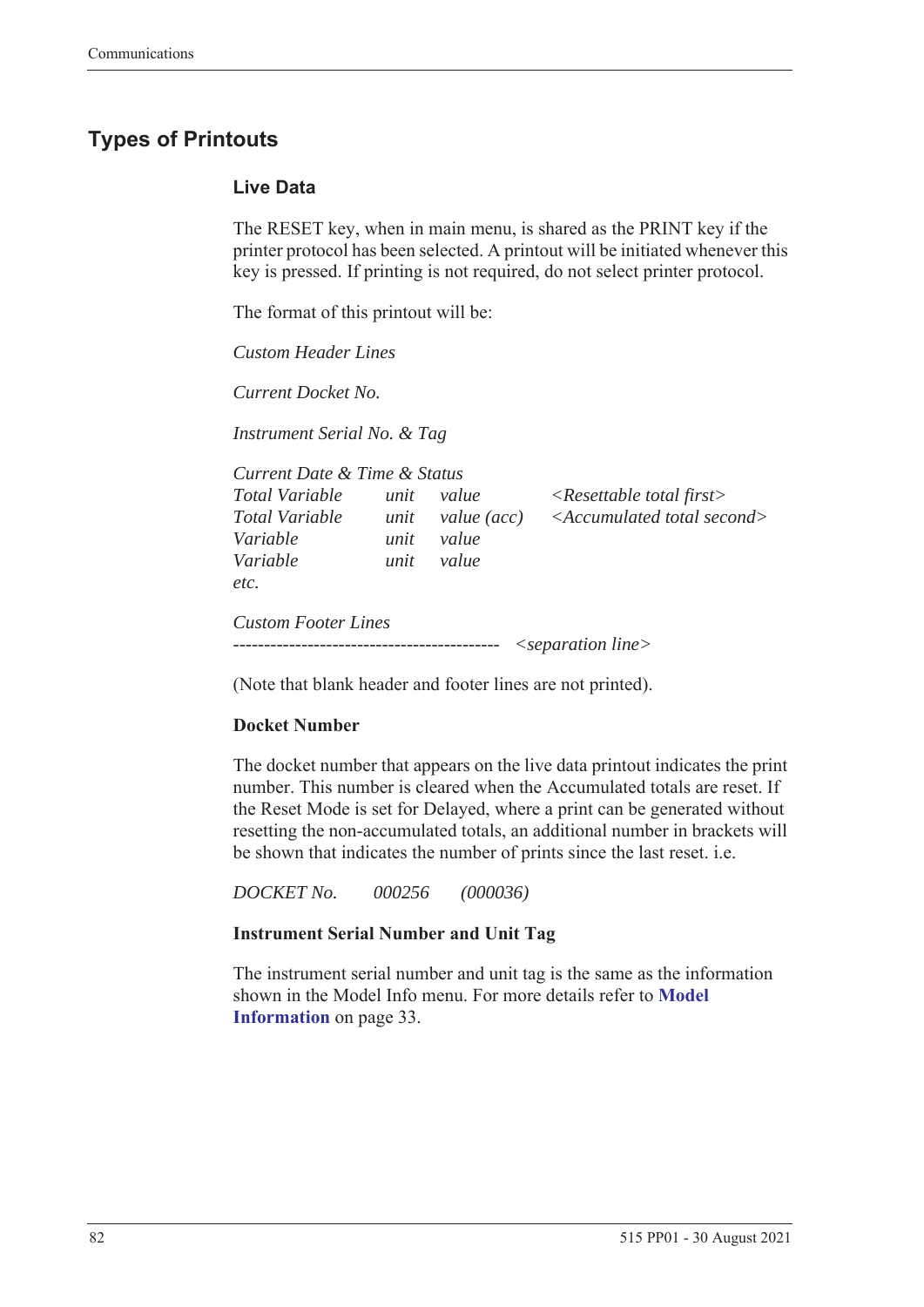#### <span id="page-92-0"></span>**Individual Log Data**

When in the Log Menu and while holding the DISPLAY key to view the data of the log of interest the RESET key can be pressed to initiate a printout of that log entry. The printout will have the time and date stamp corresponding to when the log was taken. After the print has been initiated there will be the opportunity to scroll to view another log entry and print again.

Since in each log entry all totals are stored as the Accumulated value, the printout will not have any resettable totals. The format of the printout with this exception is the same as the LIVE DATA printout:

*Custom Header Lines*

*Instrument Serial No. & Tag*

*Log Date & Time & Status Variable unit value <example: total as Accum only> Variable unit value etc.*

*Custom Footer Lines -------------------------------------------- <separation line>*

#### <span id="page-92-1"></span>**Log Report Printing**

As there is the likelihood that the reports can be of a considerable length it is strongly recommended that only the 80 Column printer with Z fold (tractor feed) paper be used. This is just as much for the memory storage of printer as it is for the reliable paper supply.

There is a HOLD.SET REPORT PRINT prompt under the main menu with the ability to print the pre-selected type of report. Pressing and holding the SET key for two seconds will initiate the printout. Any of the Log Reports will have the following format:

*Custom Header Lines*

*Title of Report*  $\langle$  *internally set, indicates report type>* 

*Current Date & Time Instrument Serial No. & Tag*

*-------------------------------------------- <separation line>*

*Log No. Date & Time & Status Variable unit value <example: total as Accum only> Variable unit value etc.*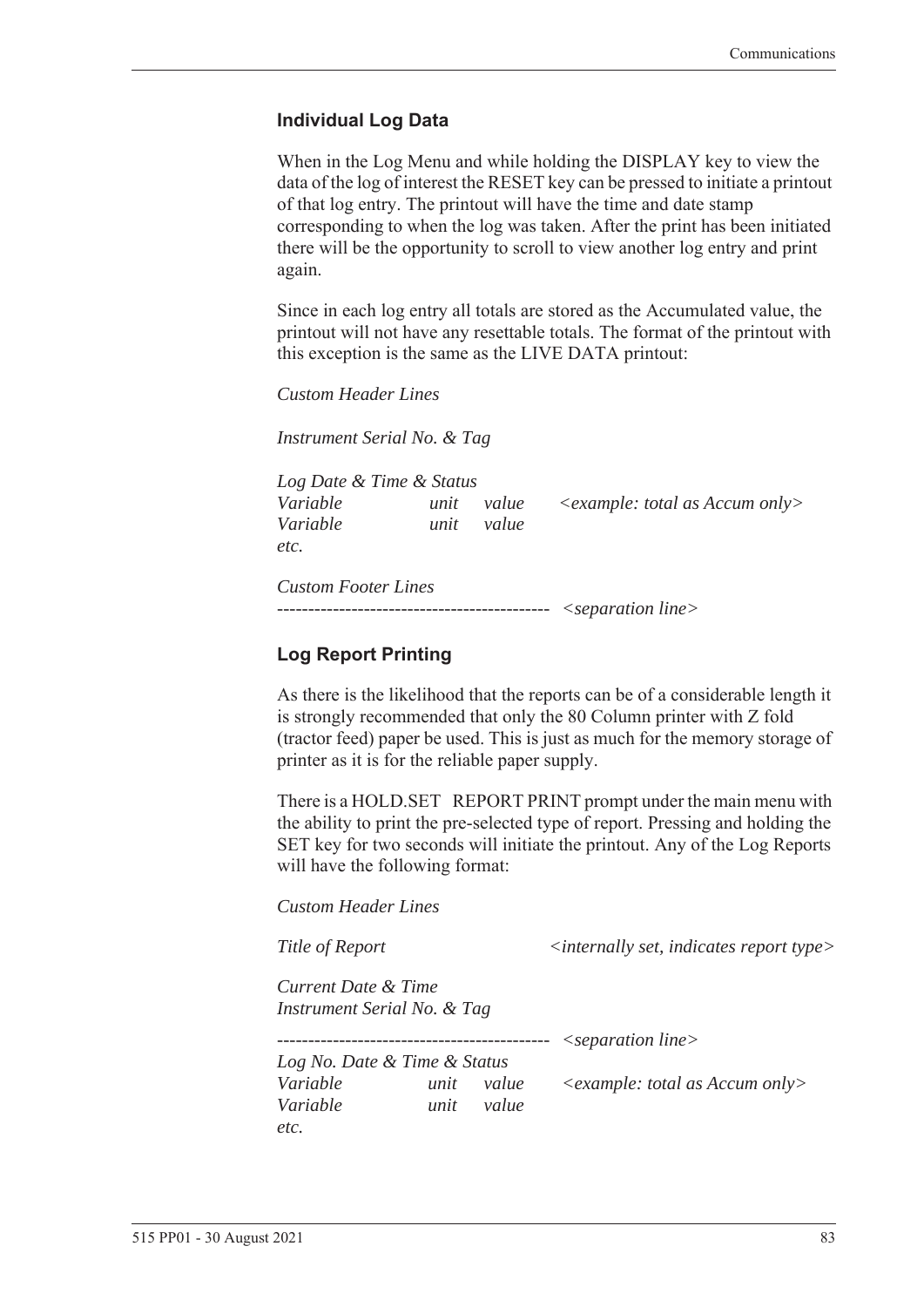|                              |      |       | $\leq$ separation line $>$              |
|------------------------------|------|-------|-----------------------------------------|
| Log No. Date & Time & Status |      |       |                                         |
| Variable                     | unit | value | $\leq$ example: total as Accum only $>$ |
| Variable                     | unit | value |                                         |
| etc.                         |      |       |                                         |
|                              |      |       | $\leq$ separation line $>$              |
| Log No. Date & Time & Status |      |       |                                         |
| Variable                     | unit | value | $\leq$ example: total as Accum only>    |
| Variable                     | unit | value |                                         |
| etc.                         |      |       |                                         |
| <b>Custom Footer Lines</b>   |      |       |                                         |

```
-------------------------------------------- <separation line>
```
Reports will print in the historical order, and for those logs that have no data (e.g. unit was powered off at the time) the print will show "Data not available", i.e.

| Log No. Date & Time & Status |      |           |                                                  |
|------------------------------|------|-----------|--------------------------------------------------|
| Variable                     | unit | value     | $\langle$ example: total as Accum only $\rangle$ |
| Variable                     | unit | value     |                                                  |
| etc.                         |      |           |                                                  |
|                              |      |           | $\leq$ separation line $>$                       |
| Log No. Data Not Available   |      |           |                                                  |
|                              |      | --------- | $\leq$ separation line $>$                       |
| Log No. Date & Time & Status |      |           |                                                  |
| Variable                     | unit | value     | $\leq$ example: total as Accum only $>$          |
| Variable                     | unit | value     |                                                  |
| etc.                         |      |           |                                                  |

If the unit is programmed for 0 logs for a particular time base then the report for that time base will only consist of the header and ID information and a "Data Not Available" message. Likewise for the 0Hr to 23Hr report to print the complete report there must be a minimum of 48 hourly logs programmed otherwise "Data Not Available" will be printed for the missing logs.

*Custom Header Lines*

*Title of Report*

*Current Date & Time Instrument Serial No. & Tag*

*Data Not Available*

*Custom Footer Lines* 

*-------------------------------------------- <separation line>*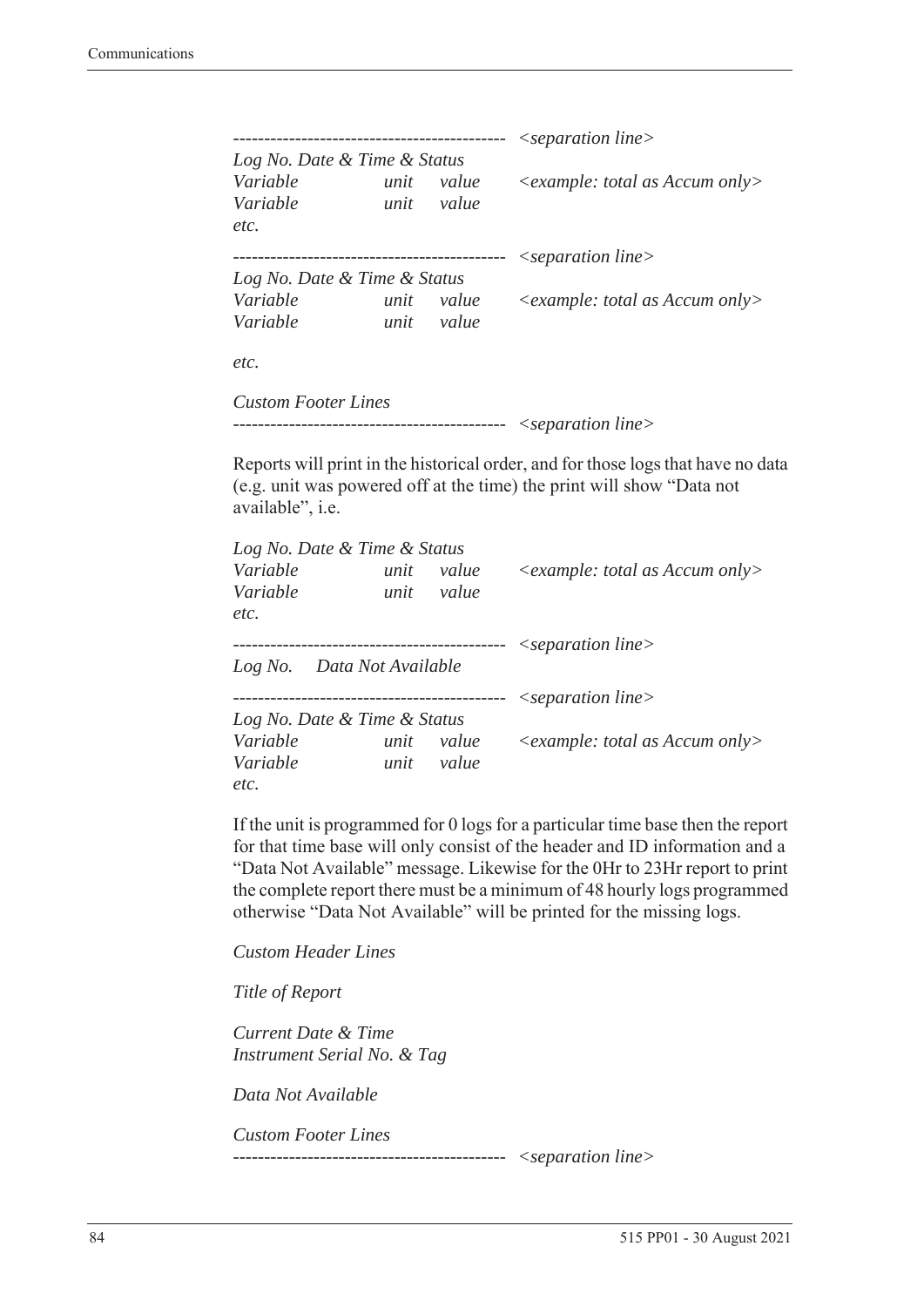#### <span id="page-94-0"></span>**Printer Data Control**

Some printers have limited data buffers and are therefore unable to collect all the print data being transmitted. The 500 Series has the capability of software handshaking. The Xon/Xoff characters can be used by any of the printer types to control the flow of data to ensure that data is not lost.

Some printers will also transmit an Xoff character in response to other events such as printer being off-line, print head not engaged or power being removed. The specific behaviour of the printer being used should be noted.

#### <span id="page-94-1"></span>**Error Messages**

There are two printer error messages that can be displayed.

#### **PAPER OUT**

This message is related to the Printer Type PRN-03 TM295 Slip printer. It is standard procedure with this printer to check for paper status before printing. If a print is attempted but there is no paper the PAPER OUT message will be scrolled. The instrument will continue to poll the printer for paper and if paper is detected before a communications timeout expires the print will commence.

#### **COMMS TIMEOUT**

This message is relevant for all printer types and will be activated for the following conditions.

1. If the flow of data is stopped due to software or hardware handshaking and is not allowed to resume before the communications timeout.

2. If Printer Type is PRN-03 Slip printer and a paper status is requested but no response is received within the timeout period.

3. Paper Out has been detected for Printer Type PRN-03 but no paper is inserted within the timeout period.

When a communications timeout error has been activated the message COMMS TIMEOUT will be scrolled once, the request to print will be cleared and the instrument will return to its normal mode.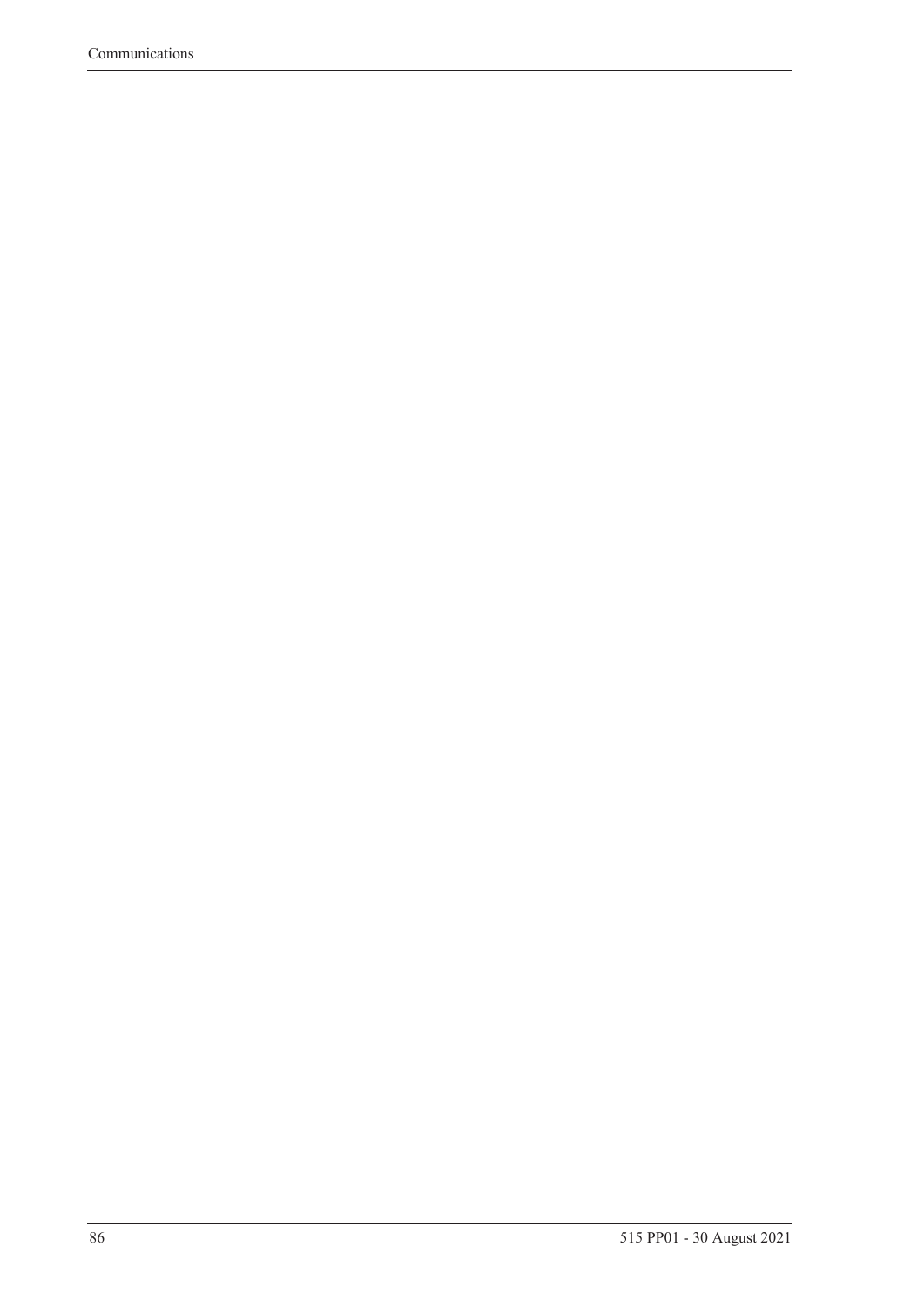# <span id="page-96-1"></span>**Appendix A Glossary**

<span id="page-96-0"></span>

| 500-PM<br><b>Software</b>              | The 500 Series Program Manager (500-PM software) is a Windows based<br>program that is freely available from the download section of the Contrec<br>website. The program is a comprehensive configuration tool and resource<br>centre that can be used to tailor an instrument to suit specific application<br>needs including program settings, units of measurement, custom tags/text,<br>access levels and more. Custom versions can be saved and configuration<br>reports generated as a PDF. |  |  |  |  |
|----------------------------------------|---------------------------------------------------------------------------------------------------------------------------------------------------------------------------------------------------------------------------------------------------------------------------------------------------------------------------------------------------------------------------------------------------------------------------------------------------------------------------------------------------|--|--|--|--|
| <b>ASCII</b>                           | American Standard Code for Information Interchange. For the ASCII<br>protocol, the instrument receives and transmits messages in ASCII, with all<br>command strings to the instrument terminated by a carriage return. Replies<br>from the instrument are terminated with a line-feed and a carriage-return.                                                                                                                                                                                      |  |  |  |  |
| <b>Absolute</b>                        | Absolute Pressure = Atmospheric Pressure + Gauge Pressure.                                                                                                                                                                                                                                                                                                                                                                                                                                        |  |  |  |  |
| <b>Pressure</b>                        | It is the combined local atmospheric pressure and the gauge pressure. All<br>calculations are based on absolute values for pressure. Some sensors can<br>directly measure the absolute pressure value while others measure gauge<br>pressure. Pressure can be displayed as absolute or gauge and is indicated<br>with an 'A' or 'G' appended to the pressure units of measure.                                                                                                                    |  |  |  |  |
| <b>K-factor</b>                        | The K-factor is a constant value associated with frequency type flowmeters.<br>It is a scaling factor used in calculations to determine flow rate.                                                                                                                                                                                                                                                                                                                                                |  |  |  |  |
| <b>Modbus RTU</b>                      | The Modbus protocol is a message structure for communications between<br>controllers and devices regardless of the type of network. In RTU (remote<br>terminal unit) mode, each 8-bit byte in a message contains two 4-bit<br>hexadecimal characters. This mode has greater character density than<br>ASCII and allows better data throughput than ASCII for the same baud rate.                                                                                                                  |  |  |  |  |
| <b>Normalised</b><br>Input             | A normalised input ranges from 0 to 1.000. For 4-20 mA input, the signal is<br>set to 0 at 4mA and the signal is set to 1.000 at 20mA.                                                                                                                                                                                                                                                                                                                                                            |  |  |  |  |
| <b>NPS</b>                             | Namur Proximity Switch.                                                                                                                                                                                                                                                                                                                                                                                                                                                                           |  |  |  |  |
| <b>Passive Output</b><br><b>Signal</b> | Requires an external power supply.                                                                                                                                                                                                                                                                                                                                                                                                                                                                |  |  |  |  |
| <b>RTD</b>                             | <b>Resistance Temperature Device</b>                                                                                                                                                                                                                                                                                                                                                                                                                                                              |  |  |  |  |
| Watchdog<br>Timer (WTD)                | The WDT is used to monitor the activity of the micro processor and will<br>force a reboot if the micro processor stops, while power is applied, due to<br>any internal or external influences.                                                                                                                                                                                                                                                                                                    |  |  |  |  |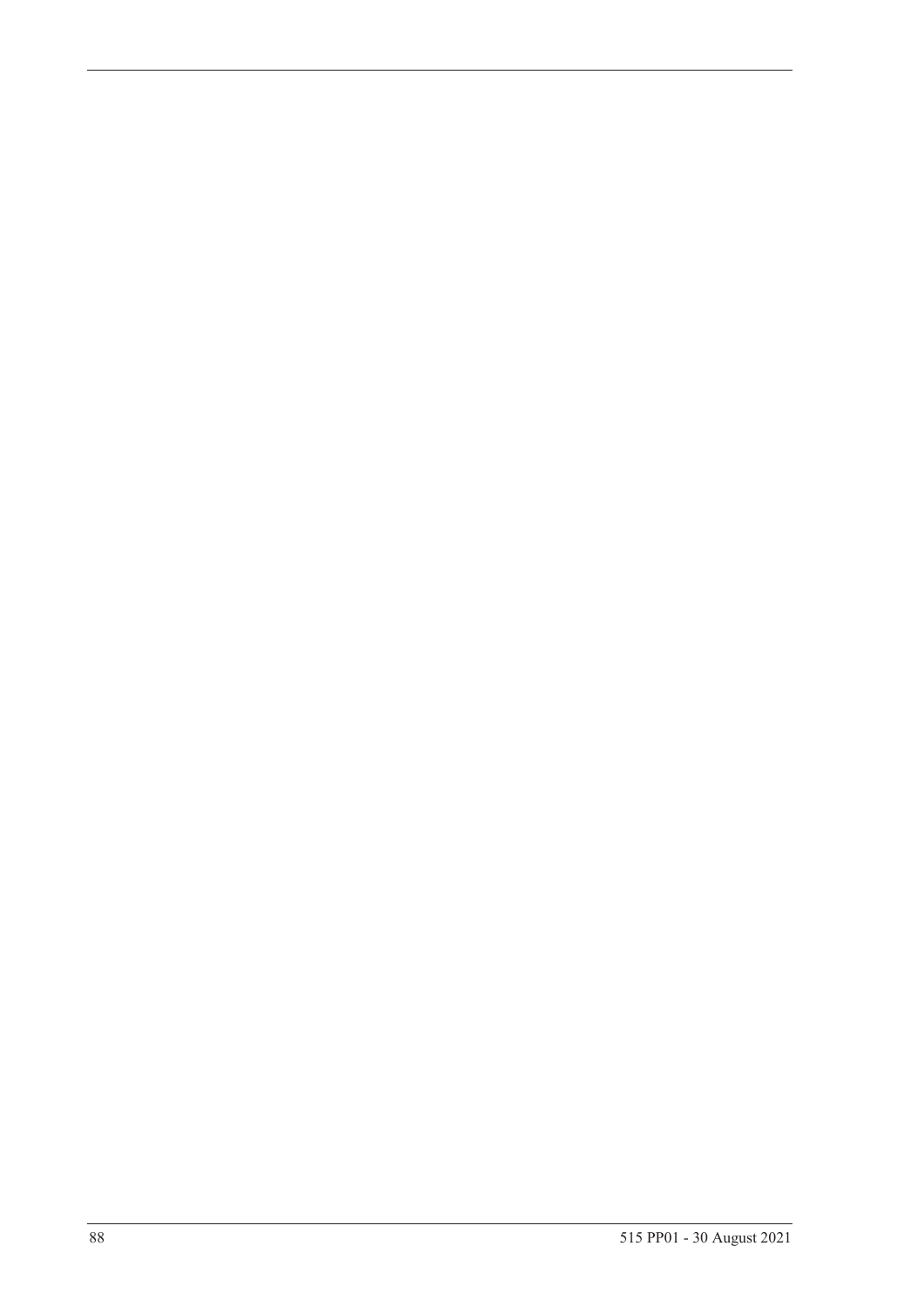# <span id="page-98-1"></span>**Appendix B Model Numbers**

## <span id="page-98-0"></span>**Product Codes**

| <b>Model</b>                                                                                                                                                                                                                            | <b>Supplementary Code</b> |              |                                                                                                                        | <b>Description</b> |                                                                                                                                        |                                              |                            |                                                                                                                             |
|-----------------------------------------------------------------------------------------------------------------------------------------------------------------------------------------------------------------------------------------|---------------------------|--------------|------------------------------------------------------------------------------------------------------------------------|--------------------|----------------------------------------------------------------------------------------------------------------------------------------|----------------------------------------------|----------------------------|-----------------------------------------------------------------------------------------------------------------------------|
| 515                                                                                                                                                                                                                                     |                           |              |                                                                                                                        |                    |                                                                                                                                        |                                              | $-$ PP01                   |                                                                                                                             |
|                                                                                                                                                                                                                                         | $\mathbf{1}$              |              |                                                                                                                        |                    |                                                                                                                                        |                                              |                            | Panel mount enclosure                                                                                                       |
|                                                                                                                                                                                                                                         | $\overline{2}$            |              |                                                                                                                        |                    |                                                                                                                                        |                                              |                            | Field mount enclosure (NEMA 4X / IP66)                                                                                      |
| <b>Enclosure</b>                                                                                                                                                                                                                        | 3/5                       |              |                                                                                                                        |                    |                                                                                                                                        |                                              |                            | Explosion proof Ex d (IECEx/ATEX), metric glands<br>(5 specifies heater)                                                    |
|                                                                                                                                                                                                                                         | 4/6                       |              |                                                                                                                        |                    |                                                                                                                                        |                                              |                            | Explosion proof Ex d (CSA), NPT glands<br>(6 specifies heater)                                                              |
|                                                                                                                                                                                                                                         |                           | 0            |                                                                                                                        |                    |                                                                                                                                        |                                              |                            | 4 logic inputs, 1 isolated output, 2 relays (only relay type 1 is<br>available), RS232 (DB9) communication port             |
| <b>Output Options</b>                                                                                                                                                                                                                   |                           | $\mathbf{1}$ |                                                                                                                        |                    |                                                                                                                                        |                                              |                            | 4 logic inputs, 2 isolated outputs, 4 relays, real-time clock data<br>logging, RS232 (DB9) and RS485 communication ports    |
|                                                                                                                                                                                                                                         |                           | 2/3          |                                                                                                                        |                    |                                                                                                                                        |                                              |                            | 4 logic inputs, 2 isolated outputs, 4 relays, real-time clock data<br>logging, RS232 (DB9) and Ethernet communication ports |
|                                                                                                                                                                                                                                         |                           |              | 1                                                                                                                      |                    |                                                                                                                                        |                                              |                            | Electromechanical relays only                                                                                               |
| <b>Relay Type</b>                                                                                                                                                                                                                       |                           |              | $\overline{2}$                                                                                                         |                    |                                                                                                                                        | 2 electromechanical and 2 solid state relays |                            |                                                                                                                             |
|                                                                                                                                                                                                                                         |                           |              | $\overline{3}$                                                                                                         |                    |                                                                                                                                        |                                              |                            | Solid state relays only                                                                                                     |
| <b>Power Supply</b>                                                                                                                                                                                                                     |                           |              |                                                                                                                        | U                  |                                                                                                                                        |                                              |                            | Inputs for 12-28VDC and 100-240 VAC, 50-60Hz<br>(Previous Models: $A = 110/120$ VAC, $E = 220/240$ VAC)                     |
|                                                                                                                                                                                                                                         |                           |              |                                                                                                                        | D                  |                                                                                                                                        |                                              |                            | Input for 12-28VDC power only                                                                                               |
| <b>Display Panel Options</b>                                                                                                                                                                                                            |                           |              |                                                                                                                        |                    | S                                                                                                                                      |                                              |                            | Standard option (now with backlight & LCD backup)<br>(original Full option: F, with Infra-Red comms, no longer available)   |
| C<br><b>PCB Protection</b>                                                                                                                                                                                                              |                           |              |                                                                                                                        |                    | Conformal coating - required for maximum environmental<br>operating range. Recommended to avoid damage from<br>moisture and corrosion. |                                              |                            |                                                                                                                             |
| N                                                                                                                                                                                                                                       |                           |              | None - suitable for IEC standard 654-1 Climatic Conditions up<br>to Class B2 (Heated and/or cooled enclosed locations) |                    |                                                                                                                                        |                                              |                            |                                                                                                                             |
| <b>PP01</b><br><b>Application Pack Number</b>                                                                                                                                                                                           |                           |              |                                                                                                                        |                    | Defines the application software to be loaded into the<br>instrument                                                                   |                                              |                            |                                                                                                                             |
| For example: Model No. 515.111USC<br>Displayed on the 500 Series as:<br>Note: The first character represents the CPU installed<br>(factory use only). The remaining 6 characters only<br>represent hardware that affects the operation. |                           |              |                                                                                                                        |                    |                                                                                                                                        |                                              | $2 - 1 - 5 -$<br>SIS MODEL |                                                                                                                             |

**Note:** Example full product part number is 515.111USC-PP01 (This is the number used for placing orders).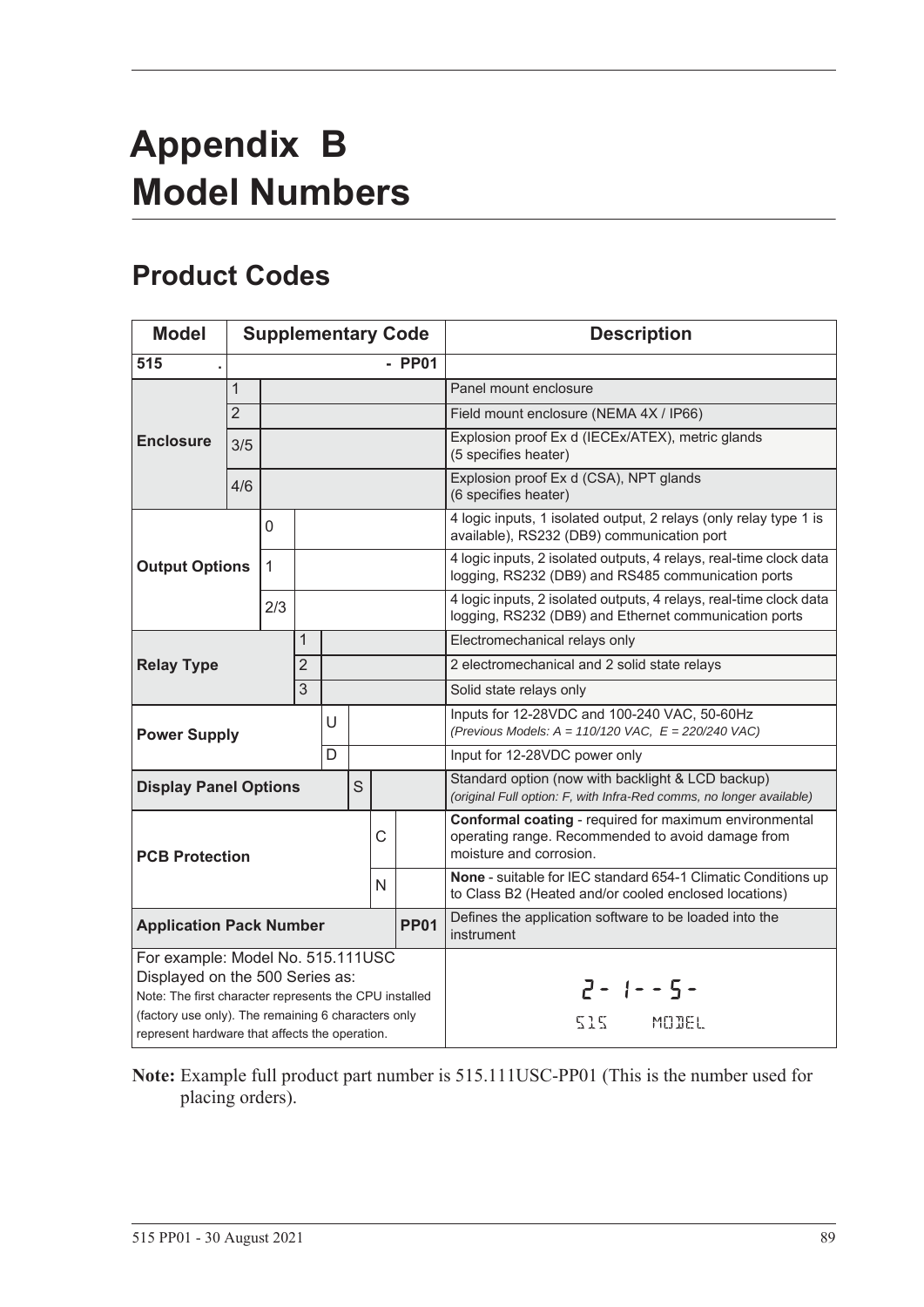## <span id="page-99-1"></span>**Custom Version Codes**

|                                                          | Code |                |  | <b>Description</b>                                                                             |  |
|----------------------------------------------------------|------|----------------|--|------------------------------------------------------------------------------------------------|--|
|                                                          | 00   |                |  | <b>Factory Default Application</b>                                                             |  |
|                                                          | 01   |                |  | Contrec Systems Pty. Ltd. Melbourne Australia                                                  |  |
|                                                          | 02   |                |  | Contrec Limited, West Yorkshire UK                                                             |  |
| <b>Origin Code</b>                                       | 03   |                |  |                                                                                                |  |
| <b>Identifies</b><br><b>Distributor</b>                  | 04   |                |  | Contrec - USA, LLC. Pelham AL 35124 USA                                                        |  |
|                                                          | 05   |                |  | Flowquip Ltd. Halifax UK                                                                       |  |
|                                                          | 06   |                |  |                                                                                                |  |
| etc.                                                     |      |                |  |                                                                                                |  |
|                                                          |      | $\Omega$       |  | English (Default)                                                                              |  |
| <b>User Language</b>                                     |      | $\mathbf{1}$   |  | German                                                                                         |  |
|                                                          |      | $\overline{2}$ |  | <b>Dutch</b>                                                                                   |  |
|                                                          |      | 3              |  | French                                                                                         |  |
|                                                          |      | $\overline{4}$ |  | Spanish                                                                                        |  |
|                                                          |      | 5              |  |                                                                                                |  |
|                                                          |      | etc.           |  |                                                                                                |  |
| 000<br><b>Distributor's Code</b><br>$\cdots$<br>999      |      |                |  | Distributor's own choice. Possibly a code that identifies the<br>customer and the application. |  |
|                                                          |      |                |  |                                                                                                |  |
|                                                          |      |                |  |                                                                                                |  |
| For example: 02 3 157<br>Displayed on the 500 Series as: |      |                |  | 023157                                                                                         |  |
|                                                          |      |                |  | CUSTOM VERS                                                                                    |  |

## **Application Information Code**

The Application Information code is an aid for users and service personnel to determine the type of inputs that are used in a particular application. The Application Information code is displayed on the instrument as shown below.

<span id="page-99-0"></span>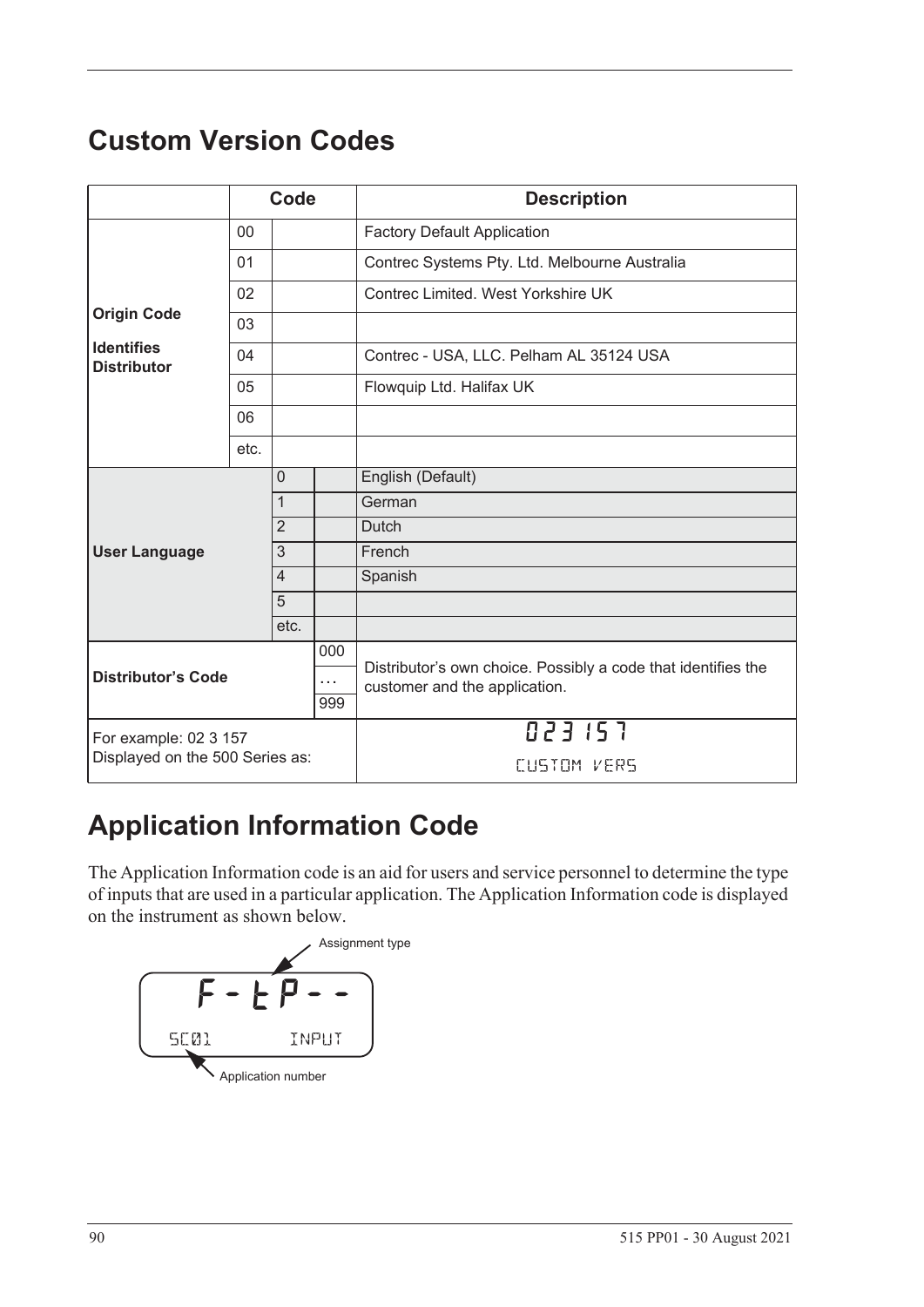The Application number identifies the application as in the following examples:

- **•** SC01 steam flow computer for frequency flow meter
- **•** GN02 natural gas flow computer for analog flow meter

The Input Assignment type indicates the physical input that is assigned to each input on the instrument. The code is made up from six characters as follows:

| FINP1   FINP2   AINP1   AINP2   AINP3   AINP4 |  |  |  |
|-----------------------------------------------|--|--|--|
|                                               |  |  |  |

The codes are as follows:

- - not used in this application
- **A** indicates a generic analog input such as for density or level etc.
- **•** C indicates a user code input
- d indicates a density input
- **•** F indicates a generic flow input such as for volume or mass etc.
- H indicates a high flow input for stacked inputs
- **•** L indicates a low flow input for stacked inputs
- **•** P indicates a pressure input
- **q** indicates a quadrature input
- *k* indicates a temperature input.

For example,  $F - F - i$  is an instrument with FINP1 (frequency input 1) assigned to a flow input, AINP1 assigned to a temperature input and AINP2 assigned as a pressure input. The other inputs are not used.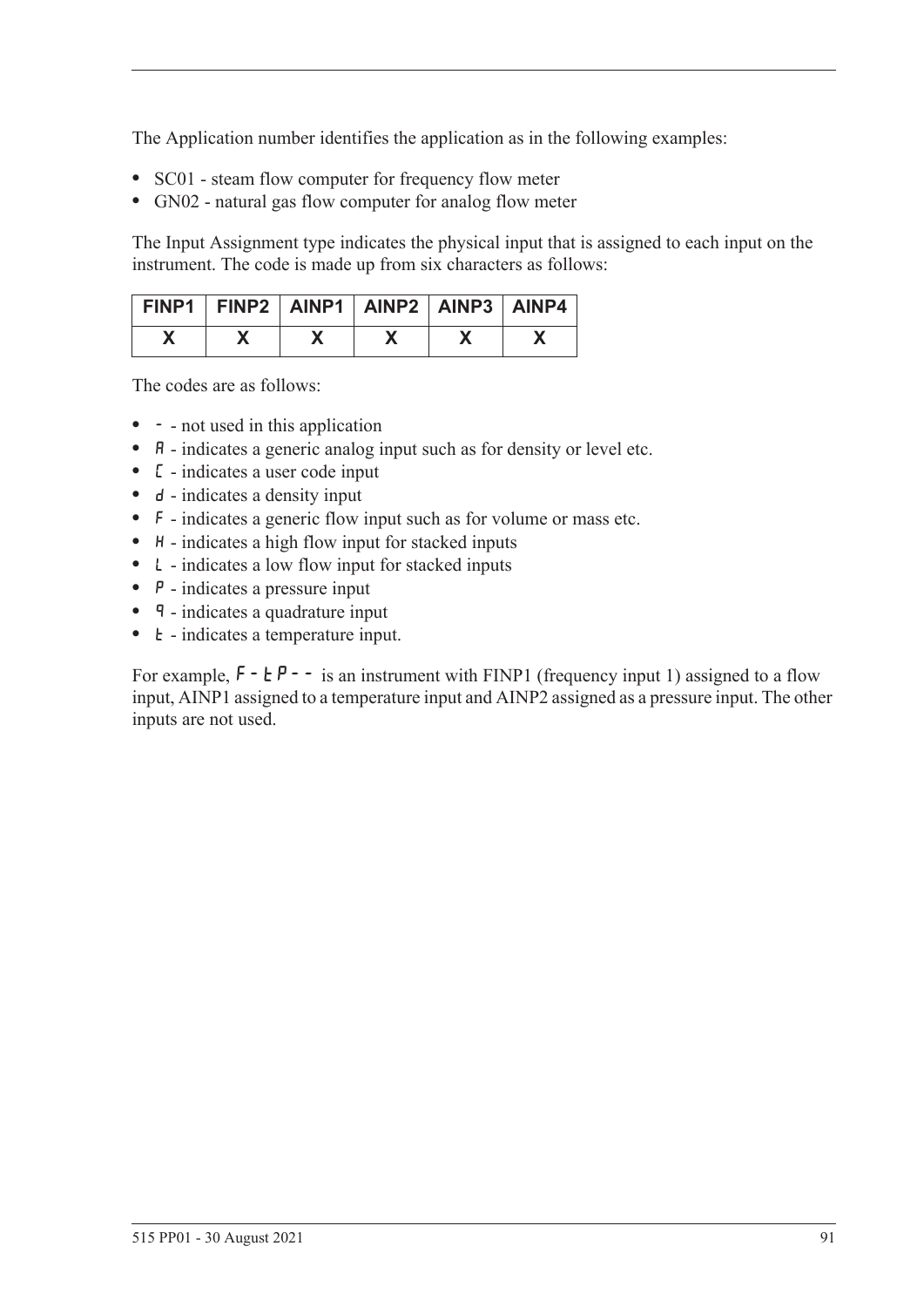# <span id="page-101-0"></span>**Appendix C Ethernet Port & Setup**

# **Ethernet Port**

The optional Ethernet port simplifies the communication network and avoids the need for an external 3rd party Serial to Ethernet converter. It allows communications via an existing Ethernet network. In some installations you will need to speak with your network (IT) administrator in order to correctly set up your network. Applications, such as DataMod (available via Contrec), can communicate over the Ethernet network to perform remote monitoring and Data Logging operations.

Within the instrument's calibration menus the Ethernet port uses the settings for the RS-485 port that need to match a supplied Ethernet unit as follows:

- **•** Protocol: RTU
- **•** Baud Rate: 19200
- **•** Data Bits: 8
- **•** Parity: Even
- **•** Stop Bits: 1

Data mapping follows the same convention applied to Modbus registers.

# **Connecting 515 Ethernet to Networks/Routers**

Ethernet 515s are set as default to DHCP (Dynamic Host Configuration Protocol), which should allow your network/router to automatically find and assign an IP address to the instrument (providing there are addresses available). If your network cannot locate the instrument you may need to run the 'Digi Discovery' tool (Contrec guide available on request) or enter the Ethernet module's MAC address within your router settings. If required, the instrument can also be set to a static IP address, however it is strongly advised that only IT competent persons access and edit site network and 515 Ethernet settings. All Ethernet instruments are supplied with the Ethernet module MAC address printed on the outside of the enclosure and also printed directly onto the Ethernet Module itself (the Option card would need to be removed to view the physical Digi Ethernet module).

Contrec Limited will not be held responsible for any changes made to customer router and network settings. Further guides on how to access the module settings and discovering IP address' can be supplied upon request.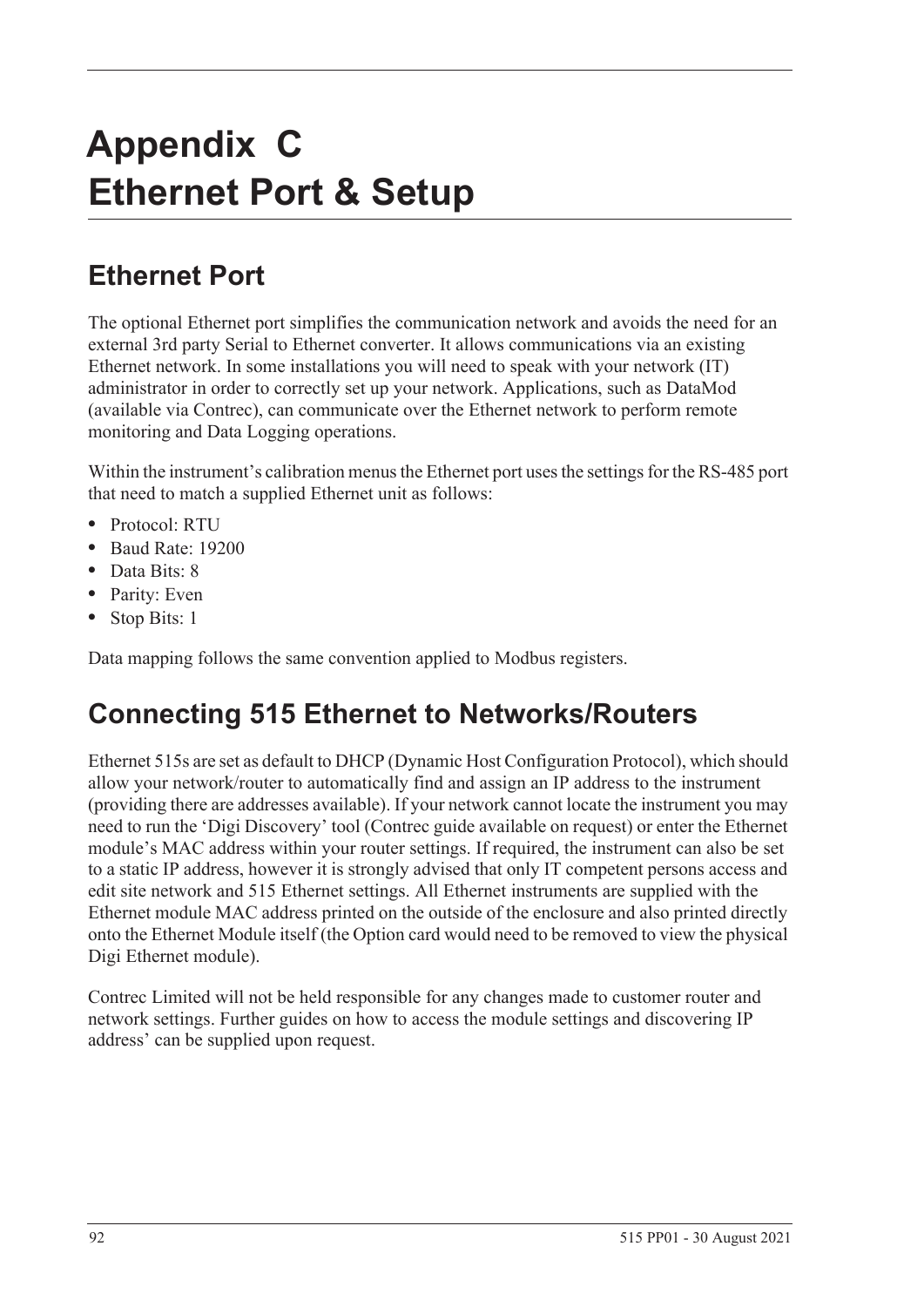# **Connecting DataMod via Ethernet**

Using the IP address that you or the network/router has assigned to the 515 instrument, enter this into the **Host Name / IPv4 Address** tab within DataMod's Modbus Connection Settings as per [Figure 21.](#page-102-0)

Ensure all other settings are correct as per the **Datamod User Guide** and the **515 Ethernet Guide - Establishing a Connection to Datamod**. Both of these documents are available from Contrec on request.

| Transmission Mode-                                            |                      |                     |                      |  |
|---------------------------------------------------------------|----------------------|---------------------|----------------------|--|
| C RTU Serial                                                  | <b>C</b> TCP/IP      | C RTU over TCP/IP   |                      |  |
| -RTU Serial Settings-                                         |                      |                     |                      |  |
| Serial Port:                                                  |                      | Baud Rate (bps):    |                      |  |
| COM1                                                          |                      | 19200               | $\blacktriangledown$ |  |
| -Data Bits-                                                   |                      | -Parity-            |                      |  |
| C 7 bits C 8 bits                                             |                      | C None              |                      |  |
|                                                               |                      | $C$ Odd             |                      |  |
| -Stop Bits-                                                   |                      |                     |                      |  |
| $C$ 1 bit $C$ 2 bits                                          |                      | $G$ Even            |                      |  |
|                                                               |                      |                     |                      |  |
| TCP/IP Settings                                               |                      |                     |                      |  |
| Host Name / IPv4 Address:                                     |                      |                     | Port:                |  |
| 502<br>192.168.0.7                                            |                      |                     |                      |  |
|                                                               |                      |                     |                      |  |
|                                                               |                      |                     | 11                   |  |
| Receive Timeout (sec): $\begin{vmatrix} 2 \\ 1 \end{vmatrix}$ |                      | Slave Unit Address: |                      |  |
| Maximum Retries:                                              | $\vert$ <sub>2</sub> |                     |                      |  |
|                                                               |                      |                     |                      |  |
|                                                               |                      | <br>$\frac{QK}{2}$  | Cancel               |  |

<span id="page-102-0"></span>*Figure 21 DataMod - Modbus Connection Settings*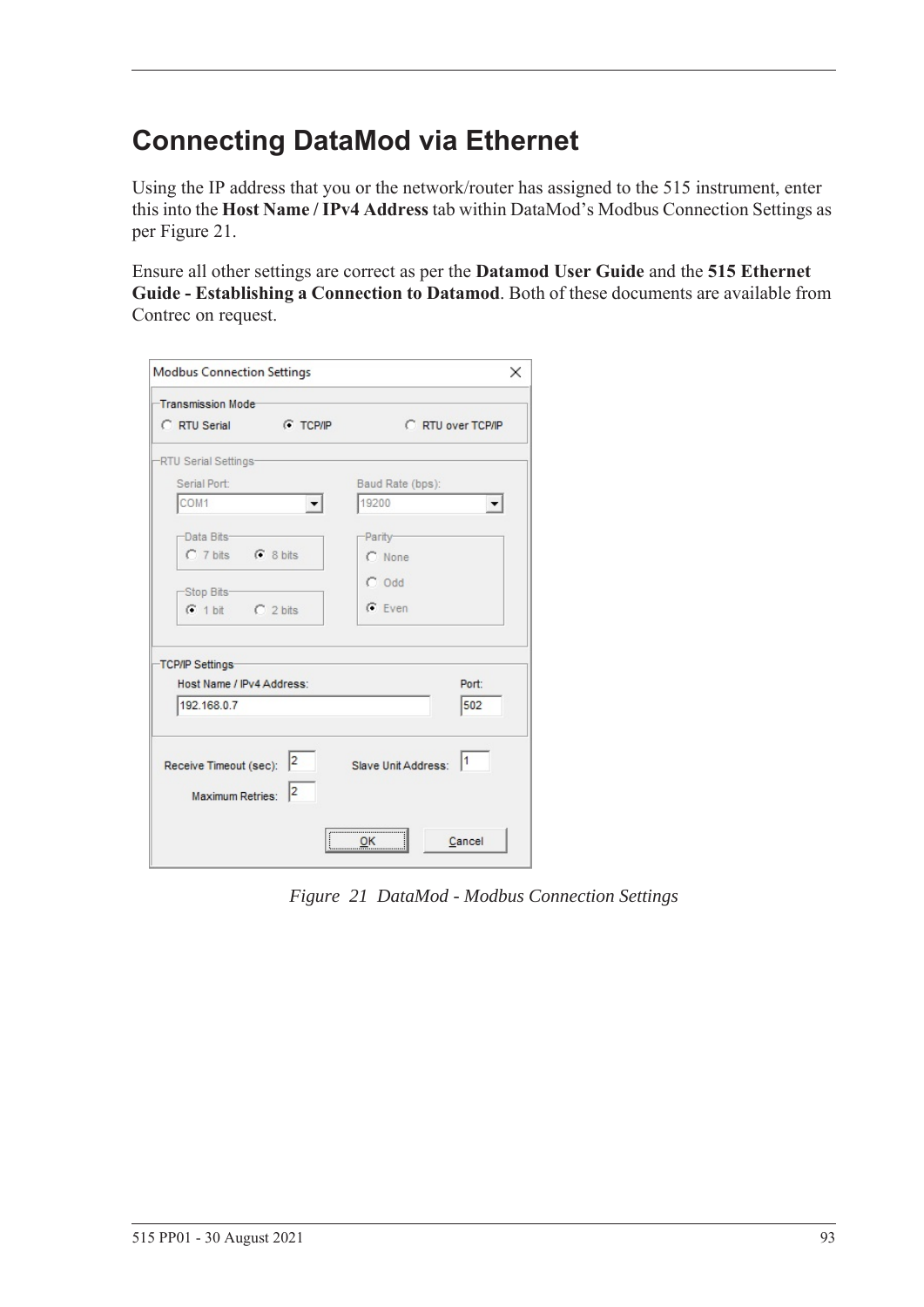# **Appendix D Reference Tables**

# <span id="page-103-0"></span>**Thermal Coefficients of Expansion at 15°C (60°F)**

| <b>Products</b>                                                    | Density at 15°C<br>(kg/litre)             | <b>Coefficient of Expansion</b><br>(ppm/°C) |  |
|--------------------------------------------------------------------|-------------------------------------------|---------------------------------------------|--|
| <b>LPG</b><br>- Propane<br>- Butane                                | 0.510<br>0.580                            | 2900<br>2000                                |  |
| <b>Aviation Gasoline</b>                                           | 0.695                                     | 1200                                        |  |
| Petrol                                                             | 0.740                                     | 1100                                        |  |
| <b>Aviation Jet A-1</b>                                            | 0.795                                     | 940                                         |  |
| <b>Lighting Kerosine</b>                                           | 0.790                                     | 940                                         |  |
| Power Kerosine                                                     | 0.810                                     | 870                                         |  |
| <b>Heating Oil</b>                                                 | 0.820                                     | 870                                         |  |
| Automotive Distillate                                              | 0.840                                     | 840                                         |  |
| <b>Industrial Diesel Fuel</b>                                      | 0.855                                     | 820                                         |  |
| - High Sulphur<br>Fuel Oil<br>- Low Sulphur                        | 0.980<br>0.900                            | 700<br>750                                  |  |
| <b>Bitumen</b>                                                     | 1.020                                     | 630                                         |  |
| Crude Oil (Bass Strait)                                            | 0.796                                     | 870                                         |  |
| <b>Benzene</b>                                                     | 0.880                                     | 1200                                        |  |
| Toluene                                                            | 0.870                                     | 1100                                        |  |
| Xylene                                                             | 0.860                                     | 1000                                        |  |
| <b>White Spirit</b>                                                | 0.780                                     | 950                                         |  |
| <b>Mineral Turpentine</b>                                          | 0.820                                     | 870                                         |  |
| Lube Oils - SAE 10<br>- SAE 20<br>- SAE 30<br>$-SAE40$<br>- SAE 50 | 0.880<br>0.890<br>0.890<br>0.900<br>0.900 | 770<br>760<br>760<br>740<br>740             |  |
| Water                                                              | 1.000                                     | 310                                         |  |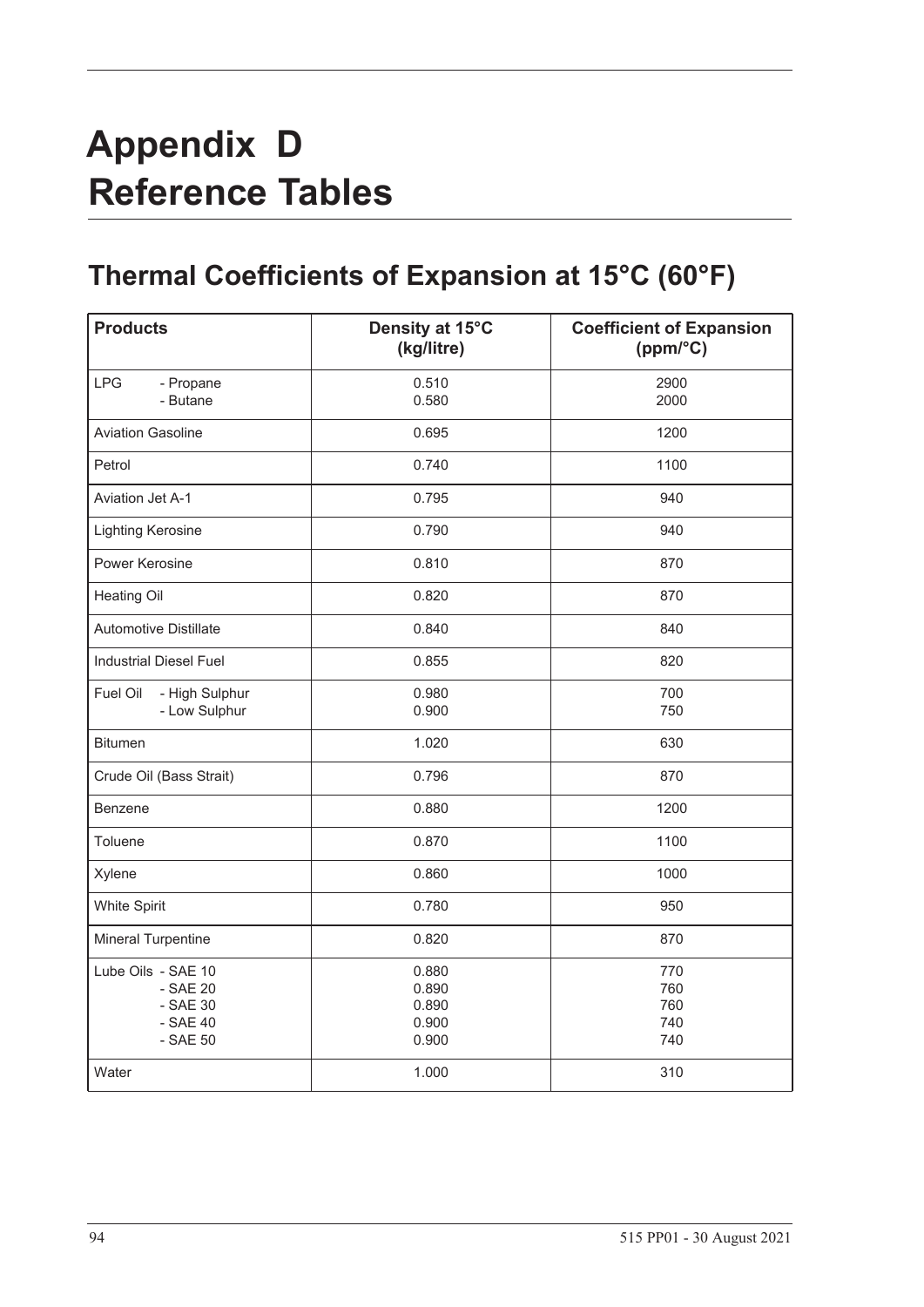# **Index**

**Numerics** 0-5V inpu[t 16](#page-25-0) 4-20mA input [17](#page-26-0) output [19](#page-28-0) 500 Series Program Manage[r 5](#page-14-0) 500-PM software [5,](#page-14-0) [87](#page-96-0)

#### **A**

ACCUM ke[y 28](#page-37-0) address, instrumen[t 70](#page-79-0) alarm connection [21](#page-30-0) equipment failur[e 53](#page-62-0) hysteresi[s 55](#page-64-0) relays [53](#page-62-1) setpoin[t 54](#page-63-0) alarms menu [53](#page-62-2) analog input connection[s 16](#page-25-1) failur[e 64](#page-73-0) scalin[g 3](#page-12-1) application cod[e 90](#page-99-0) approvals [7](#page-16-0) FCC Declaration [7](#page-16-1) ASCII protoco[l 69](#page-78-0)

#### **B**

back panel [12](#page-21-0) backup program [39](#page-48-0) Program Manage[r 39](#page-48-1) basic men[u 30](#page-39-0) battery faile[d 65](#page-74-0) lif[e 57](#page-66-1) ne[w 65](#page-74-0) battery replacemen[t 25](#page-34-0) battery typ[e 25](#page-34-1) baud rat[e 56](#page-65-1)

#### **C**

CAL switch-protected parameter [35](#page-44-0)

calibration backup, reports [39](#page-48-0) menu [40](#page-49-0) set mode [36](#page-45-0) view mode [36](#page-45-1) cleaning [11](#page-20-0) clock batter[y 57](#page-66-1) date format [58](#page-67-0) real-tim[e 57](#page-66-2) codes application information [90](#page-99-0) customer versio[n 90](#page-99-1) exception [79](#page-88-1) product numbe[r 89](#page-98-0) comm port COM-1 RS-232 [67](#page-76-1) COM-2 RS-485 [68](#page-77-1) communication connection[s 23](#page-32-0) protocols [69](#page-78-1) communication[s 4,](#page-13-0) [67](#page-76-2) menu [56](#page-65-2) connections alar[m 21](#page-30-0) communication [67](#page-76-3) communication[s 23](#page-32-0) electrical [12](#page-21-1) input [15](#page-24-0) mains [24](#page-33-0) output [19](#page-28-1) content percentag[e 30](#page-39-1) customer version codes [90](#page-99-1) customizing a printout [81](#page-90-1)

#### **D**

daily logging [59](#page-68-0) data log viewing [31](#page-40-0)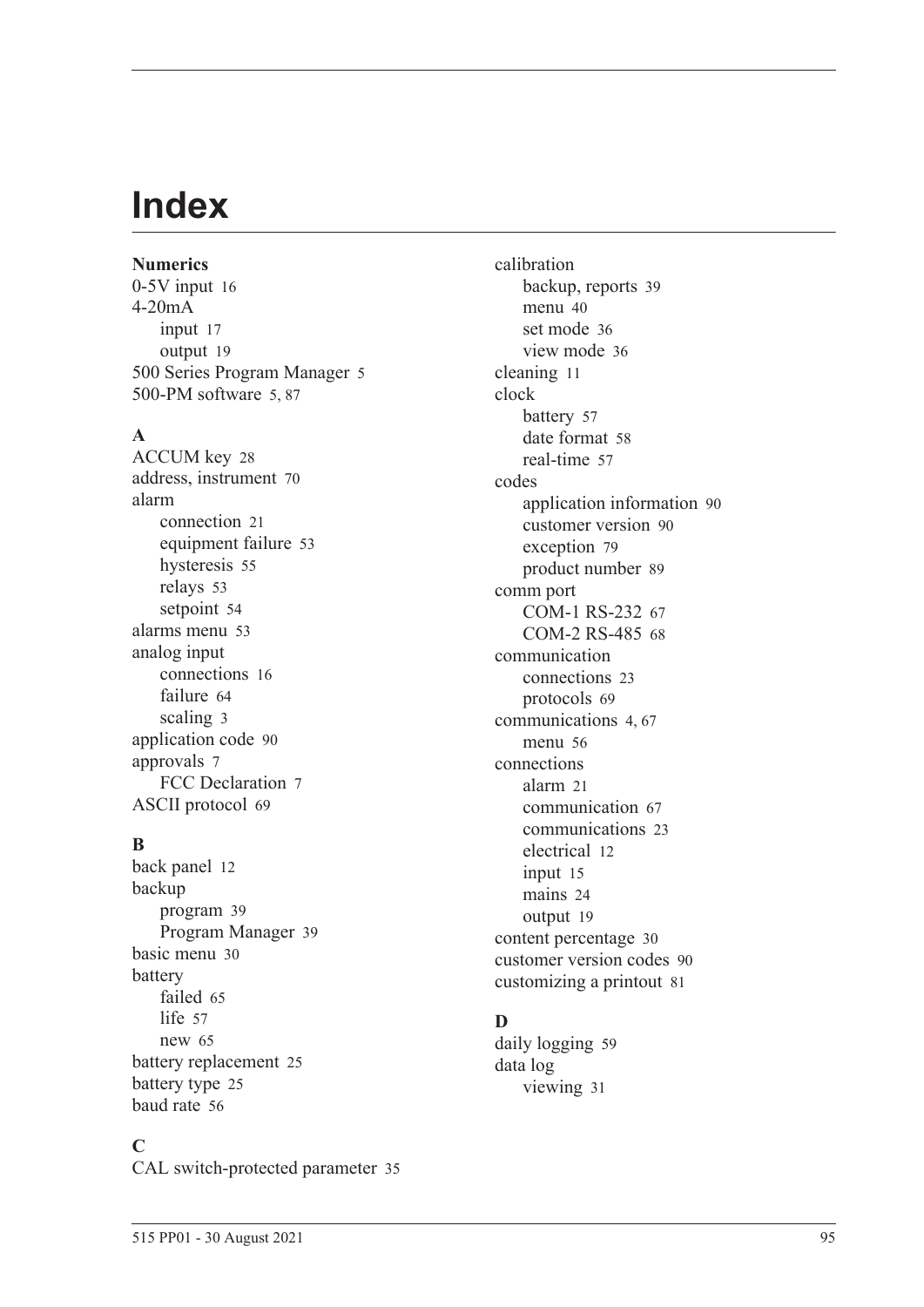data logging daily [59](#page-68-0) hourl[y 58](#page-67-1) monthly [59](#page-68-1) weekl[y 59](#page-68-2) yearly [59](#page-68-3) date format [58](#page-67-0) declaration FCC [7](#page-16-1) decontamination [11](#page-20-0) default on exception [64](#page-73-1) default tota[l 27](#page-36-0) density table [94](#page-103-0) detail men[u 30](#page-39-0) disconnection device [24](#page-33-1) display specifications [9](#page-18-0) timeout mod[e 61](#page-70-0) timeout time [61](#page-70-1) DISPLAY key [28](#page-37-1) display-only parameter [35](#page-44-1)

#### **E**

earthin[g 24](#page-33-2) electrical connections [12](#page-21-1) equipment failure alarm [53](#page-62-0) error condition, overrid[e 64](#page-73-2) error message[s 64](#page-73-3) Ethernet COM-2 por[t 24,](#page-33-3) [68](#page-77-2) exception codes [79](#page-88-1) Exception Status [71](#page-80-0) exception, default [64](#page-73-1)

#### **F**

failure of input [64](#page-73-0) features [1](#page-10-0) flash driver port assignmen[t 57](#page-66-3) format, date [58](#page-67-0) frequency input connection [15](#page-24-1) front panel keys [28](#page-37-2) LEDs [27](#page-36-1)

#### **G**

glossary [87](#page-96-1)

#### **H**

hardware connections [67](#page-76-3) hourly logging [58](#page-67-1) hysteresis, alar[m 55](#page-64-0)

#### **I**

input 0-5[V 16](#page-25-0) 4-20mA [17](#page-26-0) connections [15](#page-24-0) analog [16](#page-25-1) frequency [15](#page-24-1) failure [64](#page-73-0) RTD [17](#page-26-1) sensor failure [64](#page-73-0) types [5](#page-14-1) inputs menu [45](#page-54-0) installation [11](#page-20-1) instrument address [70](#page-79-0) request forma[t 69](#page-78-2) response[s 71](#page-80-1) setting[s 42](#page-51-0) interconnections, communication [67](#page-76-3) interference suppression [22](#page-31-0) isolated output[s 4](#page-13-1)

#### **K**

key ACCUM [28](#page-37-0) DISPLA[Y 28](#page-37-1) RATE [28](#page-37-3) RESE[T 28](#page-37-4) SET [30](#page-39-2) TOTAL [28](#page-37-5) keys, front panel [28](#page-37-2)

#### **L**

LEDs, status [27](#page-36-1) limits volume correctio[n 6](#page-15-0) logged dat[a 31](#page-40-0) viewin[g 31](#page-40-1) logging daily [59](#page-68-0) hourly [58](#page-67-1) monthly [59](#page-68-1) weekl[y 59](#page-68-2) yearly [59](#page-68-3) logic input connection [18](#page-27-0)

#### **M**

main menu basic and detailed [30](#page-39-0)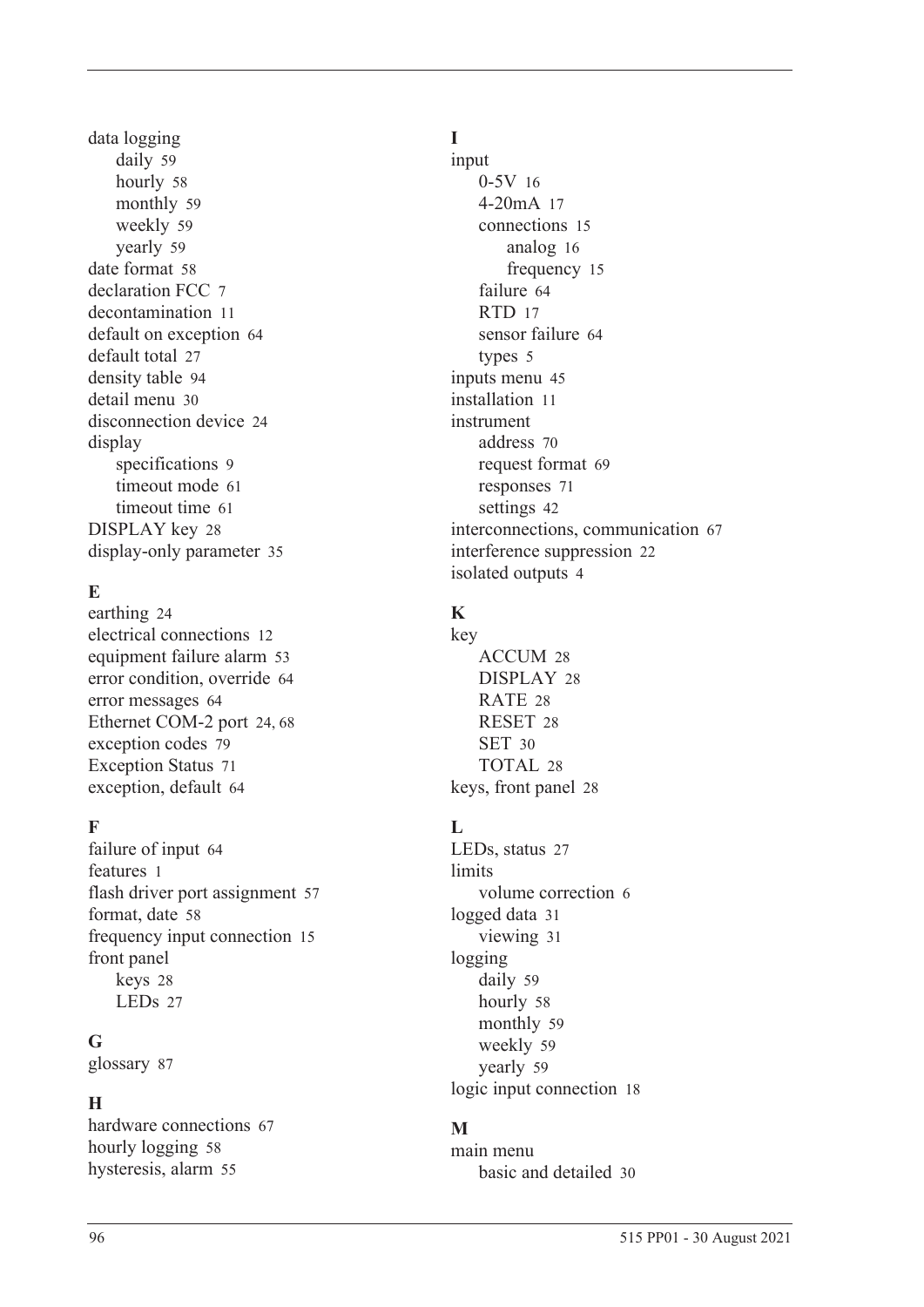main menu items [29](#page-38-0) mains connection[s 24](#page-33-0) maintenance [11,](#page-20-1) [24](#page-33-4) menu alarm[s 53](#page-62-2) calibratio[n 40](#page-49-0) comms [56](#page-65-2) input[s 45](#page-54-0) output[s 51](#page-60-0) params [43](#page-52-1) setu[p 60](#page-69-1) test [63](#page-72-0) tm/lo[g 57](#page-66-4) unit[s 42](#page-51-1) messages erro[r 64](#page-73-3) syste[m 64](#page-73-4) warnin[g 66](#page-75-0) Modbus accessible parameters [44](#page-53-0) Modbus data forma[t 57](#page-66-5) Modbus RTU protoco[l 75](#page-84-0) mode display timeou[t 61](#page-70-0) normal operatio[n 27](#page-36-2) operatio[n 2](#page-11-0) set calibration [36](#page-45-0) view calibration [36](#page-45-1) volume correction [2](#page-11-0) model number[s 89](#page-98-1) monthly logging [59](#page-68-1) mountin[g 11](#page-20-2)

#### **N**

normal operatio[n 27](#page-36-2) number mode[l 89](#page-98-1) seria[l 33](#page-42-1)

### **O**

operation mod[e 2](#page-11-0) operation, norma[l 27](#page-36-2) output connection[s 19](#page-28-1) 4-20m[A 19](#page-28-0) puls[e 20](#page-29-0) pulse facto[r 53](#page-62-3) outputs men[u 51](#page-60-0) override error condition [64](#page-73-2)

#### **P**

panel LEDs [27](#page-36-1) mounting [11](#page-20-2) rear [12](#page-21-0) parameter CAL switch-protected [35](#page-44-0) display-only [35](#page-44-1) not visibl[e 35](#page-44-2) password-protected [35](#page-44-3) programmable [35](#page-44-4) parameters men[u 43](#page-52-1) parity bit [56](#page-65-3) password-protected parameter [35](#page-44-3) peak flowrate[s 30](#page-39-3) port assignment, flash driver [57](#page-66-3) COM-1 RS-232 [23,](#page-32-1) [56](#page-65-4) COM-2 Ethernet [24,](#page-33-3) [68](#page-77-2) COM-2 RS-485 [23,](#page-32-2) [56](#page-65-5) COM-[3 56](#page-65-6) flash driver assignment [57](#page-66-3) power supply interruption [57](#page-66-1) printer data control [85](#page-94-0) error messages [85](#page-94-1) protocol [81](#page-90-2) report types [81](#page-90-3) printer type[s 81](#page-90-4) printout configuration repor[t 39](#page-48-2) printouts individual logs [83](#page-92-0) live data [82](#page-91-0) log report [83](#page-92-1) type[s 82](#page-91-1) product number codes [89](#page-98-0) Program Manager [39](#page-48-1) programmable parameter [35](#page-44-4) protocol ASCI[I 69](#page-78-0) communication [69](#page-78-1) Modbus RT[U 75](#page-84-0) printer [81](#page-90-2) pulse factor, output [53](#page-62-3) pulse output [20](#page-29-0)